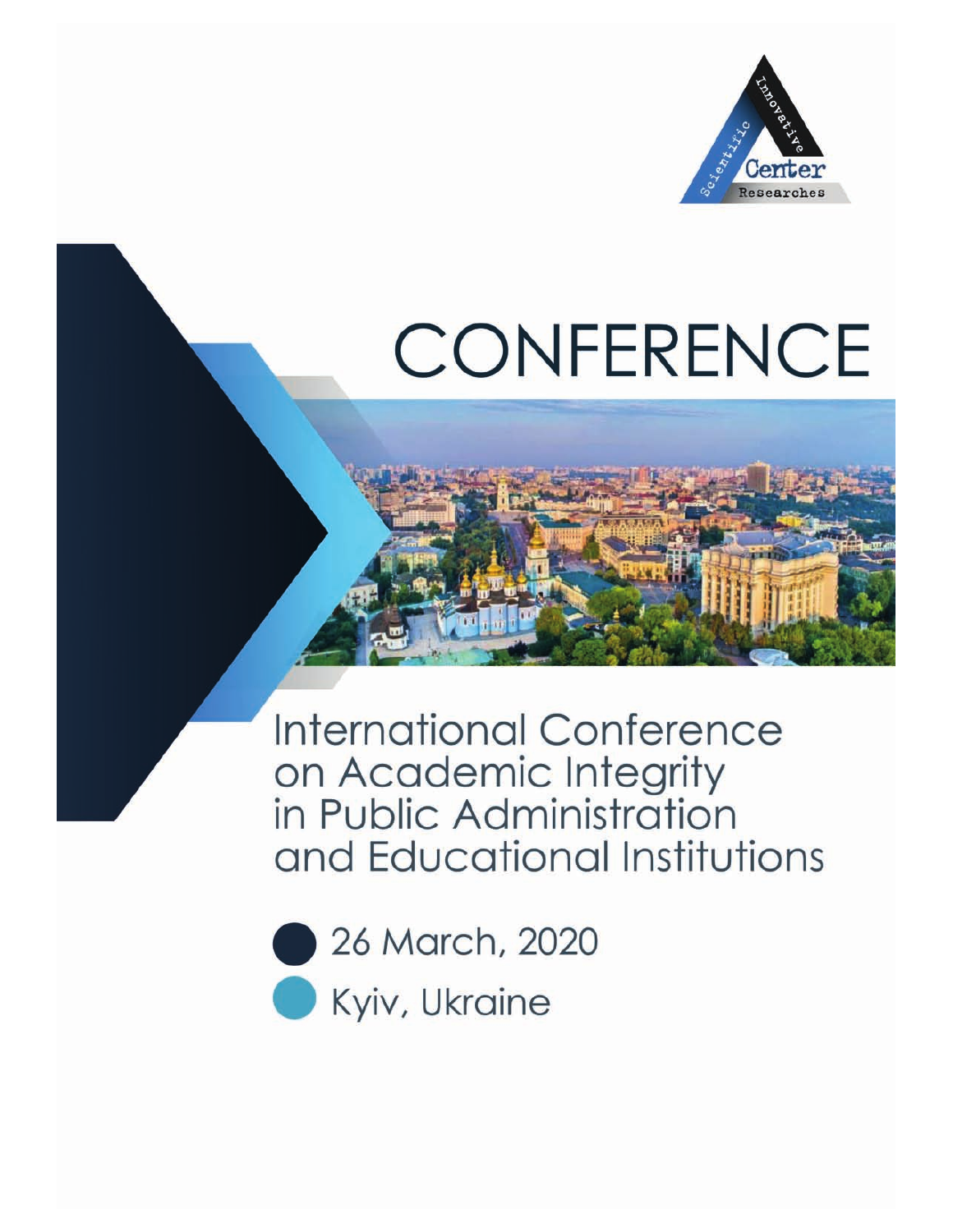

**Scientific Center of Innovative Researches** (Tallinn, Estonia)







**Ukrainian Association for Management Development and Business Education**  (Kyiv, Ukraine)

**Education Policy Development Agency**  (Kyiv, Ukraine)

**Association of Private Educational Institutions of Ukraine**  (Kyiv, Ukraine)

**Association of School Leaders of Kyiv**  (Kyiv, Ukraine)

**International Conference** 

# **«ACADEMIC INTEGRITY IN PUBLIC ADMINISTRATION AND EDUCATIONAL INSTITUTIONS»**

**March 26, 2020** 

**Kyiv-Tallinn**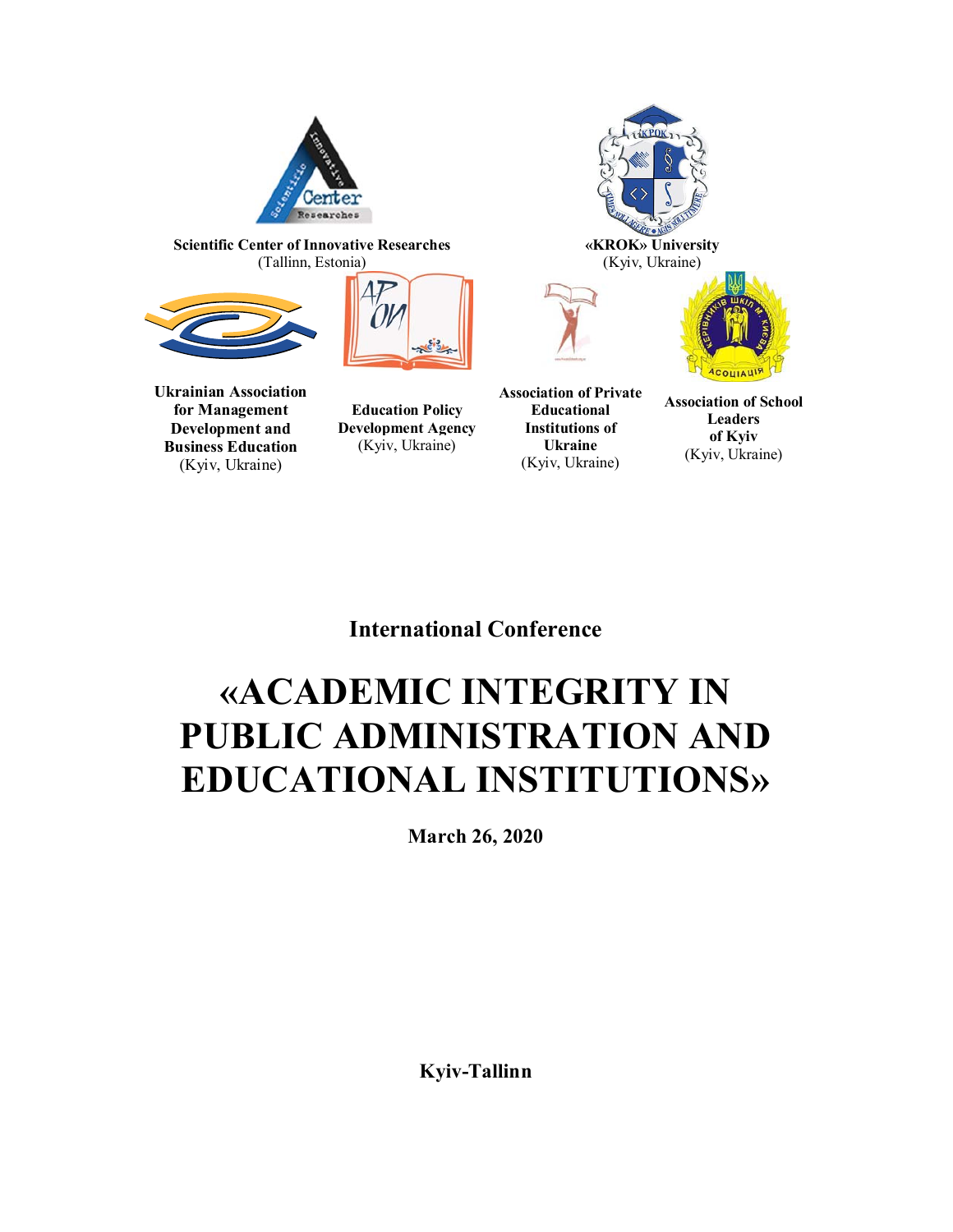#### **CONFERENCE ORGANIZERS AND SPONSORS:**

**Scientific Center of Innovative Researches** (Tallinn, Estonia) https://scnchub.com/ **«KROK» University** (Kyiv, Ukraine) www.krok.edu.ua **Ukrainian Association for Management Development and Business Education** (Kyiv, Ukraine) **Education Policy Development Agency** (Kyiv, Ukraine) **Association of Private Educational Institutions of Ukraine** (Kyiv, Ukraine) **Association of School Leaders of Kyiv** (Kyiv, Ukraine)

#### **CONFERENCE COMMITTEES**

**Conference Chair Iryna Mihus,** Doctor of Science (Economics), Professor (Ukraine)

#### **Advisory Committee**

**Sergiy Laptev,** PhD (Economics), Professor, Ukraine

**Olha Prokopenko**, Doctor of Science (Economics), Professor, Estonia

**Lyudmila Paraschchenko,** Doctor of Science, Public Administration, Professor, Ukraine

**Mykola Denysenko,** Doctor of Science (Economics), Professor, Ukraine

**Jolanta Góral-Półrola**, Doctor of Science, Professor, Poland

**Olha Chyrva,** Doctor of Science (Economics), Professor, Ukraine

**Waldemar GAJDA**, Ph.D. (Economics), Professor, Poland

**Volodymyr Panchenko**, Doctor of Science, Economics, Professor, Ukraine

**Vira Shepeliuk,** Ph.D. (Economics), Associate Professor, Ukraine

#### **Program Committee**

**Volodymyr Martyniuk**, Doctor of Science (Economics), Professor, Poland **Sergii Kavun,** Doctor of Science (Economics), Professor, Ukraine **Zinaida Zhivko**, Doctor of Sciences (Economics), Professor, Ukraine **Nina Ushakova,** Ph.D. (Economics), Professor, Ukraine **Vasily Moskov**, Ph.D. (Pedagogy), Associate Professor Prague, Czech Republic **Oleksandr Akimov,** PhD (public administration), Associate Professor, Ukraine **Natalia Mospan,** Ph.D ( Translation Studies), Associate Professor, Poland **Svitlana Greben,** Ph.D. (Public Administration), Associate Professor, Ukraine **Yana Koval**, Ph.D. (Public Administration), Associate Professor, Ukraine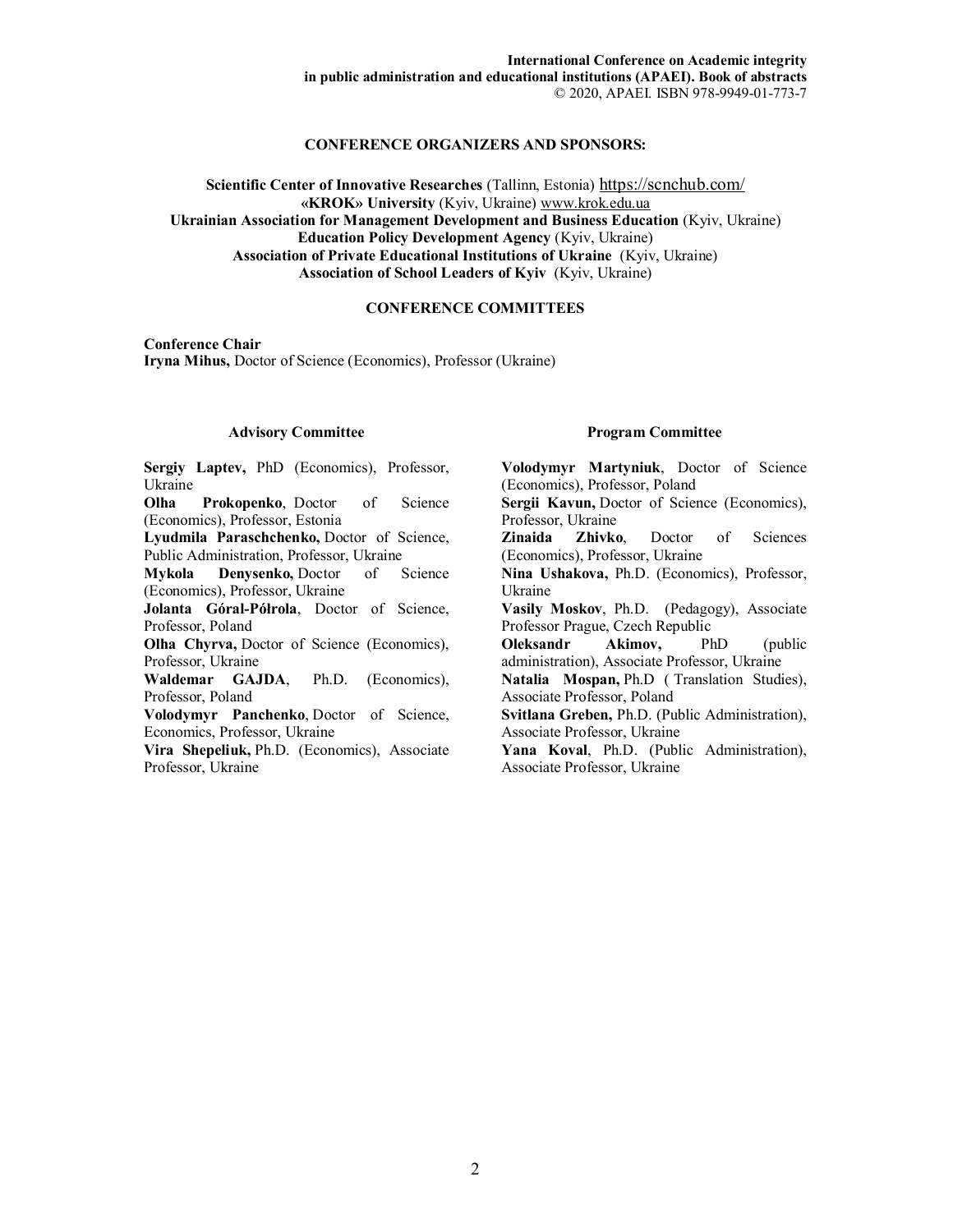# **The Program**

**(March 26, 2020)** 

| 9.30-10.00  | Registration                                                                                     |
|-------------|--------------------------------------------------------------------------------------------------|
| 10.00       | <b>OPENING SPEECHES</b><br>Sergiy Laptiev, PhD (Economics), Professor, rector, «KROK» University |
|             | (Kyiv, Ukraine)                                                                                  |
|             | <b>Plenary</b> meeting                                                                           |
|             | <b>Keynote presentation</b>                                                                      |
|             | Prevention of corruption in Ukraine as the basis of forming security                             |
| 10.30       | policy                                                                                           |
|             | Parkhomenko-Kutsevil Oksana                                                                      |
|             | <b>Keynote presentation</b>                                                                      |
| 10.45       | The role of scientific profiles of university professors in ensuring<br>academic integrity       |
|             | Mihus Iryna                                                                                      |
|             | <b>Keynote presentation</b>                                                                      |
| 11.10       | Problems of state regulation of ensuring academic integrity in the field                         |
|             | of general secondary education                                                                   |
|             | Parashchenko Liudmyla                                                                            |
| 11.30-11.45 | Coffee break                                                                                     |
| 11.40-13.15 | <b>Sectional meetings</b>                                                                        |
|             | <b>SECTION 1. ACADEMIC INTEGRITY IN PUBLIC</b><br><b>ADMINISTRATION</b>                          |
|             | Integrity in public service as an important component<br>of state                                |
| 11.40       | investment security                                                                              |
|             | Akimova L., Lysachok A.                                                                          |
|             | The development of local government in Ukraine in the context of                                 |
| 12.00       | integrity                                                                                        |
|             | Karpa M.                                                                                         |

12.20 **Regulatory provision of academic integrity and the risk of non-expert application of legislation, regulatory documents and official recommendations**  *Koval Ya.* 

12.40 **Protection of principles of integrity in the consideration of public law disputes in the public administration of Ukraine**  *Kolesnyk V.* 

13.00 **Bases of modern paradigm of state administration are in sphere of culture (aspect of integrity)** 

*Shykerynets V., Polova L., Zarichniak A.*

#### **11.40-13.45 SECTION 2. ACADEMIC INTEGRITY IN HIGHER EDUCATIONAL INSTITUTIONS AS AN INDICATOR OF THE INTERNAL QUALITY MANAGEMENT SYSTEM**

- 
- 11.40 **The impact of academic integrity of higher education quality** *Andrieieva V.*
- 11.50 **Psychological aspects of academic integrity**
- *Burlakova I., Sheviakov O., Kondes T.*
- 12.00 **Regulatory base on academic integrity and quality assurance of**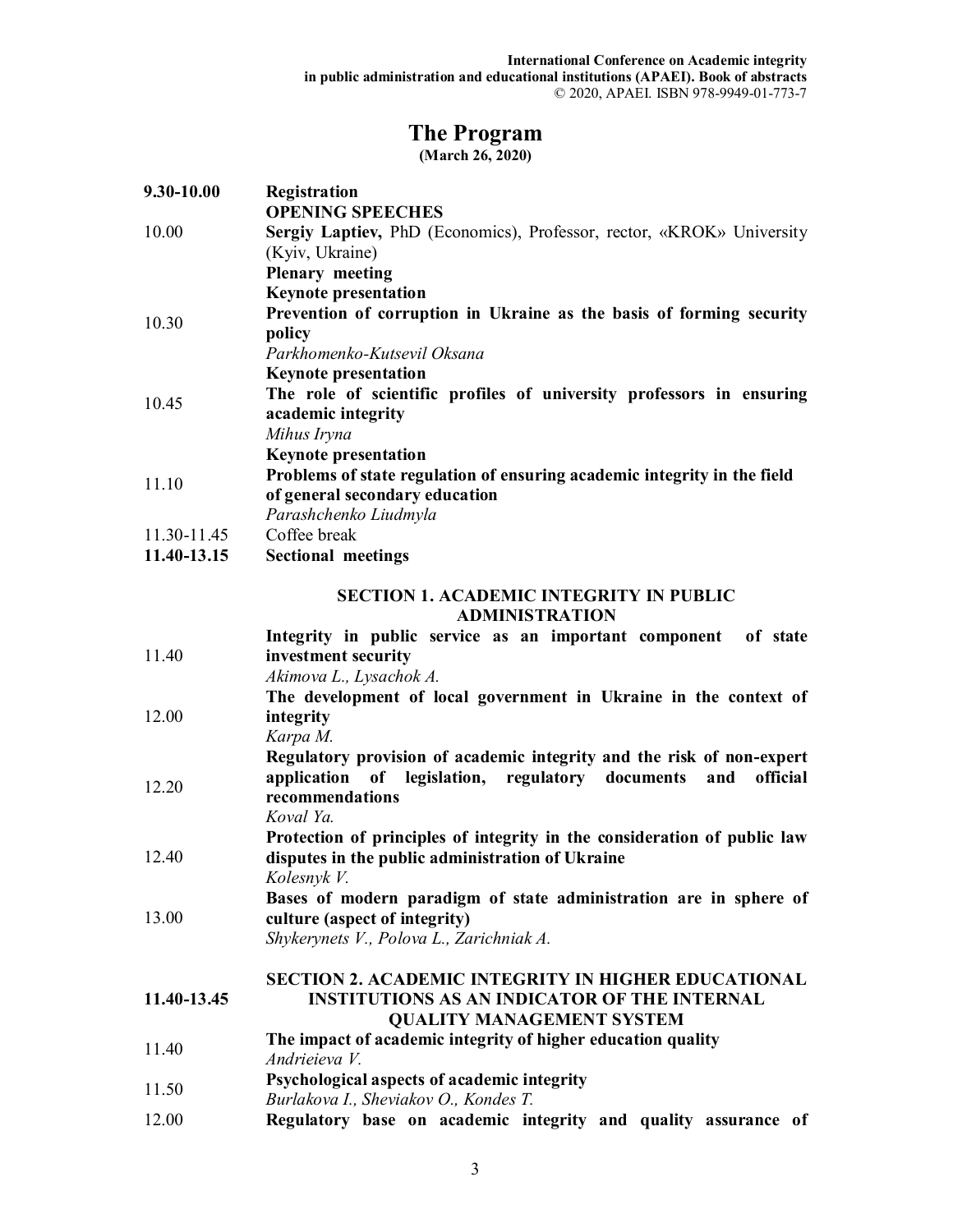| 15.30-16.00 | <b>Closing of the conference</b>                                                                                                                                                 |  |  |  |  |  |
|-------------|----------------------------------------------------------------------------------------------------------------------------------------------------------------------------------|--|--|--|--|--|
| 14.00-15.30 | WORKSHOP «THE ROLE OF ACADEMIC INTEGRITY IN<br><b>PROVIDING QUALITY EDUCATIONAL SERVICES»</b>                                                                                    |  |  |  |  |  |
| 13.45-14.00 | Coffee break                                                                                                                                                                     |  |  |  |  |  |
| 13.20       | Academic integrity as teaher's professional competence reflection<br>Savchenko M.                                                                                                |  |  |  |  |  |
| 12.20       | urgent problem of modern education<br>Proskura O.                                                                                                                                |  |  |  |  |  |
| 11.40       | environment<br>Korinna L.<br>Educational process quality and quality management systems - an                                                                                     |  |  |  |  |  |
| 11.40-13.15 | <b>SECTION 3. THE IMPACT OF ACADEMIC INTEGRITY ON THE</b><br><b>INTERNAL QUALITY SYSTEM IN SCHOOLS</b><br>Problems of introduction of academic integrity in a school educational |  |  |  |  |  |
| 13.50       | Personal students' resources as an academic quality indicator in a<br>higher education system<br>Teslenko V., Petrunko O.                                                        |  |  |  |  |  |
| 13.40       | Personal peculiarities of a teacher as a factor of academic integrity<br>Synhaivska I.                                                                                           |  |  |  |  |  |
| 13.30       | The public organization's image as a tool of interaction with educational<br>institutions in the area of secondary education<br>Storozhuk S.                                     |  |  |  |  |  |
| 13.20       | and the student in the work of the scientific circle<br>Radionova I.                                                                                                             |  |  |  |  |  |
|             | labor, social relations and tourism<br>Onischyk Y.<br>Academic integrity in the relationship between the scientific supervisor                                                   |  |  |  |  |  |
| 13.10       | Nesterova O.<br>Legal aspects of academic integrity implementation in the Academy of                                                                                             |  |  |  |  |  |
| 13.00       | Nakonechna N.<br>Types of information resources on academic integrity for students in the<br><b>USA</b>                                                                          |  |  |  |  |  |
| 12.50       | Lykhohrai V., Protsenko O.<br>Corporate culture of the higher educational institution as a basis for<br>development of quality academic environment                              |  |  |  |  |  |
| 12.40       | Academic integrity in postgraduate studies is the key to high-quality<br>research and teaching in higher education                                                               |  |  |  |  |  |
| 12.30       | Worldview imperatives for academic integrity<br>Liashenko Oleksandra                                                                                                             |  |  |  |  |  |
| 12.20       | Dmitrenko V.<br>The impact of lecturers's emotion work on the academic integrity<br>Kovalkova T.                                                                                 |  |  |  |  |  |
| 12.10       | workers                                                                                                                                                                          |  |  |  |  |  |
|             | academic writing in higher education in Ukraine<br>Goncharuk V., Goncharuk V., Pashkovska O.<br>Academic integrity in improving the qualification of building industry           |  |  |  |  |  |
|             |                                                                                                                                                                                  |  |  |  |  |  |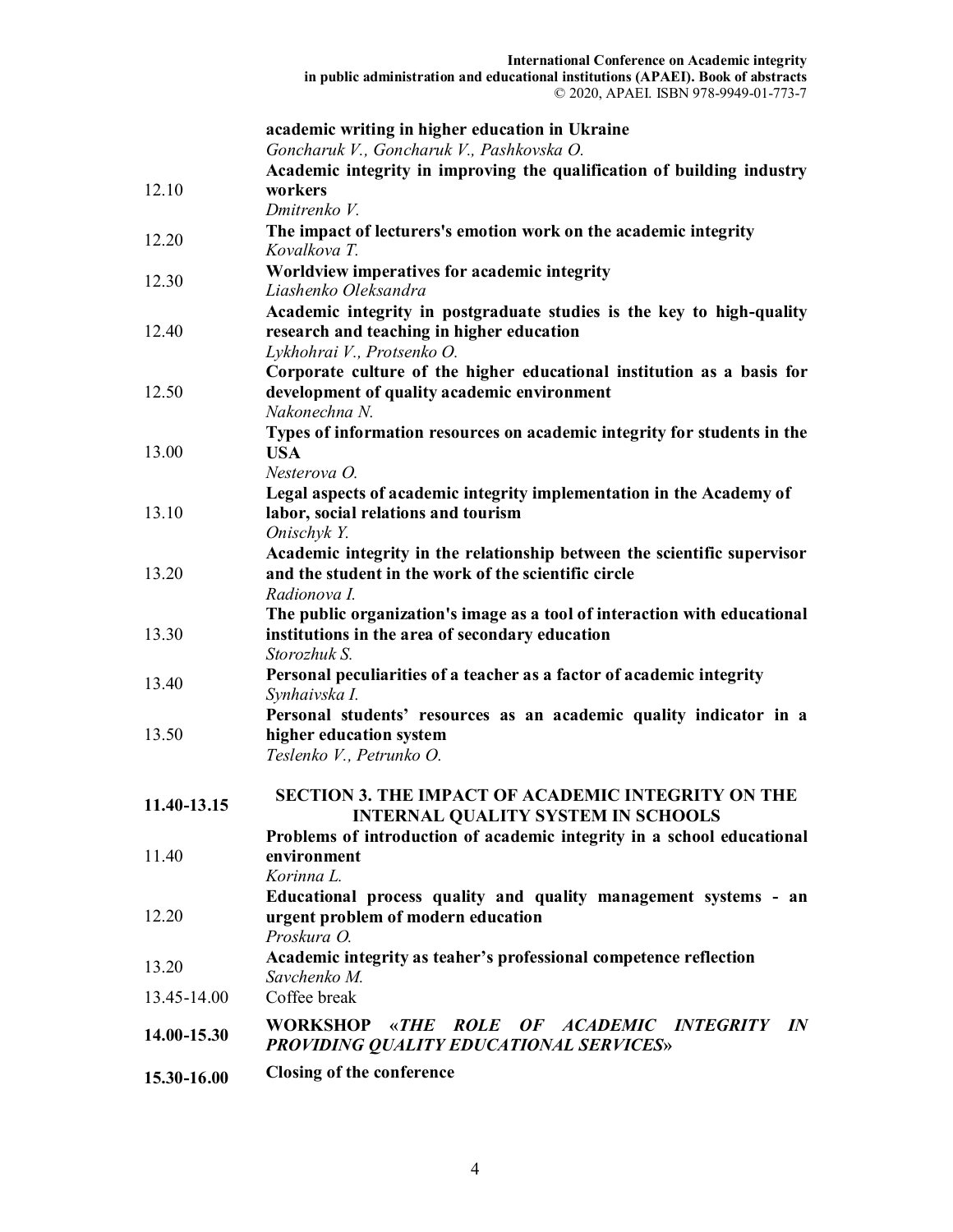# **CONTENTS**

| <b>Introduction</b>                                                                                                                                          | $\tau$ |
|--------------------------------------------------------------------------------------------------------------------------------------------------------------|--------|
| <b>SECTION 1. ACADEMIC INTEGRITY IN PUBLIC</b><br><b>ADMINISTRATION</b>                                                                                      | 8      |
| Integrity in public service as an important component of state<br>investment security                                                                        |        |
| Akimova L., Lysachok A.<br>The development of local government in Ukraine in the context of                                                                  | 9      |
| integrity<br>Karpa M.                                                                                                                                        | 12     |
| Regulatory provision of academic integrity and the risk of non-expert<br>application of legislation, regulatory documents and<br>official<br>recommendations |        |
| Koval Ya.<br>Protection of principles of integrity in the consideration of public law                                                                        | 15     |
| disputes in the public administration of Ukraine                                                                                                             |        |
| Kolesnyk V.<br>Prevention of corruption in ukraine as the basis of forming security                                                                          | 18     |
| policy<br>Parkhomenko-Kutsevil O.<br>Bases of modern paradigm of state administration are in sphere of                                                       | 21     |
| culture (aspect of integrity)<br>Shykerynets V., Polova L., Zarichniak A.                                                                                    | 24     |
| <b>SECTION 2. ACADEMIC INTEGRITY IN HIGHER</b><br><b>EDUCATIONAL INSTITUTIONS AS AN INDICATOR OF THE</b>                                                     |        |
| <b>INTERNAL QUALITY MANAGEMENT SYSTEM</b>                                                                                                                    | 28     |
| The impact of academic integrity of higher education quality<br>Andrieieva V.                                                                                | 29     |
| Psychological aspects of academic integrity<br>Burlakova I., Sheviakov O., Kondes T.                                                                         | 31     |
| Regulatory base on academic integrity and quality assurance of<br>academic writing in higher education in Ukraine                                            |        |
| Goncharuk V., Goncharuk V., Pashkovska O.                                                                                                                    | 33     |
| Academic integrity in improving the qualification of building industry<br>workers                                                                            |        |
| Dmitrenko V.                                                                                                                                                 | 36     |
| The impact of lecturers's emotion work on the academic integrity<br>Kovalkova T.                                                                             | 39     |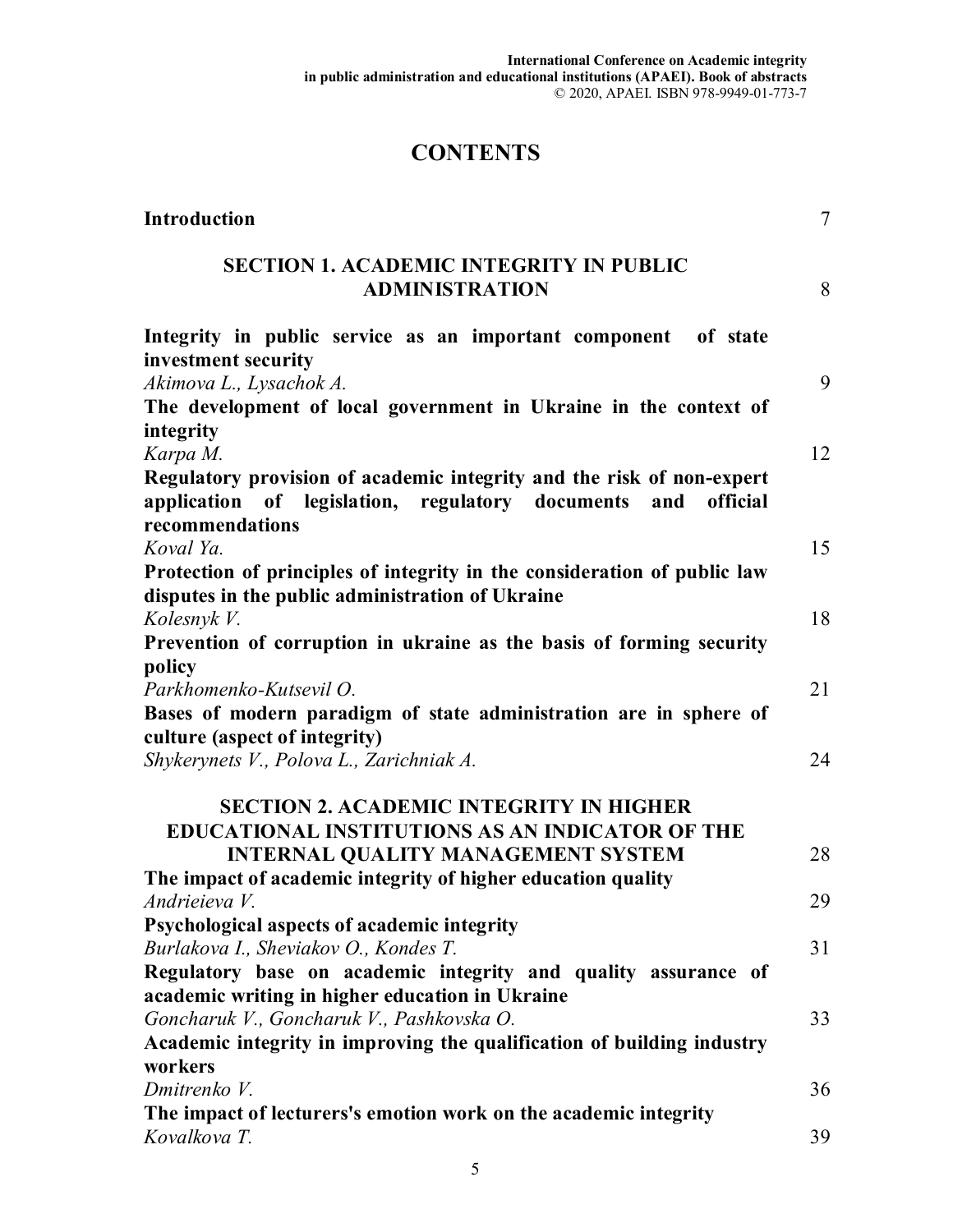| Worldview imperatives for academic integrity                             |    |
|--------------------------------------------------------------------------|----|
| Liashenko O.                                                             | 41 |
| Academic integrity in postgraduate studies is the key to high-quality    |    |
| research and teaching in higher education<br>Lykhohrai V., Protsenko O.  | 44 |
| Problems of introduction of academic integrity in a school educational   |    |
| environment                                                              |    |
| Mihus I.                                                                 | 47 |
| Corporate culture of the higher educational institution as a basis for   |    |
| development of quality academic environment                              |    |
| Nakonechna N.                                                            | 50 |
| Types of information resources on academic integrity for students in     |    |
| the USA                                                                  |    |
| Nesterova O.                                                             | 52 |
| Legal aspects of academic integrity implementation in the Academy of     |    |
| labor, social relations and tourism                                      |    |
| Onischyk Y.                                                              | 54 |
| Academic integrity in the relationship between the scientific supervisor |    |
| and the student in the work of the scientific circle                     |    |
| Radionova I.                                                             | 56 |
| The public organization's image as a tool of interaction with            |    |
| educational institutions in the area of secondary education              |    |
| Storozhuk S.                                                             | 58 |
| Personal peculiarities of a teacher as a factor of academic integrity    |    |
| Synhaivska I.                                                            | 61 |
| Personal students' resources as an academic quality indicator in a       |    |
| higher education system                                                  |    |
| Teslenko V., Petrunko O.                                                 | 64 |
|                                                                          |    |
| <b>SECTION 3. THE IMPACT OF ACADEMIC INTEGRITY ON THE</b>                |    |
| <b>INTERNAL QUALITY SYSTEM IN SCHOOLS</b>                                | 67 |
| Problems of introduction of academic integrity in a school educational   |    |
| environment                                                              |    |
| Korinna L.                                                               | 68 |
| Problems of state regulation of ensuring academic integrity in the field |    |
| of general secondary education                                           |    |
| Parashchenko L.                                                          | 71 |
| Educational process quality and quality management systems - an          |    |
| urgent problem of modern education                                       |    |
| Proskura O.                                                              | 74 |
| Academic integrity as teaher's professional competence reflection        |    |
| Savchenko M.                                                             | 77 |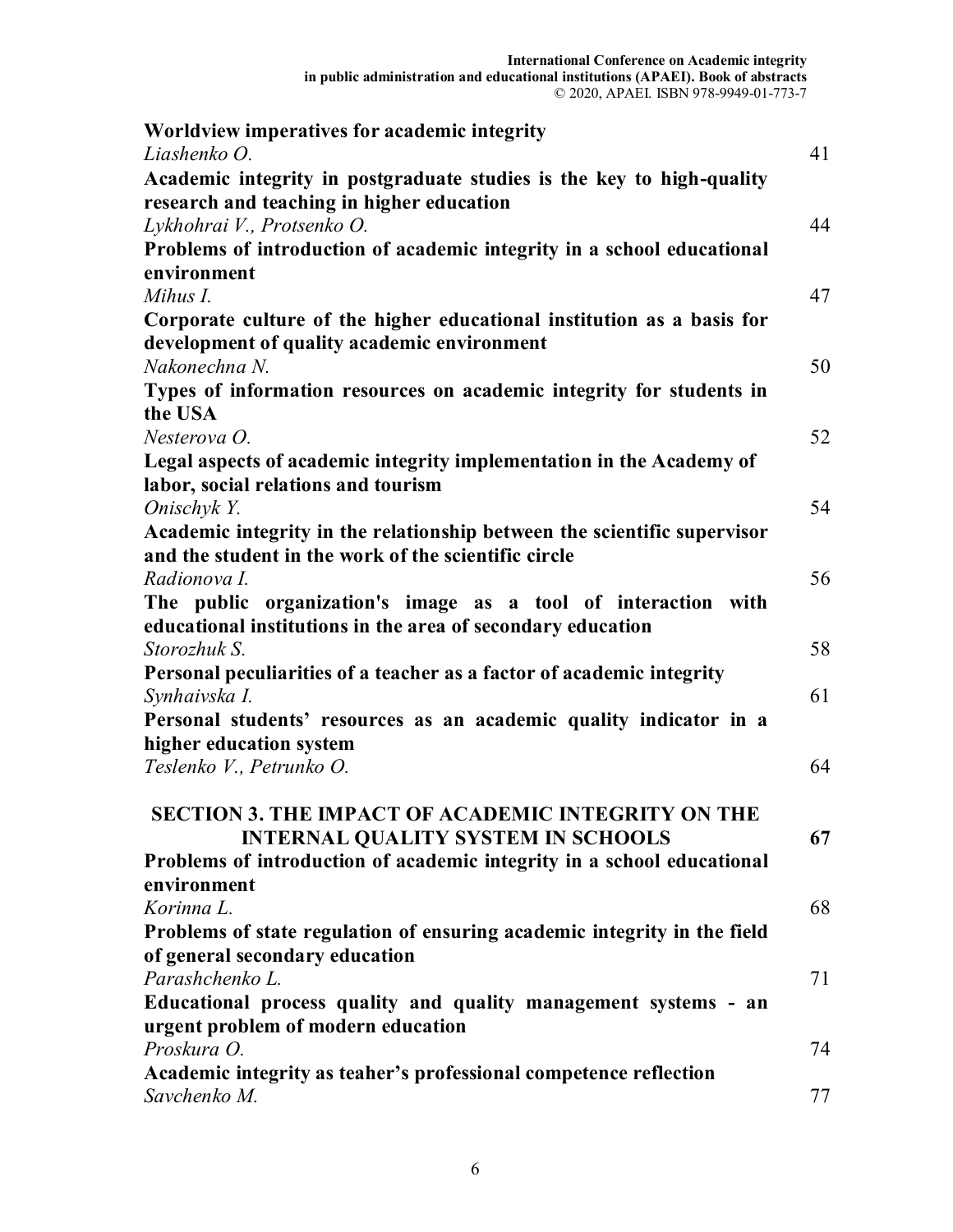# *INTRODUCTION*

*Everyone knows that the educational environment sets requirements, rules, and procedures for conducting research and starting students. It is the stakeholders of the educational environment (the state, employers, parents, students) who determine how the learning process should be built and what competencies a student should possess after graduation. All stakeholders agree that the educational process must be built on the principle of academic integrity.* 

*What is academic integrity?* 

*The answer to this question was sought by the participants of the conference.* 

*As it turned out, academic integrity is connected not only with issues of prevention of plagiarism in scientific works, but also with teaching at school, presentation of results of scientific works by researches, relations between teacher and student, state regulation of economic, educational and other relations.* 

*I hope that our International Conference on Academic integrity in public administration and educational institutions (APAEI) will become an annual venue for discussing about academic integrity.* 

*As Chair of the International Conference on Academic integrity in public administration and educational institutions (APAEI) it is my great pleasure and honor to welcome you all to the first edition of our conference!* 

*Kyiv-Tallinn, March 26, 2020* 

*Iryna Mihus, APAEI'2020 Chair*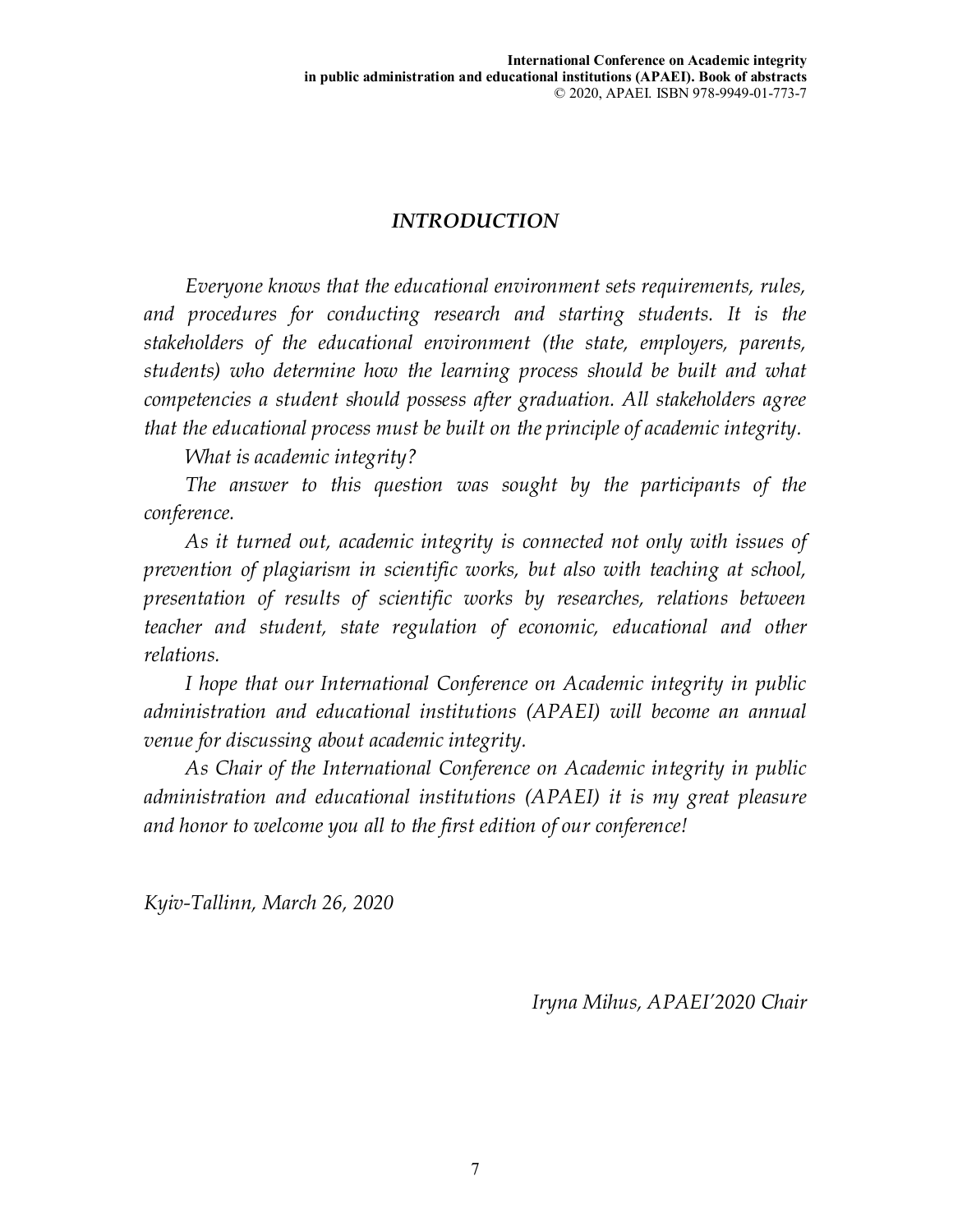**International Conference on Academic integrity in public administration and educational institutions (APAEI). Book of abstracts**  © 2020, APAEI. ISBN 978-9949-01-773-7

# **Section 1 Academic Integrity in Public Administration**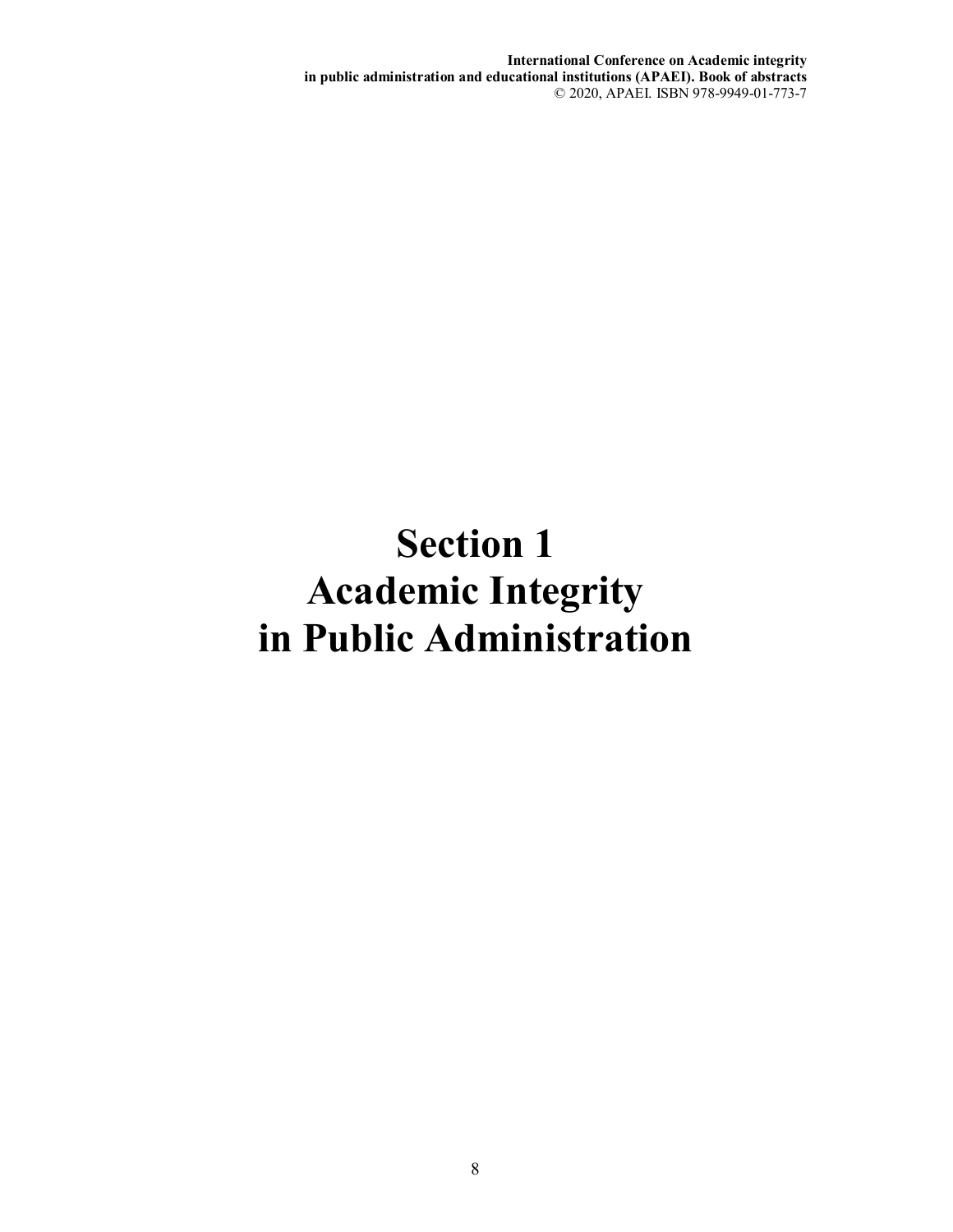#### **Akimova Liudmila<sup>1</sup> , Lysachok Alla<sup>2</sup>**

*<sup>1</sup>Doctor of sciences (Public Administration), Professor at the Department of finance and environmental sciences, National University of Water and Environmental Engineering, Rivne, Ukraine, ORCID: https://orcid.org/0000-0002-2747-2775* 

<sup>2</sup> postgraduate student, Lviv regional Institute for public administration of the National academy of *public administration, the President of Ukraine, Lviv, Ukraine, ORCID: https://orcid.org/0000-0002- 5716-487X* 

# **INTEGRITY IN PUBLIC SERVICE AS AN IMPORTANT COMPONENT OF STATE INVESTMENT SECURITY**

**Abstract.** In modern market conditions, the transformation of the Ukrainian economy, in particular, for its stable development and stabilization of key economic indicators, requires the development of conceptual models and measures to educate the public servant about the concept of integrity. The latter should take into account the features of the economic, demographic, investment, innovation situation in the state, as well as moral and ethical behavior. Today, the main priority that is present in Ukrainian society is to solve the problem of manifestations of corruption in the public service. That is why the creation of an appropriate system of integrity and professional public service, taking into account international standards and the experience of the leading countries of the world, is one of the main directions of the implementation of state anti-corruption policy.

The problem of corruption is reflected in all spheres of public life, therefore, the investment sphere is no exception. The complexity of the regulation of investment activity lies in the fact that it covers versatile areas of economic life - the sphere of scientific and technological progress, state management of the economy, financial and banking activities and others. Accordingly, it is difficult to trace the possibility of corruption schemes. Because public servants can create additional conditions or incentives for investors in order to obtain personal benefits. That is, when an investor has decided to invest in a certain enterprise or industry, but a public servant creates certain obstacles to the investment process or, on the contrary, simplifies the process of checking the reliability and safety of investments in order to seize additional funds, this in turn creates a risk of investment activity, and also leads to destabilization of the state economy as a whole.

Transparency International's annual global study, the Corruption Perception Index, indicates that corruption is a serious problem for Ukraine. Ukraine takes 126th place among 180 countries of the world. Near Ukraine in the ranking are Kyrgyzstan, Azerbaijan and Djibouti. Ukraine is ahead of Russia among its neighbors, has maintained its position (28 points, 137th place). Among the neighbors, Poland (58 points, 41st place) and Slovakia (50 points, 59th place) occupy leading positions [1].

Corruption, in turn, is one of the negative phenomena that leads to the violation of human rights, honesty, social justice, democratic expression of will, which also impedes the sustainable development of the economy of any country in the world. In addition, the presence of corruption in the state economy has negative financial consequences for enterprises, organizations, institutions, and citizens. The main direction in the field of corruption prevention is the timely detection of the onset of corruption risks arising from the activities of public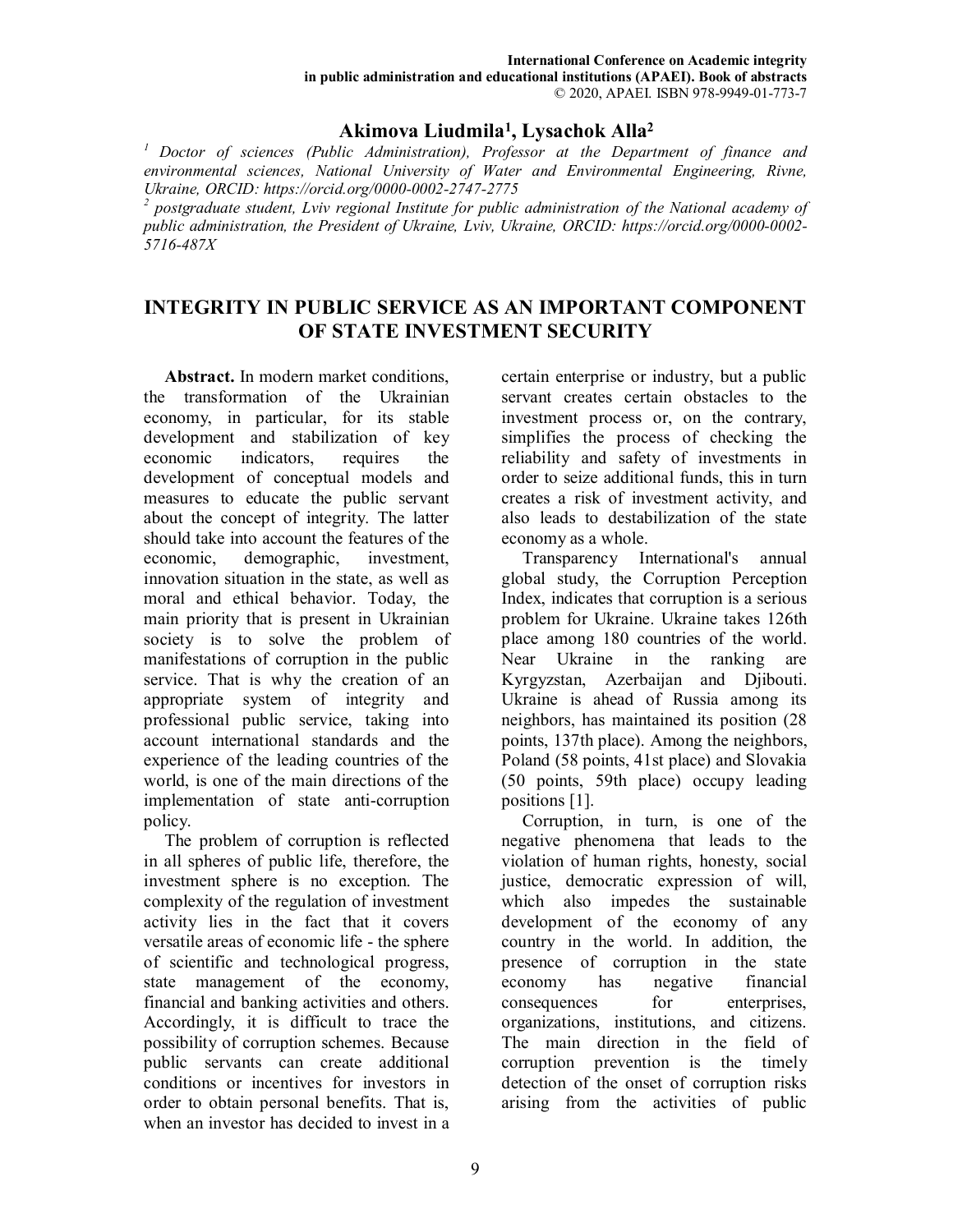servants, as well as the elimination of their negative impact.

Corruption is the use by a person of his official powers or related opportunities in order to obtain undue benefits or to accept such benefits or to accept a promise / offer of such benefits for himself or others or, accordingly, a promise / offer or provision of undue benefits to a person or at his request other individuals or legal entities in order to persuade this person to unlawful use of the official powers granted to him or related opportunities [2].

Moreover, the prevalence of corruption risks in the activities of public servants can be arranged in the following order: dishonesty of public servants; conflict of interest; lack of control on the part of management; the presence of discretion. Therefore, in the selection of persons for the position of civil servant, one of the significant criteria is, in particular, such a moral trait as honesty (honesty, morality, decency) [3]

In accordance with the Law of Ukraine "On Public Service" dated 02.13.2020, № 889-VIII, one of the principles of public service is the principle of good faith, which means the orientation of the actions of a public servant to protect public interests and the refusal of a public servant to prevail over private interest exercise of the powers granted to him [4].

Today, Ukrainian legislation indicates the main mechanisms and tools that can be used to ensure the discipline of civil servants, as well as to prevent corruption. For corruption offenses in accordance with Art. 65 of the Law of Ukraine "On the Prevention of Corruption" of February 13, 2020, № 1700-VII, for committing corruption or corruption-related offenses, persons are brought to criminal, administrative, civil and disciplinary liability in the manner prescribed by law [2].

Criminal liability in accordance with Art. 45 of the Criminal Code of Ukraine of 01.16.2020, № 2341-III, a person who first committed a crime of minor gravity or a reckless crime of moderate gravity, except

for corruption offenses, is exempted from criminal liability if, after committing the crime, he sincerely repented, actively contributed to the disclosure of the crime and fully compensated for the damage caused or eliminated the damage [5]

Administrative responsibility may be shown in accordance with part 5 of article 65 of the Law of Ukraine "On Prevention of Corruption", a person who is informed of a suspicion of committing a crime in the field of official activity, is subject to removal from the exercise of authority in office in the manner prescribed by law [2].

Civil liability for corruption or corruption-related offenses occurs in accordance with the Civil Code in the event that they led to negative civil law consequences (causing material or moral harm).

Disciplinary responsibility in accordance with part 3 of article 65 of the Law of Ukraine "On the Prevention of Corruption" provides that, upon the submission of a specially authorized entity in the field of combating corruption or the order of the National Agency, in order to identify the causes and conditions that contributed to the commission of a corruption or corruption-related offense or failure to comply with the requirements of the Law in another way, by decision of the head of the authority, enterprises, institutions, organizations in which the person who committed the offense works, an internal investigation is being conducted Dka defined by the Cabinet of Ministers of Ukraine [2].

Ukraine, in accordance with the international treaties concluded by it, carries out cooperation in the field of preventing and combating corruption with foreign states, international organizations implementing measures to prevent and combat corruption. International legal assistance and other types of international cooperation in cases of corruption offenses are carried out by the competent authorities in accordance with the law and international treaties, consent to be binding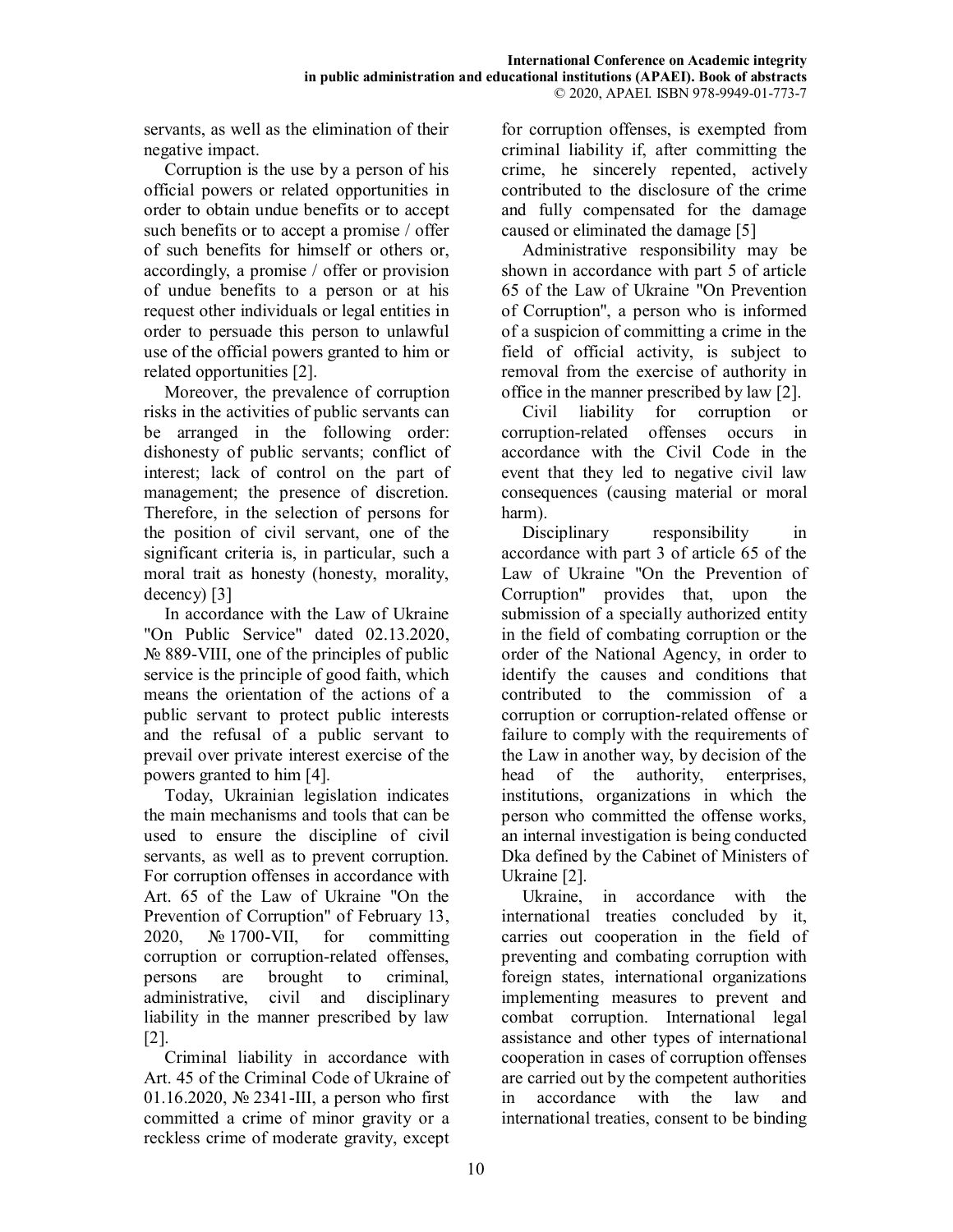which has been confirmed by the Verkhovna Rada of Ukraine.

Despite the study, it is worth highlighting certain areas of the fight against bad faith among public servants, one of the goals of which is to ensure the investment security of the state: the introduction of public investigations into resonant corruption cases; monitoring of income, expenses of officials and members of their families; improving anti-corruption legislation of Ukraine to international standards; establishing liability for persons offering a bribe and introducing a register of corrupt firms. Firms that are included in such a register and their managers must become an object of close attention by law enforcement agencies and lose the right to fulfill government orders, receive tax or credit benefits; deprivation of immunities of deputies and judges. We believe that in the state there should not be persons whom it would be impossible to punish for the violations committed. Otherwise, the fight against corruption will not make any sense, because the largest number of corruption crimes and on the largest scale takes place precisely in the high branches of government; elimination of the economic basis for corruption; development of a mechanism and use of tools for monitoring the flow of investment in the country's economy; verification of the correctness and legality of the decision to provide benefits or create restrictions on investment.

The implementation of the above ways to reduce the level of corruption among public servants will lead to an increase in the level of integrity, as well as reduce the negative impact on investment security and stabilize the economy of the state as a whole. In addition, one should also introduce the world experience in the fight against corruption, but at the same time take into account the peculiarities of the Ukrainian economy.

**Keywords:** public service, state investment security, corruption, administrative responsibility, disciplinary responsibility, academic integrity.

#### *References:*

*1. Ukraine ranks 126th in TI's Corruption Perception Index 2019 (2020), retrieved from: https://www.unian.info/society/10842020-ukraine-ranks-126th-in-ti-s-corrupti on-perception-index-2019.html 2. The Verkhovna Rada of Ukraine (2014), The Law of Ukraine "On the prevention of corruption", retrieved from: https://zakon.rada.gov.ua/laws/show/1700-18.* 

*4. The Verkhovna Rada of Ukraine (2016), The Law of Ukraine "About the civil service", retrieved from: https://zakon.rada.gov.ua/laws/show/889-19.* 

*5. The Verkhovna Rada of Ukraine (2001), The Law of Ukraine "The Criminal Code of Ukraine", retrieved from: https://zakon.rada.gov.ua/laws/show/2341-14.* 

*<sup>3.</sup> Prudius, L. V. (2016), "European standards of integral civil service", Aspekty publichnoho upravlinnia, №8, pp. 65-74. Doi: 10.15421/151642.*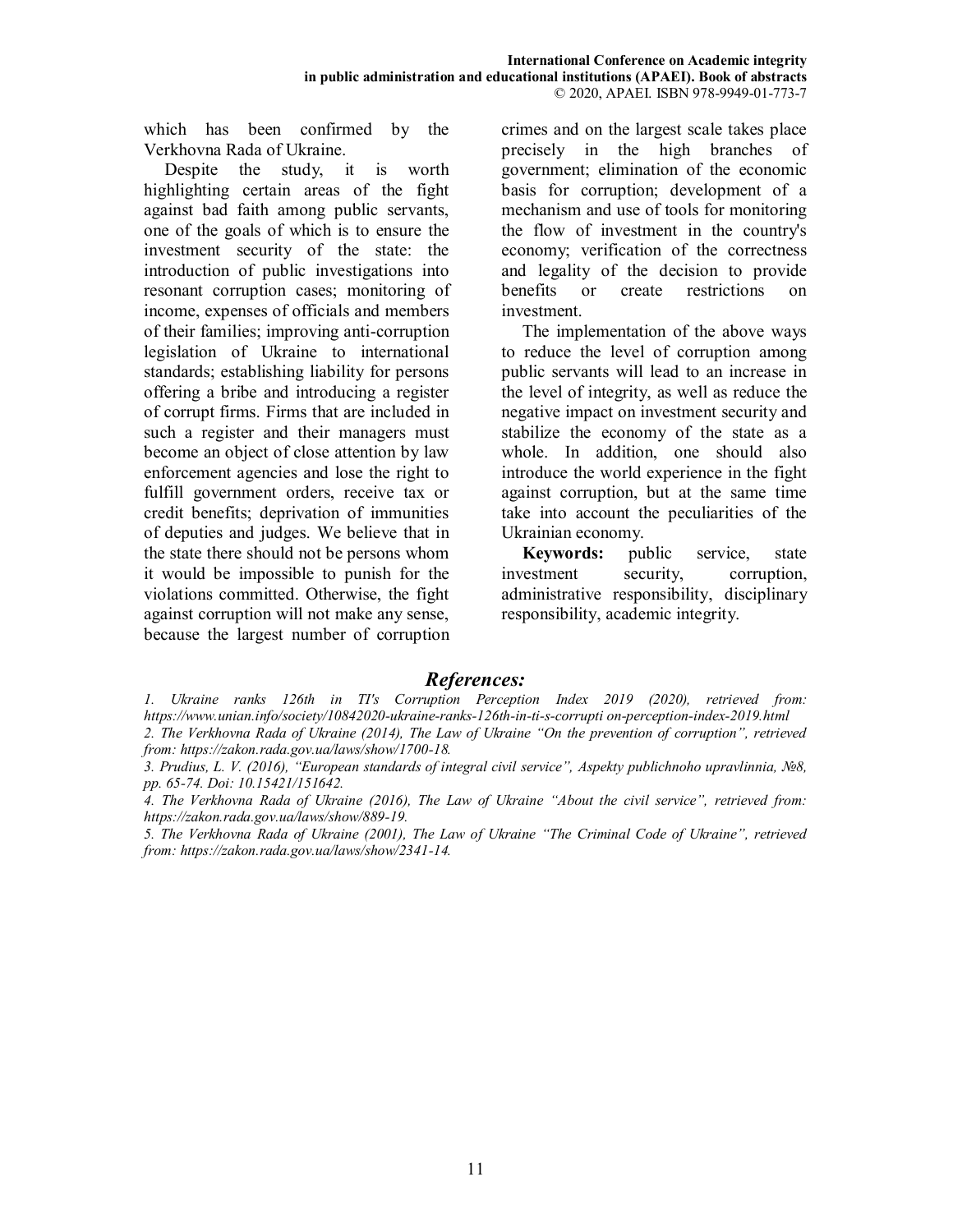# **Karpa Marta<sup>1</sup>**

*<sup>1</sup>Doctor of Science (Public Administration), Associate Professor of Management and Business Administration Department, Vasyl Stefanyk Precarpathian National University, Ivano-Frankivsk, Ukraine, ORCID: https://orcid.org/0000-0001-8141-4894* 

#### **THE DEVELOPMENT OF LOCAL GOVERNMENT IN UKRAINE IN THE CONTEXT OF INTEGRITY**

**Abstract.** In February 2020, the Minister of Development of Communities and Territories announced that soon in the regions there will be wide public discussions on the preparation of proposals for amendments to the Constitution of Ukraine regarding the reform of the local government and territorial organization of power, decentralization of power. Already today, the government has introduced such approaches to the formation of capable communities: it has defined criteria for assessing the community's ability level, that is, its human potential, financial and property resources, which will allow providing quality services to residents, solving accumulated problems and developing the local economy. It is planned that by April 2020, Ukraine will already approve the administrativeterritorial structure of the basic level, and until June - the subregional level. In the third quarter, it is expected that the new version of the Law "On Local Self-Government in Ukraine" and the necessary changes to the Tax and Budget Codes will be adopted. The fourth quarter - the adoption of acts aimed at the implementation of these laws [1].

In Ukraine, the decentralization process began in 2014 with the adoption of the Concept of Reform of local selfdetermination and territorial organization of power  $(04/01/2014)$ , the Laws of Ukraine "On cooperation of territorial communities" (06/17/2014) and "On the voluntary association of territorial communities" (05/02/2015) and amendments to the Budget and Tax Codes on financial decentralization. This process made it possible to form, in accordance with the provisions of the European Charter of Local Self-Government, an effective and capable institution of local self-government at a basic level - united territorial communities (UTC) [2]. To date 1,045 UTCs have already been created (805 of them were created in 2015-2018 and 176 of them were created in 2019) [3].

The Basic Law of Ukraine provides for forms and means of exercising the right of territorial communities to local selfgovernment and states that local authorities, within the powers defined by law, make decisions binding on the relevant territory. On the basis of this provision of the Constitution of Ukraine, the Law determines that in the form of decisions the council adopts normative acts. After analyzing the functions and powers of local authorities, regulated by the Constitution of Ukraine and other laws of Ukraine, the Constitutional Court of Ukraine came to the conclusion that local authorities, solving local issues, representing the common interests of territorial communities of villages, towns and cities, adopt normative and nonnormative acts. Regulatory acts include acts that establish, amend or terminate the rule of law, are local in nature, are designed for a wide range of people and are applied repeatedly, and non-normative acts provide for specific instructions addressed to an individual entity or legal entity, are applied once and after their implementation are exhausted .

Reforming local government requires solving a number of problems that arise both in practical terms and in questions of theoretical and methodological support. It should be noted that in the normative and practical field there are contradictions and ambiguities on issues of local importance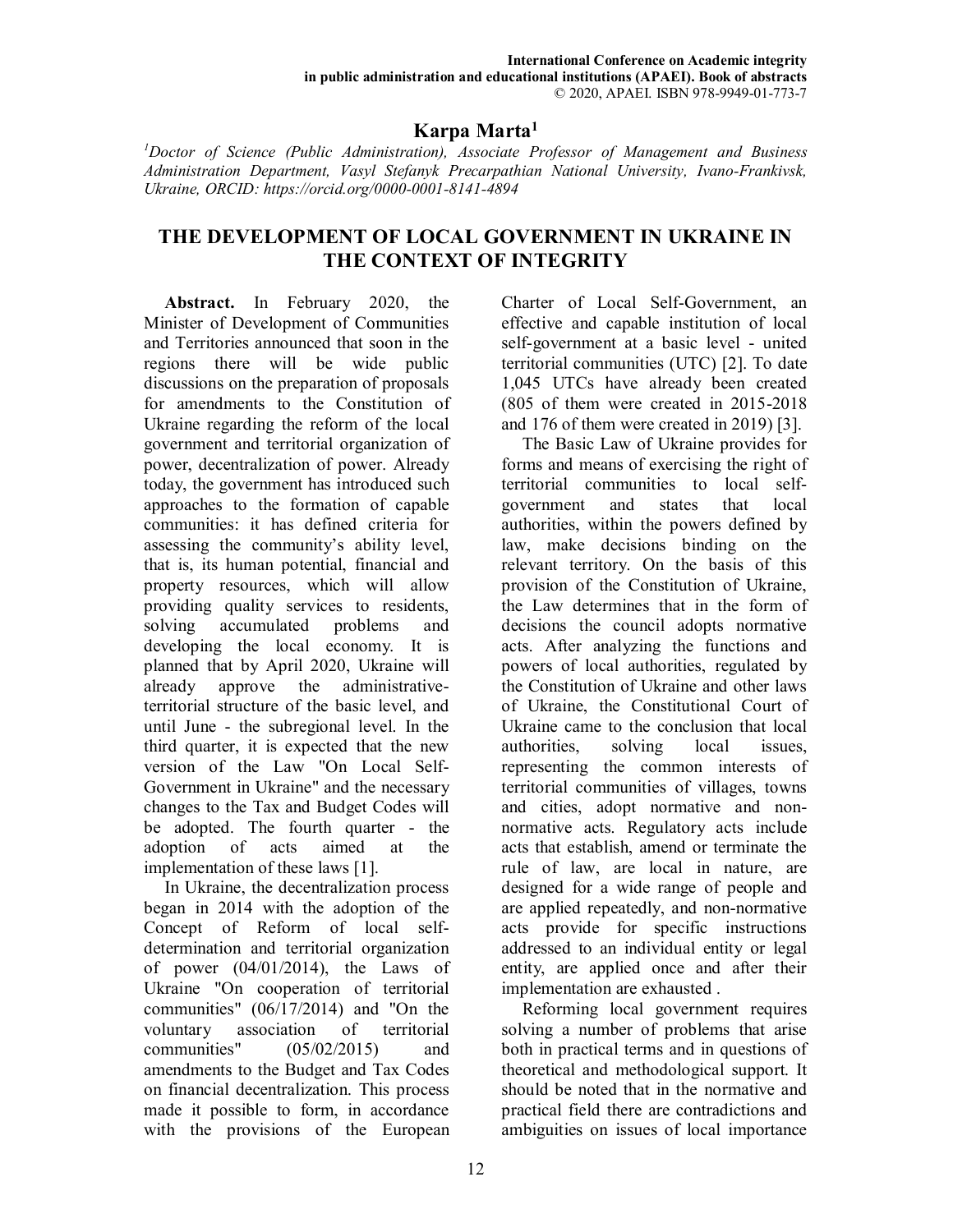as objects of managerial activity of local authorities, in particular, their definition, fixing in the normative field, use in management practice. Therefore, the issue of determining the management object at the local level is relevant. In the legislation of Ukraine on this meaningful definition the concept of "issues of local importance."

To determine the objects of local government, their content, it is advisable to choose the following criteria:

- competency criterion (objects are in the competence of local authorities);

- territorial criterion (objects are located within the territory of the corresponding territory);

- subject criterion (objects have a pronounced subject form, that is, material, procedural, managerial definition);

- procedural criterion (resolving issues on management objects involves management action).

The object of local government is the sphere of local social existence, in which the competencies of public authorities of the local level operate. Each of the local government bodies has its own field of competence for the implementation of managerial activities, which is defined by regulatory legal provisions. So, the objects of local government can be considered a way of normative definition of the spheres of public life, which are manifested as the subject of public management at the local level.

In the domestic regulatory field, there is a fairly generalized approach to the definition of local government, including issues of local importance.

Taking into account the provisions of the European Charter of Local Self-Government [4] on issues of local importance, it is determined that the authorities and officials of local selfgovernment, territorial communities are granted all functions and powers, except those assigned to public authorities by the Constitution and laws of Ukraine. Today, the problems of legislatively defining the list of issues of local importance as the main object of managerial activity of local

authorities is aimed at ensuring that in Ukraine the functions and powers of local governance are fixed on the basis of the principle, and not on the traditional branch principle. This approach was not aimed at the territorial community, that is, not at the residents, as required by the Constitution of Ukraine, but at the spheres of local life in which the authorities of these territorial communities are competent, and their powers: exclusive, personal (selfgoverning), delegated [5] .

Summarizing, it can be argued that the public interest of local government is the question of satisfying the interests of territorial communities. Today, one of the indicators of effective local governance is the ability of territorial communities. After all, a territorial community is capable these are territorial communities of villages (towns, cities) that, as a result of voluntary association, are able to independently or through local governments provide an appropriate level of service, in particular in the field of education, culture, healthcare, social protection, housing and communal services, taking into account human resources, financial support and infrastructure development of the corresponding administrative-territorial unit.

The implementation of the subjectterritorial approach is the issue of determining and fixing management objects, including issues of local importance, public authorities, was embodied in the Resolution of the Cabinet of Ministers of Ukraine dated 02.16.2016. No. 258 "On approval of the Model Regulation on the Regional Development Agency" [6]. Regional development agencies are already successfully operating in leading countries such as Germany, France, Great Britain, Poland, Australia, Canada. They provide for the establishment of a regional development agency for most areas which will help local authorities implement the strategy and implement the activities stipulated by the plan for its implementation by their regional development strategies.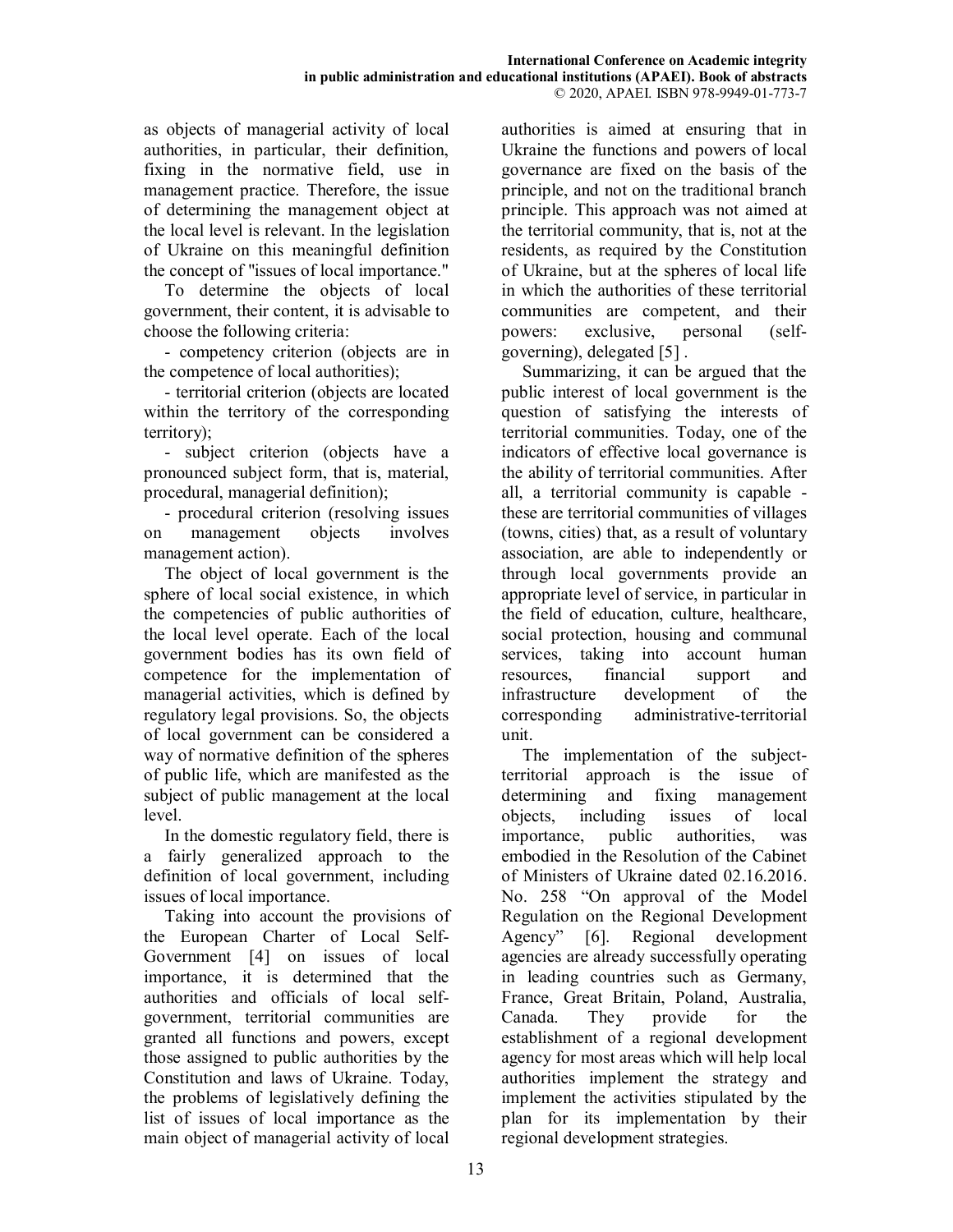**International Conference on Academic integrity in public administration and educational institutions (APAEI). Book of abstracts**  © 2020, APAEI. ISBN 978-9949-01-773-7

|             | <b>Keywords:</b> development of local |          | decentralization            | process, | academic |
|-------------|---------------------------------------|----------|-----------------------------|----------|----------|
| government, | public                                | service, | integrity, public interest. |          |          |

#### *References:*

*1. The single web portal of the executive authorities of Ukraine (2020), "The decentralization reform will end in 2020 by holding local elections in the fall on a new territorial basis for communities", retrieved from: https://www.kmu.gov.ua/news/reforma-decentralizaciyi-zavershitsya-v-2020-roci-provedennyam-vosenimiscevih-viboriv-na-novij-teritorialnij-osnovi-gromad.* 

*2. The single web portal of the executive authorities of Ukraine (2020), "Reform of decentralization", retrieved from: https://www.kmu.gov.ua/ua/diyalnist/reformi/reforma-decentralizaciyi.* 

*3. The official website of the State Treasury Service of Ukraine (2020), retrieved from: https://www.treasury.gov.ua/ua/kaznachejstvo-informuye/obyednani-teritorialni-gromadi.* 

*4. European Charter of Local Self-Government (1985), retrieved from: https://zakon.rada.gov.ua/laws/show/994\_036.* 

*5. Batanov, A. (2015), "Problems of constitutional regulation of the competence of local self-government in Ukraine and foreign countries", The law of Ukraine, №9, pp.104-112.* 

*6. Cabinet of Ministers of Ukraine (2016), Decree "On approval of the Model Regulations about the regional development agency", retrieved from: https://www.kmu.gov.ua/npas/248941325.*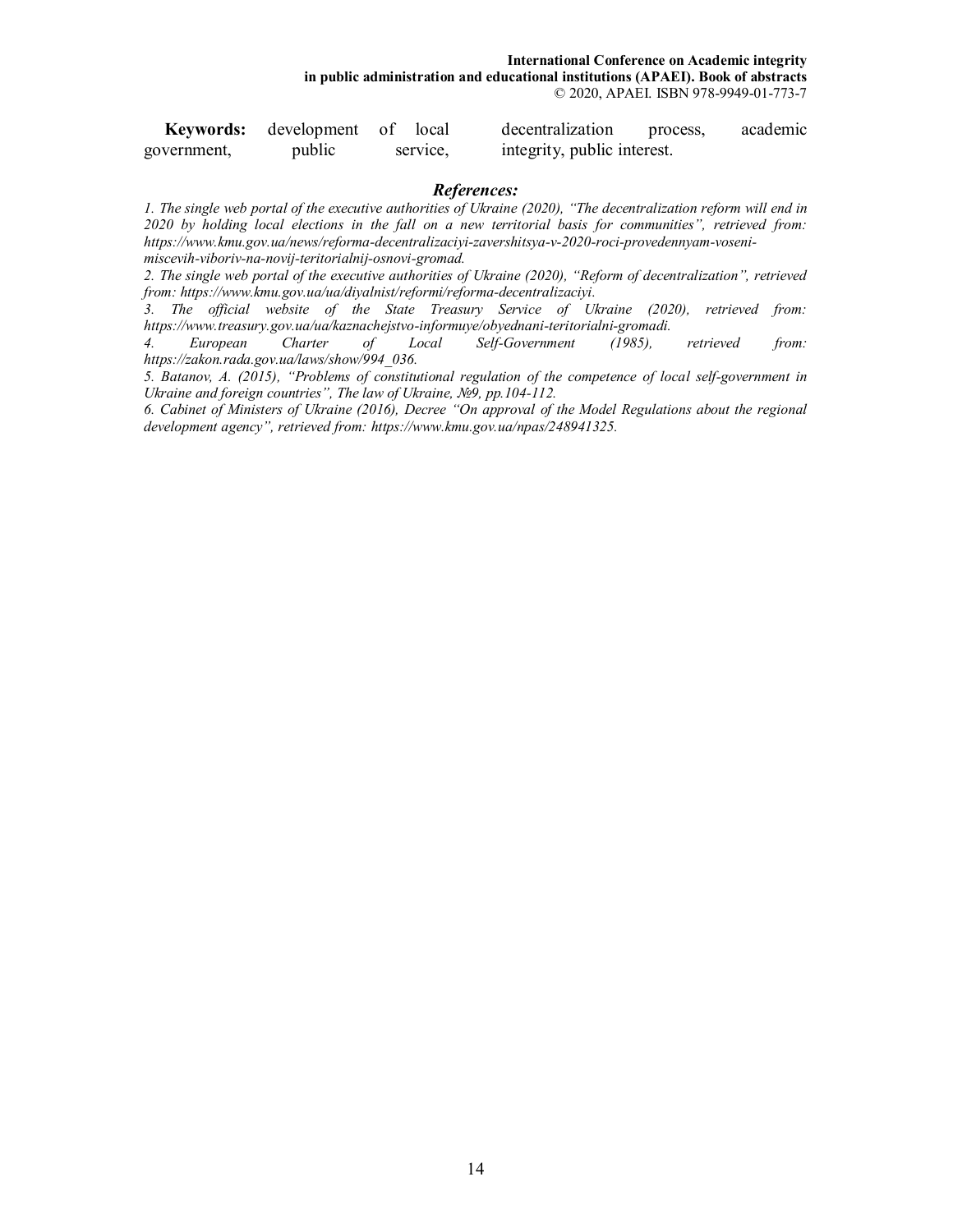#### **Koval Yana<sup>1</sup>**

*Ph.D. (Public administration), associate professor of financial and economic security department, "KROK" University, Kyiv, Ukraine, ORCID: https://orcid.org/0000-0001-6578-2996* 

#### **REGULATORY PROVISION OF ACADEMIC INTEGRITY AND THE RISK OF NON-EXPERT APPLICATION OF LEGISLATION, REGULATORY DOCUMENTS AND OFFICIAL RECOMMENDATIONS**

**Abstract.** In connection with the adoption rate of Ukraine to the European Union in the state have long been the reform process initiated various spheres of life. The reform any sphere of life and activity of the state and society begins with the development and adoption of new legislation. In addition, the interest of researchers from different countries and different scientific fields in the principles of academic integrity is due, first of all, to the rapid development of information transfer technologies, the development of science, and the need for rapid exchange of new knowledge.

Early development of academic integrity in Ukrainian science was the adoption of the Code of Ethics scientist Ukraine, the general meeting of the branches of the National Academy of Sciences of Ukraine in April 2009 The Code defined the general principles of the scientist, emphasizing that "the scientist is morally responsible for the consequences of its activities that could to influence the development of mankind, the preservation of nature and the spiritual and cultural heritage  $\ldots$  " [1].

Verkhovna Rada of Ukraine 09.05.2017 g., a new Law of Ukraine "On education" [2], which contains many new terms and concepts, new requirements for standards of education, language principles and other provisions. Within this article interesting is the analysis of the concept of "academic integrity", enshrined in art. 42 of the Law of Ukraine "On Education", and in particular part 4 of it, which defines violations of academic integrity.

According to article 42 of the Law of<br>
raine "On Education" "academic  $Uk$ raine " $\hat{O}n$  Education"

integrity - is a set of ethical principles and established by law rules that have guided the participants of the educational process in the learning, teaching and conducting research (creative) activities to ensure confidence in the results of studies and / or scientific (creative) achievements.

However, the term "academic integrity" is quite complex because culture encompasses the overall academic institution of higher education, culture within human and spiritual culture is systemic in respect of norms, values, rules and traditions of writing scientific papers ethical responsibility for the consequences of their research. Academic integrity is a complex interdisciplinary definition, which combines moral standards and ethical rules of behavior of all participants in the educational process. There is a set of moral factors that encourage higher education institutions to combat the various manifestations of academic integrity is not [3].

Academic integrity in the present day is the basis of spiritual integrity and moral image of the individual, the strength of character of the teacher. It is based on the moral values with which the students come to higher education institutions, multiplies them during the students' studies, and improves them during the practical activity of specialists. The ability to be honest and responsible, respectful of other people's opinions, adhere to the norms of academic behavior are the components that make up the concept of academic integrity and are included in the list of competencies of the future teacher [4].

The International Center for Academic Integrity at Clemson University developed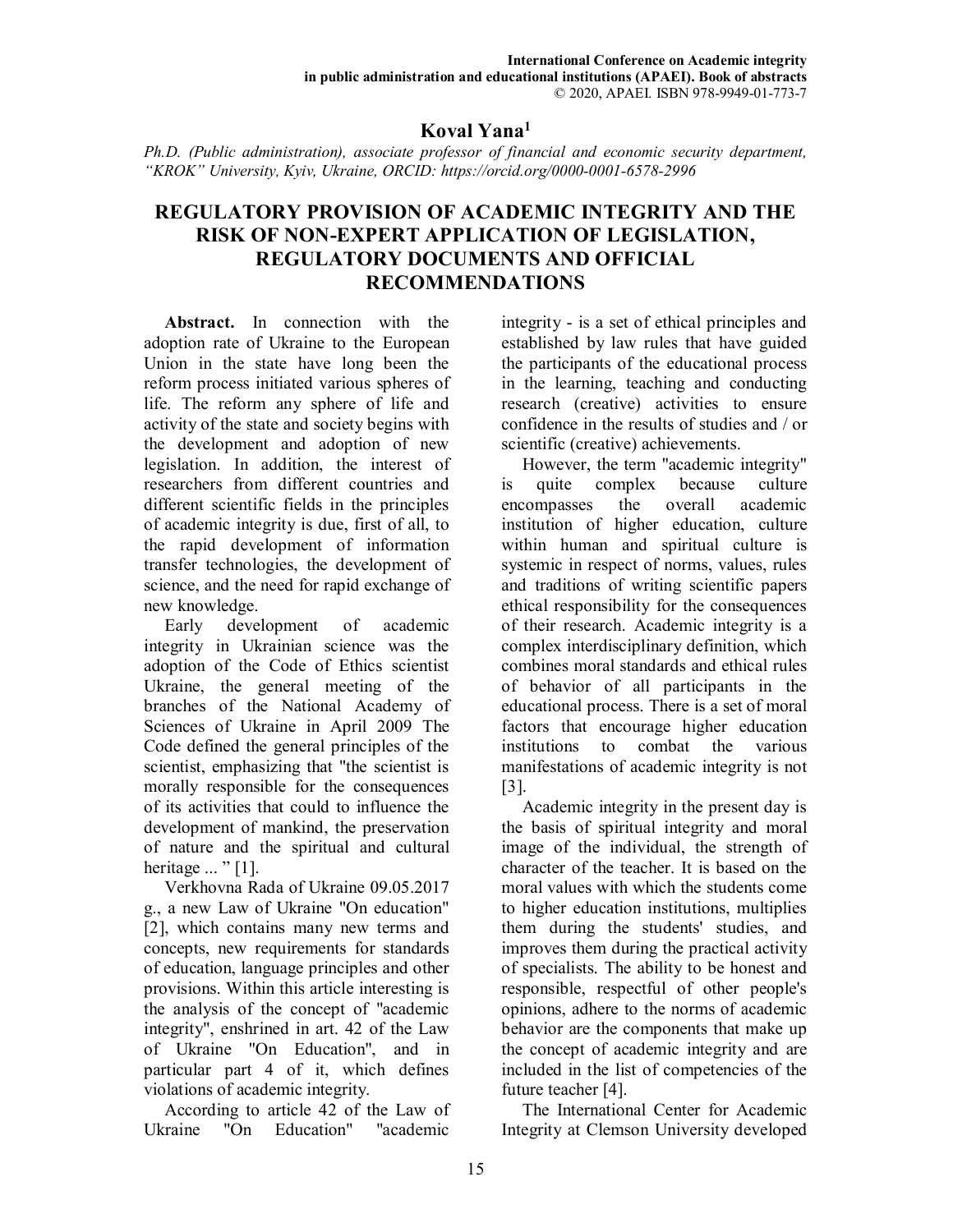the document "Fundamental Values for Academic Integrity". This document definition academic integrity as loyalty to all members of the academic process, six core values: fairness, honesty, trust, courage, respect and responsibility. The manifestations of academic dishonesty are plagiarism, deception, fraud, rewriting of others' ideas in their own words, falsifying research results, bribery [5].

In European universities, academic integrity advocates ethical foundation on which is based the students, faculty and administration of higher education institution [6].

The general rule stipulated by law is that the types of academic responsibility (including additional and / or detailed) participants in the educational process for specific violations of academic integrity are determined by special legislative and / or internal provisions of the educational institution, which must be approved (agreed) by the main collegiate governing body educational institutions and agreed with the relevant self-government body of the educational recipients regarding their responsibility. The procedure for identifying and establishing the facts of academic integrity violations is also determined by the authorized collegial body of management of the educational institution. It should be noted that for the violation of academic integrity is not only a basis for bringing a person to academic responsibility, but also for other types of liability on the grounds and in the manner prescribed by law. In particular, violation of academic integrity may be grounds for bringing a person to disciplinary liability (Articles 147-152 of the Labor Code of Ukraine) [7], civil liability (general rules for compensation for damage are established by Chapter 82 of the Civil Code of Ukraine) [8], administrative liability (for example, Article 52-2 of the Code of Administrative Offenses "Violation of Rights to the Object of Intellectual Property Rights") [9], criminal liability (for example, Article 176 of the

Criminal Code of Ukraine Copyright and Related Rights Violations) [10].

Thus, it should be noted that there is a necessary regulatory basis for defining at the legal level the notion of academic integrity and the general principles of its application. The characteristics that characterize academic integrity include: a complex nature (a specific combination of moral and legal principles, which is expressed in a set of ethical principles and rules defined by law); the presence of a special entity - participants in the educational process (education seekers, pedagogical, scientific-pedagogical and scientific workers; parents of educational recipients, natural persons who carry out educational activities, other persons envisaged by special laws and involved in the educational process in the manner established educational institutions); clearly defined scope - in the process of teaching, teaching and conducting scientific (creative) activity; the specific purpose is to ensure confidence in learning outcomes and / or scientific (creative) achievements.

Given the above, it should be noted that existing practices and regulations can create a comfortable environment for academic plagiarists, while unfairly blamed for academic and support unscrupulous corruption and incorrect claims "checks for plagiarism".

The risks of misapplication of academic integrity standards may be relevant, for example,

1) improper use of the software;

2) errors of co-authors regarding the use of shared academic texts in qualification papers (an example of incorrect definition of plagiarism, even without consideration of another co-author's declaration on distribution of contribution to the work);

3) neglecting the specificity of specific industries;

4) the risk of literally applying the incorrect definition of a scientific result in legislation;

5) the risk of falsification of the date of publication of the previous works of other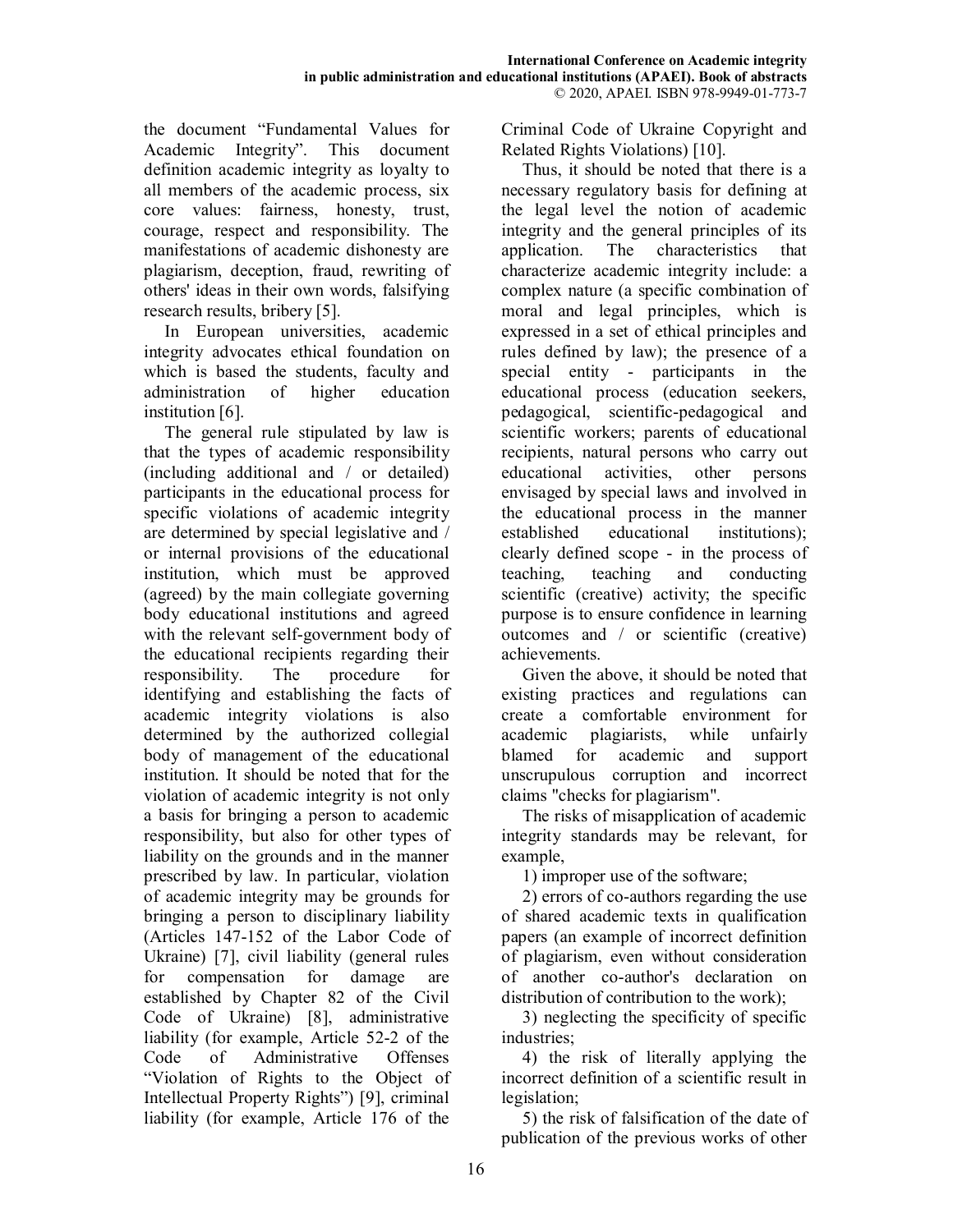authors for the unjust accusation of plagiarism of the present author and the justification of the improper author;

6) the risk of "disappearance" of the original work of the real author, which was published only on a private or electronic publication site, which ceased to exist and was later appropriated by another person in this situation it is almost impossible to prove.

Thus, given the seriousness of the consequences for a person who violates the principles of academic integrity, it is necessary to emphasize the need for a full, comprehensive, objective examination of the case against the person being held accountable. In addition, a detailed consolidation at the regulatory level of all procedural aspects of bringing to academic responsibility (indicating terms, stages, subjects, procedures for challenging results, etc.) is necessary.

Understanding and adopting academic norms, based on systematic work and motivation, is a necessary phenomenon for future education professionals. Upgrading of the higher education system is possible only with the active participation of students in reforms, proposals for ways to improve the educational process. Many institutions of higher education in Ukraine already have Academic Integrity Codes, which set out principles at the legislative level. The next step in restoring the academic culture of our country will be the creation of ethics committees that will clearly regulate sanctions and penalties for non-compliance with ethics in the educational and scientific environment.

**Keywords:** academic integrity, regulatory support, documentation, risks, check for plagiarism, academic integrity code, research and teaching staff.

#### *References:*

*1. National Academy of Sciences of Ukraine (2009), "Code of Ethics of the Scientist of Ukraine", retrieved from: https://zakon.rada.gov.ua/rada/show/v0002550-09/conv?lang=ru.* 

*2. The Verkhovna Rada of Ukraine (2017), The Law of Ukraine "On education", retrieved from: https://zakon.rada.gov.ua/laws/show/2145-19.* 

*3. Bacha, N. N. Bahous, R. and Nabhani, M. (2012), "High schoolers' views on academic integrity", Research Papers in Education, №27 (3), pp. 365–381. DOI: 10.1080/02671522.2010.550010.* 

*4. Androshuk, G. (2015), "Copyright and apportioning in art: the boundaries of the available", Intelektualna vlasnist v Ukrayini, №9, pp. 13–20.* 

*5. Fendler, R. J. and Godbey, J. M. (2016), "Cheaters should never win: Eliminating the benefits of cheating", Journal of Academic Ethics, №14 (1), рр. 71–85. DOI: 10.1007/s10805-015-9240-8.* 

*6. Chubb, J., and Watermeyer, R. (2016), "Artifice or integrity in the marketization of research impact?: investigating the moral economy of (pathways to) impact statements within research funding proposals in the UK and Australia", Studies in Higher Education, №42 (12), pp. 2360–2372. DOI: 10.1080/03075079.2016.1144182.* 

*7. The Verkhovna Rada of Ukraine (1971), The Law of Ukraine "The Labour Code", retrieved from: https://zakon.rada.gov.ua/laws/show/322-08.* 

*8. The Verkhovna Rada of Ukraine (2003), The Law of Ukraine "The civil code of Ukraine", retrieved from: https://zakon.rada.gov.ua/laws/show/435-15.* 

*9. The Verkhovna Rada of Ukraine (1984), The Law of Ukraine "Code of Ukraine on administrative offenses", retrieved from: https://zakon.rada.gov.ua/laws/show/80731-10.* 

*10. The Verkhovna Rada of Ukraine (2001), The Law of Ukraine "The criminal code of Ukraine", retrieved from:* https://zakon.rada.gov.ua/laws/show/2341-14*.*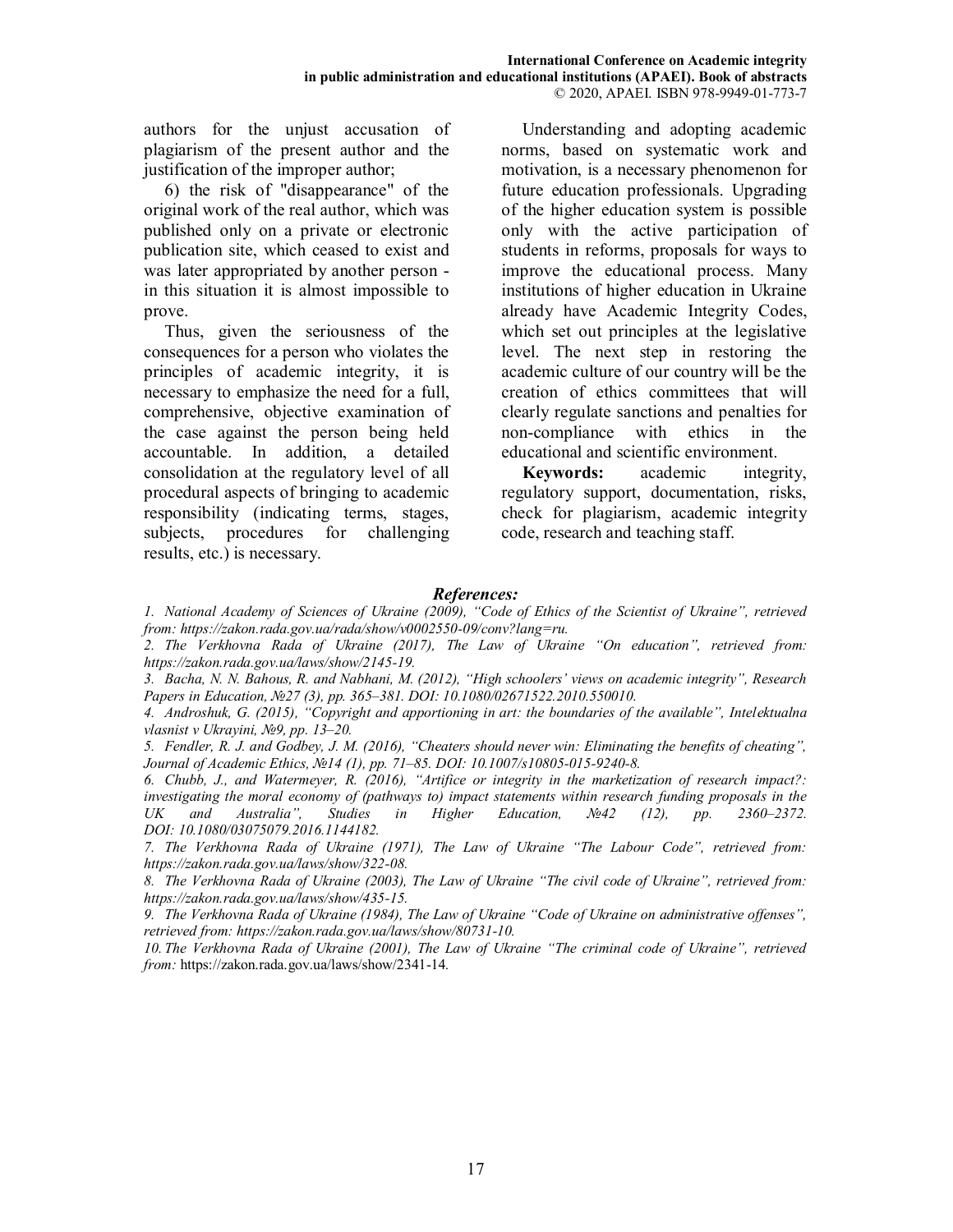#### **Kolesnyk Volodymyr<sup>1</sup>**

<sup>1</sup> Senior Lecturer of Public Administration Department, Interregional Academy of Personnel *Management (IAPM), Kyiv, Ukraine, ORCID: https://orcid.org/0000-0002-3395-9205* 

#### **PROTECTION OF PRINCIPLES OF INTEGRITY IN THE CONSIDERATION OF PUBLIC LAW DISPUTES IN THE PUBLIC ADMINISTRATION OF UKRAINE**

**Abstract.** At present, the legislator has not defined the rules by which cases of disputes should be considered, which, due to the participation of the subject of power, have certain signs of a public law dispute, but, of course, the content of the disputed relations is economic. Such ambiguity is caused, among other things, by the lack of a normative definition of the concepts of "public law dispute" and "power management functions" in the Code of Administrative Procedure of Ukraine (hereinafter - CAPU). In this regard, the allocation of the functional aspect of public law disputes has been updated. Namely, the functional and legal support in the field of public administration in order to further use the public law dispute as a means of forming and exercising the powers of the public authorities of Ukraine.

In practice, public law disputes include appeals of power decisions, actions or inaction of public administrative institutions by individuals or legal entities, which thus protect their rights. Indeed, article 17 of CAPU determines that the jurisdiction of administrative courts extends to public law disputes, in particular disputes between individuals or legal entities with a subject of authority regarding appealing against its decisions (normative legal acts or legal acts of individual actions), actions or inaction [1] .

In Ukraine, specialized administrative courts were created after the entry into force of the Code of Administrative Procedure of Ukraine of 07/06/2005 (entered into force on September 1, 2005). By this time, in accordance with the Civil Procedure Code of Ukraine, cases arising from administrative-legal relations were examined by general courts, that is, district

(city, district) courts in the proceedings on cases arising from administrative legal relations, in accordance with the Civil Procedural Code of Ukraine (Ukrainian SSR) of July 18, 1963. The qualification profile in cases indicates their separation in the direction of consideration, namely:

- civil cases - such cases, which are basically private in nature with the participation of an individual;

- business cases - such cases, the prerequisite for which are private disputes between business entities, bankruptcy cases of business entities, corporate disputes of entities and the like;

- criminal cases - such cases, the basis of which is criminal offenses;

- administrative cases are public law disputes with public authorities.

The main stages that preceded the development of administrative justice in the context of the legal support of the prerequisites for the application of public law disputes as a way of establishing and exercising the powers of public authorities are the following:

- reform of the court system in accordance with the Constitution of Ukraine, including the system of administrative courts;

- legal support of justice in the field of administrative-legal relations;

- organizational, logistical, personnel and other support of the administrative courts.

The aim of modern reform of the judicial system, law proceedings and related law institutions is the practical implementation of the principles of the rule of law and ensuring everyone the right to a fair trial by an independent and impartial court. Everyone has the right, in the order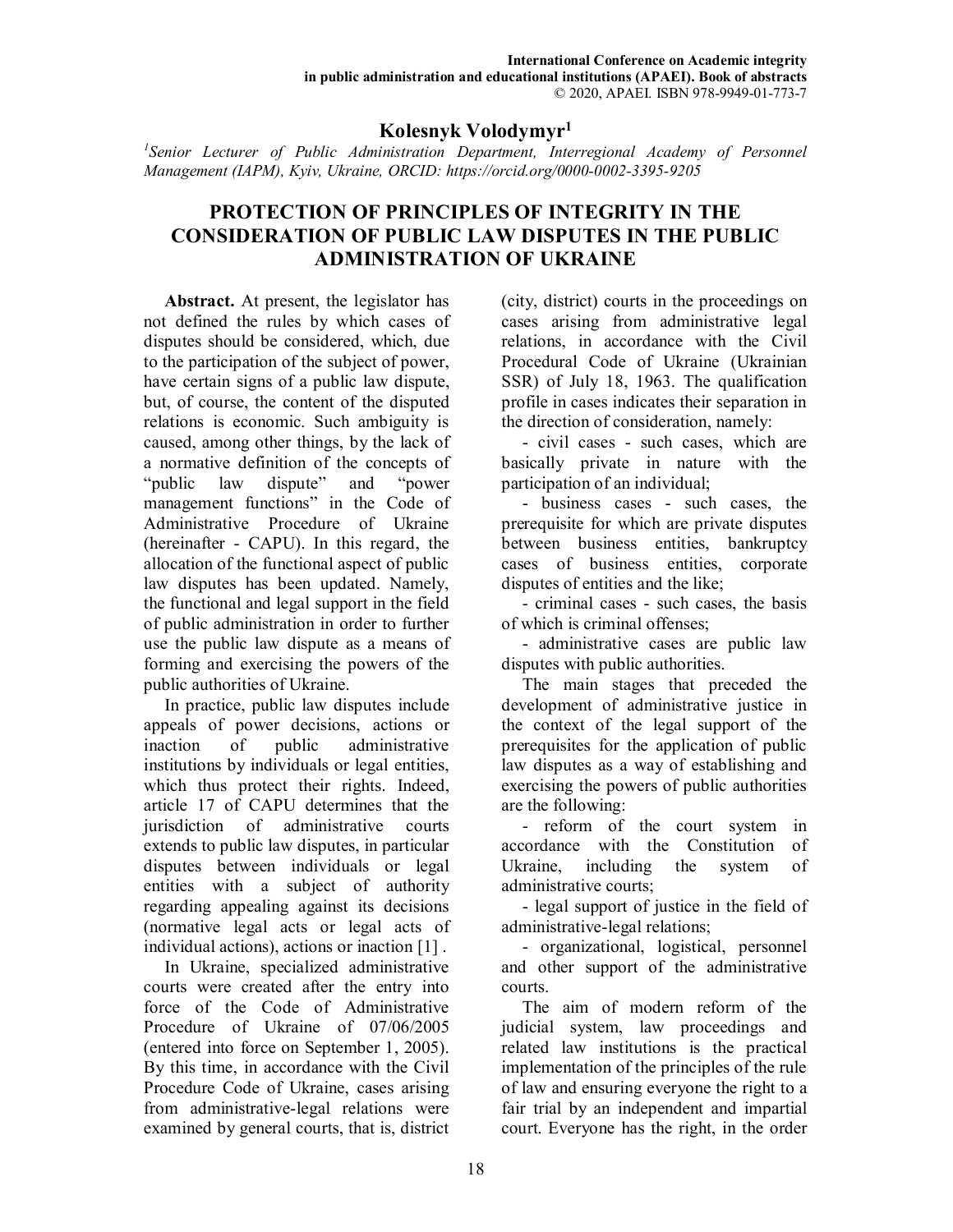established by this Code, to appeal to the administrative court if he considers that a person's rights, freedoms or legitimate interests have been violated by a decision, action or inaction of a subject of authority, and ask for their protection by:

1) invalidation of a normative legal act or its individual provisions;

2) recognition as unlawful and cancellation of an individual act or its individual provisions;

3) recognition of the actions of the subject of power as unlawful and the obligation to refrain from performing certain actions;

4) recognition of the inaction of the subject of power as unlawful and the obligation to perform certain actions;

5) establishing the presence or absence of competence (authority) of the subject of power;

6) the adoption by the court of one of the decisions referred to in paragraphs 1-4 of this part and the recovery of funds from the defendant, the subject of authority, for compensation for harm caused by his unlawful decisions, actions or inaction.

Today, the current legislation of Ukraine defines a list of entities authorized to consider cases of administrative offenses. So, cases of administrative offenses are considered:

1) by administrative commissions under the executive committees of village, town, city councils;

2) by the executive committees (and in settlements where no executive committees have been created - by the executive bodies that exercise their powers) of village, town, city councils and their officials authorized by this Code;

3) district, district in the city, city or district courts (judges), and in the cases provided for by this Code, local administrative and economic courts, courts of appeal, the Supreme Court;

4) bodies of the National Police, bodies of state inspections and other bodies (officials) authorized by this Code [2].

But the specificity of the consideration of these cases requires the creation of new

organizational and legal forms and the availability of special judicial qualifications in this area. The existence of specialized courts should ensure the administration of justice, taking into account the particularities of the tasks of each type of proceedings at a higher professional level.

For the full implementation in Ukraine of such a form of judicial protection as administrative justice, the creation of an appropriate law framework is necessary. Actual today is the formation of the legislative framework for the introduction of administrative justice in Ukraine. Currently, the inconsistency of the approach to the legal regulation of judicial protection of human and civil rights in Ukraine should be emphasized. The Civil Procedural Code of Ukraine codifies the procedural rules of private law, while administrative law is a branch of public law. In this regard, experts note the need to adopt the Administrative Procedure Code of Ukraine [3].

Today, experts indicate that the Law of Ukraine "On the Appeal of Citizens" [4] and the norms of certain provisions of the Civil Procedure Code of Ukraine [5] are insufficient for the effective implementation of administrative and legal protection of the rights of citizens. In addition, methodological and legal support in the field of resolution of disputes arising in the field of public administration, in particular on qualification issues of consideration by administrative courts, regarding a holistic theoretical vision of the essence of such disputes, their type in and methods of decision regarding the scope of the right of the subject of power to file an administrative claim.

The content of the functional load of the subjects of authority requires improvement. Usually, the subject of power is attributed only to the implementation of managerial functions (Article 3 of the Code of Administrative Procedure). It seems advisable to find out the nature of other functions performed by the subject of power. After all, there is an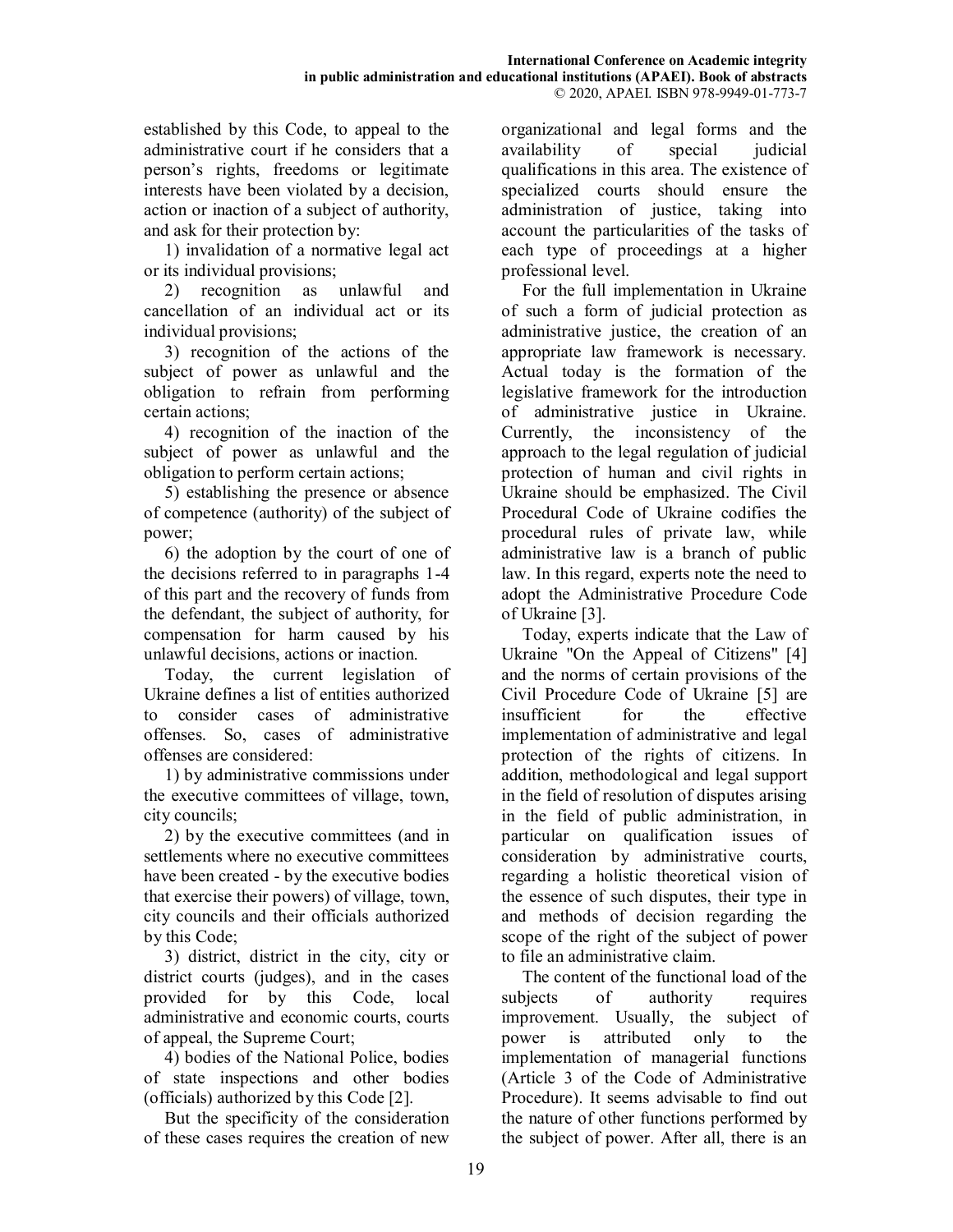opinion that their implementation as a result of determining the subject of power in the Code may limit the jurisdiction of administrative courts.

The complexity of the problems that arise during the creation of administrative justice on the basis of the European model of the principles of administrative law is largely a consequence of the type of organization of state power that was in Ukraine for many years before the declaration of state independence. The Constitution of Ukraine laid the foundations for establishing a new type of relationship between the state, especially government authorities, self-government authorities and citizens.

**Keywords:** public administration, public law disputes, academic integrity, public law dispute, power management functions.

#### *References:*

*1. The Verkhovna Rada of Ukraine (2020), The Law of Ukraine "Code of Administrative Procedure of Ukraine", retrieved from: http://zakon.rada.gov.ua/laws/show/2747-15.* 

*2. The Verkhovna Rada of Ukraine (1984), The Law of Ukraine "Code of Ukraine on administrative offenses", retrieved from: https://zakon.rada.gov.ua/laws/show/80731-10.* 

*3. Pasenyuk, A. M. (2020), "The development of administrative justice as a component of administrative and judicial reform", Official website of the Ministry of Justice of Ukraine, [Online], retrieved from: https://minjust.gov.ua/m/str\_51.* 

*4. The official website of the Verkhovna Rada of Ukraine (2020), retrieved from: https://zakon.rada.gov.ua/laws/show/393/96-vr.* 

*5. The Verkhovna Rada of Ukraine (2003), The Law of Ukraine "The civil code of Ukraine", retrieved from: https://zakon.rada.gov.ua/laws/show/435-15.*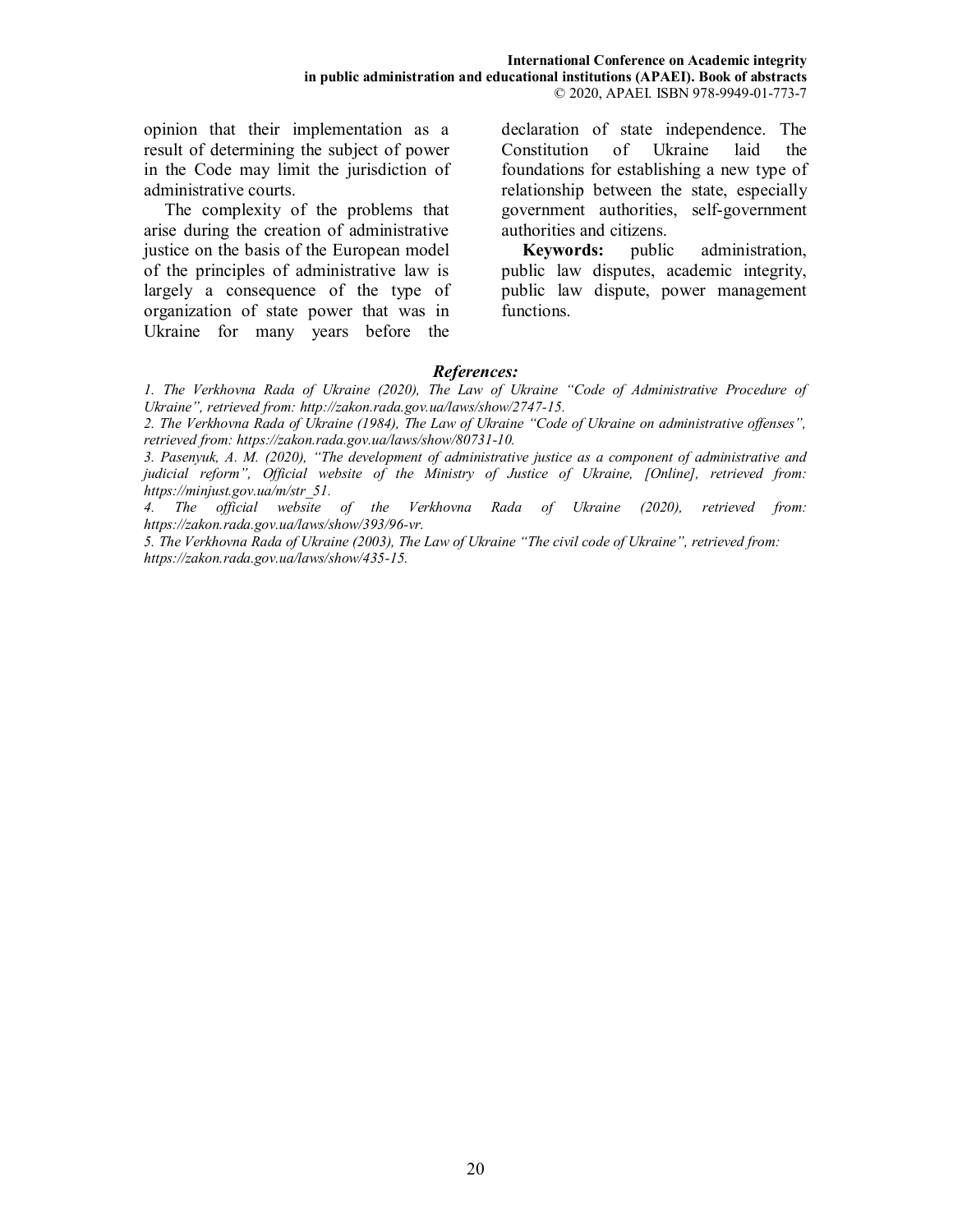#### *Parkhomenko-Kutsevil Oksana<sup>1</sup>*

*<sup>1</sup>Doctor of Science in Public Administration, Professor, Head of the Department of Public Administration of the Interregional Academy of Personnel Management, Kyiv, Ukraine, ORCID: https://orcid.org/*0000-0002-0758-346X

#### **PREVENTION OF CORRUPTION IN UKRAINE AS THE BASIS OF FORMING SECURITY POLICY**

Abstract. The security policy is an important element in shaping Ukraine's national security, establishing a civil society and ensuring the protection of every citizen of the country today.

Corruption is not only a crime against the state and the citizen, but also threatens the perception of legitimate actions of state bodies and citizens' security, negatively affects the reputation of public authorities, impedes the reform of the public administration system, causes irreparable damage to the national security of the country. Therefore, the issue of preventing and combating corruption is an important issue that must be addressed within the framework of state reform and sociopolitical processes.

Problems of preventing and combating corruption, creating a database of persons who have committed corruption or corruption-related offenses, determining priorities for the development of anticorruption policy are actively considered and discussed by experts in political science, sociology, law, public administration, etc.

The level of corruption in Ukraine affects not only the socio-economic development of the country, the well-being of the population, public confidence in public authorities, but also a threat to the national security of the state. The corruption hampers the current processes of reform in the governance system, aimed at improving the life of national society, ensuring the development of the economy, the formation of a modern information society and the formation of a positive image of the state in the international arena.

There is an urgent need to improve the current security policy with regard to the prevention and fight against corruption, and to create effective mechanisms for overcoming such phenomenon as corruption.

The main security policy issues in the context of preventing and combating corruption include:

firstly, political (unfavorable characteristics of the political elite, political instability, imperfection of mechanisms of relations of state authorities with political parties, lack of stable traditions of democracy, lack of state regulation of financing political parties, restrictions on socio-political freedoms, excessive political decentralization);

secondly, economic ones (excessive state intervention in the economy, shortcomings of the civil servants' remuneration system, inadequate tax policy, low economic development, high availability of natural resources, etc.);

thirdly, social ones (low education of the society, weakness of civil society, etc.);

fourth, legal (lack of development of anti-corruption legislation, gaps in the legal regulation of social relations, contradictions between the provisions of different legal acts, unclear or incomprehensible linguistic wording of legal norms, exceptions to common rights and procedures, confusion and dispersal;

Fifth, administrative (weak state control, structural and functional deficiencies of the system of state bodies, lack of transparency of the general administrative procedure, lack of administrative justice, lack of proper organizational support for anti-corruption activities, lack of administrative services);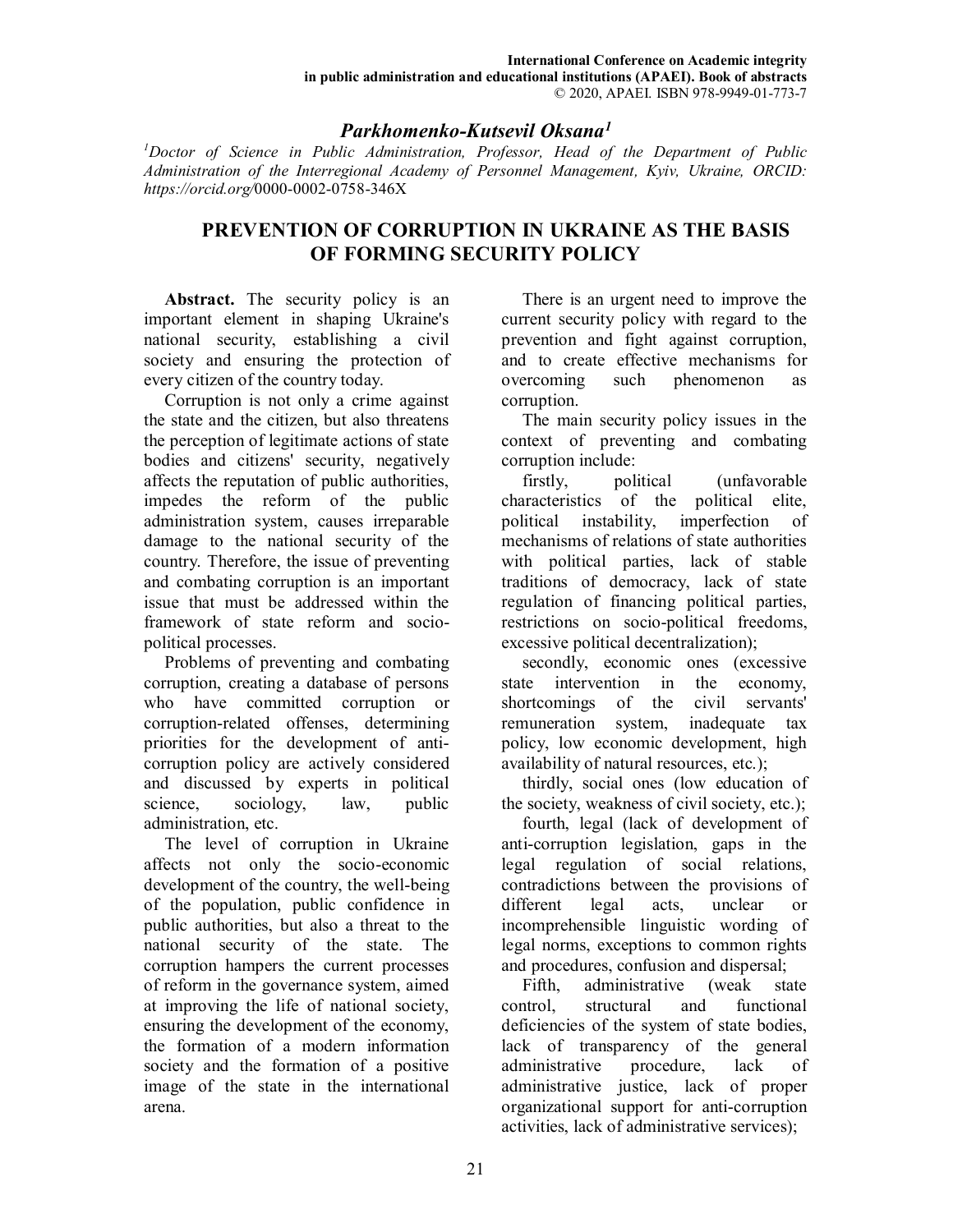sixth, psychological (production by the media of corruption stereotypes, hyperbolization in the public consciousness of the total corruption of the state apparatus, spreading the idea of the absurdity of individual corruption, etc.);

seventh, cultural and ethical (lack of super-personal values, ideals and moral prohibitions, divergence between public perceptions of corruption and its legislative definition, existence of double moral standards on corruption, misunderstanding of the severity of the corruption problem in society [1].

The main elements of the security system of Ukraine in the context of prevention and fight against corruption include: objects and subjects of ensuring the security of the state; methods of ensuring state security; state security mechanisms, as well as external and internal threats.

The subjects of ensuring the security of the state in the system of preventing and combating corruption should include the following: bodies of the prosecutor's office, including the Specialized anticorruption prosecutor's office; bodies of the National Police of Ukraine; National Anti-Corruption Bureau of Ukraine; The National Anti-Corruption Agency; The State Bureau of Investigation; National Agency of Ukraine for Detection, Investigation and Management of Assets Received from Corruption and Other Crimes; High Anticorruption Court.

The main threats to the prevention and fight against corruption, in our opinion, include: political and legal problems (unfavorable characteristics of the political and administrative elite, political instability, imperfection of mechanisms of relations of public authorities with political parties, lack of stable traditions of democratic government regulation, political parties, restrictions on sociopolitical freedoms, excessive political decentralization); economic (branching of the permitting and regulatory system; excessive government intervention in the economy; deficiencies in the system of remuneration of civil servants; inadequate tax policy; low level of economic development; high availability of natural resources, etc.); social (low educational attainment, weak civil society, etc.); legal (underdevelopment of anti-corruption legislation, gaps in the legal regulation of social relations, contradictions between the provisions of various legal acts, the unclear or incomprehensible linguistic formulations of legal norms, exceptions to common rights and procedures, confusion and scattering of legal regulation); managerial (weak effectiveness of state control, structural and functional deficiencies of the system of state bodies, lack of transparency of their general administrative procedure, lack of administrative justice, lack of proper organizational support for anti-corruption activities, lack of administrative services); psychological (psychological perception and tolerance of the society and the population to corruption; production with the help of mass media of corruption stereotypes, hyperbolization in the public consciousness of total corruption of the state apparatus, spreading the idea of the absurdity of individual corruption, etc.); ethical (lack of supra-personal values, ideals and moral barriers, divergence between public perceptions of corruption and its legislative definition, existence of double moral standards on corruption, misunderstanding of the severity of corruption problem in society); control creation of many state controlling institutions, at the same time lack of effective control of civil society inefficiency of institutions of state power and local self-government; personnel - the lack of professionally trained personnel with appropriate ethical qualities (honesty, dedication, political impartiality, commitment, etc.); miscalculations in the staffing of the institute of management in the bodies of public administration [2].

The mechanisms for ensuring the security of the state in the system of preventing and combating corruption should include the following: regulatory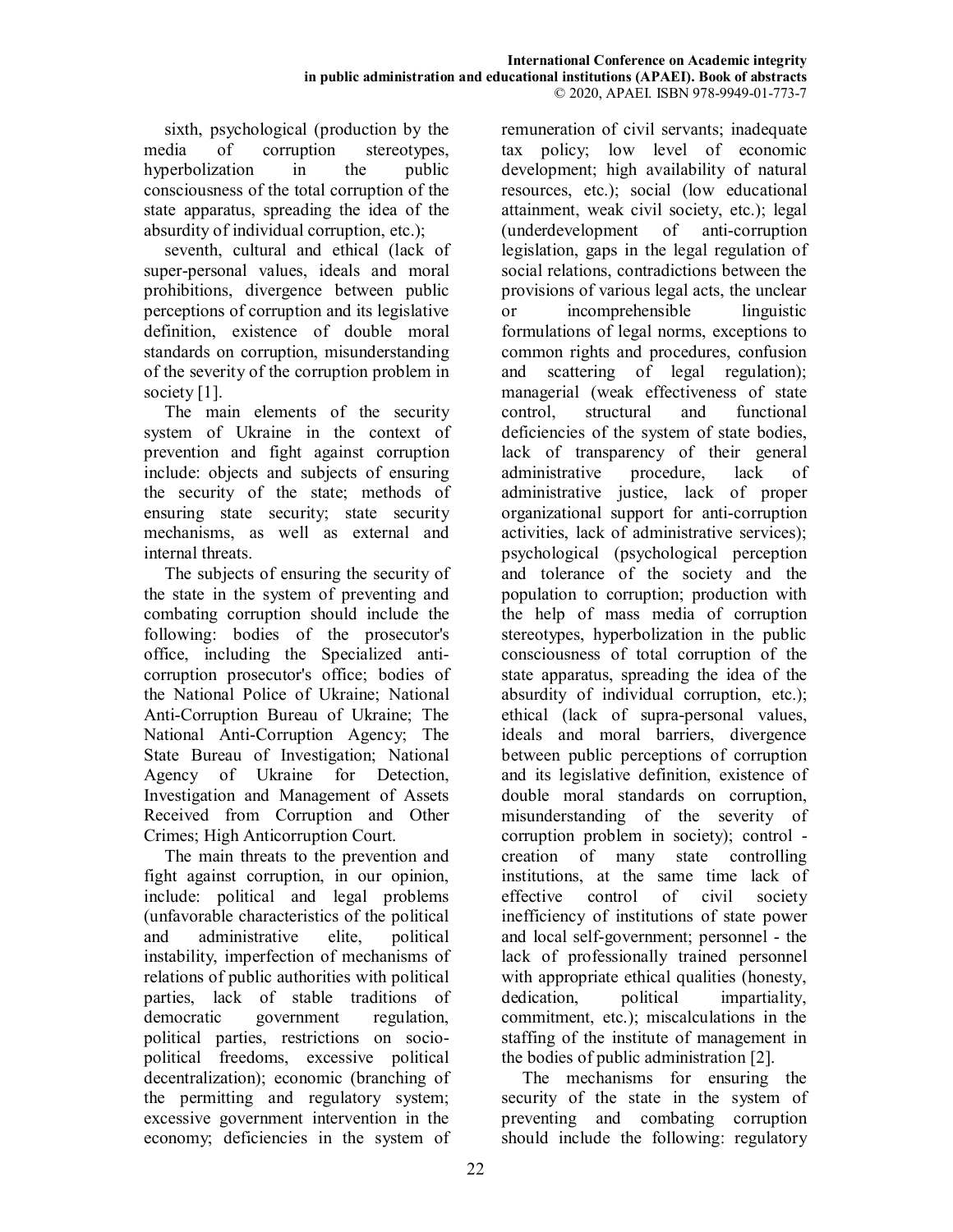legal mechanism (implementation of the Law of Ukraine "On Corruption Prevention", adoption and implementation of the strategy and concepts of prevention of corruption; formulation of program documents, plans, etc.); organizational mechanism (implementation of modern mechanisms for prevention and development of corruption); institutional mechanism (formation and development of anti-corruption institutions); economic mechanism (implementation of anticorruption financing mechanisms).

The methods of ensuring the security of the state in the system of preventing and combating corruption are as follows: first, providing patriotic education, starting with a preschool educational establishment;

secondly, ensuring financial monitoring of the standard of living of officials and persons with administrative and managerial functions; third, the formation of a unified state policy in the field of corruption prevention with the formation of systemic activity of anti-corruption bodies; fourth, ensuring a rigorous personnel policy for the formation of the personnel of the public service system, which would guarantee the personnel security of the public administration system; fifth, the formation of a systematic activity of civil society with the authorities and business.

**Keywords:** security policy, national security, corruption, public administration, academic integrity.

#### *References:*

*1. Bondar, I. S. Hornyk, V. H. Kravchenko, S. O. and Kravchenko, V. V. (2016), Antykoruptsiina polityka ta zapobihannia koruptsii v publichnomu upravlinni [Anti-corruption policy and prevention of corruption in public administration], Lira-K, Kyiv, Ukraine, pp. 78-94.* 

*2. Parkhomenko-Kutsevil, O. I. (2018), "Formation of the national idea as a basis for the prevention of corruption in Ukrainian society", Demokratychne vriaduvannia, №21, retrieved from: http://www.lvivacademy.com/vidavnitstvo\_1/visnyk21/fail/Parhomenko-Kutsevil.pdf*.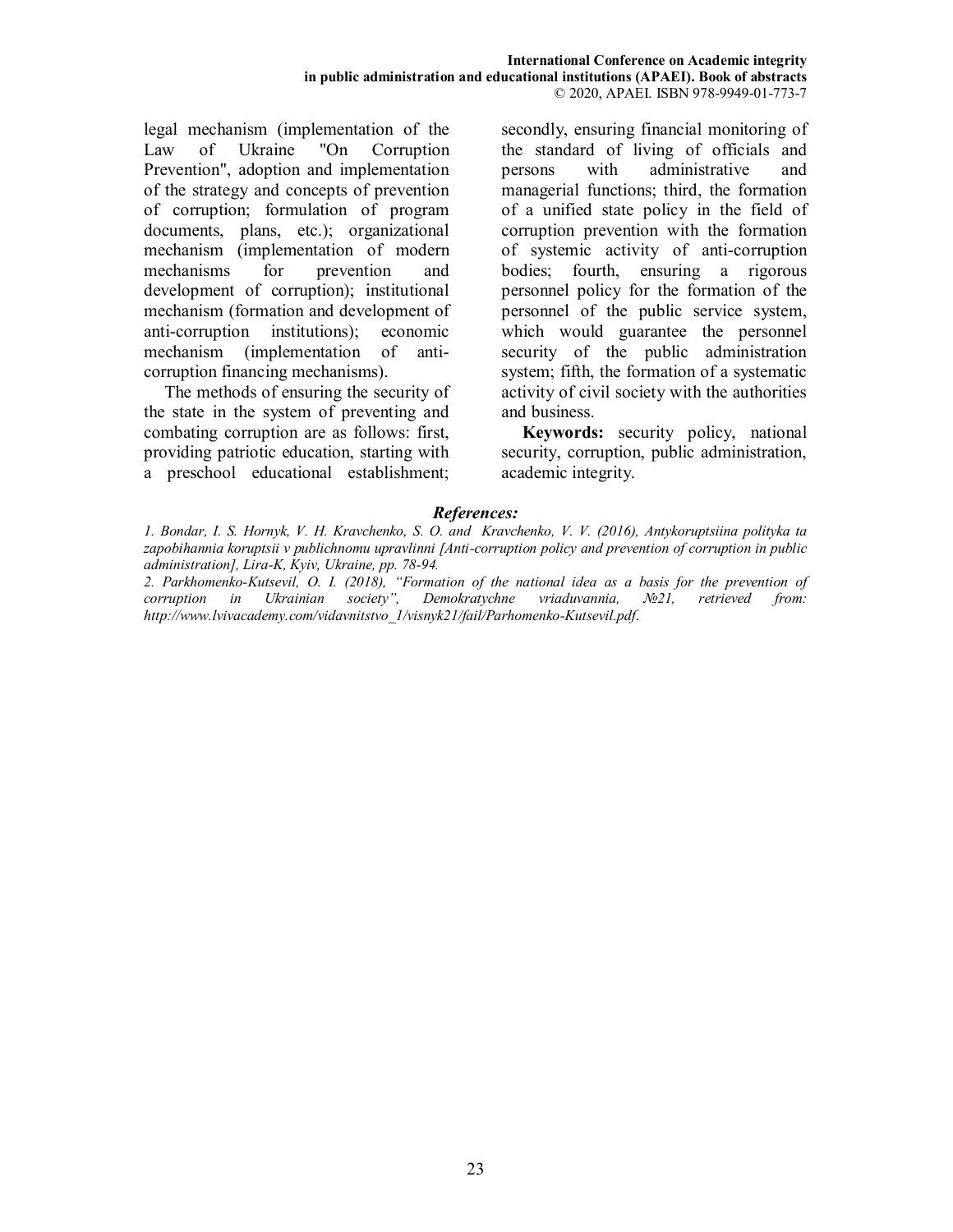# **Shykerynets Vasyl<sup>1</sup> , Polova Lesya<sup>2</sup> , Zarichniak Andrii<sup>3</sup>**

*<sup>1</sup>Head of the Department of Sociocultural Activities Management, Show Business and Event Management. Candidate of Sciences in Public Administration, Associate Professor, Faculty of Tourism. Vasyl Stefanyk Precarpathian National University, Ivano-Frankivsk, Ukraine, ORCID: https://orcid.org/0000-0002-6845-1639* 

*<sup>2</sup>PhD of Pedagogical Sciences, Associate Professor of department of hotel-restaurant matter of Faculty of tourism. Vasyl Stefanyk Precarpathian National University, Ivano-Frankivsk, Ukraine, ORCID: https://orcid.org/0000-0003-2971-5993* 

*<sup>3</sup>Lecture of the Department of Tourism Studies and Local History master's degree, Faculty of Tourism. Vasyl Stefanyk Precarpathian National University, Ivano-Frankivsk, Ukraine, ORCID: https://orcid.org/0000-0001-7191-6583* 

### **BASES OF MODERN PARADIGM OF STATE ADMINISTRATION ARE IN SPHERE OF CULTURE (ASPECT OF INTEGRITY)**

**Abstract.** Activity of the state in guidance in the field of a culture is outlined by the use of economic, organizational and legislative instruments of control on activity of cultural space of the state. It is thus needed to take into account that independently to what political ideology is sent in industry of culture - or on branch or on directed at creative people - some influence will have rich in content public consequences of general semantic and moral variety.

Choosing strategy of influence on the state in the sphere of culture it is possible to follow the existent models of public policy in the field of a culture, that name traditionally - "American", "British", "French".

Each of them contains the different variants of bringing in of the state to the cultural processes at the level of financing, bringing in of public and collaboration of organs integrity of cultural politics of the state (and in most countries there are the integrated going near creation of economic and organizational support of culture. It costs to pay attention to such organizational and legal conditions terms in relation to application of principles of the "American", "British" and "French" models in the modern terms of state administration in the field of a culture in Ukraine.

A course on the "American model" can be successfully realized at the terms of creation of national eleemosynary organization and sponsion under the direction of private initiative of corporations or separate patrons of art. It can become one of leading tasks to development of ideology of social partnership.

Concentrating of attention on the "British model" can be the criterion of estimation of democratization of administrative activity, as in certain priorities of sponsorship a primary role public associations and organizations will play.

An orientation on the "French model" can help to provide principle of social solidarity and equal access to the cultural commodities and services, and also to conscious creation of integral national cultural space. It can become a qualificatory idea for further integration of national work and large-scale bringing in of human potential of population to cultural work.

State administration in the sphere of culture puts an aim support and development of national culture of the state taking into account historical traditions, specific of forming of basic forms and expressions of national culture.

At the same time it follows to pay attention to national position on the account of cultural priorities, that consistently determines the orientation of influence of the state on cultural processes in the field of ideology of ethnic integration in cultural space of the state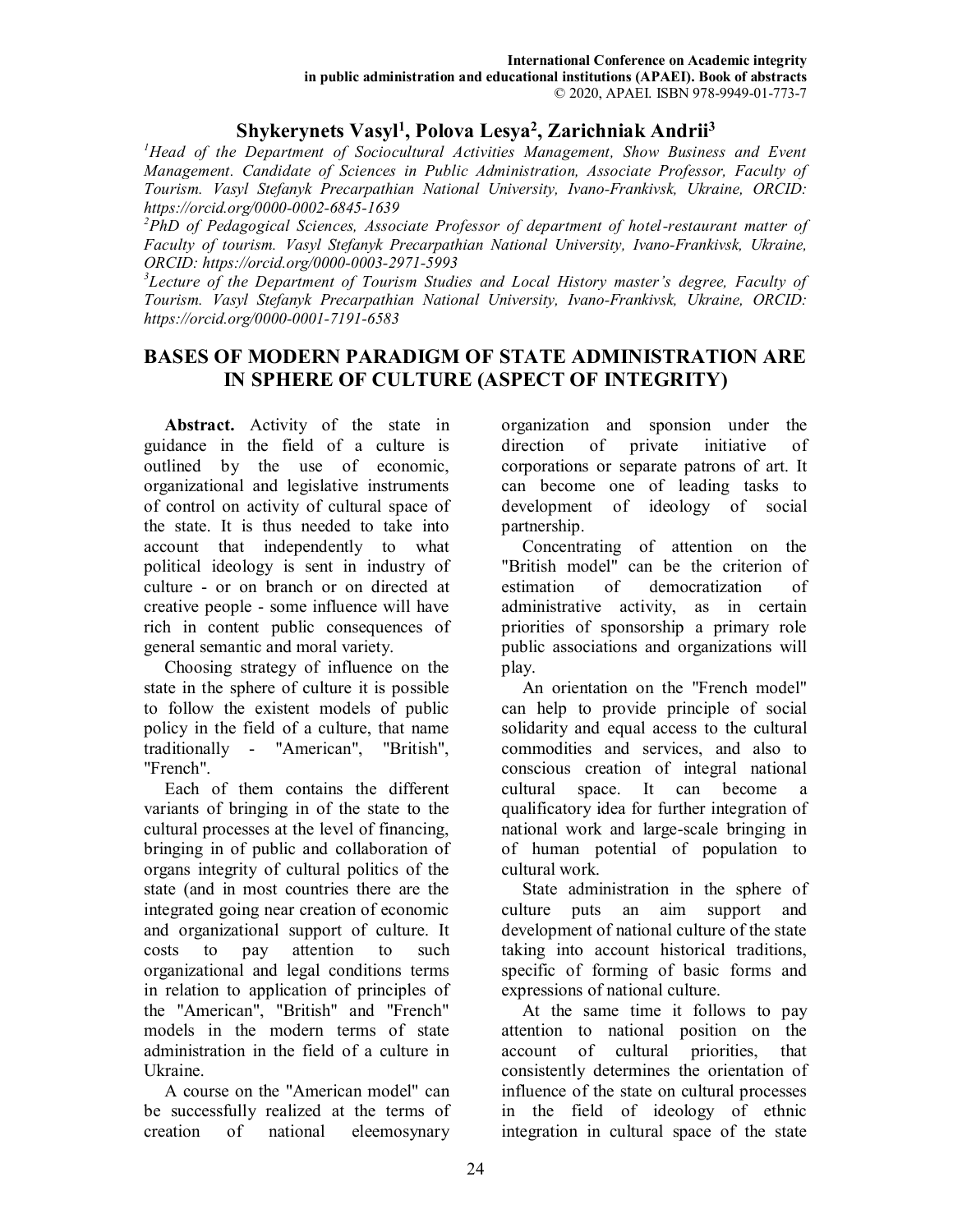and ideology of forming of national unity of all citizens of Ukraine on the basis of civil belonging of Ukrainian nation, as political

State administration to the sphere of culture is the system of legal, organizational and economic mechanisms of activity of organs of state administration and organs of local self-government with the aim of realization of public policy in cultural industry.

Subdivisions of local self-government carry out administrative activity in the field of a culture within the framework of rights on forming strategies of cultural development of the incorporated territorial society, that as statutory required by the Ukrainian Law on Local Government [6] are departments of culture in the system of corresponding executive committees. Distribution of administrative power between state and at regional and local level depends government bodies on the patterns of ownership on the cultural blessing that belong to the basic network of cultural establishments.

The specific of activity of state administration in the field of a culture depends on structural complication of management object by means of that it is possible to define management subsystems.

Cultural establishment is a "legal entity", the main object of that is activity, or structural organizational subdivision of legal entity the task of that is realization of cultural activity (article 1. Ukrainian Culture Law is "About a culture") [5].

A cultural and art project is a form of cultural activity, there are clearly certain goals and temporal scopes (gaining end) that, and also by a single-sourcing in accordance with a budget (article 1. Ukrainian Culture Law is "On a culture") [5].

Objects of culture are difficult complexes of the real estate of club establishments, in a civilized mannerentertaining parkas, libraries, museums, theatrical and entertaining establishments, cinemas, and other establishments of culture; monuments of cultural acquisition, collection, cultural building and another objects of culture (article 1. Ukrainian Culture Law is "About a culture") [5].

Cultural activity is creative, scientific, library, museum, educational, cultural, entertaining and recreational activity, that is adjusted on creation, distribution, show, advancement, guard and use of the cultural blessing and values for the decision of cultural necessities of citizens (article 1. Ukrainian Culture Law is "About a culture") [5].

Realization of cultural politics of the state acknowledges possibility of private noncommercial and private entrepreneurial activity in this sphere. It includes investing in the sphere of culture and commercialization of relations of subjects of culture. Creates pre-conditions for providing of sponsorship cultural to the sector from different sources, but not only from budgetary.

On the whole sourcings to the sphere of culture are divided into state and private. State support of financing of culture includes the direct financing of budget on everyday activity of public institutions, organizations, cultural and artistic enterprises, intended for financing of the national long-term programs and projects.

The indirect measures of state support include state guarantees, credit and tax privileges.

The private financing to the sphere of culture is provided by bringing in of money of patrons (corporate patronage of art and individual offering) of art, sponsors and cultural politics of the state.

Foremost, in Ukraine there is the system of sponsorship cultural to the sector, including the direct and indirect budgetary financing.

The basic lacks of the direct budgetary financing are: failure to observe of financial discipline and rationality in providing of realization of financial activity of the state; not considerable financing is in the field of a culture; an insignificant role of competitive mechanisms is in financing of the concrete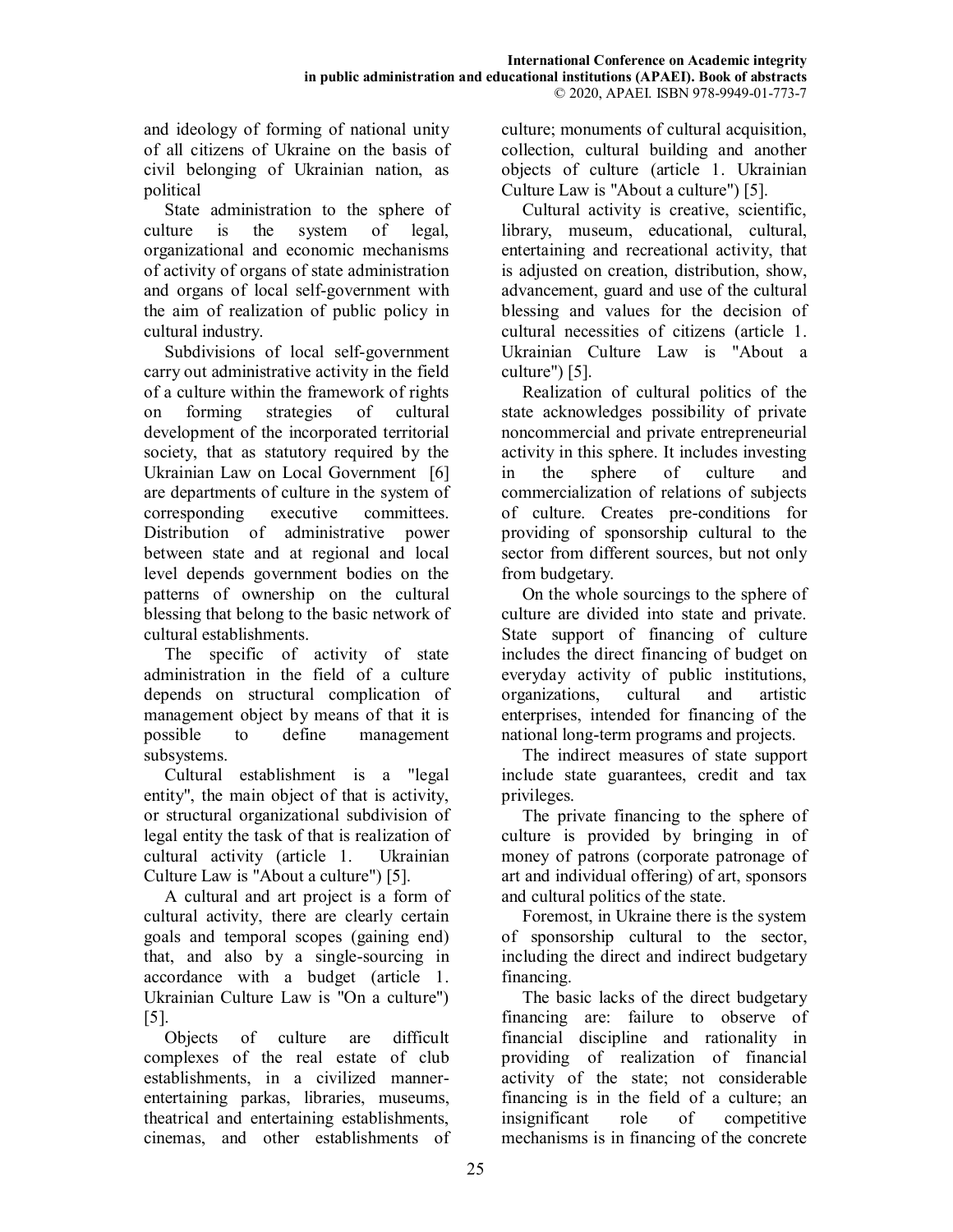programs; instability of general allocation of charges; predominance of charges of maintenance is above the charges of development; washed out of priorities, presence of far of the government programs and measures that is financed from the state budget.

The indirect budgetary financing in the field of a culture in Ukraine did not get such considerable distribution, both in the developed countries, where the state provides tax and credit deductions as to establishments of culture and art and to organizations that support them financially.

In the conditions of the insufficient financing the role of own receivabless of the state and communal establishments of culture, got as paying for services that is given by them according to basic activity, grows from the state budget.

More one third of charges is covered from the own profits of establishments of culture, as a state budgetary financing appears below than pre-arranged [2].

Yes, О. Ovseyeva marks that in middle on organizations of culture and art in Ukraine part of money that turn out from off-budget sources, last years practically unchanging and the 12% budgetary financing presents approximately [4, p. 27].

The political and economic stabilizing in Ukraine will assist bringing in of private sourcings in development of culture.

However, it not enough: by the collaboration of power, business and civil society it is necessary to create terms in a country for development of culture in market conditions. Public agents for today already declared about readiness to realization of system reformation of all constituents of vital functions of country. In particular, Committee of Verkhovna Rada of Ukraine on questions a culture and spirituality presented the project of new Conception of reformation of sphere of culture in Ukraine [7].

Among basic directions of reform marked and about the change of base principles of bringing in of money for

financing to the sphere of culture : deployment of non-state money for support of sphere and creation of pre-conditions for appearance and functioning of new cultural objects and phenomena.

An important place among the private sourcings of sphere of culture occupies sponsion, that in accordance with the current legislation of Ukraine is determined as voluntarily material, financial, organizational and other support by physical and legal persons in any activity exceptionally for advancement of the names, name, brand of commodities and services [3].

The most universal mechanism of bringing in of private sourcings to the sphere of culture is state-private partnership (farther - SPP).

S. Gryscenko presents such potential financial benefits and advantages as a result of the use of mechanism of SPP [1, p. 16]: during realization of projects of SPP the budget of the state is complemented by payments from the payments carried out by private partners; the receipt of private sourcings through the projects of SPP not always needs financing from the state or local budget; successful projects can create new financial resources;

The legislation of Ukraine in the field of a culture envisages realization and defence of envisaged Constitution of Ukraine of cultural rights for citizens, first of all is providing of right on free cultural activity, creative freedom, access to information and cultural acquisition.

The Ukrainian Culture Law is "On a culture" marks, that legal framework of the Ukrainian culture is Constitution of Ukraine, and other acts, that regulate cultural activity of the international cultural agreements, ratified by Verkhovna Rada of Ukraine, and other normativelylegal norms" ( article 2. Ukrainian Culture Law is "About a culture") [5].

**Keywords:** strategy, state administration, academic integrity, legal entity, management, policy.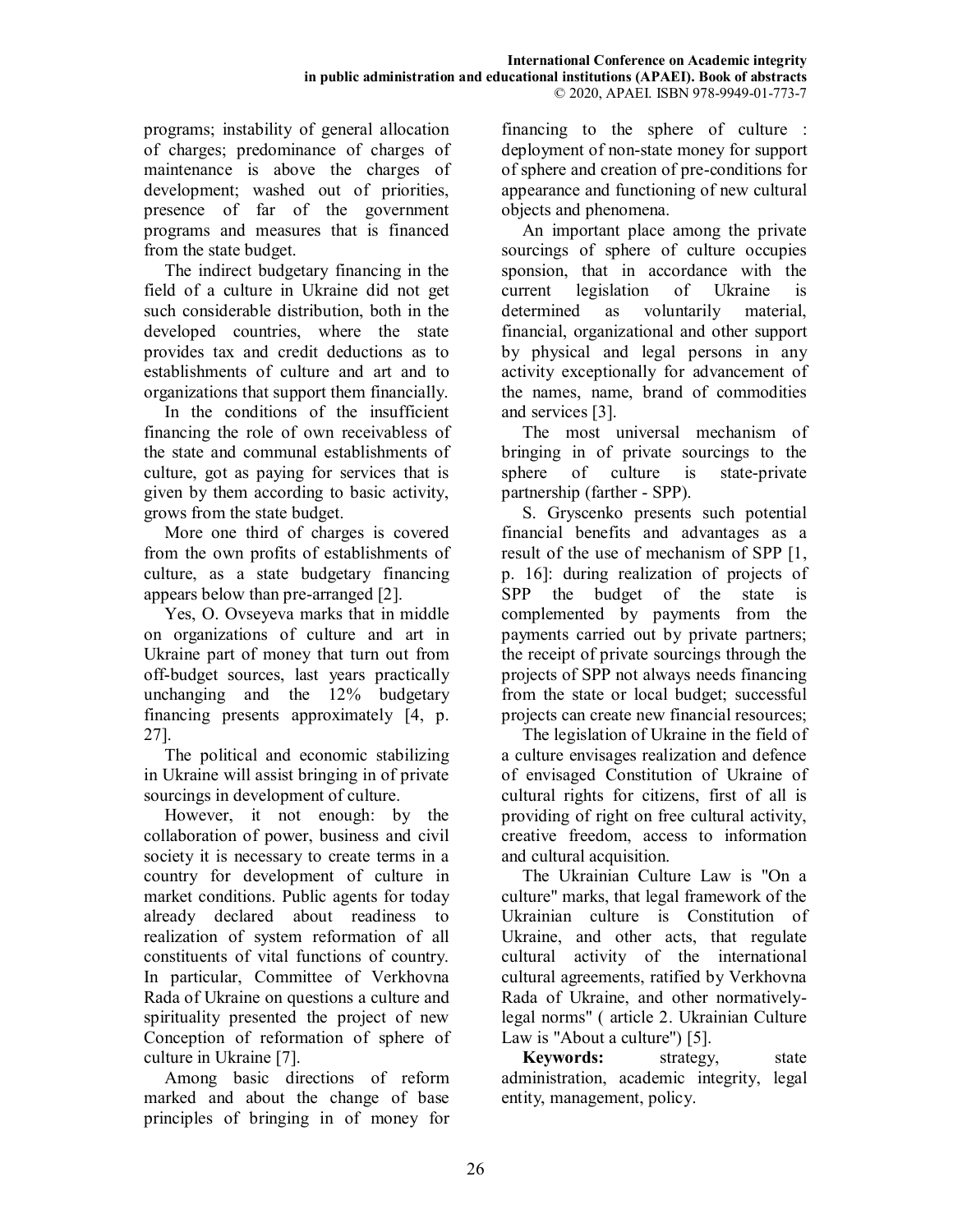#### *References:*

*1. Hrytsenko, O. A. (1994), Kulturna polityka: kontseptsii y dosvid [Cultural policy: concepts and experience], Instytut derzhavnoho upravlinnia i samovriaduvannia pry Kabinetovi Ministriv Ukrainy, Kyiv, Ukraine, 60 p.* 

*2. Hrytsenko, O. A. and Solodovnyk, V. V. (2004), "Ways to improve the financing of culture in Ukraine", retrieved from: http://www.culturalstudies.in.ua/zv\_2004\_1.php.* 

*3. Drozhzhyna, S. V. (2008), "Multiculturalism: theoretical and practical aspects", Politychnyi menedzhmen, №3, pp. 96-106.* 

*4. Yevsieieva, O. O. (2013), "Improvement of the state regulation of the development of the cultural system in the region", Biznesinform, №4, pp. 22-28.* 

*5. The Verkhovna Rada of Ukraine (2011), The Law of Ukraine "About culture", retrieved from: zakon.rada.gov.ua/go/2778-17.* 

*6. The Verkhovna Rada of Ukraine (2011), The Law of Ukraine "About local self-government in Ukraine", retrieved from: https://zakon.rada.gov.ua/laws/show/280/97-вр.* 

*7. Cabinet of Ministers of Ukraine (2019), Order "On approval of the Concept of reforming the system of providing the population with cultural services", retrieved from: https://zakon.rada.gov.ua/laws/show/27-2019 р.*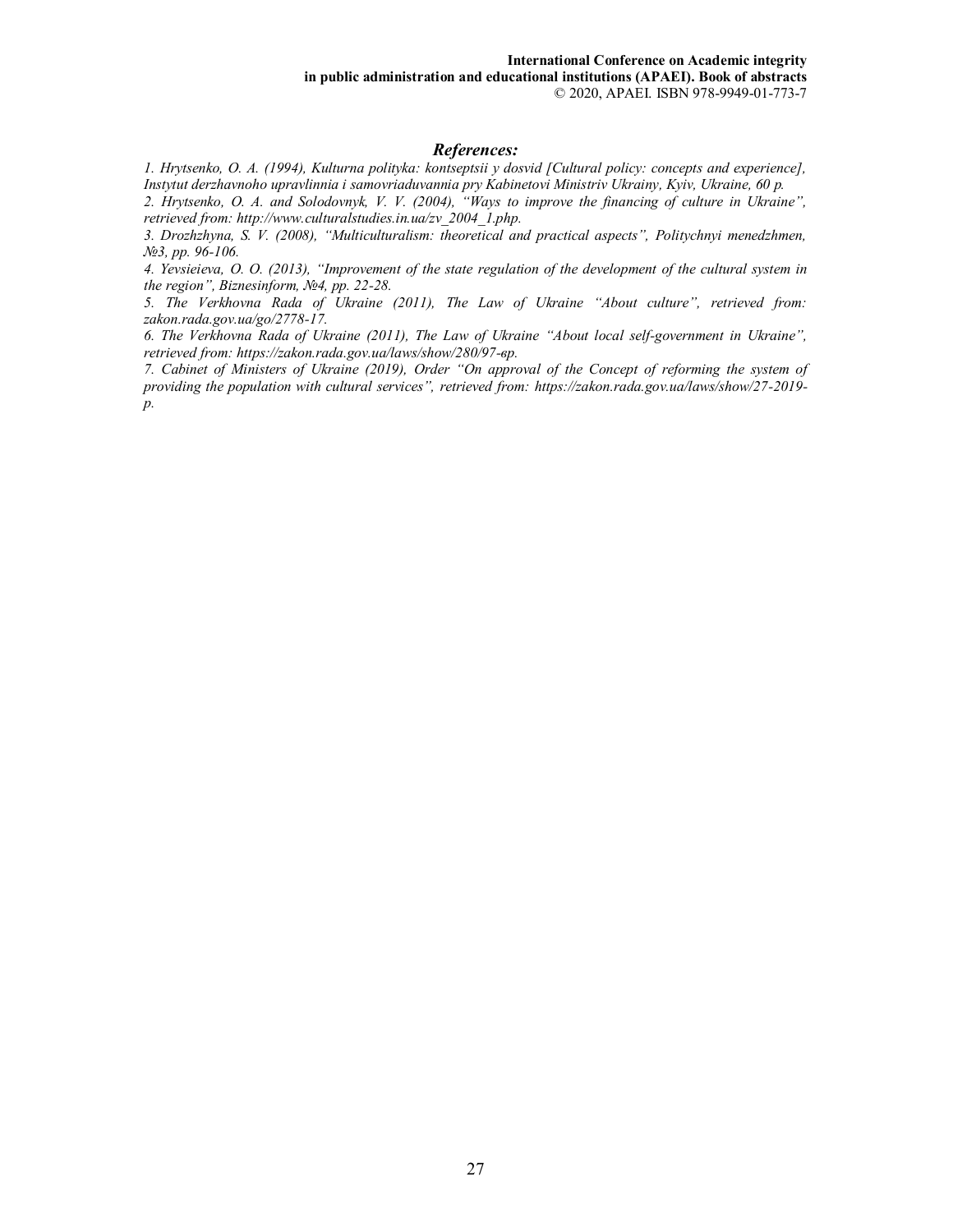**International Conference on Academic integrity in public administration and educational institutions (APAEI). Book of abstracts**  © 2020, APAEI. ISBN 978-9949-01-773-7

# **Section 2**

Academic Integrity in Higher Educational Institutions as an Indicator of the Internal Quality Management System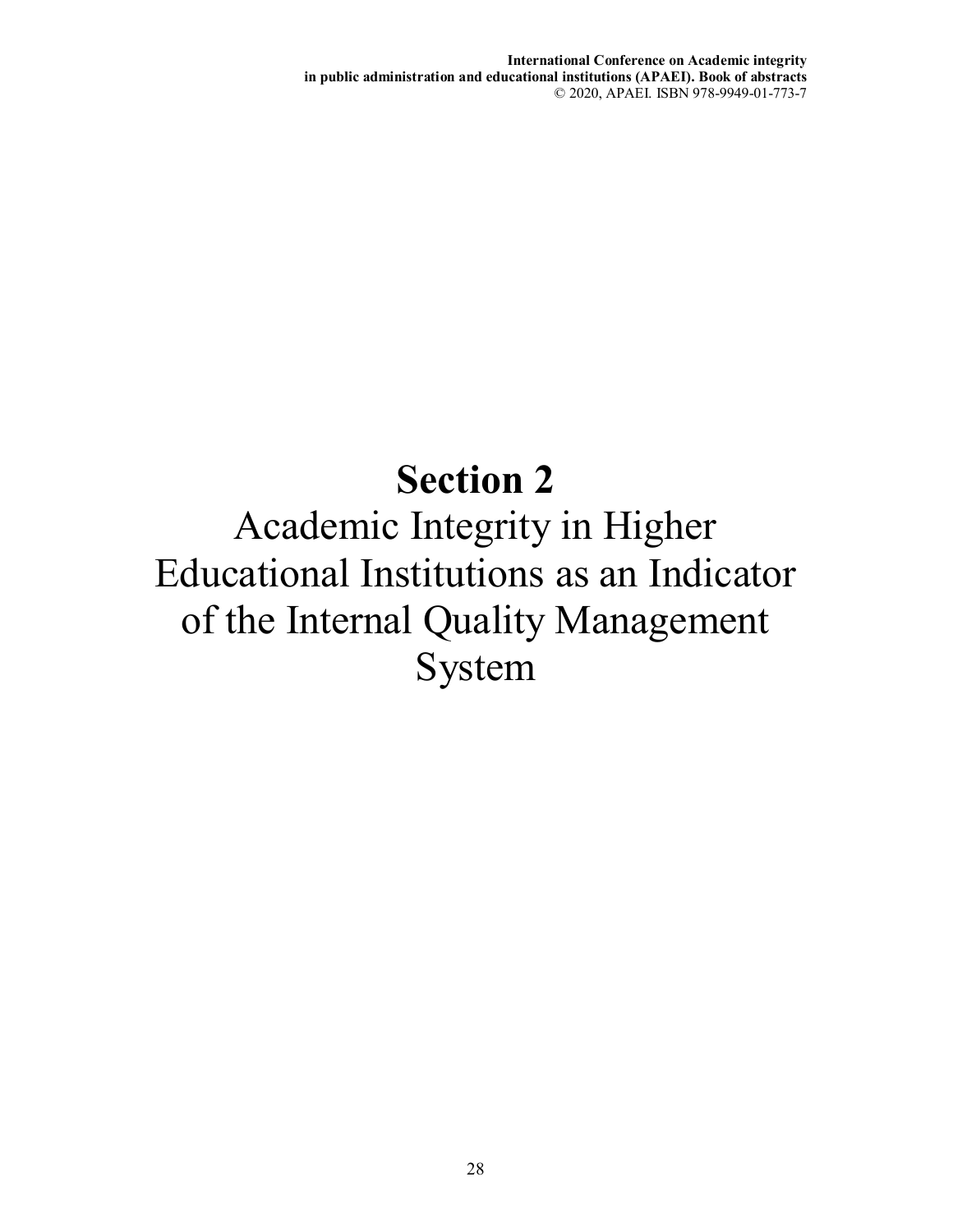#### *Andrieieva Vita<sup>1</sup>*

*<sup>1</sup>Ph.D. (Economics), Associate Professor, Associate Professor of Theoretical and Applied Economics Department, «KROK» University, Kyiv, Ukraine, ORCID: https://orcid.org/*0000-0002-6357-3063

# **THE IMPACT OF ACADEMIC INTEGRITY OF HIGHER EDUCATION QUALITY**

**Abstract.** In 2016, the Strengthening Academic Integrity in Ukraine Project (SAIUP) was launched in Ukraine, to which they joined jointly with the Ministry of Education and Science of Ukraine, with the support of the United States Embassy, 10 Ukrainian universities, which have different geographies, vary in number of students or specialization [1]. Dishonesty in education has a negative impact on the entire society creates a system where success cannot be achieved fairly, and such a society cannot be successful in the long run.

In Ukraine's educational environment, the Institute of Academic Integrity was consolidated in 2009, when a series of events were held at the initiative of the US Embassy Democracy Promotion Fund by NGOs dedicated to the support and implementation of the Honor Code at Ukrainian universities.

Academic Integrity is the set of ethical principles and legal rules that should be followed by the participants in educational process during their studies, teaching and conducting scientific (creative) activities to ensure confidence in learning outcomes and / or scientific (creative) achievements [2].

The unfairness in education is as follows:

1. Plagiarism, write-offs, unauthorized use of someone else's work (the most common form used by students) is unacceptable and in no way tolerated in the community.

2. Rewriting source text in your own words without referring to the source.

3. Downloading papers from free abstract sites and using them as your own.

4. Usage of others' texts (full or partial) without reference to authorship.

5. Copying other people's texts with word order in the sentence without citing the source.

6. Usage of other people's texts literally with reference to another source (for example, usage of abstract, and reference to textbook).

7. Translating foreign texts from a foreign language into Ukrainian and using them in their works without a source.

In European higher education, students are held accountable for their academic integrity. In particular, the detection of plagiarism, fabrication or tampering in student work is the basis for rescinding the decision to obtain a higher education degree.

We can distinguish features of the European academic culture that greatly improve the quality of education:

systematic and honesty of homework, preparation for seminars, self-study;

inadmissibility of write-off - students do not have the ability and desire to write off. There is no practice of collective preparation of cheat sheets, because each task requires an individual approach, the tasks are not repeated from year to year and require the ability to apply knowledge to specific practical situations;

a clear focus on forming a qualified professional and getting a highly-paid workplace that has been spreading since high school;

high level of preparation of the teacher for lessons in European realities, which allows to form tasks that encourage reflection and practical application of the information received.

The EU-2020 Development Strategy, adopted in 2010, aims to help EU Member States overcome the effects of the global crisis and return to the path of sustainable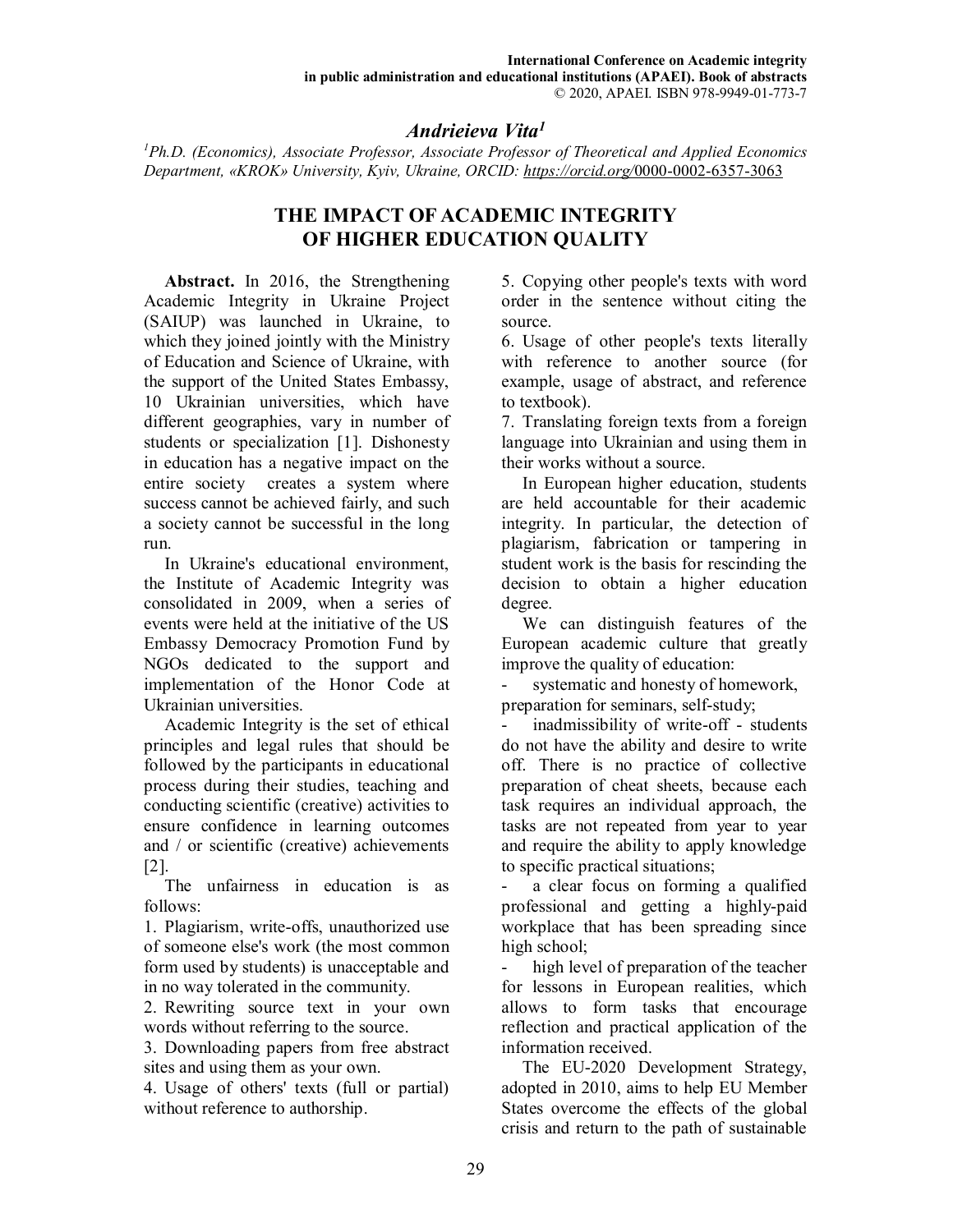development. The key point of this strategy is the development of a knowledge-based and innovative economy (enhancing the interaction of scientific knowledge, research and innovation with economic growth and development).

EU countries spend about 2% of GDP on research and development. This is 0.8% less than in the US and 1.5% less than in Japan. The private sector of research and development within the EU mainly operates under the outsourcing mechanism in developing countries. Increasing R&D investment to 3% of EU GDP is one of the five priorities of the Europe 2020 Strategy. Achieving this goal should be based on the well-known indicator of 3% of GDP: 1% of public investment (already almost achieved in many EU countries) and 2% of private investment (private investment rejection is around  $\in$  100 billion) [3].

It is crucial to understand the potential internal and external factors that cause academic dishonesty, which will allow for the development and implementation of an effective academic integrity policy, both nationally and locally [4].

Improving the quality of higher education is possible in case of timely detection of violations of academic integrity, namely:

writing off - writing works involving outside sources of information other than those permitted for using;

- fabrication - inventing data or facts used in an educational process or research;

fraud - the conscious alteration or modification of already available data relating to the educational process or research;

deception - providing deliberately false information about one's own educational (scientific, creative) activity or organization of an educational process;

bribery - providing (receiving) a participant in an educational process or offering to supply (receiving) funds, property, services, privileges or any other tangible or intangible benefits for the purpose of obtaining an undue advantage in the educational process;

biased evaluation - knowingly overestimating or underestimating the learning outcomes of education recipients.

Weaknesses in addressing the problem of academic integrity as a basis for improving the quality of the learning process are: inconsistency of legislation; lack of a unified anti-plagiarism policy; lack of transparency in the activities of institutional commissions to address academic integrity violations.

So, academic Integrity is a definite indicator not only of the socio-economic, cultural, but also of a democratic society.

This scientific phenomenon is characterized by a complex hierarchy and should be clearly structured.

Modern challenges of time have a strong influence on the principles and main components of virtue, so they can overcome only in the context of a comprehensive approach: international, national, sectoral and local (at the university level).

**Keywords:** academic integrity, educational environment, higher education, learning process, transparency.

#### *References:*

*1. The official website of Saiup (2020), retrieved from: https://saiup.org.ua.* 

*2. The Verkhovna Rada of Ukraine (2017), The Law of Ukraine "On education", retrieved from: https://zakon.rada.gov.ua/laws/show/2145-19.* 

*3. Kravchenko, O. P. (2020), "Academic Integrity: Current State and Prospects for Development", retrieved from: http://ephsheir.phdpu.edu.ua/xmlui/bitstream/handle/8989898989/4472/2.pdf?sequence=1&isAllowed=y. 4. Knyazevich, A. O. (2018), Upravlinnia infrastrukturoiu innovatsiinoho ekonomichnoho rozvytku [Infrastructure Management of Innovative Economic Development], Volyn Charms, Rivne, Ukraine, 362 p.*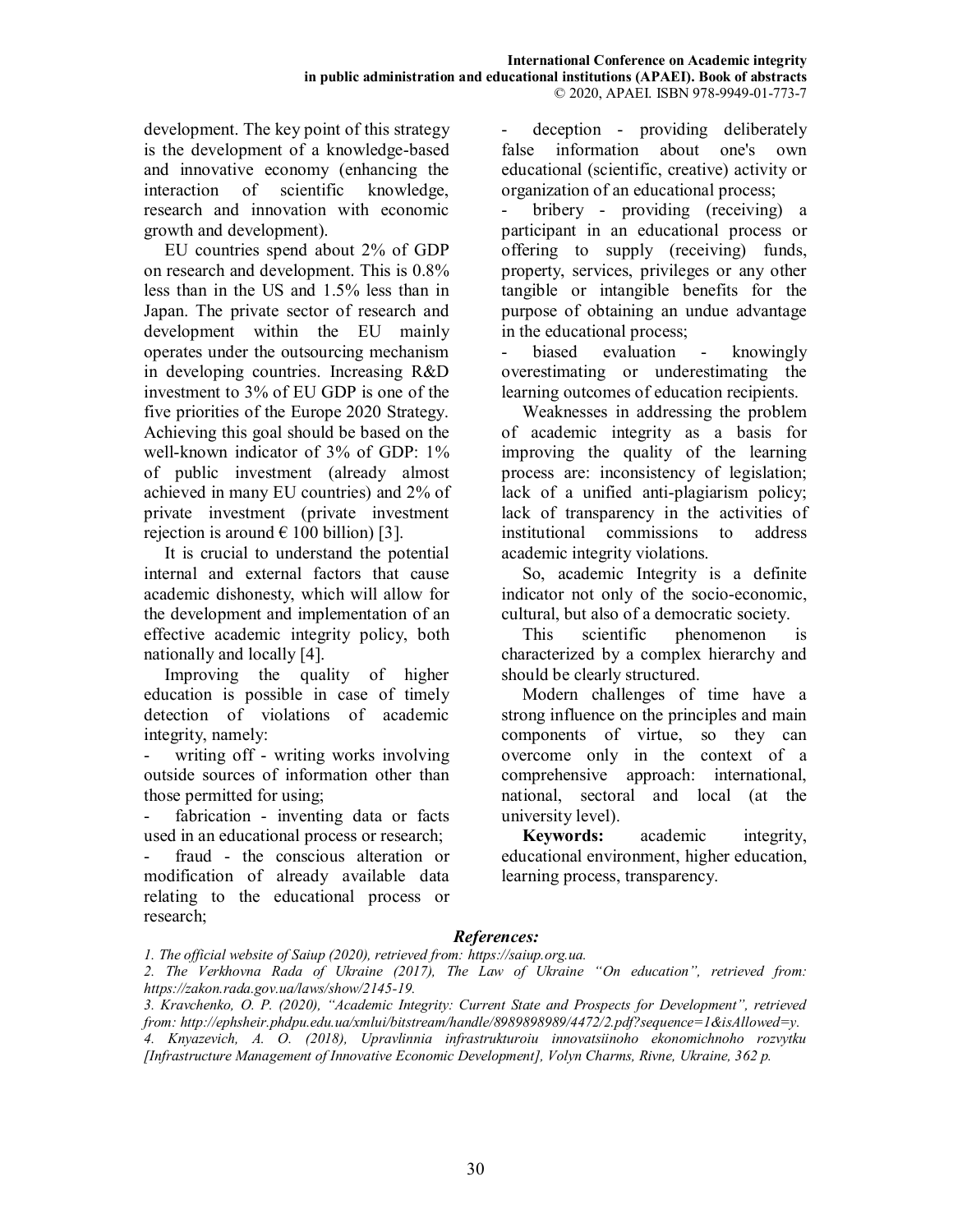# *Burlakova Iryna<sup>1</sup> , Sheviakov Oleksiy<sup>2</sup> , Kondes Tetiana<sup>3</sup>*

*<sup>1</sup>Doctor of Psychological Sciences, Associate professor, East-Ukrainian National University named after Volodymyr Dahl, professor of the Department of Practical Psychology and Social Work, Severodonetsk, Ukraine, ORCID: https://orcid.org/0000-0002-6043-4359* 

*<sup>2</sup>Doctor of Psychological Sciences, Professor, Private Higher Educational Establishment «Dnipro Humanitarian University», Head of the Department of General Psychology, Dnipro, Ukraine, ORCID: https://orcid.org/0000-0001-8348-1935* 

*<sup>3</sup>Candidate of Psychological Sciences, University of Economics and Law "KROK", Associate Professor of the Department of Foreign Languages and General Educational Disciplines, Kyiv, Ukraine, ORCID: https://orcid.org/0000-0001-8514-9389* 

# **PSYCHOLOGICAL ASPECTS OF ACADEMIC INTEGRITY**

**Abstract.** Academic integrity and respect for the dignity of the individual are essential in any educational activity. Academic virtue is a standard of success in educational activities and an effective tool for ensuring and improving the quality of education. Today it is impossible to develop education and science without adhering to the standards and principles of academic honesty (2).

Standards of professionalism, such as communication skills, honesty and ethical behavior, commitment to high standards of competence and productivity, conflict of interest management, continuous selfimprovement and respect for trust exclude any behavior which can be perceived as harmful to the mental or physical wellbeing anyone involved in the process (1).

The issue of academic honesty as a holistic issue requires the creation of cultural changes that involve students, faculty and administrators in a single process. According to M. Mabins, raising students' awareness of why the development of honesty skills will matter in their learning and in their future work, standardization of teaching and training of teachers, as well as the process of active involvement of students in effective strategies, will contribute to the formation a culture of academic honesty. (3).

The quality and the degree of involvement are determined by the interaction between events with personal interpretations of these events, individual situations. However, by misconceptions about the dangers or miscalculations about academic misconduct and dishonesty, the negative emotions that arise in this interaction can be greatly enhanced.

The idea of academic integrity is often associated with misconduct and fraud that carries conflict, stress, anxiety, frustration, depression or addiction (5). At the same time, stress is considered as any kind of physical and psycho-emotional difficulties in the life of a person, which can bring cognitive and behavioral destabilization of activity.

In the face of adverse external and internal factors, educational institutions should understand, that constructive dialogue should shift towards a preventive, educational and positive approach to the promotion of European integration processes in the educational space. Students and teachers are obliged to respect each other, to promote the creation of the positive culture of professional environment.

Creating a positive educational environment reduces the incentive and opportunity to deceive students а and can also increase their motivation for learning. Often, academic honesty and success are the result of careful planning, preparation and awareness of the student's resources.

Maintaining a positive attitude towards professional conduct in «student-student» and «student-teacher» relationships is very important when it comes to enhancing the image of tomorrow's educational leaders. Issues related to the spiritual, mental health of participants in the educational process are most often addressed through programs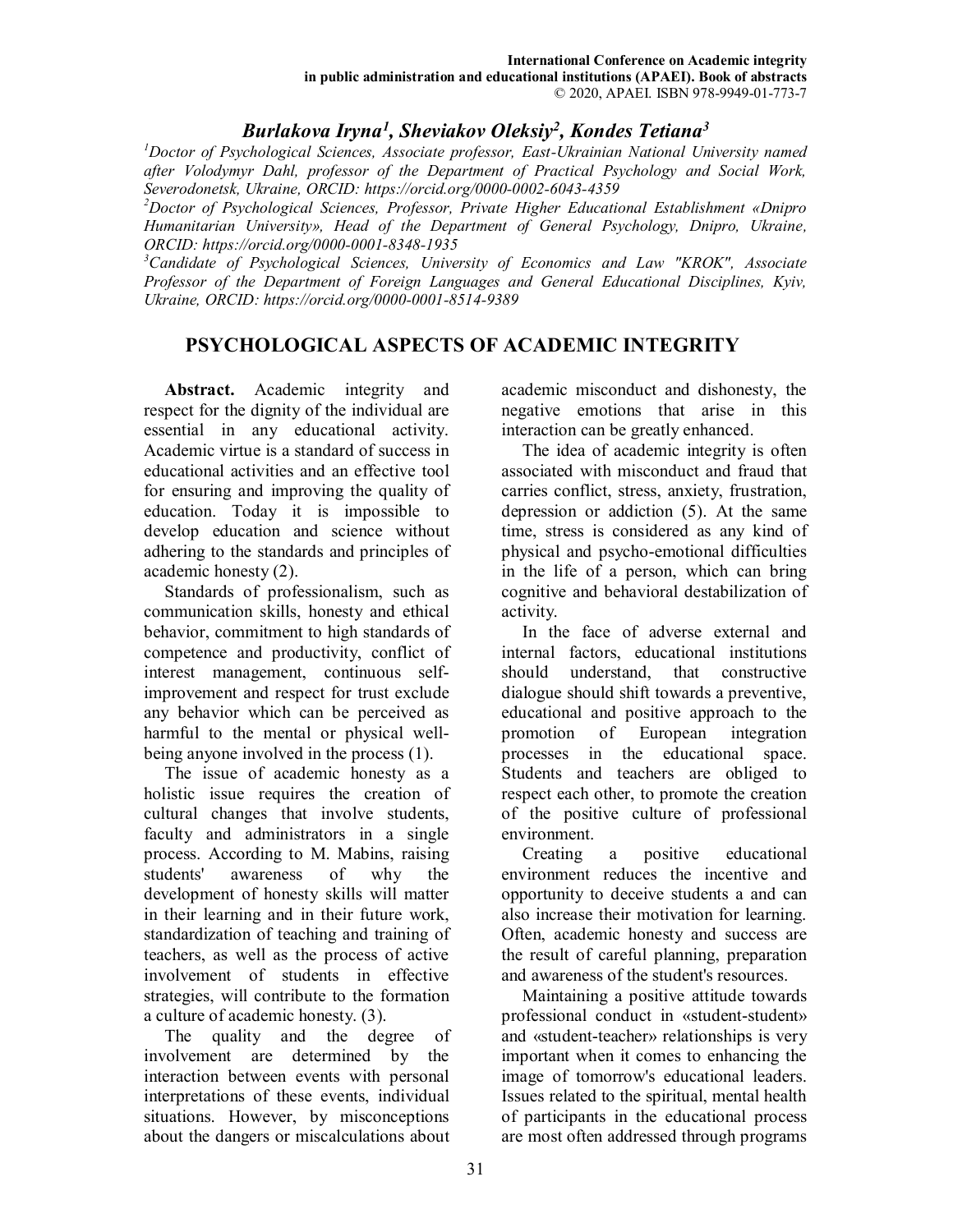of psychological education, which include an interpretive approach to the study of the current model of human thinking, changes in his emotions and physiological reactions.

According to the results of researches (4), with the use of reflective, conscious learning, the habit of positive attitude towards oneself, to the environment is formed, despite their abilities, actions, attractiveness, earnings, communication skills.

The program's step-by-step procedure is to perform the following tasks:

1) Diagnosis of the situation (behavioral component of these problems. What is known about the impact of the environment and society?);

2) Goal Formulation (Learning Objective? Can it be achieved by the means available? What can be done in real time?); 3) Deciding on the target group (to which group the program is assigned? What will be the effect? Are there mediators for communication with this group?);

4) Strategy decisions (what steps and by whom must be followed to obtain the desired result?);

5) Implementation (time plan, resistance);

6) Evaluation of the learning effect (the real goal? Side effects?);

7) Planning (is there any reason to continue the program? Data for its modification?).

Task number 1-4 are completed before the start of study. The result may be that the situation is unsuitable for teaching positive perceptions of academic (unfair) honesty (for example, too much resistance). If the conditions are favorable, data collection on existing ideas, barriers, support mechanisms, etc. begins. Based on this data, the method of intervention, the content of the training, its verbal expressions, used in argumentation, format: lecture, discussion, television programs, etc. are developed.

Task number 5 is solved during training in order to develop an effective method to promote the creation of the positive culture of academic integrity in educational activities.

Task number 6-7 - after training: collecting data on changes in thinking and behavior.

Successful implementation of programs of psychological education for the training of positive mood, regarding academic integrity in education, increases selfconfidence, improves communication with others and gives confidence in their actions and decision-making skills in everyday life and in the future.

**Keywords:** academic integrity, professionalism, quality, higher education, skills.

#### *References:*

*1. Turkova, D. M. (2014), "Psychological, pedagogical and organizational tasks require European standards that work for future practical psychologies in the higher education system of Ukraine", Problemy suchasnoi psykholohii, №25, pp. 518-529.* 

*2. The official website of Ministry of Education and Science (2020), retrieved from: https://mon.gov.ua/ua.* 

*3. Mabins, M. Gokun, Y. Ryan, M. and Divine, H. (2014)" Pharmacy educators' experience and views on academic dishonesty", Currents in Pharmacy Teaching and Learning, №6(2), pp.185–193.* 

*4. Simola, S. (2017), "Managing for academic integrity in higher education: Insights from behavioral ethics", Scholarship of Teaching and Learning in Psychology, №3(1), pp. 43–57.* 

*5. Day, V. Mensink D. and O'Sullivan M. (2014), "Patterns of Academic Procrastination", Journal of College Reading and Learning, №30, pp.120-134.*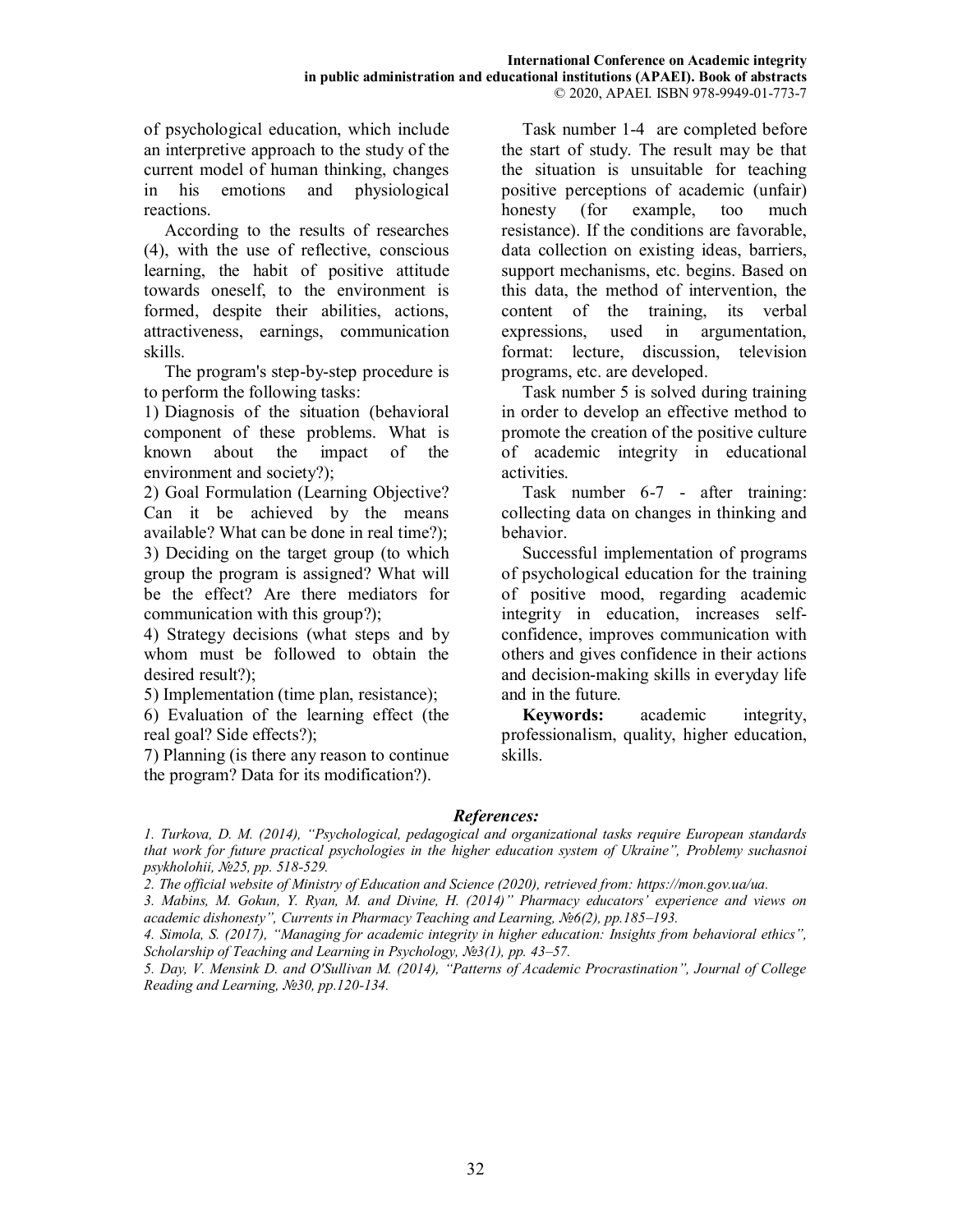#### **Goncharuk Vitalyi<sup>1</sup> , Goncharuk Valentyna<sup>2</sup> , Pashkovska Olena<sup>3</sup>**

*<sup>1</sup>Ph.D. (Pedagogical Sciences), Teacher in the Department of Chemistry, Ecology and Methods of Teaching Them, Pavlo Tychyna Uman State Pedagogical University, Uman, Ukraine, ORCID: https://orcid.org/0000-0002-3977-3612* 

<sup>2</sup> Ph.D. (Pedagogical Sciences), Associate Professor of the Department of Ukrainian Literature, *Ukrainian Studies and Methods of Teaching Them, Pavlo Tychyna Uman State Pedagogical University, Uman, Ukraine, ORCID: https://orcid.org/0000-0002-7323-0590* 

<sup>3</sup> teacher of category II, Talyankiv Agricultural College of Uman National University of Horticulture, *Uman, Ukraine* 

# **REGULATORY BASE ON ACADEMIC INTEGRITY AND QUALITY ASSURANCE OF ACADEMIC WRITING IN HIGHER EDUCATION IN UKRAINE**

**Abstract.** A stable impediment to the development of good academic writing skills in Ukraine is the tradition of academic writing practices of low quality and that fail to meet the best international experience and requirements (imperfect structure of the scientific article and annotation to it, lack of tradition of proper peer review, the need for scientific publications for the report, and not as a presentation of their own research, etc.). The pressure of these traditions significantly impedes the spreading of best practices in academic writing in Ukraine, both among researchers and teachers, and among students. Teachers teach students the same writing skills they possess. Separate academic writing courses for undergraduate and postgraduate students are nowadays the exception rather than the rule.

The tradition of teaching students academic writing should be shaped from the moment they are admitted to a higher educational institution. It is necessary to emphasize the difference between a school writing and an academic one in terms of requirements, wording opinions, public speeches, visual presentations, etc. Mastering the skills of quality academic writing is a complex process that requires long and hard work. Therefore, subject to creation and implementation, the expected learning outcomes of a particular course should be an understanding of basic principles and basic skills of academic

writing by educational applicants. Such course can enable the students to get acquainted with the best and undesirable methods of writing, it can give them an opportunity to practice by doing certain tasks, indicate the directions in which the students will be able to further improve their skills after completion of the course. Tasks to improve academic writing skills should be incorporated into other courses offered to educational applicants. Also, specialized subjects for the specialty (disciplines), which provide for the preparation of students' written works and are lectured for the  $1<sup>st</sup>$  and  $2<sup>nd</sup>$ -year students who get their bachelor's degree should focus on improving skills of academic writing [1].

This project of promoting academic integrity in Ukraine began in February 2016 from interpreting the concept of academic integrity. The information space responded very actively to what it seemed to be obvious to the scientific community including the concepts of honesty, selfwork, independence, objectivity and professionalism. Yet the community began to discuss, analyze, and, most importantly, explain those concepts to the educational applicants. Unfamiliar to society before, the concept being alien and not always clear in two years has become an integral topic of academic debates. The concept has received feed-backs in the student and teaching communities. Academic integrity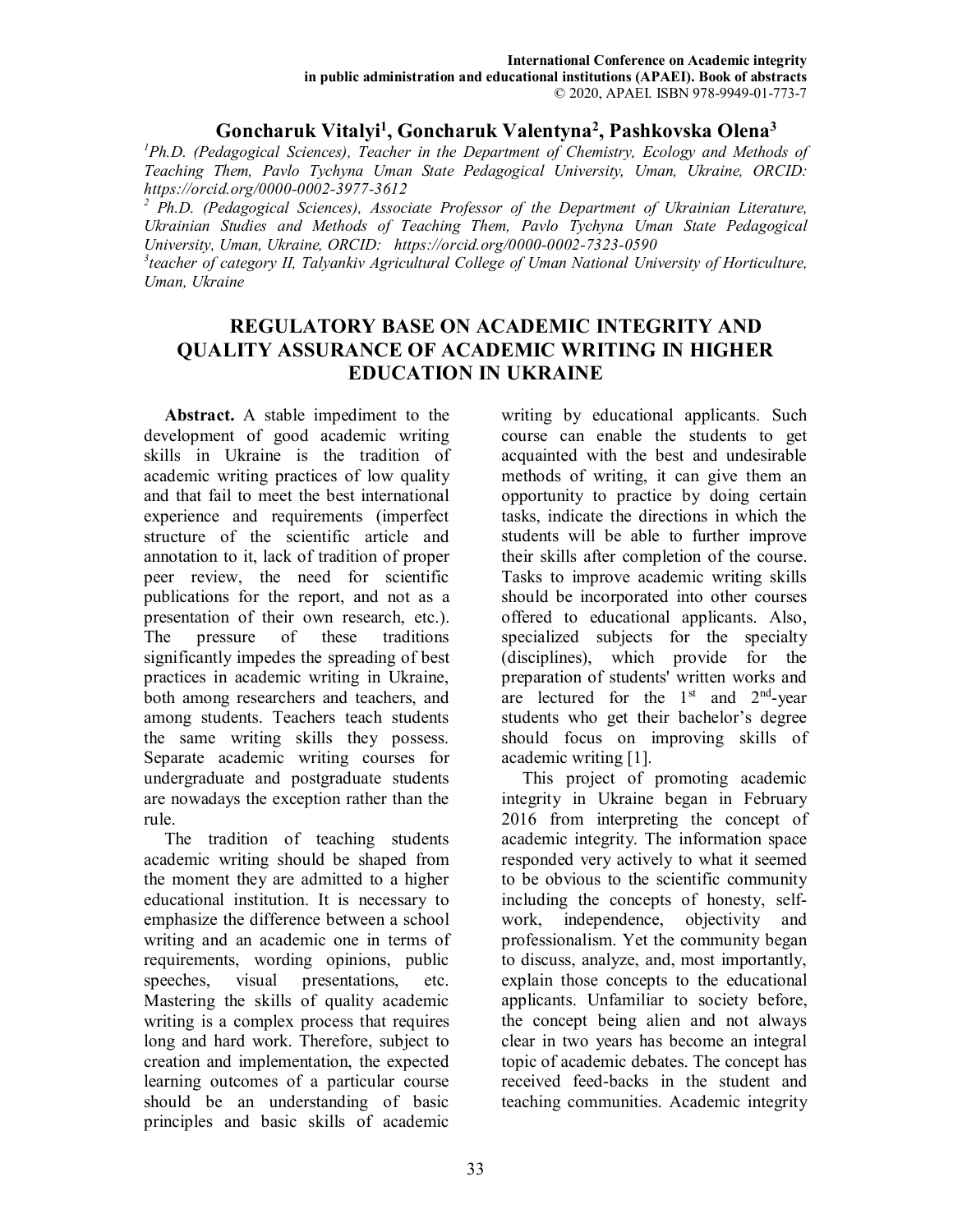is a concept commonly accepted in developed countries of the modern world.

On the one hand, its generality allows to cover different spheres of academic life, where each participant is given his or her unique role and, accordingly, rights, duties and responsibilities. On the other hand, such comprehensiveness can be a threat in the cultural realities where for one reason or another, academic culture and rules of conduct have either not yet been formed, or have been lost or destroyed. The Ukrainian academic culture represents the second type, as due to the distortion of the goals and values of education in education in general and in higher education, in particular, the good name of a student or scholar, the prestigious status of an academic person (belonging to the academic community), good reputation gave way to titles and positions for which these scientific titles are obtained [2].

The Law of Ukraine on Higher Education emphasizes:

1) Academic integrity is a set of ethical principles and rules defined by law that shall guide participants of the educational process in studying, teaching and conducting scientific (creative) activities in order to ensure confidence and trust to learning outcomes and / or scientific (creative) achievements.

2) The observance of academic integrity by pedagogical, scientific and pedagogical as well as scientific staff shall include:

- references to sources of information in case of using ideas, developments, statements, information;
- observance of law on copyright and related rights;
- provision of reliable information on research methods and results, sources of the information used and their own pedagogical (scientific and pedagogical, creative) activity;
- control over the observance of academic integrity by educational applicants;
- objective evaluation of learning outcomes.

3) The observance of academic integrity by educational applicants shall provide for:

- independent fulfillment of educational tasks, tasks of current and final control of learning outcomes (for persons with special educational needs this requirement is applied taking into account their individual needs and possibilities);
- references to sources of information in case of using ideas, developments, statements, information;
- observance of law on copyright and related rights;
- provision of reliable information about the results of educational (scientific, creative) activity, used research methods and sources of information.

4) Violations of academic integrity shall be considered to be the following:

- academic plagiarism i.e. publication (partial or in full) of scientific (creative) results that have been received by other persons as the results of their own research (creativity) and / or reproduction of published texts (published works of art) of other authors without attribution;
- self-plagiarism, i.e. publication (partial or in full) of their own previously published scientific results as new scientific findings;
- fabrication, i.e. forging data or facts used in educational process or scientific research;
- falsification, i.e. deliberate modification or modification of already existing data related to the educational process or research;
- copying, i.e. performing written work using external sources of information other than those allowed for use, in particular, when assessing learning outcomes.

5) For violation of academic integrity pedagogical, pedagogical and scientific as well as scientific workers of educational institutions may be brought to such academic responsibility, namely:

- refusal to grant a degree or academic title;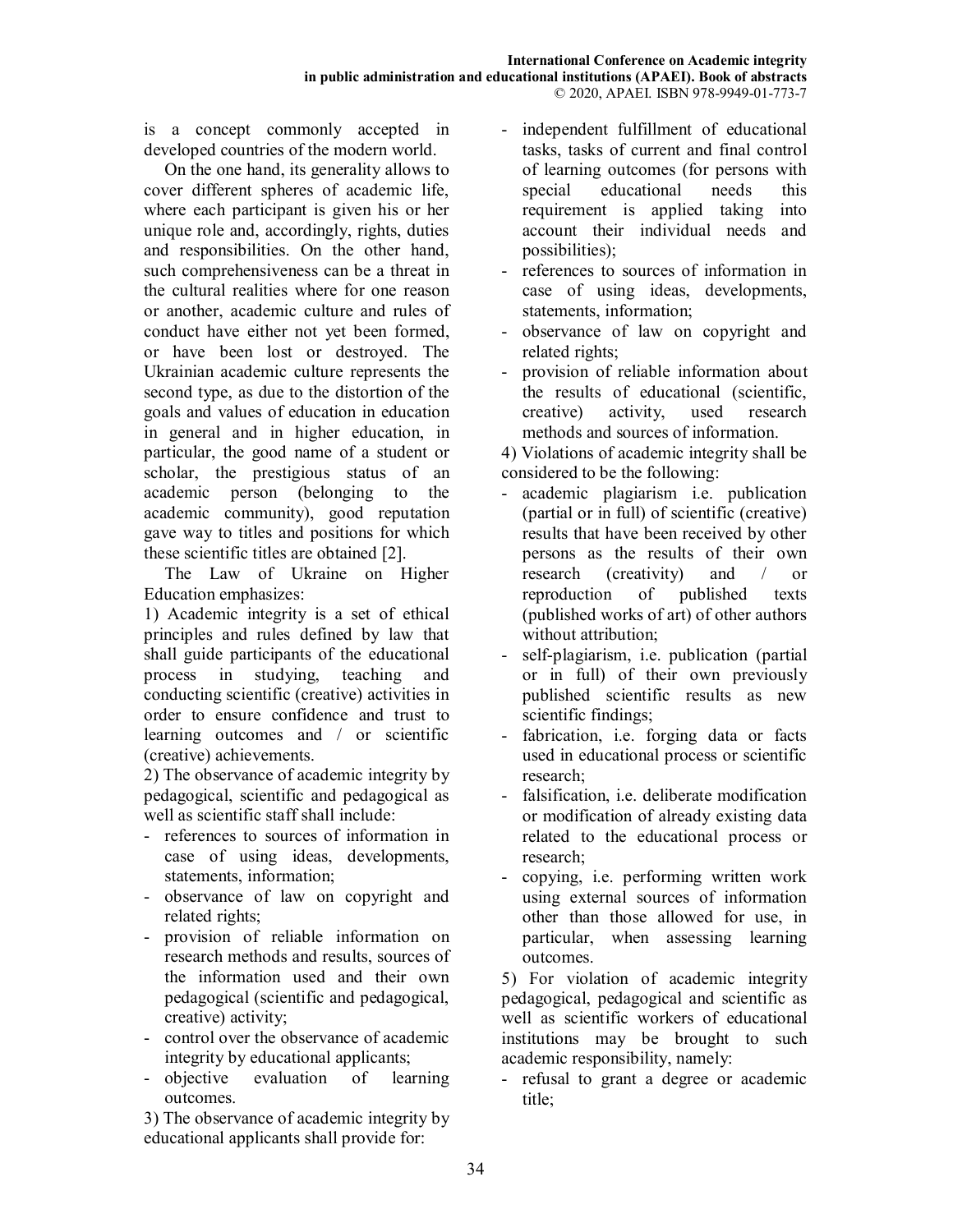- deprivation of the degree awarded or the title conferred;
- refusal or deprivation of the conferred pedagogical title, qualification category [3].

Therefore, in the first place, vocational education and training should be treated as such aimed at the versatile development of the individual, because high qualification of the specialist, his professionalism is the key to the wide and effective use of the latest high-tech information technologies, improving the welfare of the population, ensuring the economic stability of the country.

**Keywords:** academic integrity, academic writing, school writing, quality, educational institutions.

#### *References:*

*1. The official website of Ministry of Education and Science of Ukraine (2018), "Guidelines for higher education institutions in support of the principles of academic integrity", retrieved from:* institutions in support of the principles of academic integrity", retrieved from: *https://mon.gov.ua/storage/app/media/vishcha-osvita/2018/10/25/recomendatsii.pdf.* 

*2. The official website of Saiup (2020), "Academic integrity - is key to quality education and sustainable development", retrieved from: https://saiup.org.ua/novyny/z-chitkymy-oriyentyramy-stalogo-uspihuakademichna-dobrochesnist-yak-zaporuka-yakisnoyi-osvity/.* 

*3. The Verkhovna Rada of Ukraine (2017), The Law of Ukraine "On education", retrieved from: https://zakon.rada.gov.ua/laws/show/2145-19.*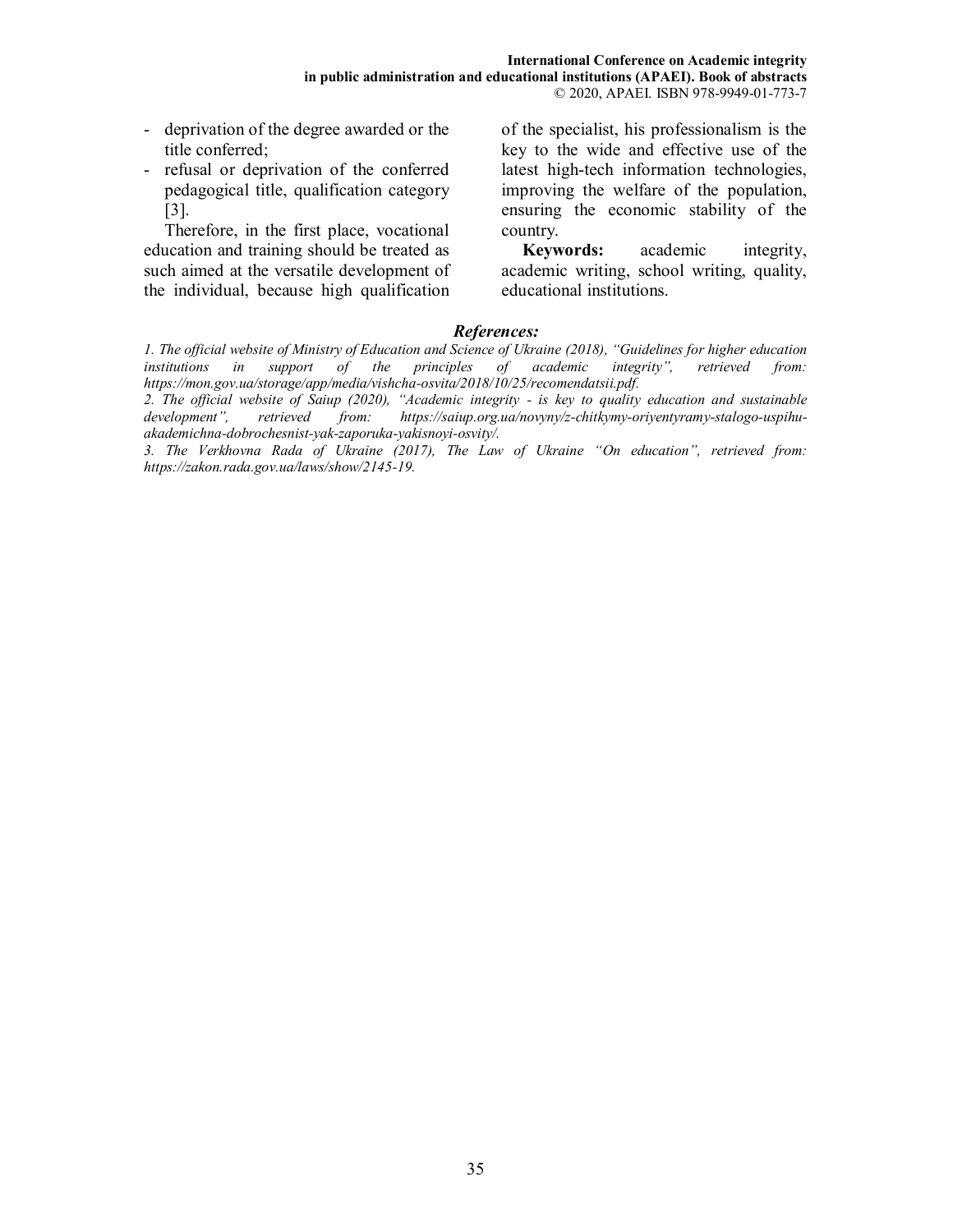# *Dmitrenko Vasyl<sup>1</sup>*

*<sup>1</sup>Ph.D., Professor, Cherkasy Institute of Fire Safety named after the Heroes of Chernobyl, Cherkasy, Ukraine, ORCID: https://orcid.org//0000-0003-1860-418X*

## **ACADEMIC INTEGRITY IN IMPROVING THE QUALIFICATION OF BUILDING INDUSTRY WORKERS**

**Abstract.** The construction industry is quite important among the branches of the national economy, which creates a large number of jobs, uses the products of other industries and develops small and mediumsized businesses, which is positively reflected in the overall state of the country's economy. Today, the construction industry in Ukraine is in a poor condition, so there is an urgent need for the development of its enterprises.

In order to quickly and qualitatively adapt to changes in the environment and market needs, the construction industry faces a constant need to develop the staffing potential of employees, thereby ensuring the development of the enterprise in accordance with strategic goals.

Most executives believe that to achieve the goal and sustainable development of the construction industry it is enough to implement the latest technologies of construction production, and work with personnel is less important.

According to the analysis of these works [1-5], this is one of the most important mistakes that negatively affects the activity of the construction company. Nowadays, every organization is trying to pay more attention to its staff, because it is becoming increasingly clear that people are the main component of successful completion of the tasks set before the enterprise. Particular attention should be paid to both employees directly involved in the production process and managers.

According to Grinchuk S.A., qualitative personnel act as the main factor influencing the effective activity of the enterprises of the construction industry, namely, attracting investments and increasing the number of orders for the performance of various types of works,

which specialize in the enterprise [3, p.169]. Knowledge, experience of staff, social and psychological climate of the team, creative initiative and ingenuity of individual employees, as well as how effectively management decisions will be made determine the quality of the work performed.

The main personnel problems of the enterprises of the construction industry are: - irrational use of human resources;

- insufficient number of qualified staff
- (both workers and managers);
- low productivity;

- high turnover of frames.

Bezzubko L.V. believes that in order to solve important tasks of strategic nature, enterprises attract specialists of retirement age, which leads to the problem of replacement of highly qualified employees who retire, young people due to insufficient experience, which has a negative impact on the work that should be made by the enterprise [1, p.42].

In recent years, the quality of construction work has been diminished because it is performed by unskilled workers. There are often times when the structure of a construction company is often determined rather spontaneously because the need for workers is unreasonable standards. This has a negative impact on the productivity of the whole enterprise [2, p.212]. Poor HR management results in reduced productivity. Comparing domestic construction companies with foreign companies (Poland, Brazil), the productivity of our enterprises does not exceed the level of 25% [4].

For the construction industry, the problem of retaining skilled workers is urgent. Most of them are characterized by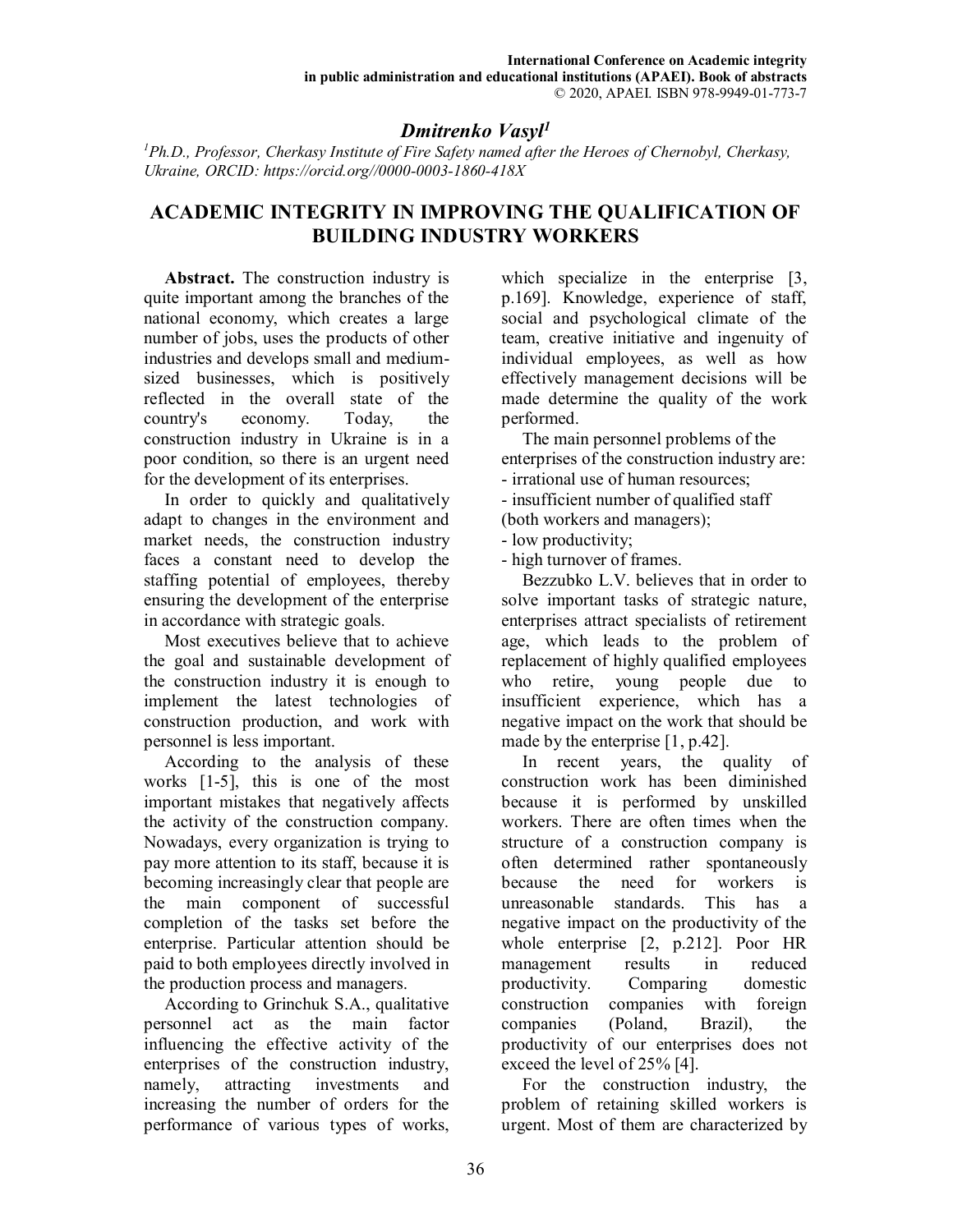the presence of only sectoral education in managers and the lack of basic knowledge of personnel management. This situation has a negative impact on the productivity of staff and reducing the efficiency of the whole enterprise [5, p.107].

It is worth noting that the importance of forming an effective system of retraining and improving their qualification is due to the fact that according to the estimates of specialists, the knowledge acquired in the university is sufficient for the first 3-5 years, and the qualification of employees may be lost every 10 years. In Ukraine, inservice training is conducted every 12 years. At the same time, in the countries of the European Union, the period of training of employees is almost 5 years, in Japan from one to one and a half years, in the Russian Federation - 7, 8 years.

Issues of professional development of employees are partly regulated by a number of legal acts, which do not take into account all the peculiarities of education of working citizens, do not provide for measures to stimulate it. Factors such as:

- insufficient responsibility of employers for the level of professionalism and qualification of employees, unwillingness to spend money on it;

- the economic inability of enterprises to provide advanced training for employees in accordance with the needs of modern production;

- lack of a system of promotion of professional promotion, low motivation of employees to improve their professional level.

Therefore, the need for constant retraining of staff requires the creation of appropriate conditions for the legal, economic and organizational support of the development of the system of training of employees.

At the same time, the main stages of improving the system of training of employees at the enterprises of the construction and investment complex should be:

- comprehensive assessment of construction and production personnel by professional qualification level, business qualities, complexity of work (functions performed);

- search and analysis of reserves for improving the use of labor resources based on the information obtained in the evaluation process;

development of a plan for the implementation of reserves to increase the efficiency of use of construction and production personnel;

developing a system of employee motivation to improve their professional level;

- measuring and evaluating the real impact of the measures envisaged on improving the efficiency of construction production.

We believe that the responsibility for the timely and complete improvement of the qualification of employees of the construction industry enterprises should rest entirely with the management of such enterprises and the honest attitude of the employees to fulfill their duties.

**Keywords:** Academic integrity, construction industry, national economy, HR management, developing a system of employee motivation.

## *References:*

*1. Bezzubko, L.V. (2010), "Personnel potential of construction", Budivnytstvo Ukrainy, № 3, p. 42.* 

*2. Bulat, R. E. and Mosin, M. A. (2013), Teoriia i praktyka formuvannia hotovnosti pratsivnykiv budivelnykh orhanizatsii do profesiinoi diialnosti: poshuk, zaluchennia, otsinka, pidbir, naim, adaptatsiia, navchannia, atestatsiia, zvilnennia personalu, dokumentuvannia kadrovoi roboty [Theory and practice of forming the readiness of employees of construction organizations to professional activity: search, involvement, evaluation, selection, hiring, adaptation, training, certification, dismissal of personnel], Stroiyzdat, St. Petersburg, Russia, 212 p.*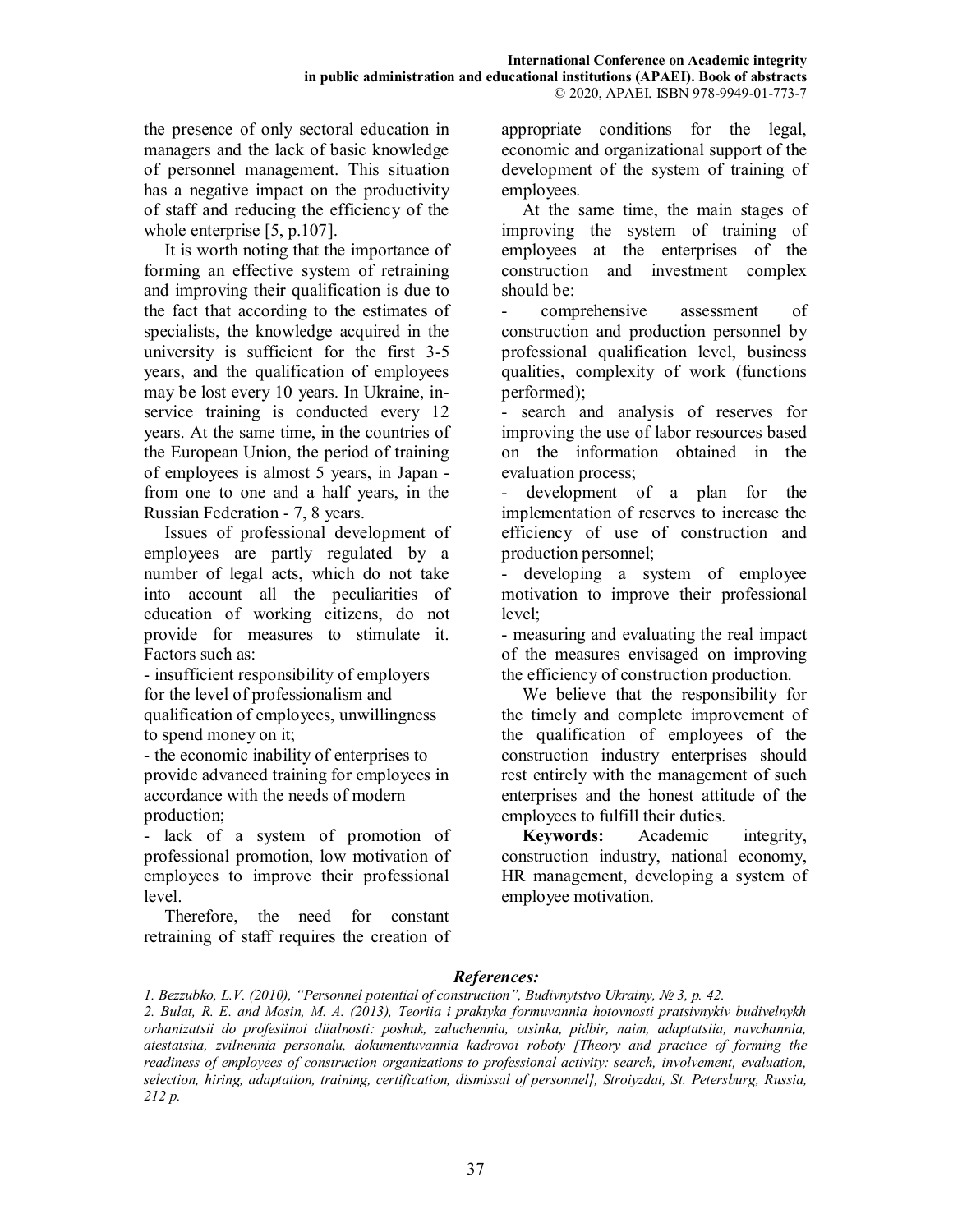#### **International Conference on Academic integrity in public administration and educational institutions (APAEI). Book of abstracts**  © 2020, APAEI. ISBN 978-9949-01-773-7

*3. Grinchuk, S. A. (2009), "Theoretical and methodological principles and peculiarities of formation of the organization's personnel culture", Visnyk skhidnoukrainskoho natsionalnoho universytetu imeni Volodymyra Dalia, № 10, part 2, 169 p.* 

*4. The official website of Ministry of Economic Development and Trade of Ukraine (2020), retrieved from: https://www.me.gov.ua/?lang=uk-UA.* 

*5. Feklistov, I. I. (2011), "Personnel resource support of innovative development of construction organizations", Ekonomichne vidrodzhennia Ukrainy, Vol. 28, №2, 107 р.* 

*6. Pochinok, N. V. (2007), "Problems of training of employees at the enterprises of the construction and investment complex", Materialy vseukrainskoi naukovo-praktychnoi konferentsii [Proceedings of the All-Ukrainian Scientific and Practical Conference], Suchasni tendentsii ta problemy rozvytku investytsiinobudivelnoho kompleksu [Modern tendencies and problems of development of investment-building complex], Prynter-inform, Ternopil, Ukraine, pp. 135-138.*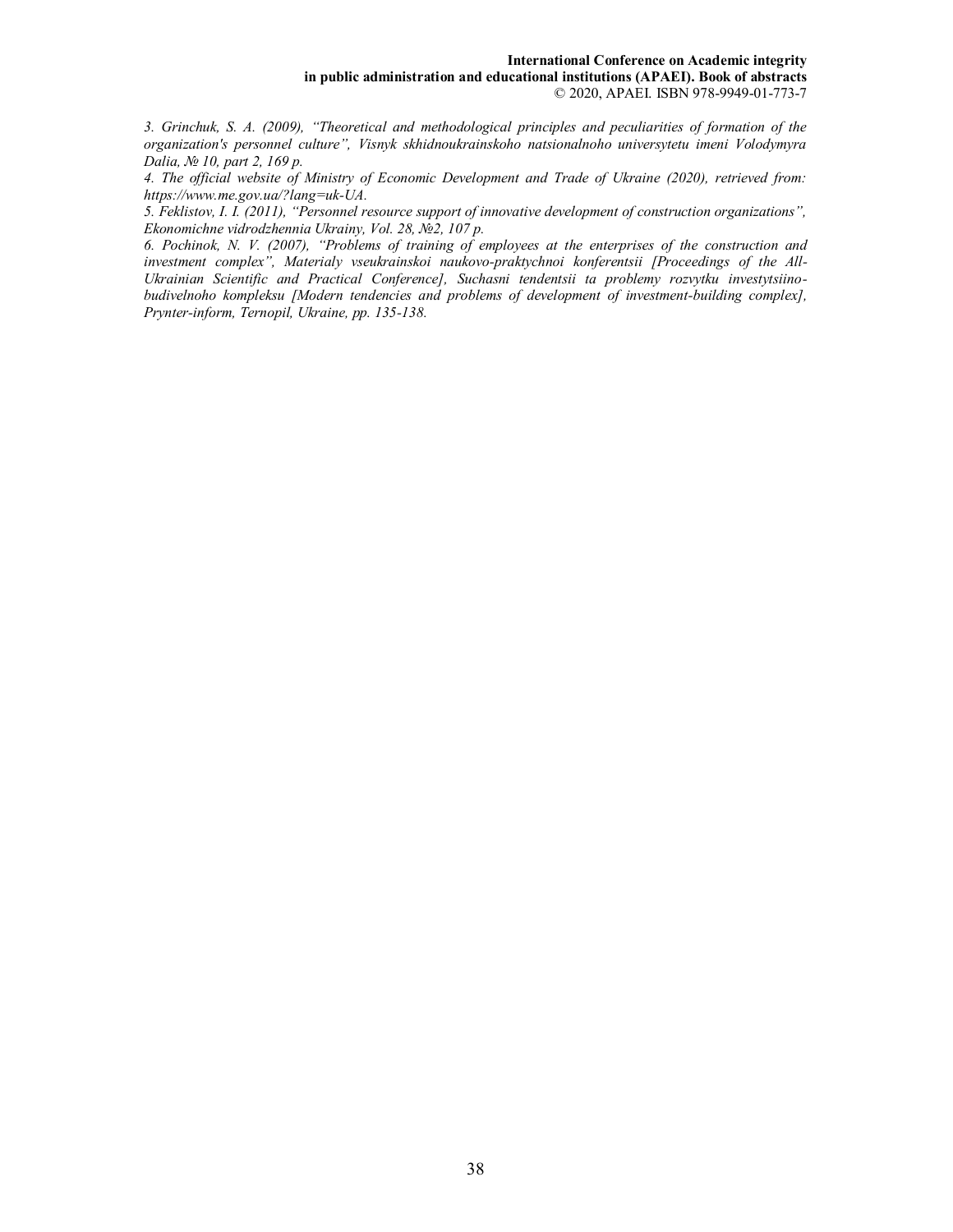## *Kovalkova Tatyana<sup>1</sup>*

*<sup>1</sup>Ph.D. (Pedagogical Sciences), Associate Professor of the Psychology Department, «KROK» University, Kyiv, Ukraine, ORCID: https://orcid.org/0000-0003-2992-922X* 

## **THE IMPACT OF LECTURERS'S EMOTION WORK ON THE ACADEMIC INTEGRITY**

**Abstract.** In the current state of development of Ukrainian university education, the quality of higher education is impossible without respect the principles of academic integrity. In this case, academic integrity provides a set of values in teaching, learning and scientific research. The observance of university's academic integrity is an important factor for international cooperation and may characterize positive changes in the academic culture [2, с. 34-39].

An academic integrity was investigated by such scientists as V. Romakin, V. Shinkarenko and O. Tsokur [5; 6]. They studied the European practice and American universities practices. For instance, scientists V. Pobizhenko and I. Pobizhenko paid a special attention to the problem of plagiarism as one of the factors of the decline in the quality of higher education in Ukraine [4].

Each organization uses a certain set of universal norms. The specific of profession of a lecturer consists in the necessity of acceptance of adequate decision, high responsibility for the job processing, presence of unexpected obstacles. The object of the professional activity of a lecturer is the personality of other person, which determines the high level of requirements in relation to his or her professionally personality qualities. Work of lecturer in the certain sphere of human activity has the features, which are determined by the specific of its object, terms of realization of its tasks. Such specific is peculiar to professional activity of a lecturer in Higher Educational Institutions. The objects of his professional attention are students.

Lecturers' work is highly emotional. Emotion work is one of the new concepts in the emotional psychology and the lecturers's emotion work is a new domain in the educational psychology. Nowadays, many researchers and theoreticians start to note the importance of emotion to teacher's daily life and work. As to Higher Educational Institutions' lecturers, the emotion work not only affects their moral and physical integrity, work achievements, but also has a tremendous influence on student's mental and physical integrity.

Emotion work was first put forward by Hochschild in organizational behavior in the late 1970s and early 1980s. Since then, many foreign researchers carry out a large number of studies on emotion work. Most subjects in these studies are enterprise administration personnel, staff and attendant. In 1983 Hochschild posited six kinds of work which required people to provide emotion work and one of which was teacher.

Nowadays, the research of the impact of lecturers' emotion work on the display of academic integrity is limited. Recently, researches on emotion work concentrate in definition, structure, measuring tools of emotion work; the influential factors on emotion work; the cognitive processing mechanism of emotion work; the dependant variables of emotion work; the moderator and mediator variables of emotion work. There are many researches about the teachers' emotion work carried out in the world, but, few studies attempt to investigate the impact of lecturers' emotion work on the display of academic integrity.

In Ukraine less amount of higher educational institutions has an effective action to prevent the academic system of malpractice. In 2016 the Institute of Educational Analysts conducted a survey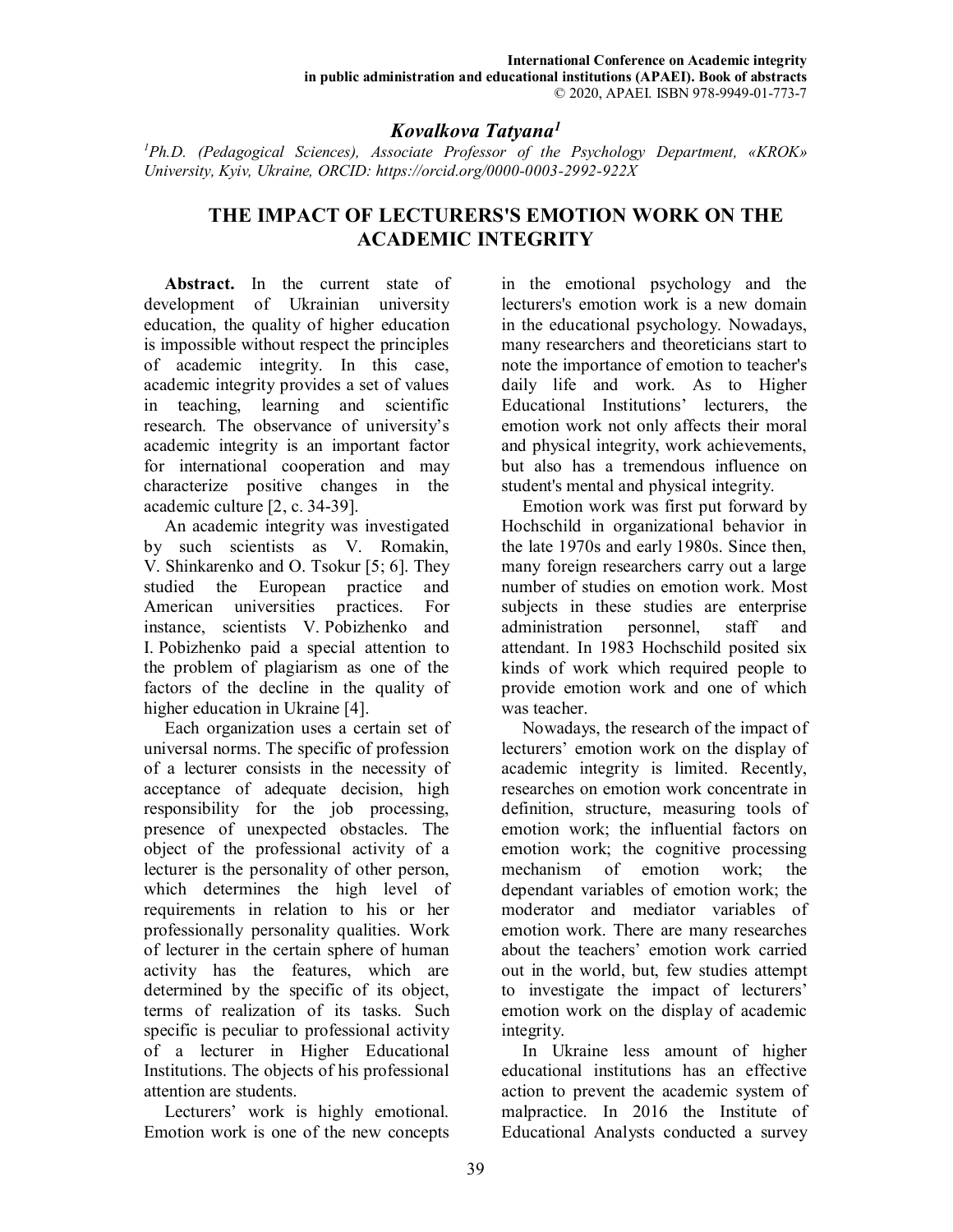among 172 Higher Educational Establishments. Acording to it, only 15,5 % of universities have codes of honor student and nearly 11 % of institutions – codes of ethics of the teacher or similar documents. Only in 26 Higher Educational Establishments the position counter plagiarism or documents that specify the relevant principles are in the public domain [1].

However, the principles of academic integrity are not often used in practice. In the emotion work conditions are violated usual office and rest hours. It all pulls out grate requirements to the state of psychical health of a lecturer. The strong emotional and physical loadings create pre-conditions for the origin of psychical and somatic disorders. At extreme terms of professional activity important is lecturers' firmness to stress because of potential danger of the emotional burning out. Consequently, the important task of a lecturer in the field of education is the assistance to a student in his educational adaptation. An important task for lecturers is not only conducting an educational process, but also making a prophylactic work against the occurrence of the emotional burning out of lecturers. Nowadays, embodiment of norms of academic integrity is the task for each professional in the conditions of teaching in Higher Educational Institutions. This factor can be a special indicator of the internal quality management system of the university.

Lecturers' display of academic integrity is applied with some dimensions of their teaching- efficiency sense and prevention of job burnout. Positive emotions form lecturers' personal behavior and make sense in their relationships and eventually the place in the world [3]. Lecturers' acting profoundly influence their personal efficiency, job satisfaction and job burnout.

As a whole, actual is the task to create a culture for communities, which believe that integrity is a fundamental value that define how we teach and learn. And for implementation of this task lecturers should pay a special attention on the exposure of didactic and educative facilities on the process of implementation of values, skills and actions of educational process. Work of lecturers may be orientated on finding out the character of connections, dependences between the quality of higher education and observance of university's academic integrity.

**Keywords:** academic integrity, education, lecturer, emotion work, higher educational institutions.

## *References:*

*1. The official website of Ministry of Education and Science (2016), "Analytical Reference on the results of investigations of practices of academic integrity in higher education institutions", retrieved from: http://mon.gov.ua/content/%D0%9D%D0%BE%D0%B2%D0%B8%D0%BD%D0%B8/2016/08/09 /academichna-dobrochesnist.pdf. Accessed 6 March 2017.* 

*3. Kovalkova, T. O. (2019), "Types of basic emotions and their effect on human behavior", Science progress in European countries: new concepts and modern solutions 11th International Scientific Conference, Stuttgart, Germany, pp. 224-235.* 

*4. The official website of Ministry of Education and Science of Ukraine (2018), "Guidelines for higher education institutions in support of the principles of academic integrity", retrieved from: https://mon.gov.ua/storage/app/media/vishcha-osvita/2018/10/25/recomendatsii.pdf.* 

*5. Shynkarenko, V. (2012), "The control plagiarism in student papers", Skhidno-Yevropeiskyi zhurnal peredovykh tekhnolohii, №4(2), рр. 32-36.* 

*6. Tsokur, O. (2009), "Code of Honor' in US higher education", Visnyk Cherkaskoho natsionalnoho universytetu imeni Bohdana Khmelnytskoho. Seriia: Navchalna nauka, №150, pp. 57-62.* 

*<sup>2.</sup> Artyukhov, A. and Liuta, O. (2017), "Academic integrity in Ukrainian higher education: values, skills, actions", Dilova etyka ta liderstvo, Volume 1, Issue 1.*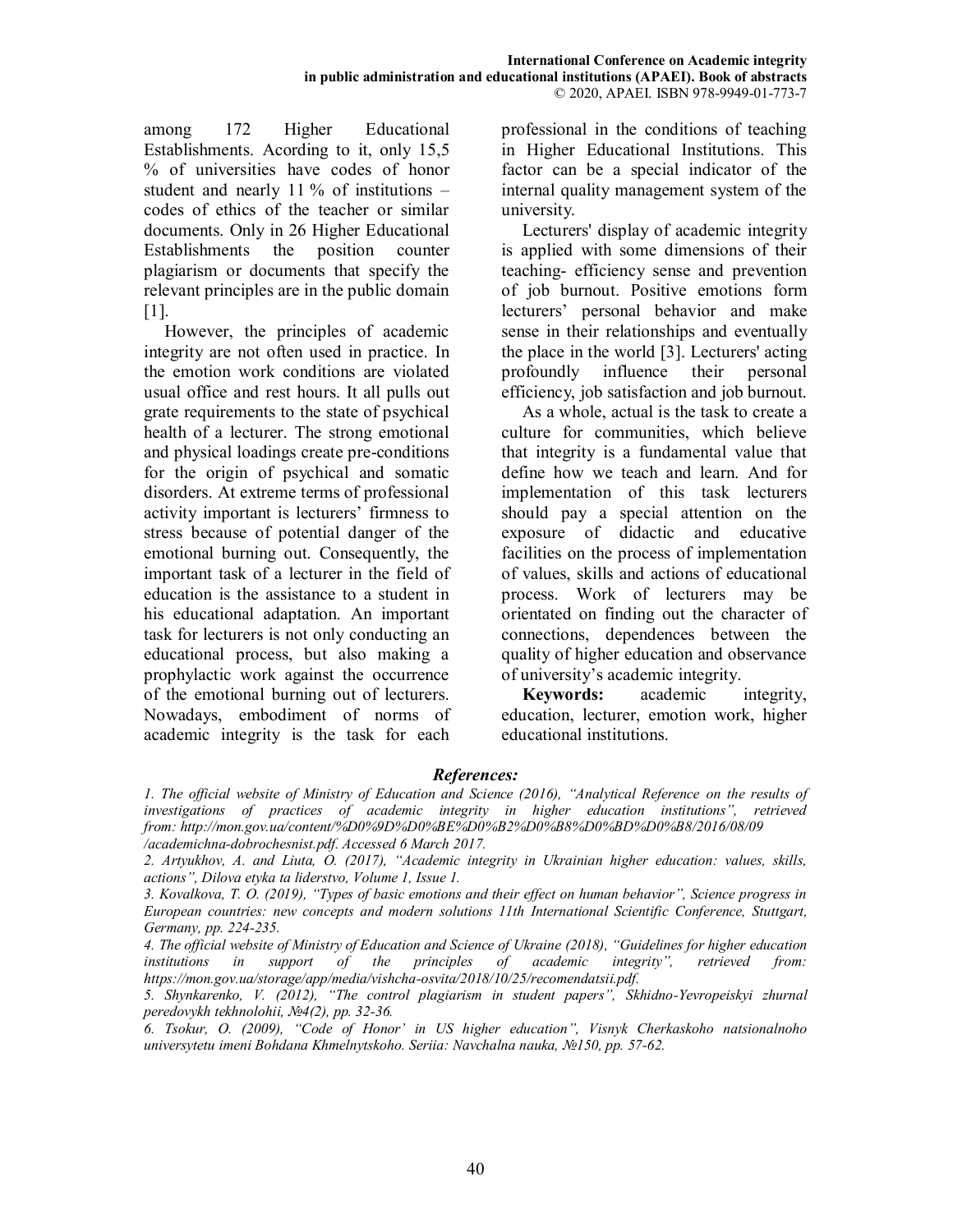## *Liashenko Oleksandra<sup>1</sup>*

*<sup>1</sup>Doctor of science (Economics), professor, «KROK» University, Kyiv, Ukraine, ORCID: https://orcid.org/0000-0001-7114-4501* 

## **WORLDVIEW IMPERATIVES FOR ACADEMIC INTEGRITY**

**Abstract.** Stanislav Jerzy Lec wrote: "Life compels a person to do many things voluntarily". The development of crisis phenomena in the system "society-nature" is a powerful impetus for revising human models of economic management and rethinking their theoretical foundations. In the late 1980s, the conceptual framework for sustainable (economically, socially and environmentally balanced) development was formulated; since then, the mathematical apparatus of the economic theory of sustainable development has been constructed. Within this theory, economics is seen not as a closed system but as a subsystem - an element in the hierarchy of higher-level systems: society and the natural ecosystem. The key to realizing the principles of sustainable development, therefore, is to match the goals of the economy with those of society and the natural ecosystem. In this way, an economy organized in this way should be guided by the principles of responsibility. However, economic results are the result of responsible thinking, the "roots" of which are formed in different sulfur. Creating an outlook on academic virtue is one of the most fundamental of these areas.

There has been an explosion of interest in academic integrity in the last 10-20 years. New technologies that have made it easier than ever for students to "cut and paste", coupled with global media scandals of high profile researchers behaving badly, have resulted in the perception that plagiarism is 'on the rise'. This, in combination with the massification and commercialisation of higher education, has resulted in a burgeoning interest in the importance of academic integrity, how to safeguard it and how to address breaches appropriately. What may have seemed like a relatively easy topic to address – students

copying sources without attribution – has in fact, turned out to be a very complex, interdisciplinary field of research requiring contributions from linguists, psychologists, social scientists, anthropologists, teaching and learning specialists, mathematicians, accountants, medical doctors, lawyers and philosophers, to name just a few.

In the current state of development of Ukrainian university education, the principles of academic honesty are either perceived as abstract, fashionable, often recalled in words, but not used in practice, or, at best, as a reason to prohibit students and teachers to use uncontrollably and irresponsibly others' thoughts, issuing them for their own, and determine the order of punishment for plagiarism and copying. In this sense, academic honesty comes down to the rules of working with information. This understanding of the problem is too narrow, since the essence of its solution lies primarily in the worldviewvalue plane. In the world practice, the notion of "academic integrity" is used to determine honesty in teaching. Nowadays, the phrase "academic honesty" is quite new, which, in turn, leads to different approaches to its interpretation. In domestic explanatory dictionaries, "academic" refers to everything that is associated with a high level in the field of science, and also apply it as a synonym for the term "educational". Western scientific thought treats the concept of "academic" as: 1) scientific; 2) what has to do with school, college, university; 3) what has more theoretical interest than practical value. The term "integrity" derives from the late Latin words "integer" (integer), integrare (integer) or "integritas" (integrity). In the modern sense, the notion of "integrity" means "moral purity", "decency", "integrity", completeness [1].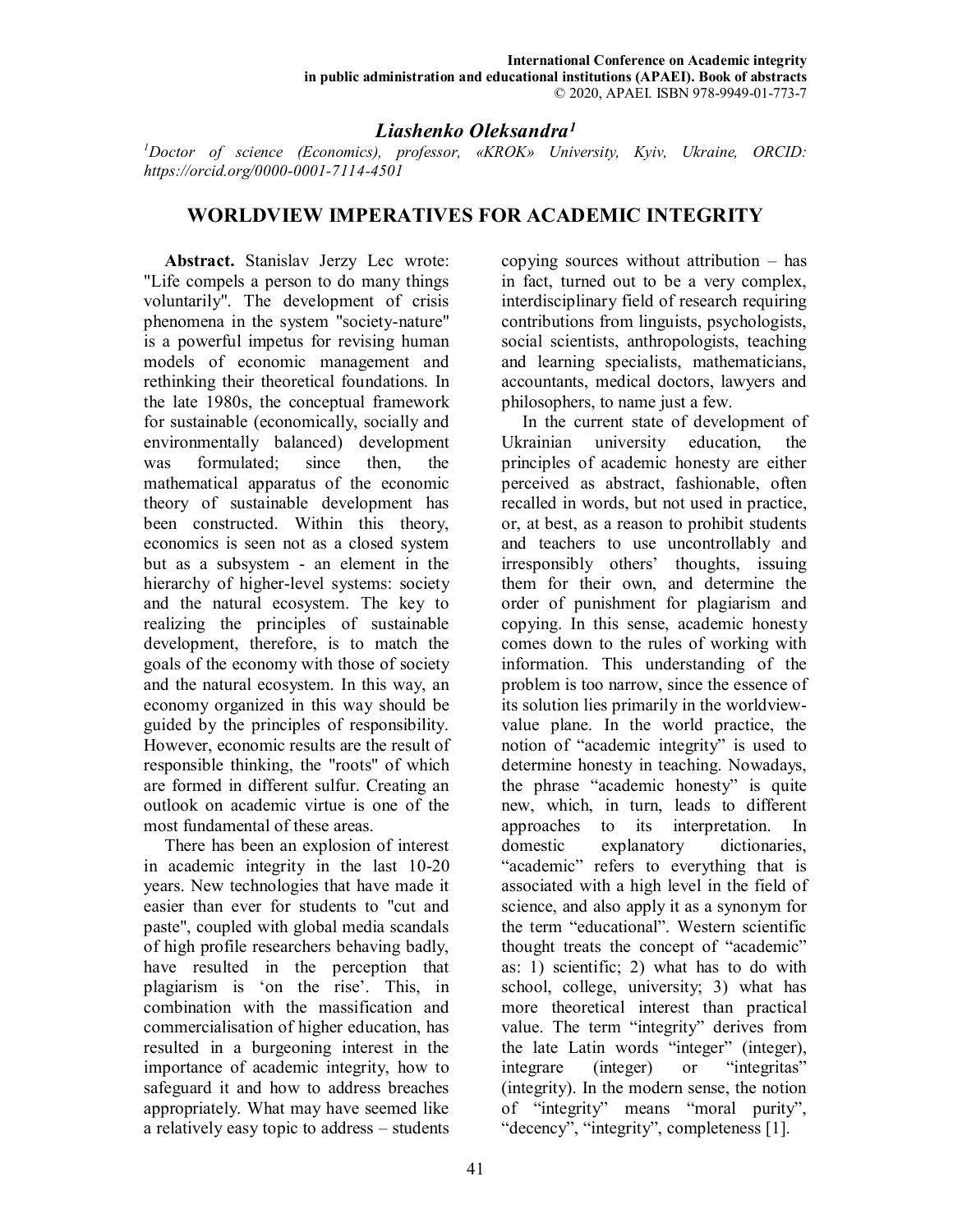Law of Ukraine "On Higher Education", Article 42: «1. Academic integrity is a set of ethical principles and rules defined by law that should be guided by participants in the educational process in teaching, teaching and conducting scientific (creative) activities in order to ensure confidence in learning outcomes and / or scientific (creative) achievements. … 3. The observance of academic integrity by the recipients of education provides for: independent performance of educational tasks, tasks of current and final control of learning outcomes (for persons with special educational needs this requirement is applied taking into account their individual needs and capabilities); references to sources of information in the case of the use of ideas, developments, statements, information; observance of the rules of copyright law and related rights; providing reliable information about the results of their own educational (scientific, creative) activity, used research methods and sources of information "[2].

Academic integrity is the basis of the not university's goal only. to enable an exchange of ideas and develop new knowledge, and it requires that individual scholars work with and trust one another. Avoiding academically dishonest behavior (plagiarism, fabrication, and falsification) is often cited as the way to promote academic integrity. But when the focus is on negative behaviors—where integrity is absent—conversations about integrity are centered on suspicion rather than trust, respect, and growth.

For example, The International Center for Academic Integrity (ICAI) defines academic integrity as a commitment, even in the face of adversity, to six fundamental values: honesty, trust, fairness, respect, responsibility, and courage. From these values flow principles of behavior that enable academic communities to translate ideals to action. The Fundamental Values of Academic Integrity describes these core values in detail. ICAI has identified five pillars of academic integrity to generate positive conversations about integrity:

«Pillar 1. Honesty is sincerity. All other pillars of academic integrity have some basis in honesty. Honest individuals take stock of individual abilities and represent their effort fairly. Pillar 2. Trust in other people and in your community eases working relationships. Trust is established in a system where all members are doing their best work, where structures and policies are fair and all will be treated fairly. Pillar 3. Fairness goes hand in hand with trust. Every individual should believe that they will be treated fairly and judged by the same standard as all others in the community. For example, you can trust that your professors will evaluate all work fairly and not favor one person over another. The best work comes out of a fair system. Pillar 4. Respect allows for individual points of view and opinions to be shared. Students show respect by "listening to other points of view, being prepared,…meeting… deadlines, and performing to the best of their ability." (Fundamental Values 8) Instructors show respect by listening to students' ideas and "providing full and honest feedback." Pillar 5. Responsibility means acknowledging your agency and accountability in daily actions and in your work. Everyone is personally invested in performing their work with integrity and encourages others to act with integrity too. Academic integrity starts with individuals and positively influences the entire community» [3].

How about Ukraine? The Code of Ethics of the Scientist of Ukraine was created at the National Academy of Sciences. The purpose of the Code of Ethics of Scientists of Ukraine is to affirm the ethical principles in the scientific community and their conscious observance by scientists and teachers in their work. It regulates the relations of scientists with each other and with society, establishes basic principles for evaluating scientists' own work and the activities of colleagues from a moral point of view. The principles set out therein should form the basis for the ethical education of young scientists. The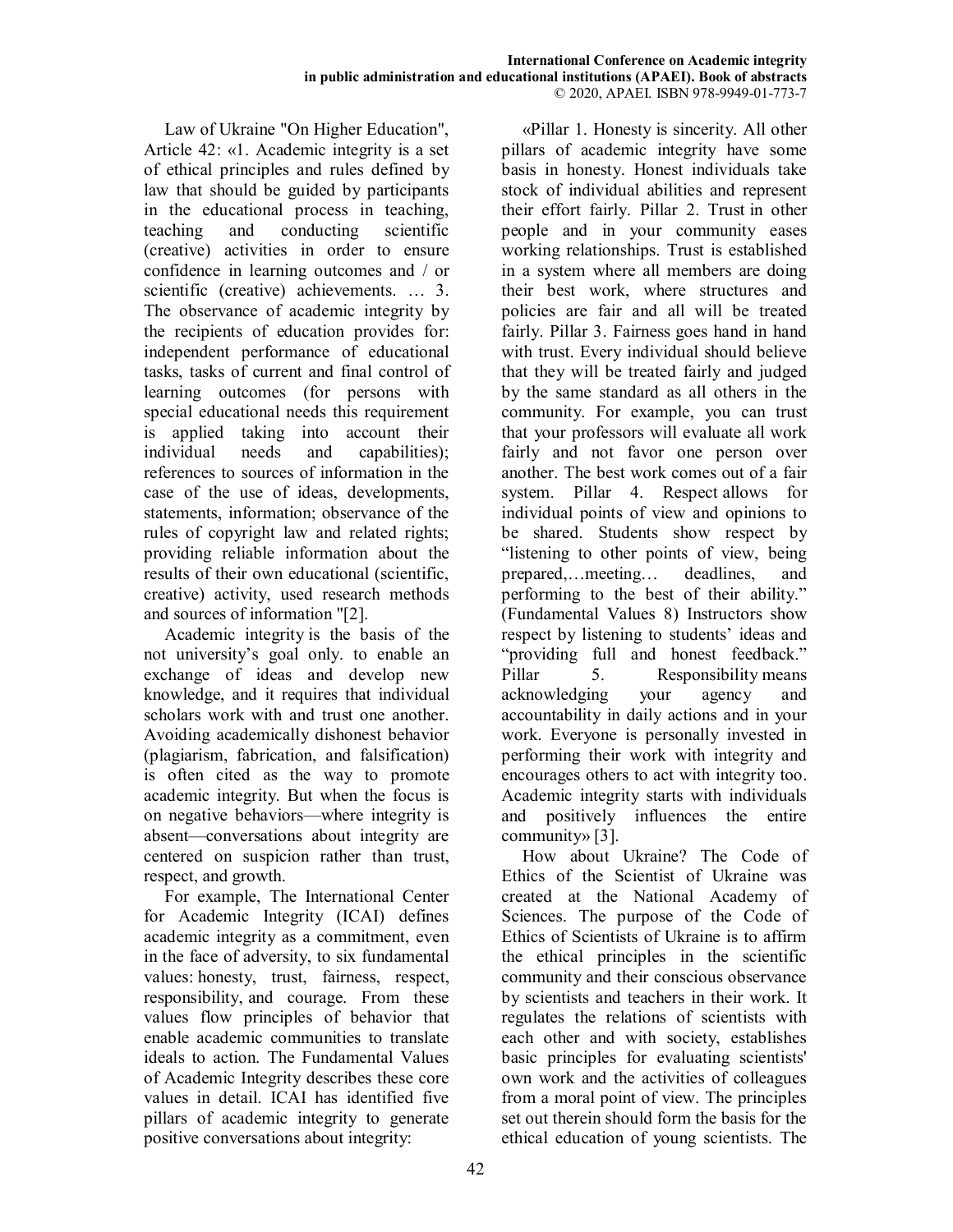main task of the Code of Ethics is to give priority to the moral dimensions of science and the social responsibility of the community of scientists and each scientist in particular. Throughout the world, codes of ethics are based on the understanding that existing practices in the field of science promote trust in and between the scientific environment and society, which is a prerequisite for the development of science. Scientists need to be confident in the reliability of their colleagues' work. In turn, society must be convinced of the honesty of scientists and the reliability of their research results [4].

Returning to the topic of economics, it should be noted that the up-to-date knowledge of academic virtue is not cheap. For example, Amazon's Handbook of Academic Integrity by Tracey Bretag (Editor) costs about \$ 500. However, it is a low cost to form an outlook on academic virtue. It can be said that it is a very modest investment.The book Handbook of Academic Integrity (2016) brings together diverse views from around the world and provides a comprehensive overview of the subject, beginning with different definitions of academic integrity through how to create the ethical academy.

So, public acceptance of the principles of academic integrity should be an example of a positive change in public consciousness and an important step in systematic introduction of high standards of educational and research activities in Ukraine's educational institutions [1]. Therefore, one of the vital tasks of building an economy and the principles of social responsibility and effective management of it is to train professionals for whom responsibility is a world-view imperative of professional activity and daily behavior. To contribute to this task and to introduce into the curricula of training of specialists of any direction of preparation of the module "Academic Integrity".

**Keywords:** economics, education, higher educational institutions, academic integrity, lecturer, introduction, high standards.

## *References:*

*3. Code of Ethics of the Scientist of Ukraine (2009), retrieved from: https://zakon.rada.gov.ua/rada/show/v0002550-09/conv?lang=ru.* 

*<sup>1.</sup> Finikov, T. and Artyukhov, A. (2016), Akademichna tsilisnist yak osnova staloho rozvytku universytetu [Academic integrity as the basis for sustainable development of the university], Taxon, Кyiv, Ukraine, 234 p. 2. The Verkhovna Rada of Ukraine (2014), The Law of Ukraine "On Higher education", retrieved from: https://zakon.rada.gov.ua/laws/show/1556-18.*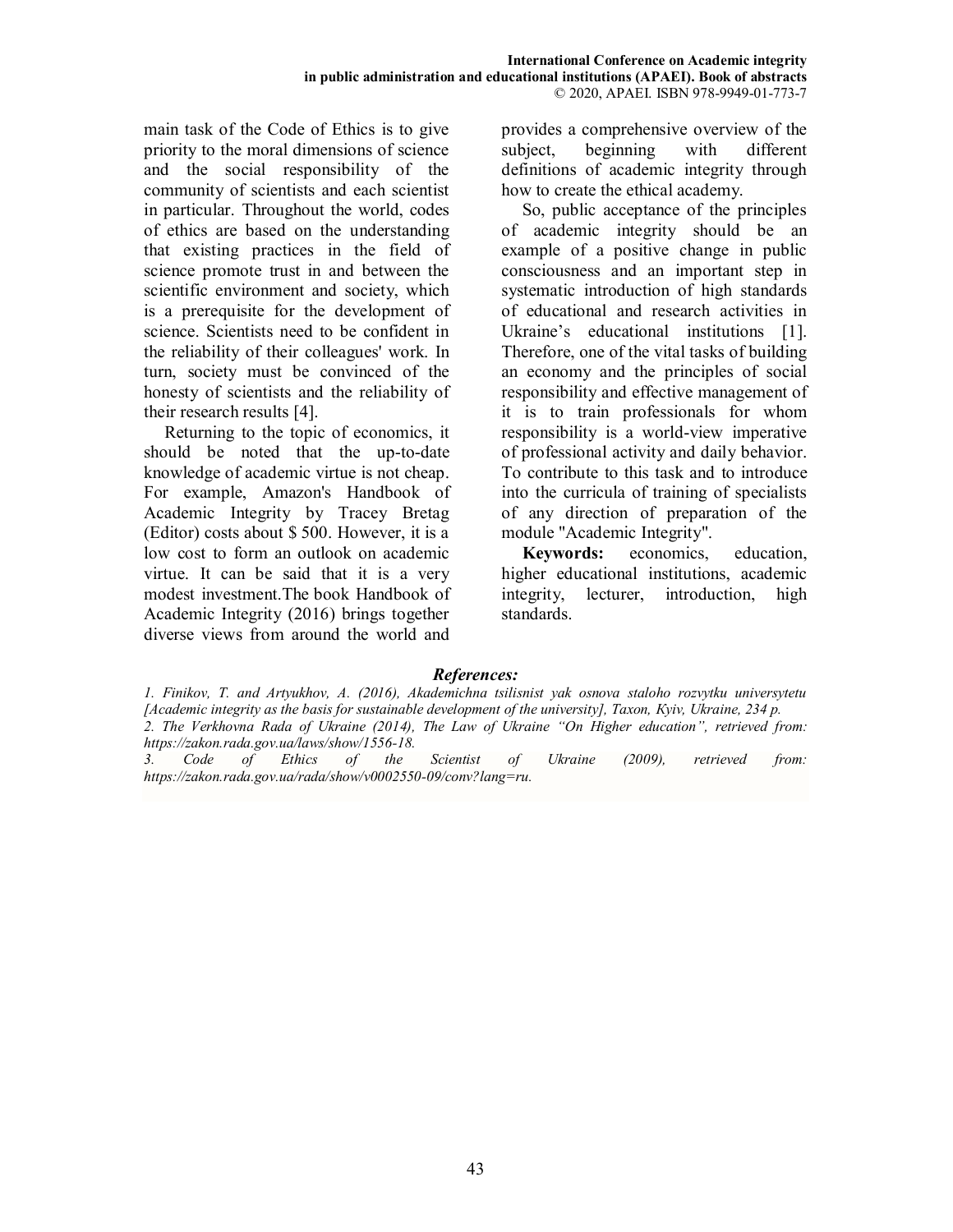## *Lykhohrai Viktoriia<sup>1</sup> , Protsenko Olha<sup>2</sup>*

*<sup>1</sup>Ph.D. (Engineering Science), Kharkiv National University of Civil Engineering and Architecture, Kharkiv, Ukraine, ORCID: https://orcid.org/0000-0001-6536-1526 <sup>2</sup>Doctor of Sciences (Philosophy), professor, Kharkiv National University of Civil Engineering and Architecture, Kharkiv, Ukraine, ORCID: https://orcid.org/0000-0002-4085-4276* 

## **ACADEMIC INTEGRITY IN POSTGRADUATE STUDIES IS THE KEY TO HIGH-QUALITY RESEARCH AND TEACHING IN HIGHER EDUCATION**

**Abstract.** Analyzing the last five years of higher education development in Ukraine, we know that the state has taken a course on improving the quality of educational and scientific services by adopting appropriate amendments to the legislation and introducing an external and internal education quality assurance system. The ultimate goal of these reforms is to create and maintain an image of a country capable of training competitive professionals in the global labor market, as well as guaranteeing the quality of research at a level that meets external investors` demands.

Also, it should to be noted that postgraduate study is an important unit in the creation of a new generation of scientific and teaching staff. Apparently, this is why the mechanism of highly qualified personnel training and certification has undergone significant changes. Thus, the Law of Ukraine "On Higher Education" (2014) introduced the third level of higher education "Doctor of Philosophy". An applicant for a scientific degree must fulfill an individual plan, which consists of educational and scientific components. Cabinet of Ministers of Ukraine Resolution "On Approval of the Procedure of Preparation of Higher Education Applicants for the Degree of Doctor of Philosophy and Doctor of Science in Higher Education Institutions (Scientific Institutions)  $\ddot{ }$  (2016), determined, in particular, the terms of study and the main competencies that a PhD candidate should acquire. The

document governing the certification of applicants for the period until December 31, 2020, is Cabinet of Ministers of Ukraine Resolution "On the Experiment to Award the Degree of Doctor of Philosophy" (2019), which contains the approved procedure for the experiment to award a PhD. In addition, the National Education Quality Assurance Agency (hereinafter referred to as the National Agency) introduced a new procedure for accreditation, including at the third level of higher education.

At present, the Law of Ukraine "On Education" (2017) is one of the main legal documents that define the essence of the academic integrity concept, types of its violations and the degree of responsibility for its violation. However, it should be noted that all normative documents related to the preparation and certification of PhDs update and regulate the issue of academic integrity, since only the establishment of clear requirements and rules can lead to the desired result.

In order to create an educational and scientific atmosphere in universities, in particular at the third (educational and scientific) level, where a violation of academic integrity is unacceptable phenomenon, it is advisable to consider measures that warn, defined by the Law of Ukraine "On Education" (2017), academic plagiarism, self-plagiarism, fabrication, falsification, cheating, deception, bribery, biased assessment (Table. 1).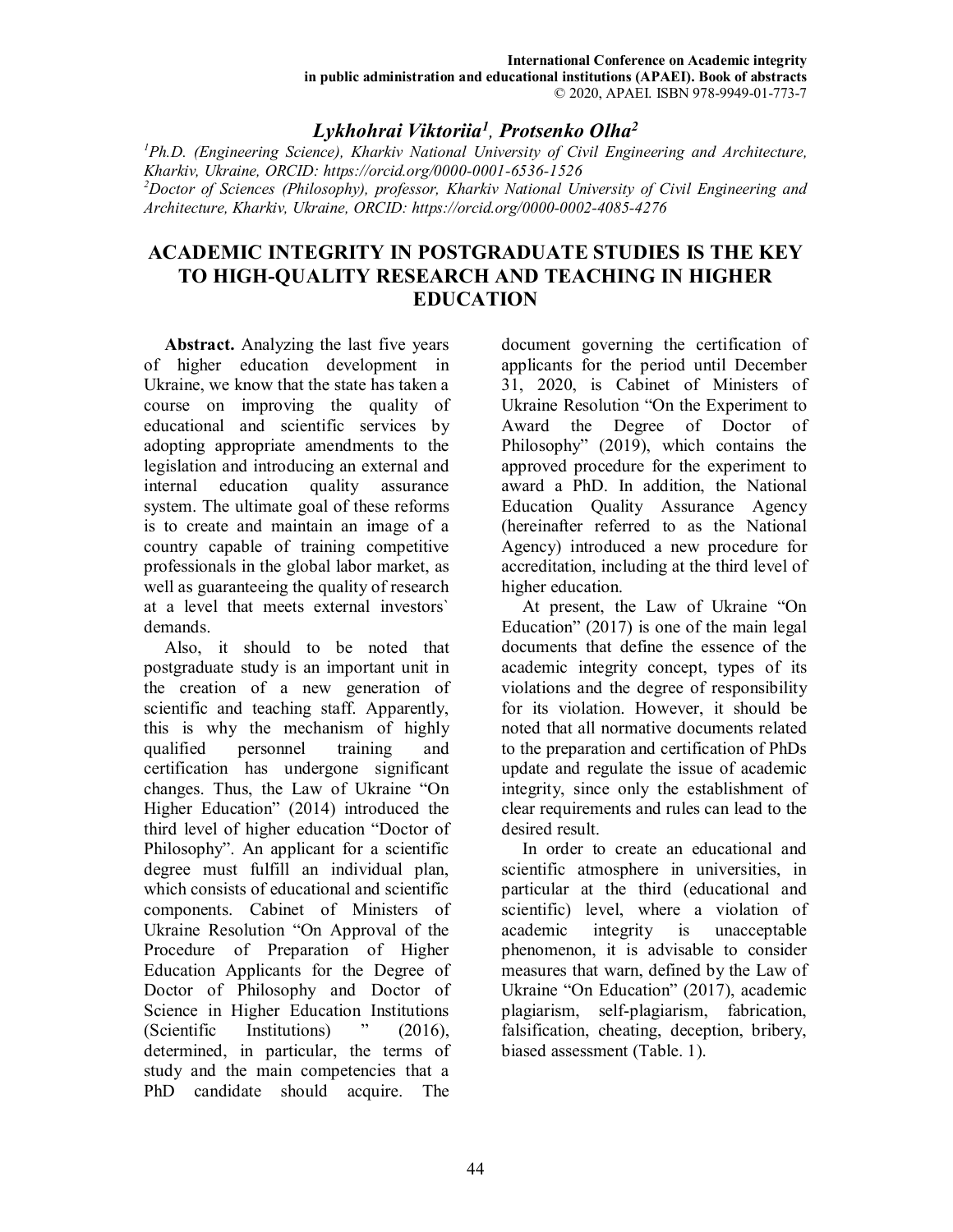| Type of violation                          |                               | Type of academic                                                          | Violation detection methods                                                                                                                                                    | Who should detect                  |
|--------------------------------------------|-------------------------------|---------------------------------------------------------------------------|--------------------------------------------------------------------------------------------------------------------------------------------------------------------------------|------------------------------------|
|                                            |                               | activity                                                                  |                                                                                                                                                                                | the violation                      |
| Deception                                  | Academic<br>plagiarism        | Abstract for admission<br>or research proposal                            | Verification of work with the help<br>of specialized software                                                                                                                  | Reviewer(s)<br>(specialist in this |
|                                            |                               |                                                                           |                                                                                                                                                                                | scientific subject)                |
|                                            |                               | Abstracts                                                                 |                                                                                                                                                                                | Teachers                           |
|                                            |                               | Scientific publications                                                   |                                                                                                                                                                                | Responsible                        |
|                                            |                               |                                                                           |                                                                                                                                                                                | persons of                         |
|                                            |                               |                                                                           |                                                                                                                                                                                | scientific                         |
|                                            |                               |                                                                           |                                                                                                                                                                                | publications                       |
|                                            |                               | Thesis                                                                    |                                                                                                                                                                                | Reviewers                          |
|                                            | Self-plagiarism               | Scientific publications                                                   | Familiarization with the content<br>of the applicant's all publications                                                                                                        | Supervisor(s)                      |
|                                            | Fabrication/<br>falsification | Research results                                                          | Systematic reporting on the<br>progress of the study; approbation<br>of research results at conferences;<br>implementation of scientific<br>research into practical activities | Academic                           |
|                                            |                               |                                                                           |                                                                                                                                                                                | community                          |
|                                            |                               |                                                                           |                                                                                                                                                                                | Organizations that                 |
|                                            |                               |                                                                           |                                                                                                                                                                                | provide acts of                    |
|                                            |                               |                                                                           |                                                                                                                                                                                | implementing<br>research results   |
|                                            |                               |                                                                           |                                                                                                                                                                                |                                    |
| Deception                                  |                               | Written works during<br>entrance examinations                             | High-quality fulfillment of<br>obligations by members of the                                                                                                                   |                                    |
|                                            |                               |                                                                           | selection committee,                                                                                                                                                           | Admission                          |
|                                            |                               |                                                                           | consideration of complaints                                                                                                                                                    | Committee                          |
|                                            |                               |                                                                           | received                                                                                                                                                                       |                                    |
|                                            |                               | Written works during<br>the educational<br>process                        | Quality fulfillment of obligations                                                                                                                                             |                                    |
|                                            |                               |                                                                           | by teachers; consideration of                                                                                                                                                  | Teachers                           |
|                                            |                               |                                                                           | complaints of participants in the                                                                                                                                              |                                    |
|                                            |                               |                                                                           | educational and scientific process                                                                                                                                             |                                    |
| <b>Bribery</b><br><b>Biased assessment</b> |                               | Any kind of work<br>Any kind of work<br>during the educational<br>process | Consideration of complaints of<br>participants of educational and<br>scientific process                                                                                        | Responsible<br>persons and         |
|                                            |                               |                                                                           |                                                                                                                                                                                | management of the                  |
|                                            |                               |                                                                           |                                                                                                                                                                                | university                         |
|                                            |                               |                                                                           |                                                                                                                                                                                |                                    |

*Table 1. Control measures to prevent violations of academic integrity that should be implemented in universities*

However, the best way to prevent principles violation of academic integrity is to strengthen generally accepted ethical standards, to promote healthy competition, and to demonstrate positive consequences for both the educational process participants and the institution of higher education.

The main concepts of academic virtue can be achieved by establishing equal, transparent and clear moral and ethical principles, which should be set out in the University's Code of Corporate Ethics and Academic Integrity. The introduction of a Declaration on Compliance with the provisions of this Code by all educational process participants before the signing of contracts for educational services and employment relations will prevent the commission of illegal actions. The reason for this will be an understanding of the responsibility.

The term "Soft skills" has now been introduced by the National Agency. The main content of it is to provide flexible education to applicants, which will be useful regardless of the further direction of the graduate's professional career. However, in our opinion, it is advisable to include academic virtue in the content of this concept, since the dignity of any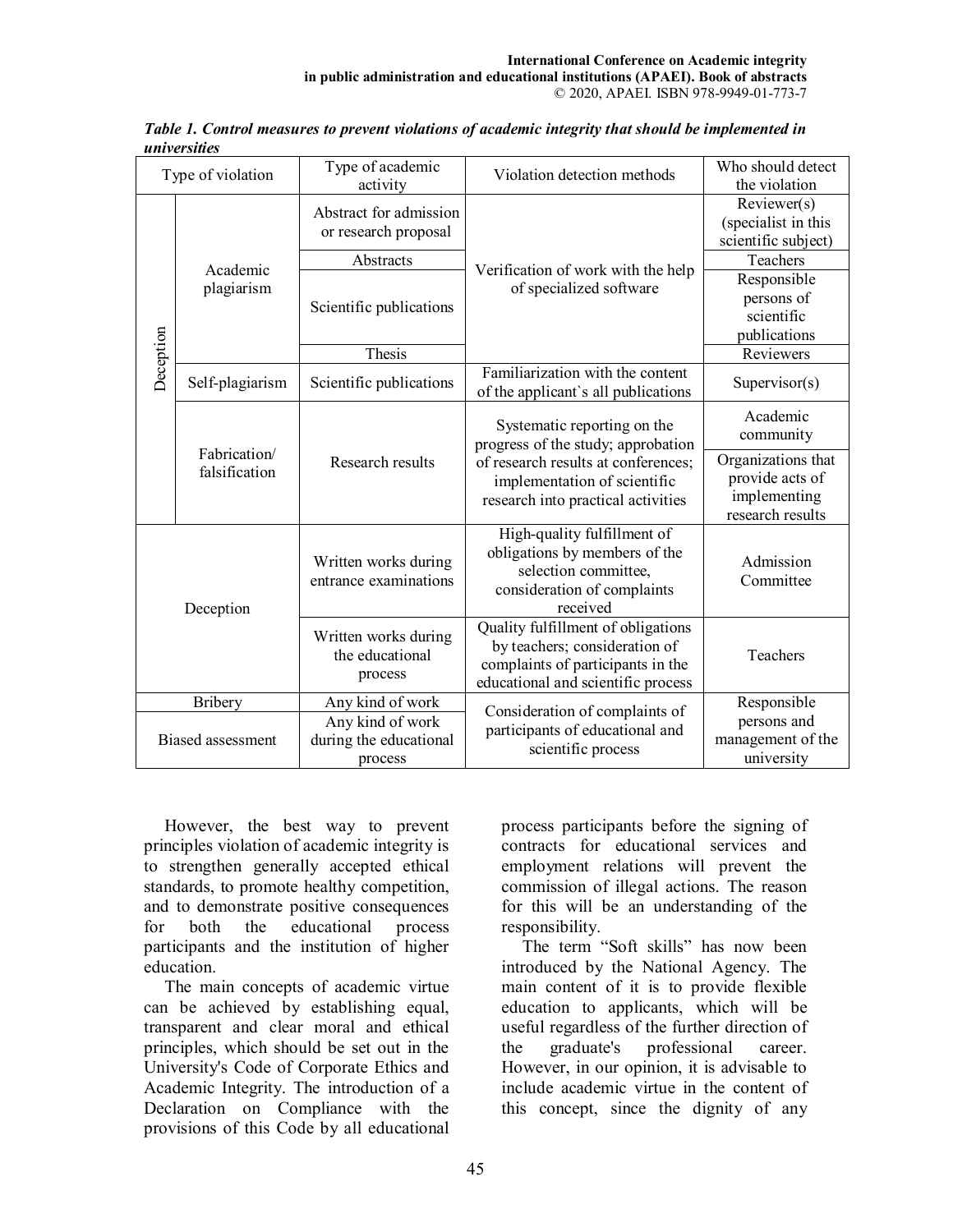subject of public life should be in all fields of activity.

In a university-wide context, academic virtue can also be seen as a way of optimizing moral, legal, and psychological conflicts, as well as avoiding misunderstandings and all sorts of confusions, through such simple actions as the intention to express willingness to join a common goal. This model will only work in the presence of trust and sense of security for the educational process participants. That is why in educational institutions there should be structural units whose mission is to carry out educational activities, collect information about the psychological atmosphere in the team, as well as implement the adopted mechanisms to resolve conflict situations.

The main decisive factor that will lead to the growth of moral and ethical principles in the educational and scientific trajectory is the holding of seminars, round tables and conferences for all higher education applicants, which should highlight the positive consequences of adherence to the principles of academic integrity and professional ethics.

Therefore, it is the upbringing and maintenance of a high level of responsibility and self-esteem among the PhD students, through the observance of academic integrity that will elevate the educational and scientific activity of Ukrainian higher education institutions to a new qualitative level.

**Keywords:** academic integrity, education, higher educational institutions, academic plagiarism, self-plagiarism, fabrication, falsification, deception, bribery, biased assessment.

#### *References:*

*1. Cabinet of Ministers of Ukraine (2016), Decree "On Approval of the Procedure for Preparation of Higher Education Applicants for the Degree of Doctor of Philosophy and Doctor of Science in Higher Education Institutions (Scientific Institutions)", retrieved from: https://zakon.rada.gov.ua/laws/show/261-2016-%D0%BF. 2. Cabinet of Ministers of Ukraine (2019), Decree "About conducting an experiment to award a Ph.D.", retrieved from: https://zakon.rada.gov.ua/laws/show/167-2019-%D0%BF.* 

*3. The Verkhovna Rada of Ukraine (2017), The Law of Ukraine "On education", retrieved from: https://zakon.rada.gov.ua/laws/show/2145-19.* 

*4. The Verkhovna Rada of Ukraine (2017), The Law of Ukraine "On Higher education", retrieved from: https://zakon.rada.gov.ua/laws/show/1556-18.*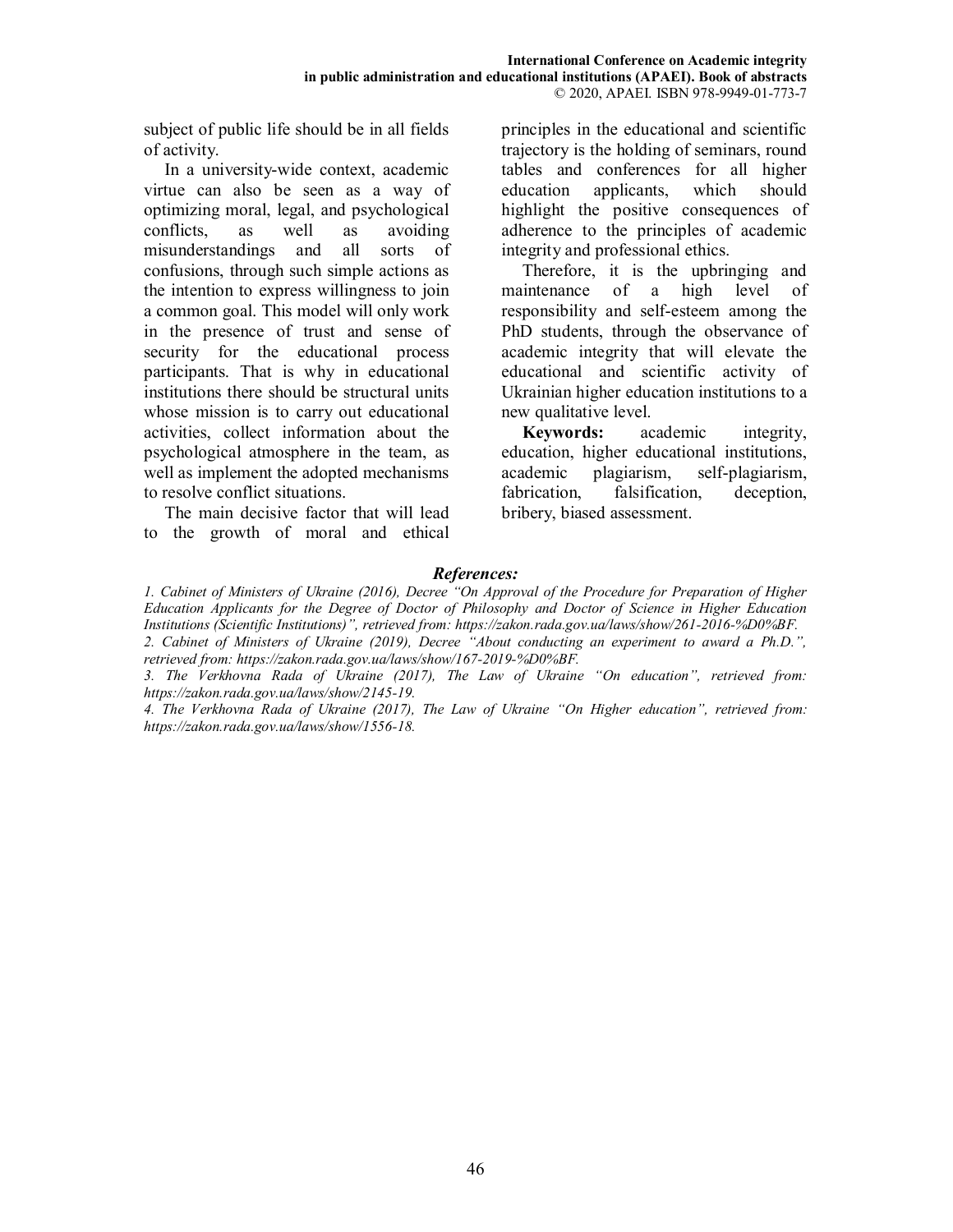# *Mihus Iryna<sup>1</sup>*

*Doctor of Science (Economics), professor, Professor of the department of financial and economic security, "KROK" University, Kyiv, Ukraine, ORCID: https://orcid.org/0000-0001-6939-9097* 

## **THE ROLE OF SCIENTIFIC PROFILES OF UNIVERSITY PROFESSORS IN ENSURING ACADEMIC INTEGRITY**

**Abstract.** According to World Development Indicators (WDI), there are around 3 million scientists in the world who have published more than 2.5 million articles in scientific journals in 2018 [1]. Most scientific journals adhere to Open Access policies, so the articles presented in them can be read and used by other scholars in their future works. That is why the issue of identifying authors and adhering to academic integrity by them is gaining particular importance.

To some extent, the scientific profiles of authors of publications can solve this issue, provided they are properly used. In addition, scientific profiles contribute to the dissemination of information about scientific achievements as they contain general information about authors, which can be used for receiving grants, participation in conferences, peer reviews of other researchers, international rankings, etc.

Let us consider main scientific profiles. According to T. Semigina, scientific profiles should be divided into those that are automatically generated (Author ID in Scopus) and those that are created by logging in and coring data (ResearcherID, ORCID, Google Scholar) [2].

Scopus AuthorID is a unique identifier of the author in Scopus, which presents information with variants of the author's name, place of work (affiliation), number of publications, years of publication activity, field of research, co-authors, total number of citations per author, the Hirsch index, etc. [3].

ResearcherID is an author identification system created by Thomson Reuters for use in the Web of Science scientometric database, which aims at addressing the issue of author attachment to a specific

publication. ResearcherID has now been transformed into Publons, which allows managing authors' publications and improving ratings of their profiles. [4] All publications of authors are immediately imported from Web of Science, ORCID, or bibliographic reference manager (e.g. EndNote or Mendeley). Publons is also useful for publishers and universities as it makes possible to improve the quality of article reviews and ensure transparency of this process. Publons helps universities with the following, namely:

- raise your institution's profile and discoverability as a center of research excellence;

- set your institution apart in funding and assessment rounds with new evidence of your researchers' influence over published research;

- understand researchers' true workloads for promotion and tenure applications;

- give your researchers the tools they need to flourish and stay abreast of trends in their field;

- quantify your institution's contributions to the global publishing enterprise.

ORCID was created in 2012 and is an open base that allows a scientist to present all his or her achievements and a scientific path. The ORCID identifier is a 16-digit numeric code that complies with the ISO (ISO 27729) standard, which is created by the author and that monitors the profile content [5]. The advantage of ORCID is the ability to be filled up by importing information from other databases (Crossref Metadata Search, Research Data Australia, ResearcherID, Scopus **–** Elsevier, etc.), as well as further exporting to other profiles of the author, including ResearcherID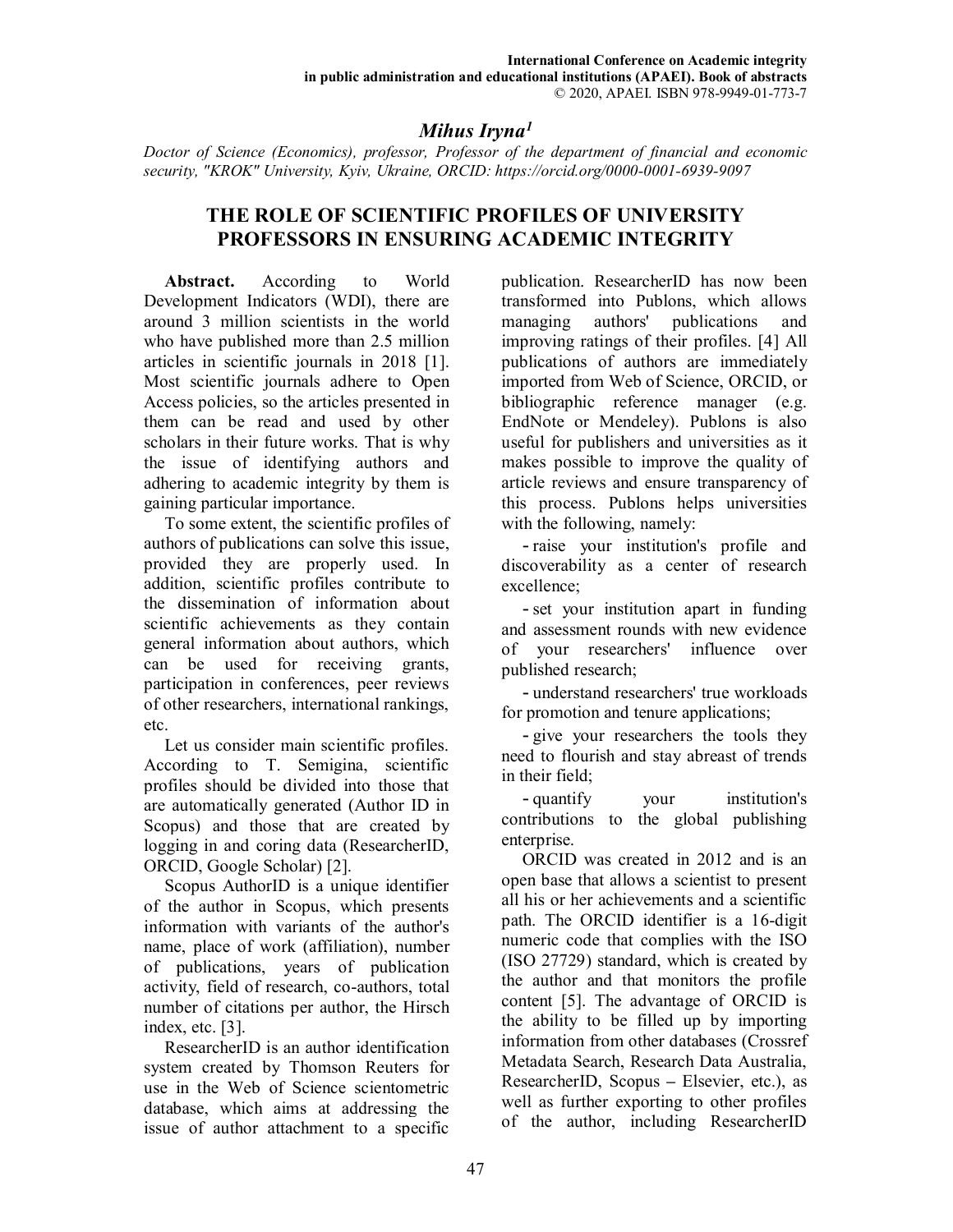(Publons). Currently, most scientific journals require an ORCID ID when submitting articles for publishing to identify the author. It may also be required when completing applications for research grants.

A Google Scholar profile is part of the Google search engine [6]. This search platform indexes a full text of scientific publications of all formats and disciplines, allows authors to track the citation of their own publications or the citation of a particular author, keep track of a specific topic, see their own Hirsch index and more. The profile can be closed (accessible only for the owner) and open to all. If the profile is open and linked to the author's university address, that profile is taken into account when determining the university's ranking by the citation index (Webometric rankings). The author's publishing activity is most widely represented in Google Scholar. However, because the profile is formed automatically, there can be many errors and not all authors spend time to "clean up" their profile, keep it up to date. We believe that this directly affects the academic integrity of the author, who, for various reasons, may not remove the same works created in different ways that have citations from his or her profile, or works of other authors who have the same surname and high ranking of citation of their works .

The affiliation of scientists in scientific profiles and their real place of work is equally important, as authors quite often "forget" to make relevant changes and their profiles work for the benefit of other universities, which is also a manifestation of academic dishonesty.

In addition to the information posted on the websites of higher educational institutions, international rankings of universities also use the information contained in scientific profiles of the institutions' staff. The lack of completed academic profiles leads to a decline in the

position of universities in international and national rankings.

In our view, reflection of information about participation in national and international grants in scientific profiles of employees of higher educational institutions is worth particular attention. The same applies to providing information about sources of funding for research including those received from the state budget [7]. Providing information on conducting scientific research on a scientific topic funded from the state budget in open access will contribute to:

verification of information when submitting an application for a topic in the breakdown of the participants' publications, their previous research, citation indices, etc.;

aligning the participants of the scientific topic with its performers, as well as with the list of persons receiving remuneration in the higher educational institution for conducting research;

implementation of the plan of carrying out scientific researches based on their results, including publications financed by the funds allocated from the state budget for the implementation of a specific topic, etc.

Revealing deviations in the submitted applications for research and the information contained in scientific profiles will directly influence decisions on funding and will become an indicator of academic integrity of universities.

Therefore maintaining up-to-date information about researchers in their scientific profiles will contribute not only to the transparency of research results, but also to maintaining an adequate level of academic integrity of both individual perosons and universities as a whole.

**Keywords:** academic integrity, education, scientific research, scientific profiles, publications, Scopus ID, ResearcherID, ORCID, Google Scholar.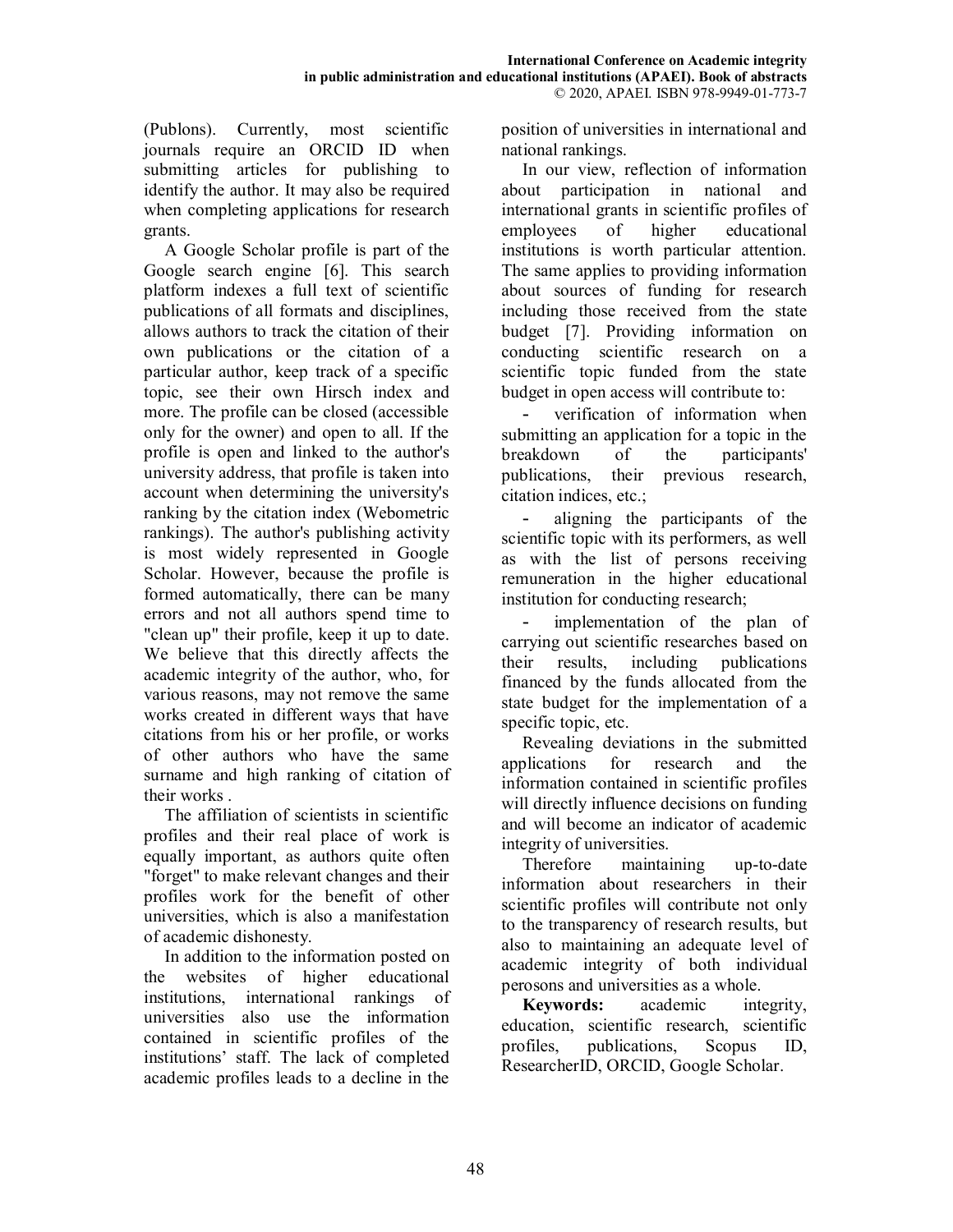**in public administration and educational institutions (APAEI). Book of abstracts**  © 2020, APAEI. ISBN 978-9949-01-773-7

#### *References:*

*1. The official site of World Development Indicators (WDI), retrieved from: https://knoema.com/.* 

*2. Semyhina, T. (2018), "Science in the information society: scientific profiles and academic networks", Mizhnarodna konferentsiia [International Conference], Internet-Osvita-Nauka-2018 [Internet-Education-Science-2018], Vinnytsia, Ukraine, retrieved from: https://www.researchgate.net/publication/327982597\_NAUKA\_V\_INFORMACIJNOMU\_SUSPILSTVI\_PROFIL I\_NAUKOVCIV\_TA\_AKADEMICNI\_MEREZI.* 

*3. The official site of Scopus, retrieved from: http://www.scopus.com/.* 

*4. The official site of Web of Science, retrieved from: https://publons.com/.* 

*5. The official site of ORCID, retrieved from: https://orcid.org/.* 

*6. The official site of Google Scholar, retrieved from: https://scholar.google.com.ua/.* 

*7. Hreben, S. Mihus, I. Parashchenko, L. Laptіev, S. and Alkema, V. (2019), "The mechanism of financial control over the allocation of budgetary funds depending on the results of scientific activity of a higher education institution", Finansovo-kredytna diialnist: problemy teorii ta praktyky, №4(31), рр. 466-476. DOI: http://dx.doi.org/10.18371/fcaptp.v4i31.190998.*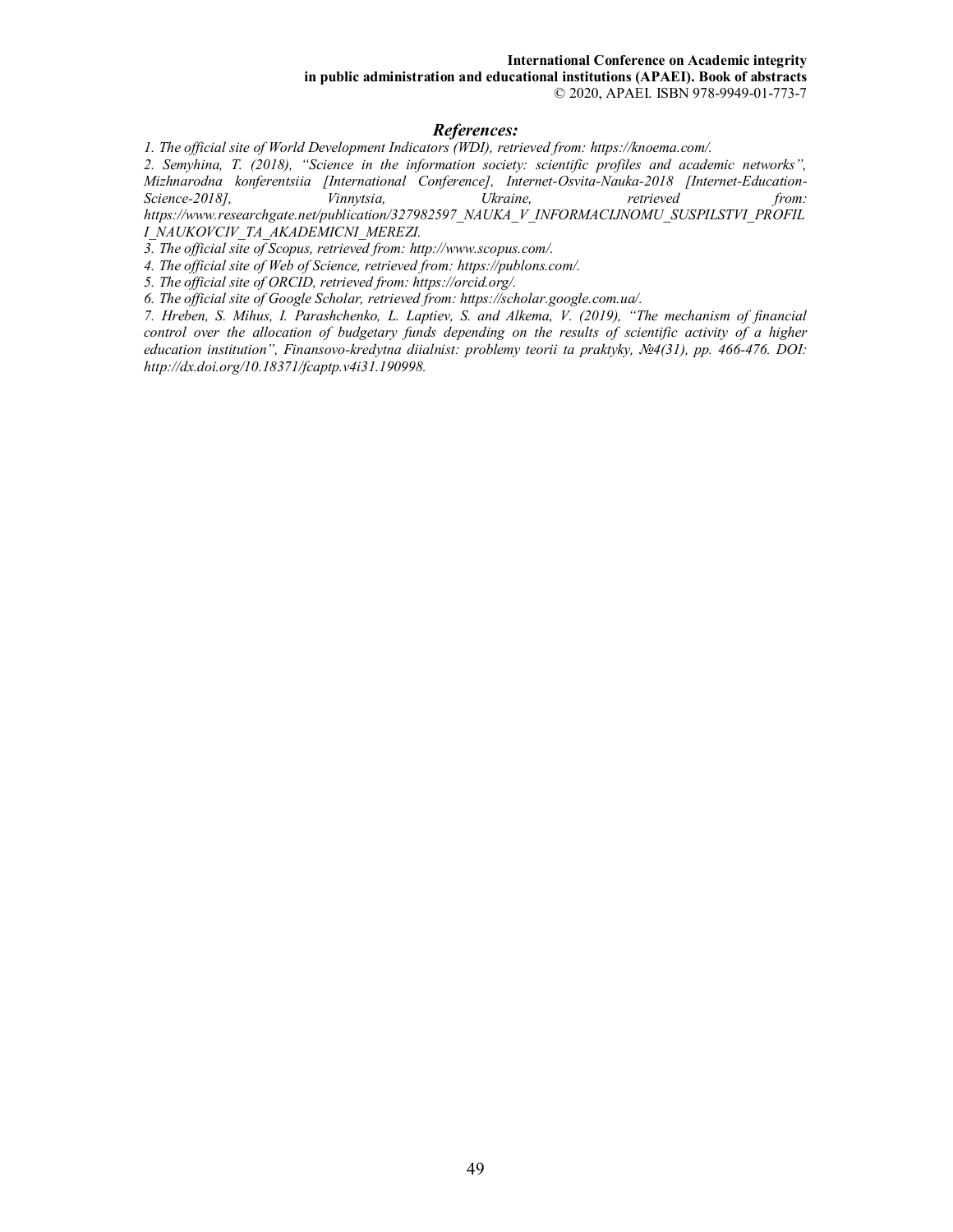## **Nakonechna Nataliia<sup>1</sup>**

*<sup>1</sup>Ph.D. (Psychology), Associate Professor of Psychology Department, KROK University, Kyiv, Ukraine, ORCID: https://orcid.or/0000-0001-6236-9549* 

## **CORPORATE CULTURE OF THE HIGHER EDUCATIONAL INSTITUTION AS A BASIS FOR DEVELOPMENT OF QUALITY ACADEMIC ENVIRONMENT**

**Abstract.** The process of forming the corporate culture of the higher educational institution is a complex and long-lasting process that is changing in modern society and has to be adapted to the requirements of modern times. The basis of the corporate culture of the educational institution is the chosen mission and identification of the major basic values that form the standards of behavior of all corporation members including employees, students, clients, partners.

Many research sources say that the corporate culture like the national culture is formed independently of participants. An important component at this stage is to define basic values that are shared and accepted by all participants of the process. The values of academic integrity are in harmony with the basic principles of functioning of the educational corporation and contribute to the formation of a quality educational environment.

The fact of the impact on the activity of the educational institution, its main indicators and effectiveness of activity made by strong corporate culture has been already recognized.

The course of Ukraine on integration processes has intensified compliance with quality standards in the educational environment.

According to Article 42 of the Law of Ukraine *On Education*, academic integrity is a set of ethical principles and rules defined by law that shall guide participants of the educational process in studying, teaching and conducting scientific (creative) activities in order to ensure confidence and trust to learning outcomes and / or scientific (creative) achievements

Observing systemic changes in the educational environment on implementation of the principles of academic integrity proves that such a component is the basic foundation for an effective corporate culture in the educational institution.

The academic responsibility of participants of the educational process radically changes the level of personal responsibility of everyone and contributes to the formation of a high academic culture.

Communicating the values of academic culture to each member of the corporation of the educational institution gives an opportunity to improve the valuemotivation structure of the student's personality.

At the present stage, in the context of reforming higher education, scholars and educators are increasingly using to the basic principles of academic integrity.

As an employee of the higher educational institution of KROK University, I have a unique opportunity to observe implementation of the basic values of academic integrity, which significantly affects the quality of education of our educational institution.

The foundation created by the corporate culture in the educational environment of higher education has become acceleration for adoption of the basic principles and values of academic integrity, which will guarantee the quality changes in higher education, will maximize the development of creative and intellectual potential.

**Keywords:** academic integrity, education, corporate culture, higher educational institution, quality, academic environment.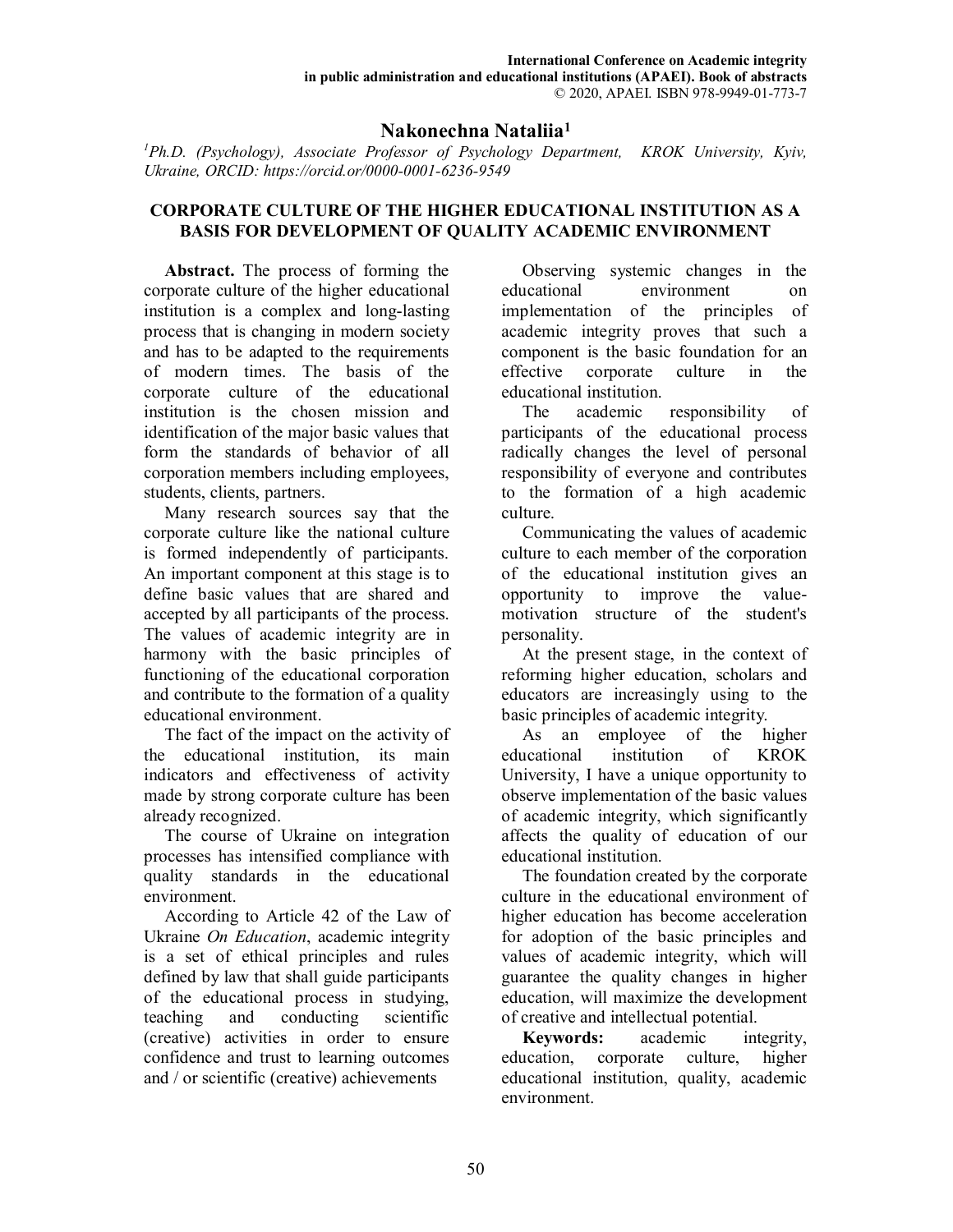#### **International Conference on Academic integrity**

**in public administration and educational institutions (APAEI). Book of abstracts**  © 2020, APAEI. ISBN 978-9949-01-773-7

#### *References:*

1. Turkova, D. M. (2014), "Psychological, pedagogical and organizational conditions for the introduction of European standards for the training of future practical psychologists in the higher education system of Ukraine", *Problemy suchasnoi psykholohii,* №25, pp. 518-529.

2. The official website of Ministry of Education and Science (2020), retrieved from: https://mon.gov.ua/ua.

3. Finikov, T. V. and Artiukhov, A. Ye. (2016), *Akademichna chesnist yak osnova staloho rozvytku universytetu*  [Academic honesty as a basis for the university's sustainable development], Takson, Kyiv, Ukraine, 234 p.<br>4. Code of Academic Integrity of "KROK" University (2019), retrieved from:

4. Code of Academic https://int.krok.edu.ua/downloads/university/code-of-academic-integrity.pdf.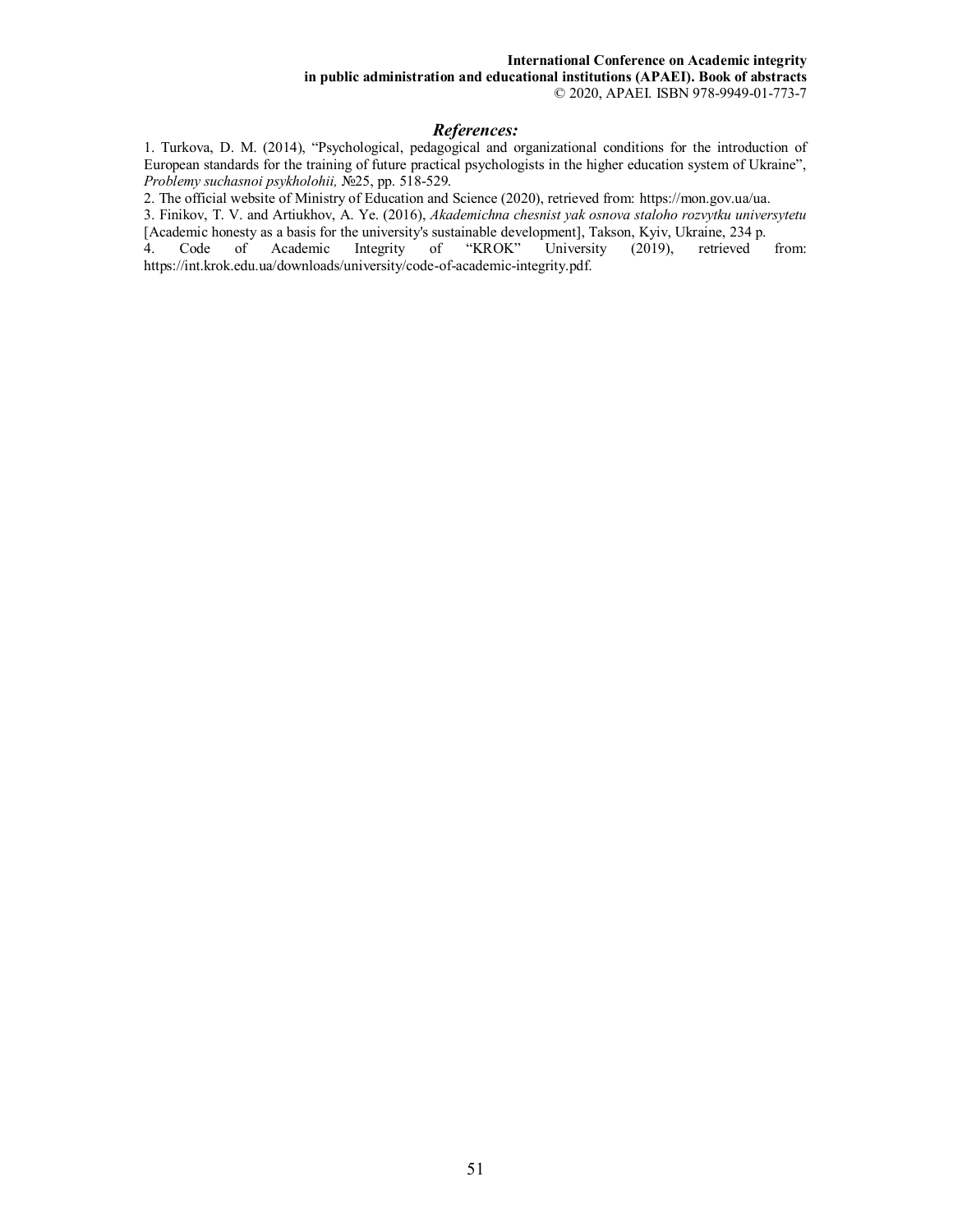## *Nesterova Olha<sup>1</sup>*

*<sup>1</sup>Ph.D., associate professor, Dnipro University of Technology, Dnipro, Ukraine, ORCID: https://orcid.org/0000-0002-5952-4664* 

# **TYPES OF INFORMATION RESOURCES ON ACADEMIC INTEGRITY FOR STUDENTS IN THE USA**

**Abstract.** The concept of academic integrity is considered to be of great importance for the development of modern student with respect to the issues of lifelong learning. Various researches study different aspects of the problem of academic integrity. The concept developed by the International Center for Academic Integrity is based on the idea of values, i.e. academic integrity is described as maintained by the active understanding and promoting of six fundamental values (International Center for Academic Integrity, 2013).

Australian researchers propose the following definition of academic integrity: Academic integrity means acting with the values of honesty, trust, fairness, respect and responsibility in learning, teaching and research. It is important for students, teachers, researchers and professional staff to act in an honest way, be responsible for their actions, and show fairness in every part of their work. All students and staff should be an example to others of how to act with integrity in their study and work. Academic integrity is important for an individual's and a school's reputation Exemplary Academic Integrity Project (2013).

In the USA the problem of academic integrity has been considered for a long period of time, so there are many developed ways of its promotion. The approach based on misconduct prevention may be considered as the leading approach, so universities officials take active measures to put students onto the right way in terms of academic integrity. The variety of such measures and actions concerns different problems associated with academic integrity. But almost all of them are based on the principle of informing.

This means that all students of higher educational institutions get a huge volume of relevant information of the issue of academic integrity. As it is stated in Student Handbook 2019-2020 (2019), the purpose of the Honor Code is to preserve and promote academic integrity. Ideally, a student's personal integrity is presumed to be sufficient assurance that in academic matters one does one's own work without unauthorized help from any other source.

The main sources of such information are as follows:

- Special courses for first year students;

- Codes of ethics;
- Special online resources;
- University policy statements;
- Specific regulatory documents;
- Handbooks and manuals.

The sources listed above provide students with the information concerning the following issues:

- The definition of academic integrity;

- The concept of academic integrity, which is promoted by the institution;

The role of academic integrity for the development of student's personality;

- The idea of misconduct;

- The tips of misconduct avoidance:

Student's responsibilities in the field of academic integrity;

- Faculty responsibilities in the field of academic integrity;

- The possible punishment resulting from misconduct.

The idea of responsibility is represented as shared by both students and educators. This means that the students are informed about their responsibility and the responsibility of pedagogical staff.

All students are also involved into the various clubs and discussions devoted to the issue, as well as other activities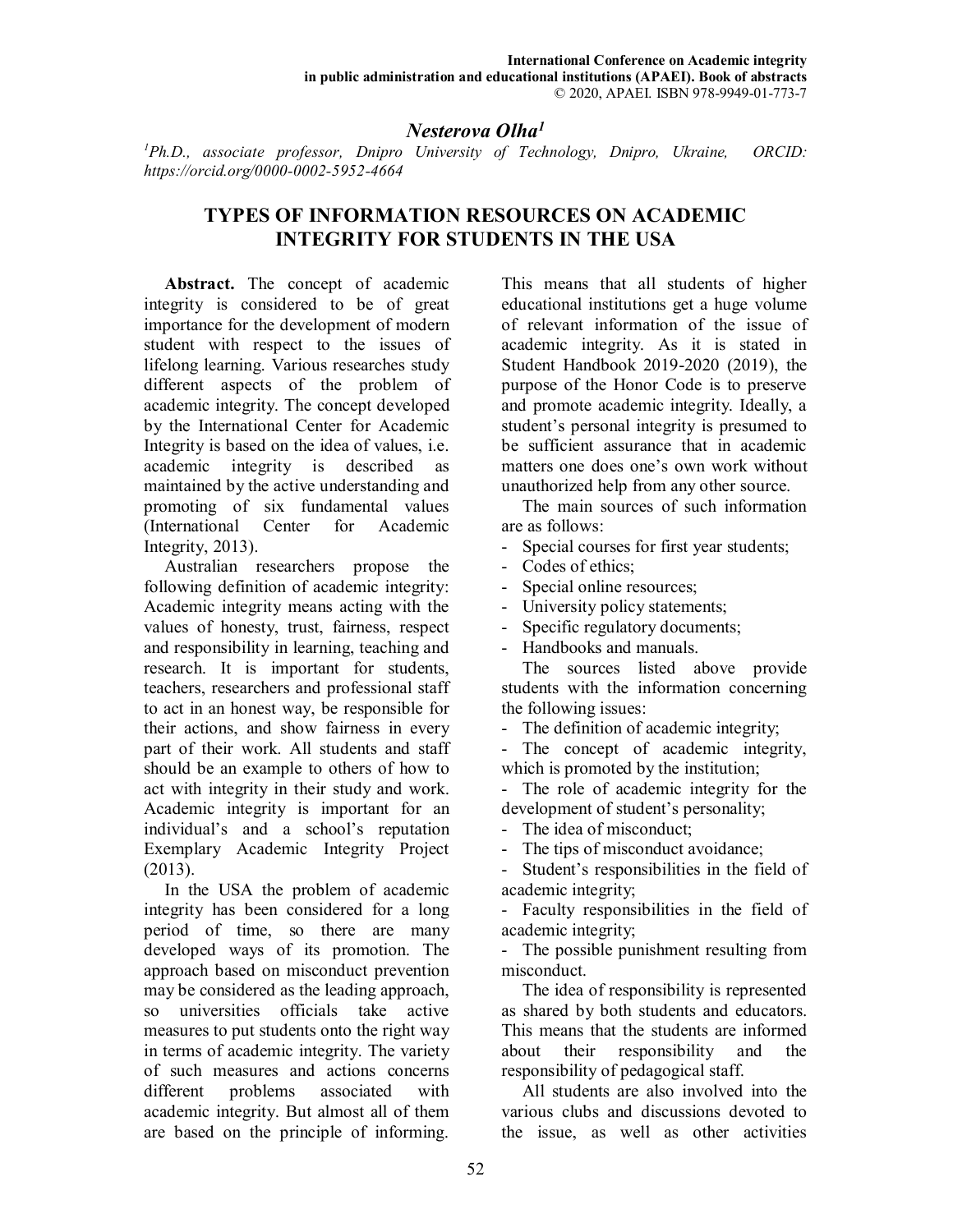providing them with the relevant knowledge and skills.

It is notable that American researchers are very interested in the reasons of students' misconduct. The huge volume of information has been analyzed, so the main problems are considered very thoroughly. The results of such studies enabled development of specific diverse strategies of misconduct avoiding (Taylor & Bicak, 2019; McCabe, Trevino, & Butterfield, 2001).

The great attention is paid to the issues of academic writing development and teaching students to organize their time and learning activities, as lack of knowledge in these areas often causes plagiarism.

The perception of academic integrity of students and faculty is also being constantly monitored be the researchers. This information is needed for strategic planning and early detection of various problems to be solved timely. Such researches are also the useful and powerful source of information for both students and faculty, ex. (Lang, 2013).

Students are also encouraged to participate in different events aimed at academic integrity promoting, as well as to look for information at websites, take online courses and quizzes to consider difficult issues concerning academic integrity and turn to the practical side of their activity.

The activities may be aimed at both promoting academic integrity as a complex phenomenon and at particular cases to be considered.

Such variety of students' activities is supported by the proper resources for educators. This provides them with the adequate support for promoting and maintaining the academic integrity values and academic integrity itself.

To conclude we should point up that students in the USA are provided with a volume of relevant and diverse information they need to follow the principles academic integrity. The is information is of theoretical and practical character.

**Keywords:** academic integrity, Honor Code, students, American higher educational institutions.

## *References:*

*1. Exemplary Academic Integrity Project (2013), retrieved from: http://www.unisa.edu.au/EAIP.* 

*2. The official site of International Center for Academic Integrity (2020), retrieved from: https://www.academicintegrity.org/.* 

*3. McCabe, D. L. Trevino, L. K. and Butterfield, K. D. (2001), "Cheating in academic institutions: A decade of research", Ethics & Behavior, №11(3), рр. 219–232.* 

*4. Lang, J. M. (2013), Cheating lessons: Learning from academic dishonesty, Harvard University Press, Cambridge.* 

5. Student Handbook 2019-2020 (2019), retrieved from https://www.vanderbilt.edu/student\_handbook/the*honor-system/.* 

*6. Taylor, Z. W. and Bicak, I. (2019), "Academic Honesty, Linguistic Dishonesty: Analyzing the Readability and Translation of Academic Integrity and Honesty Policies at U.S. Postsecondary Institutions", J Acad Ethics, №17, 1–15. DOI: https://doi.org/10.1007/s10805-018-9321-6.*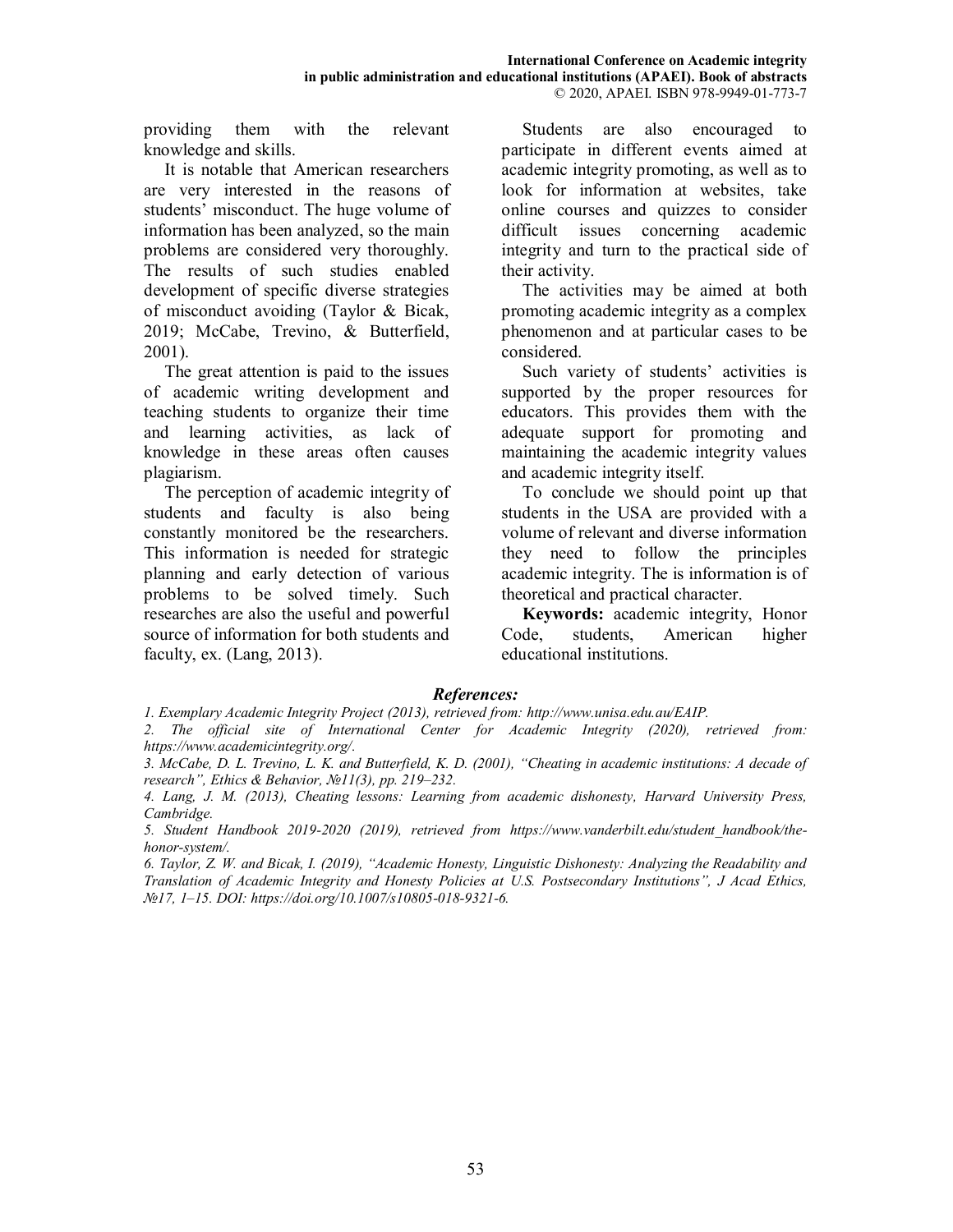# *Onischyk Yuriy<sup>1</sup>*

*<sup>1</sup>Doctor of Science (Law), Associate Professor, Academy of Labour, Social Relations and Tourism, Kiyv, Ukaine, ORCID: https://orcid.org/0000-0003-3355-3392* 

## **LEGAL ASPECTS OF ACADEMIC INTEGRITY IMPLEMENTATION IN THE ACADEMY OF LABOR, SOCIAL RELATIONS AND TOURISM**

**Abstract.** The updated Law of Ukraine «On Education» [1] defines new approaches to the development of the educational sector. One of the innovations of the educational process is the introduction of such an element of the educational quality assurance system as academic integrity. The introduction of the legal foundations of the formation of the Institute of Academic Integrity into the educational legislation is aimed at changing of the valuable orientations in the field of education [2].

The first step in the implementation of academic integrity in the Academy of Labor, Social Relations and Tourism was the adoption of the Code of Ethics [3], which aims to systematize the moral guidelines of professional activity, as well as to establish a system of criteria for assessing the ethical foundations of professional behavior and activity. This document establishes the principles of relations between the Academy of Labor, Social Relations and Tourism, workers and applicants for higher education, the procedure for resolving ethical disputes, the responsibility of participants in the educational process.

Subsequently, in order to implement the declared legal norms on academic integrity, the Regulations on Academic Integrity at the Academy of Labor, Social Relations and Tourism [4], were approved, defining the general principles of academic integrity, measures to prevent the violation of academic integrity, responsibility for violation of academic integrity, the procedure for identifying and establishing facts of academic integrity violations by subjects of academic integrity, organization of work of the Commission on Academic Integrity, the rights of the

person whom raised about her violation of academic integrity. This Regulation also provides for workers and applicants for higher education such a document as a declaration of academic integrity, which they are obliged to abide by in the educational process and scientific (creative) activity of academic integrity.

For the effective functioning of academic integrity, a first-year guide to academic integrity has been developed and an online survey of higher education applicants for academic integrity has been conducted. Also, the academic discipline for the students of higher education «Academic Studies» was introduced and the educational-methodical manual «Academic Studies» [5]. The purpose of the «Academic Studies» course is to promote the practical value and importance of academic virtue; developing a new academic culture based on the principles of honesty, real learning, fairness, trust and mutual respect of all participants in the academic process. The discipline «Academic Studies» covers theoretical material on principles, fundamental values, legal aspects of academic integrity, prevention of academic plagiarism, as well as plans for lectures and laboratory classes, questions for testing knowledge, a list of recommended literature. To regulate the procedure of preventing and detecting plagiarism in the academic works of higher education workers and applicants, the Procedure for checking academic texts for plagiarism has been approved [6]. Also at the Academy of Labor, Social Relations and Tourism there is a Commission on Academic Integrity, which includes: Vicerector for scientific work, Vice-rector for educational and pedagogical work, deans of faculties, heads of departments,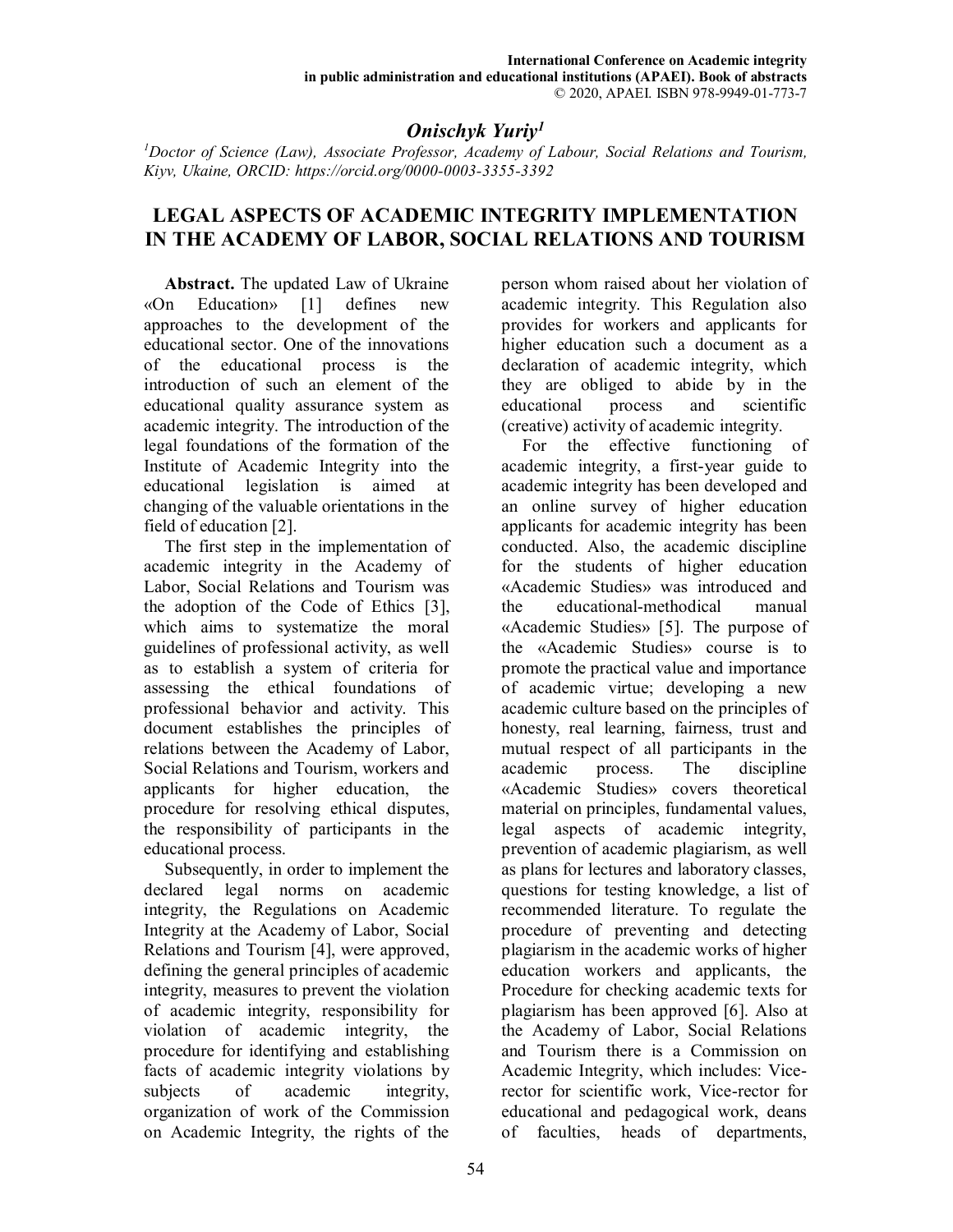professors of departments and employees of trade unions education, subject matter experts, chair of the board of higher education applicants.

At the same time, the implementation of academic integrity in the Academy of Labor, Social Relations and Tourism is predetermined by certain problems, which include, first of all, the following: absence of legislative requirements and procedures for evaluating academic texts for academic plagiarism, procedural and technological issues of using anti-plagiarism programs, the difficulty of identifying and proving facts of academic plagiarism, the validity of the results of checking academic texts using a non-plagiarism programs, adequacy of the degree of punishment of the size of violations.

Summarizing the above, we believe that the implementation of the above measures has helped to create a legal basis for regulating public relations in the field of academic integrity in the Academy of Labor, Social Relations and Tourism. Today, academic virtue is an indicator of the internal quality assurance system of education and science and an indispensable condition for the sustainable development of a higher education institution.

**Keywords:** educational process, educational quality, academic integrity.

#### *References:*

*1. The Verkhovna Rada of Ukraine (2017), The Law of Ukraine "On education", retrieved from: https://zakon.rada.gov.ua/laws/show/2145-19.* 

*2. Onischyk, Y. V. (2019), "Academic virtue as a basis for the sustainable development of higher education institutions", Visnyk Akademii pratsi, sotsialnykh vidnosyn ta turyzmu, №2, pp. 7-9.* 

*3. Code of ethics (2016), "Code of Ethics of the Academy of Labor, Social Relations and Tourism", retrieved from: https://www.socosvita.kiev.ua/sites/default/files/Etychnyi%20kodeks\_Academy.pdf.* 

*4. The official website of the Academy of Labour, Social Relations and Tourism (2018), "Regulations on Academic Integrity at the Academy of Labor, Social Relations and Tourism", retrieved from: https://www.socosvita.kiev.ua/sites/all/themes/apsv/pologenja.pdf.* 

*5. Dietkovskaya, L. A., Buyashenko, V. V. and Onischyk, Y. V. (2019), "Academic studios", Academy of Labour, Social Relations and Tourism, retrieved from: https://www.socosvita.kiev.ua/en.* 

*6. The official website of the Academy of Labour, Social Relations and Tourism (2020), "The procedure for checking academic texts for plagiarism", retrieved from: https://drive.google.com/drive/folders/1V4v1mQ4eGAFP2YmgpQgSEHPKrKRZ-Usi.*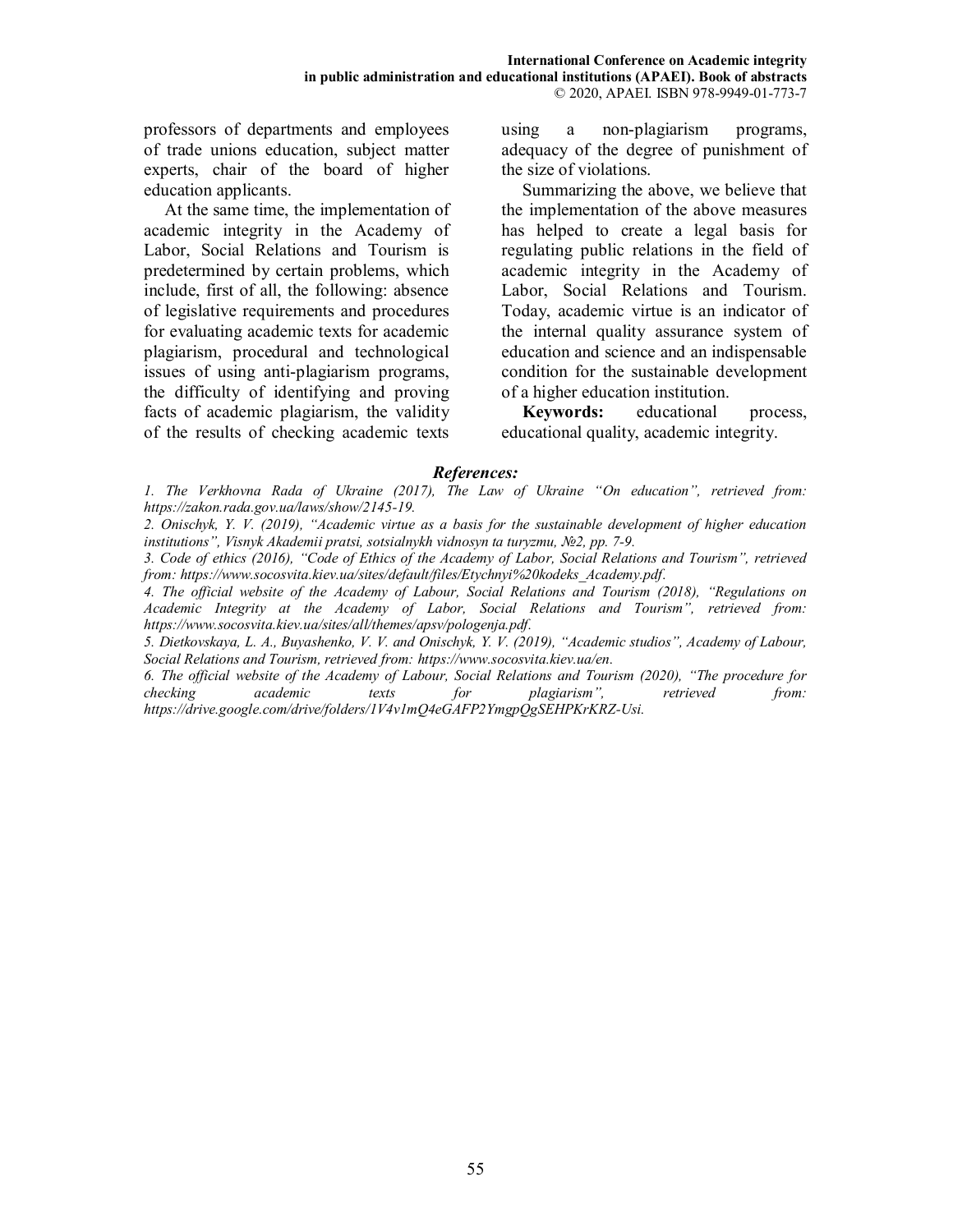## *Radionova Iryna<sup>1</sup>*

*<sup>1</sup>Doctor of Science (Economics), Professor, Head of Theoretical and Applied Economics Department, «KROK» University, Kyiv, Ukraine, ORCID: https://orcid.org/0000-0002-0941-2867* 

# **ACADEMIC INTEGRITY IN THE RELATIONSHIP BETWEEN THE SCIENTIFIC SUPERVISOR AND THE STUDENT IN THE WORK OF THE SCIENTIFIC CIRCLE**

**Abstract.** Scientific academic integrity has many manifestations. In our view, the most important of them is the recognition of ownership of such scientific products as:

- ideas, logical constructs and reasoning, hypotheses of scientific research;

- methods of analysis of facts, scientific approaches, conclusions based on the results of scientific researches;

- ways of formalizing the obtained results, namely: graphs, diagrams, tables, equations;

- created databases (raw materials) of scientific activity which need further elaboration and development;

- generalization of the results of the study, including recommendations for taking management decisions.

There are reasons to believe that there is a need to distinguish and identify a special phenomenon, which is the scientific and academic integrity, in the communication between the supervisor and the student working in the scientific circle.

Scientific academic integrity in communicating with students in the course of the work of the scientific student circle has its special forms of manifestation and should be aligned with the creation of special competences. Such integrity applies to the various stages of the formation of scientific communication in the relashipship between the scientific supervisor and the student. These steps are presented in Fig. 1.



#### **Fig. 1 Steps of scientific communication**  *(Source: created solely by the author)*

The first stage of "Rationale for the study" requires more activity of the scientific supervisor, but implies taking into account the scientific interests of the student. At this stage the content of scientific integrity is related to balancing the interests of the supervisor and the student.

The second stage of "Formation of the source base" implies relatively more intensive student's activity. Performed under the guidance of the teacher, this activity should help develop the competencies as follows: correct reference

to the maximum possible number of sources, ability to distinguish groups of such sources and ability to correctly describe them (by existing standards).

The third stage of "Information processing and scientific analysis" involves transferring the skills and abilities to work with information in the following areas, including content analysis of texts, statistical analysis, historical analysis and the like from the supervisor to the student.

The fourth stage of "Presentation of results" means the acquisition of skills of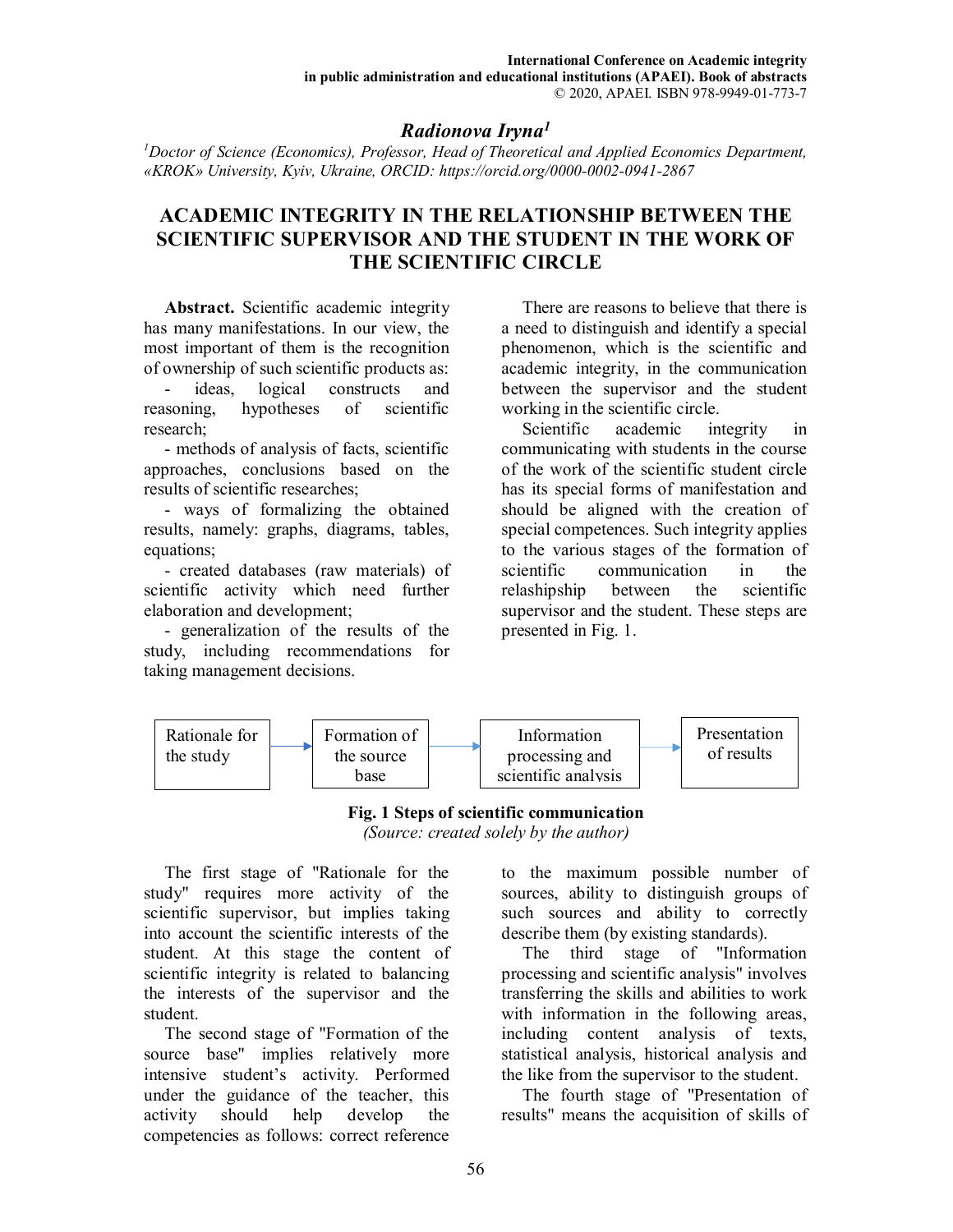using different forms of presenting research results. Such forms may include:

- presentation given along with the speech at the conference or at meetings of the circle;

- presentation of the thesis statement (speech) at the conference;

- preparation of the research based article.

When determining the authorship of the article the actual contribution of both the supervisor and the student into the received results should be taken into account. If the article has been written by the student, the teacher is not to be a co-author of this work. If the contribution of the supervisor to the idea of the article, the logic of presenting the material, calculations, conclusions is obvious, then the article should be co-authored by both the student and the supervisor.

An important aspect of academic integrity, which requires attention of students and has to be focus on, is the exchange of information, ideas, knowledge about methods of analysis in the teamwork of students. In such an exchange, the leaders of the group should clearly differentiate the authorship of the students

and clearly define the contribution of individual co-authors into the final result of the teamwork.

Conclusions:

research of the problem of scientific and academic integrity implies awareness of the features of the structural elements of the instruments in the field in which the scientific activity takes place;

scientific and academic integrity in the work of the student circle has general and special features;

as part of the special features of ensuring academic integrity in the relationship between the supervisor and the student, we point out to the following:

а) transmission of the true values of scientific activity from the supervisor to the student;

b) ensuring a clear delineation of the contribution of the supervisor and of the student into the final results and accurate determination of authorship, if it was a joint activity.

**Keywords:** scientific research, academic integrity, scientific communication, supervisor, student, presentation of results, university.

## *References:*

*<sup>1.</sup> The official website of Ministry of Education and Science (2020), Order "Оf the ministry of education and science of Ukraine some issues of the national repository of academic texts", retrieved from: https://mon.gov.ua/ua/npa/deyaki-pitannya-nacionalnogo-repozitariyu-akademichnih-tekstiv.* 

*<sup>2.</sup> Declaration on observing academic integrity by a participant of the state policy implementation process in the field of quality in education, retrieved from: https://naqa.gov.ua/wpcontent/uploads/2019/05/Deklar\_pro\_dobr.pdf.*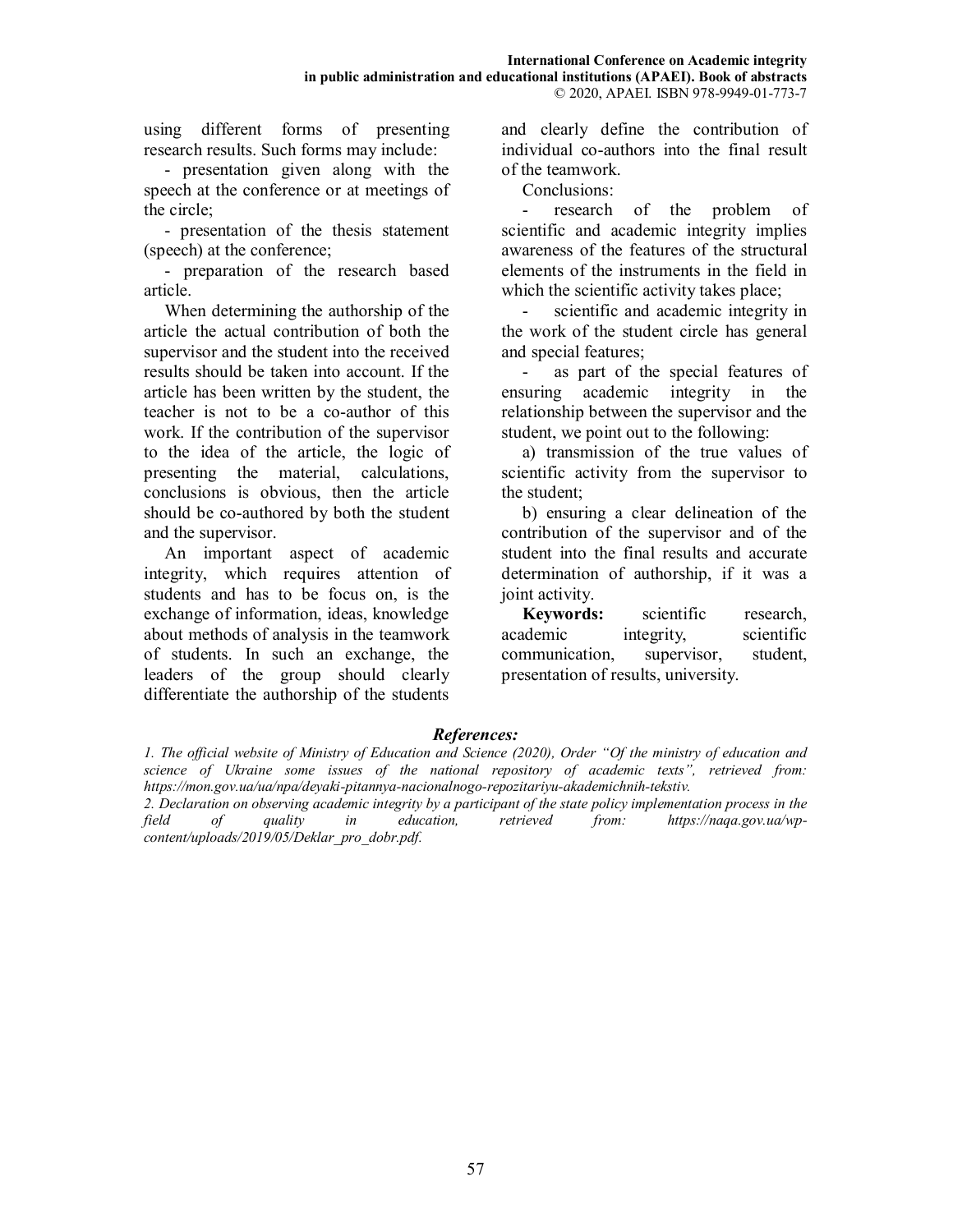## *Storozhuk Sergyi<sup>1</sup>*

*1 postgraduate student, «KROK» University, Kyiv, Ukraine, ORCID: https://orcid.org/0000-0001- 9397-6296* 

## **THE PUBLIC ORGANIZATION'S IMAGE AS A TOOL OF INTERACTION WITH EDUCATIONAL INSTITUTIONS IN THE AREA OF SECONDARY EDUCATION**

**Abstract.** In today's management of secondary education system in Ukraine a process management model has been formed, which is associated with a large number of bureaucratic layers, when less resources are left for the organization of the educational process and, and respectively, for ensuring its quality than for the overall activities on reporting and planning.

One of the main goals that educational institutions establish for themselves is to train new citizens who will gain the competencies they need to be competitive by the time they graduate. The administration process of secondary education by the institutions assigned by the state with management functions must be harmonized with the stated goal. Of course, the approaches to training in secondary educational institutions should be unified aimed at fulfilling the state's task. The relevant units of the Ministry of Education of Ukraine and local government bodies under it work to develop and implement this approach. Approaches to training in secondary educational establishments are generally well-formed, but they are in the process of constant adjustment aimed at receiving the planned result of the quality of education. It sometimes leads to an increase of the weight of 'how to prepare students' vs 'to what (or why) to prepare them for'. But when the form begins to dominate the content, a threat of the content quality worsening arises.

One of the effective mechanisms for monitoring the actions of the authorities in developed countries is the institute of public control in various socially important spheres, including school education.

Though formally the main customer of educational services provided by secondary educational institutions is the state, there is another equally interested party, i.e. parents of these students, who are representatives of the community and each of them individually is interested in the educational preparation of their children. Many active parents have their comments and suggestions to the format of training of pupils in secondary schools, but usually the most active of them are active in their professional activities, which take so much time that it does not enable them to perform quality and systematic audit of the preparation of their children, letting alone influencing it.

For the purposes of institutional audit of the evaluation of the quality of educational activity, management processes in the educational institution and the educational environment, the quality of pedagogical activity, the system of evaluation of educational achievement of students, there is a practice of forming organizations from the society, and those organizations can communicate with schools and administrative institutions in the field of education on a centralized basis, raising interaction between the society and the state in this process to a level of higher quality.

One of the key characteristics of a public organization is its image. What does it consist of? According to the author, first of all, the image formation in the context of the activity of a public organization can be structured into such components as the correlation of tasks established and realized, the quality of realization of the said tasks, the completeness and quality of consideration of the interests of the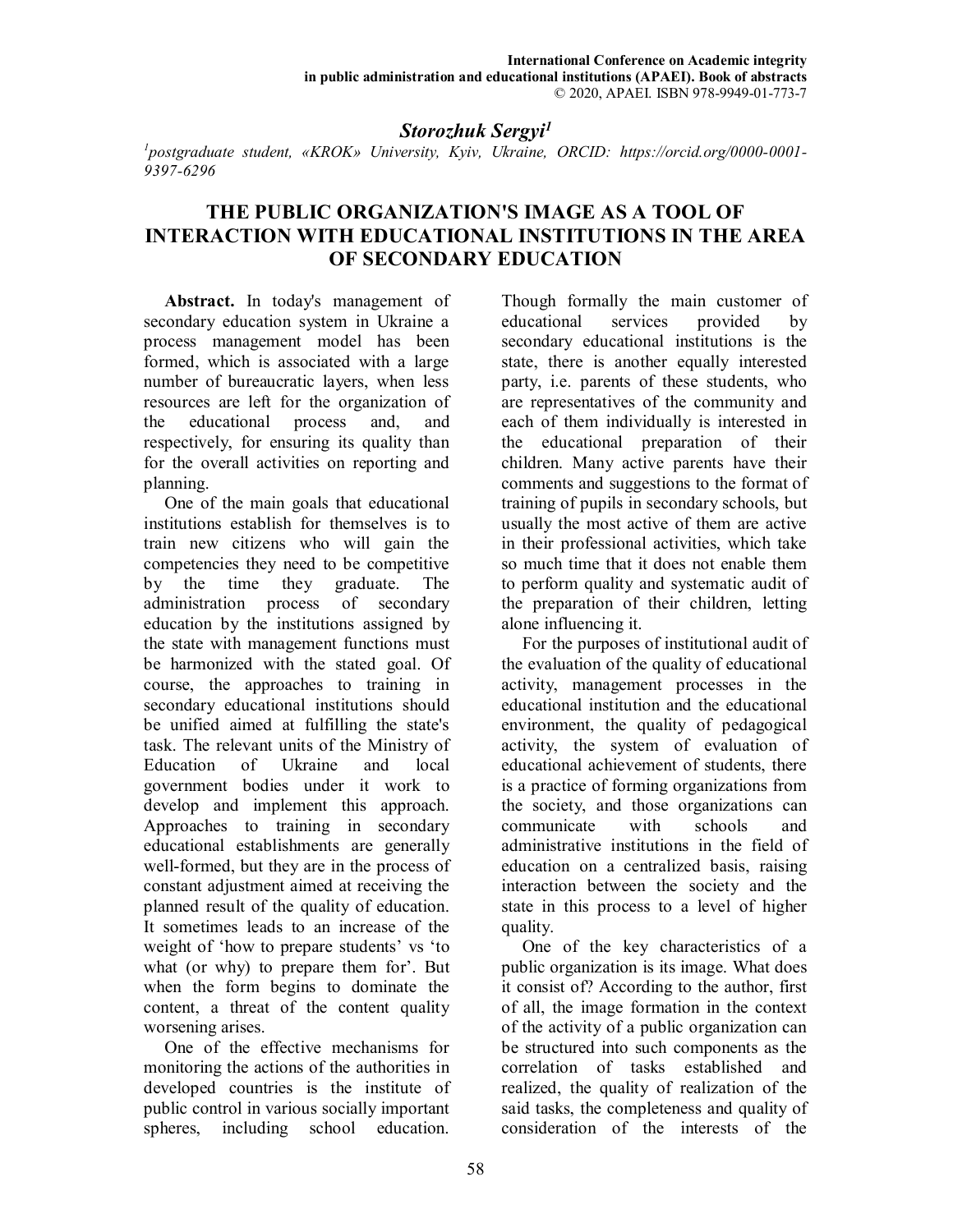community for which the relevant organization works, the absence of conflict of property and non-property interests of the public organization's employees, performance of their functions within the legal framework, etc.

First of all, the results of the activity of the public organization can be tracked by the material manifestations of improvement of the school material and technical base, availability of additional educational materials, introduction of a new nutrition system, etc., as well as stimulating the work of staff employed within the education field through additional material encouragement (of course, in accordance with the current legislation). However, non-material transformations are also needed as a component of educational activities (ensuring optimization of school preparation (learning) processes to the extent the existing regulatory framework allows, implementing a comprehensive child development (sports activities and creative or educational groups) at the educational institution).

In addition to bringing the results to the goals set, the ways how they were achieved are important (availability of an administrative resource in a specific public organization that helped achieve the goal only through this structure in a specific educational institution, or high quality application of current general standards, which may further be scaled to other similar cases to address similar issues comprehensively at the community, region, or even state level).

According to the author, it is the methods of activity of the public organization, their effectiveness, inclusivity (accessibility for publicity) that should be the markers that also form a general impression about the public organization. Activity methods should also be applied properly. In other words, regularity of activity and quality of application of available methods of work should be considered to be another factor of image formation.

The direct interaction with the administration of the educational institution plays last but not least role in fulfilling tasks of the public organization in the field of school education. Comfortable work relationships between members of the public organization and the school administration are often the key to long and fruitful cooperation aimed at achieving mutually beneficial results. When having a choice of selecting a counterparty to fulfill their tasks, the administration of the educational institution would rather get in touch with the public organization, that will not only seek to meet interests of the customer, which is a community acts, but will also interact in a non-conflict way with the contractor, which is a school educational institution. Of course, conflictfree relationships can only be a case in the absence of counteraction by the contractor regarding defending the interests of the customer by the public organization. Otherwise, the presence of high-quality mechanisms of influence that are successfully used by the organization to overcome such opposition, will become another component that shapes its positive image.

The issue of influence of positive elements of image is considered in this speech as a component of quality interaction of public organizations with educational institutions, which is aimed at achieving the goal of the organization's activity, not the other way around.

It should be noted that the image of the public organization can be characterized by both positive and negative characteristics in the paradigm of positive vs negative perception of this institution as an effective tool for solving the community's tasks. At the same time, the negative factors in the activities of public organizations should be stated which may also occur. In this case, we are already talking about the destructive impact of the organization's activities on achieving the established goal. We propose to identify such elements that make up a negative image as disinterest in achieving the goal of the organization, the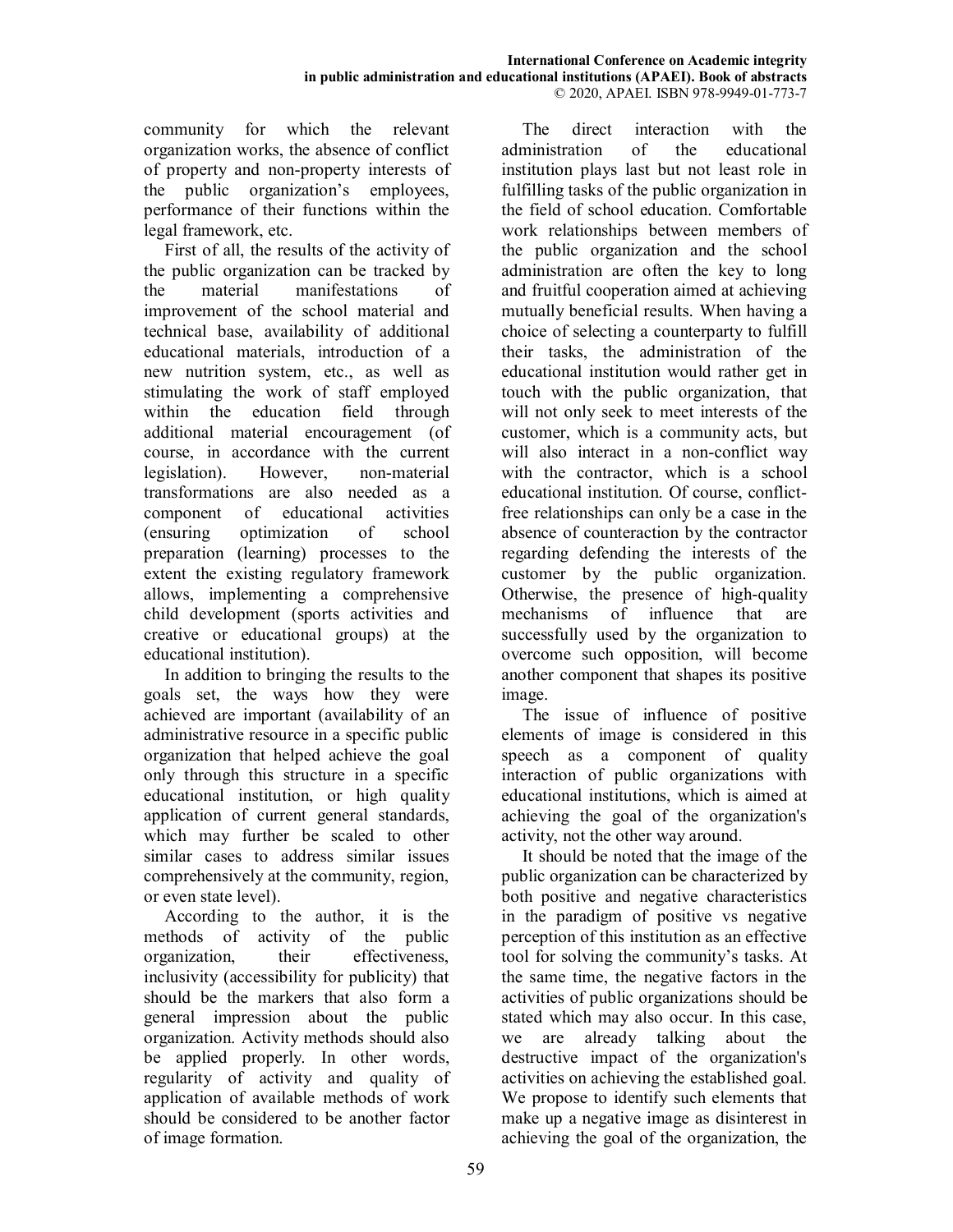domination of self-interest of the public organization's members over the direct performance of its functions (corruption risks), violation of the current legislation applicable in their activities (for example, the misuse of personal contacts of the organization's members with those officials who may influence the resolution of certain issues the public organization faces, exceeding their authority), lack of transparency of their operations (absence of clear regular reporting to the community, of clear mechanisms of functioning).

The above positive and negative factors that influence the formation of the public organization's image can be called natural, since their presence or absence actually derives from the nature of its existence. And what can adjust the image component in the activities of public organizations? The practice shows that active informing the public about the existence of such an organization, its way and structure of functioning, perspective plans and goals, achievements, media awareness (name, logo, members' personalities) sometimes have a greater impact on the image formation than direct and obvious results

of their activity.

That is why, when using the image component of the public organization in the field of secondary education, when interacting with educational institutions, one should not only hope on showing some interest on the part of the latter or the public, but should also work in the direction of quality and comprehensive coverage of their activities, which will allow to advertise themselves as a means to solve certain tasks. At the same time, the absence of real positive results in solving the problematic issues in the field of activity of the organization will quickly turn any work aimed at artificial image creation into a waste of resources. When it comes to the mentioned negative components of the image and their coverage, the correlation between their presence and their disclosure is approximately the same, that is, when negative cases in the practice of the organization are present it is difficult to stop their wide spreading in the public.

**Keywords:** secondary education, public organization, nteraction, educational institutions, institutional audit, academic integrity, public relations.

## *References:*

*<sup>1.</sup> The Verkhovna Rada of Ukraine (2013), The Law of Ukraine "About public associations", retrieved from: https://zakon.rada.gov.ua/laws/show/4572-17.* 

*<sup>2.</sup> The Verkhovna Rada of Ukraine (2017), The Law of Ukraine "On education", retrieved from: https://zakon.rada.gov.ua/laws/show/2145-19.*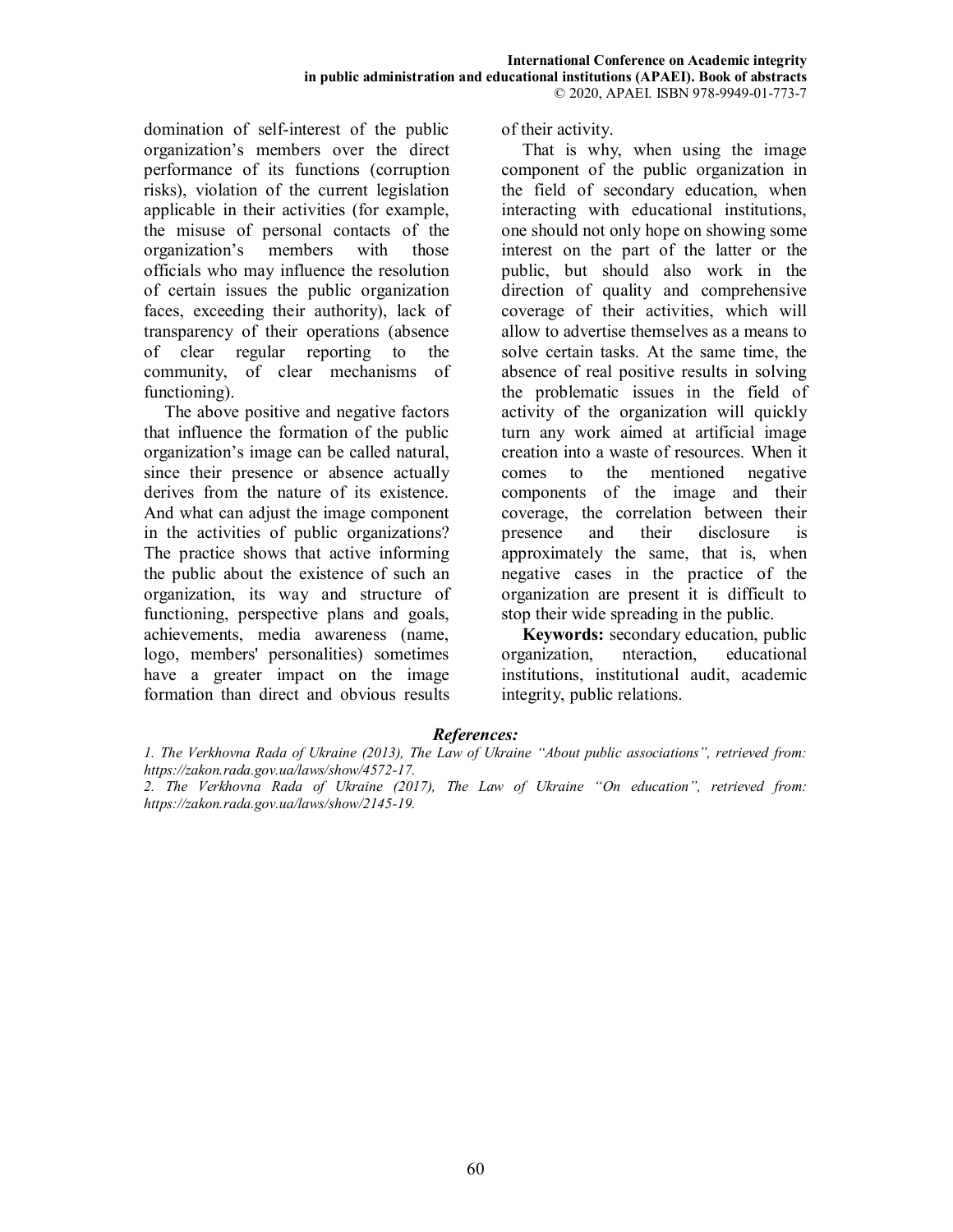## **Synhaivska Iryna<sup>1</sup>**

*<sup>1</sup>Ph.D. (Psychology), Associate Professor, Director of the Psychology Institute, «KROK» University, Kyiv, Ukraine, ORCID: https://orcid.org/0000-0001-6802-0081* 

# **PERSONAL PECULIARITIES OF A TEACHER AS A FACTOR OF ACADEMIC INTEGRITY**

**Abstract.** The personality of a teacher is a system-forming factor for successful performance of professional scientificpedagogical activity. The professional being of a personality is usually embodied in his or her professional behavior and reflected in his/her outlook. It is possible to identify the factors that encourage a teacher of a higher educational institution to adhere to the principles of academic integrity, due to the study of the specifics of his/her personality characteristics, psychological states, individual motivational and value system.

The research of the personality of a teacher as the subject of professional activity and the subject of academic integrity principles observance is advisable to be carried out within the framework of an integrative approach that will allow to reconcile the personal, theoretical and practical sphere of achievement of professional successfulness in the scientific and pedagogical activity of a teacher (Radosavlevych D. and Synhaivska I., 2016). Herewith:

- the theoretical field will indicate the appropriate level of professional readiness (education, level of theoretical knowledge, etc.) of a teacher to successfully fulfill his / her duties;

- the practical sphere will reflect the level of professional abilities, competences, experience, as well as the ways (organizational, communicative, behavioral, etc.) of their application in professional activity;

- the personal sphere will provide valuemeaning and motivational resources to achieve the goals of professional successfulness.

The personal qualities of a teacher directly influence and determine his/her

capacity for work, job satisfaction, level of professional responsibility. A number of personal qualities that are distinguished by researchers as professionally important for the successful implementation of scientific and pedagogical activities: self-control, emotional stability, reflexivity, flexibility, creativity, openness, morality, etc. can be added to this list (Boudreau J.W., 2001). At the same time, the personal characteristics of each teacher are determined by a certain system of interactions, what significantly affects the teacher, his/her professional activity and its results.

Psychological research of the development of the scientist's intelligence and its impact on the effectiveness of scientific activity also confirms the importance of taking into account personal qualities. However, no direct correlation between highly developed intellectual ability and adherence to academic integrity was found. Moreover, sometimes developed intelligence without moral support becomes the so-called "evil genius". Therefore, the moral and value influence of a teacher on a student can be both positive and negative. The latter will be exacerbated by the increase in negative tendencies in the personal and professional life of a teacher. In particular, with a low level of personal and professional responsibility, the psychological and moral damage caused by the teacher may be quite noticeable in view of the student's professional future.

Professional and psychological culture, world-view and moral guidelines, as well as the personality and value component of professional activity are becoming an indispensable condition for adherence to the principles of academic integrity by a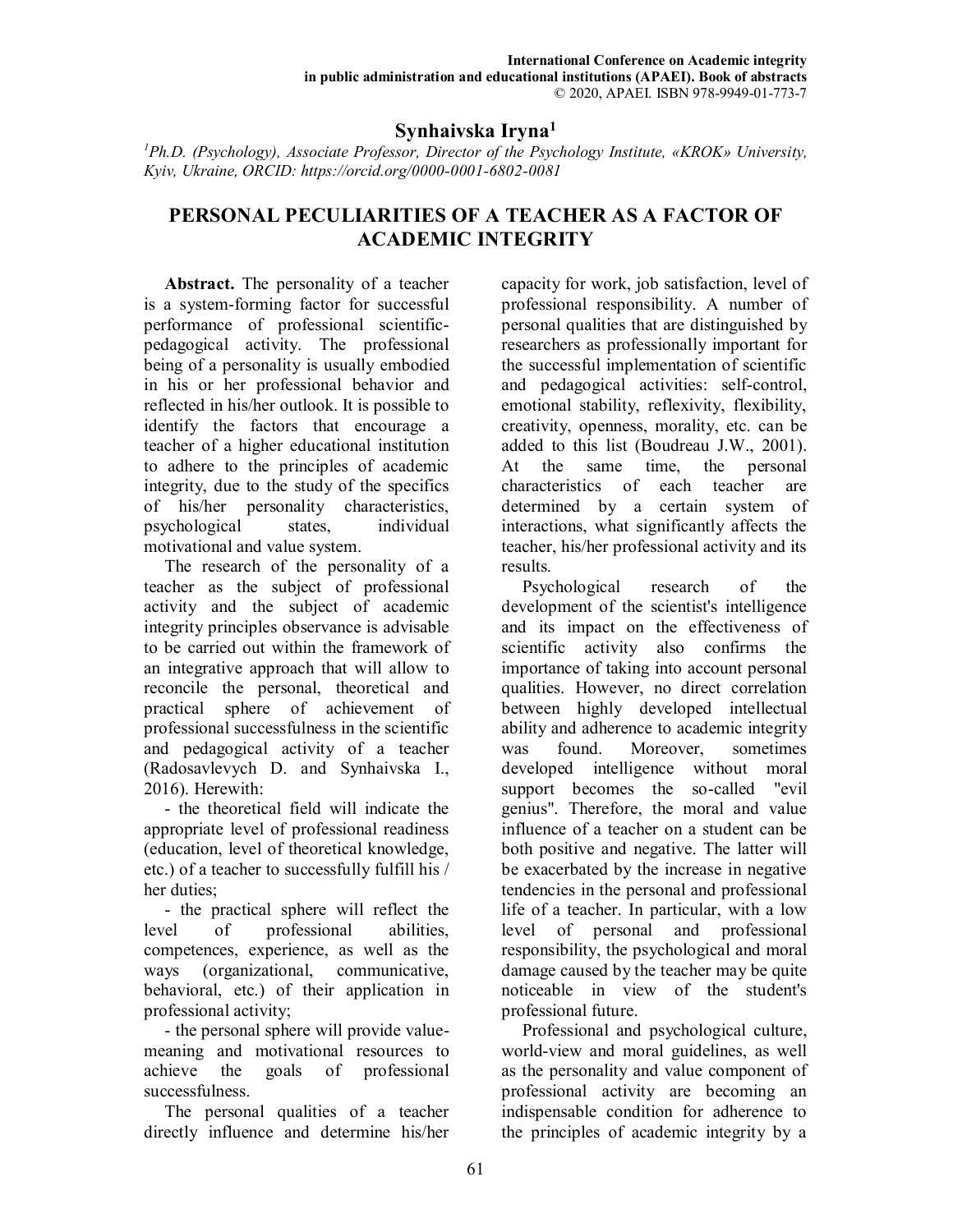teacher. Therefore, not only professional activity, personal professionalism, but also personal (first and foremost, psychological) qualities of a teacher are gaining importance.

The updating of personal values, combined with personal abilities and professionally significant qualities, makes it possible for the successful course of professional activity and adherence to the principles of academic integrity. The value position of a teacher can be defined as a certain discourse when declared personal values (including professional ones) are consistent with his or her life position. Otherwise, values remain a certain ideal, abstraction. A teacher who has sufficient intellectual, communicative potential and at the same time uses appropriate verbal means can convey his / her value position to a student. It should be emphasized that the mismatch of professional behavior to declared values can significantly impair the achievement of a teacher's professional successfulness. Therefore, the definition of an individual strategy for achieving professional successfulness should be made, based on the principle of consistency of personal and professional principles. The point is that the teacher is perceived by the students as a specific model with a corresponding value system, and "the model as a real or constructed person should motivate to imitate" (Donchenko O., 2005, p. 128).

From a psychological point of view, it is important to construct a personal "I" of a teacher using narrative. These are personal abilities that are important to the teacher as an interpreter of theoretical knowledge (above all, intellectual and analytical). To convey information, without distorting it, to offer a modern objective vision of events - these and other communicative personality traits can be decisive in a teacher's professional activity.

The emotional component is essential in the psychological structure of the teacher's

professional activity as an incentive to adhere to the principles of academic integrity. Emotional orientation is determined by the value and motivational spheres of personality, and also depends on its psychological type (altruistic, gnostic, romantic, hedonistic, etc.) (Dodonov B., 1987, pp. 98-103). Teaching is always accompanied by emotional experiences and emotional costs, which can affect its results both positively (satisfaction, passion for work) and negatively (emotional burnout). A certain emotional balance of the teacher's personality, which depends directly on his/her mental state and psychological competences, is an important condition for the achievement and maintenance of a high level of academic integrity. The development of the latter helps to achieve emotional balance in combining different types of professional activity of a teacher.

Therefore, adherence to the principles of academic integrity is a process of constant reconciliation of personal and social meanings in the professional activity of a teacher. The strategy of adherence to the principles of academic integrity must be based on a personal hierarchy of meaningful goals; socially acceptable ways of achieving these goals; obtaining socially significant results and personal satisfaction with professional achievements. Personal qualities should be embedded in the psychological culture of a teacher in order to form successful professional interactions. The combination of psychological knowledge, emotional lability and balance, motivational, value and behavioral characteristics will contribute to the observance of the principles of academic integrity by the teacher of a higher education institution.

**Keywords:** personal peculiarities of a teacher, personal qualities, academic integrity, scientific and pedagogical activity, professional activity, professional success, value position.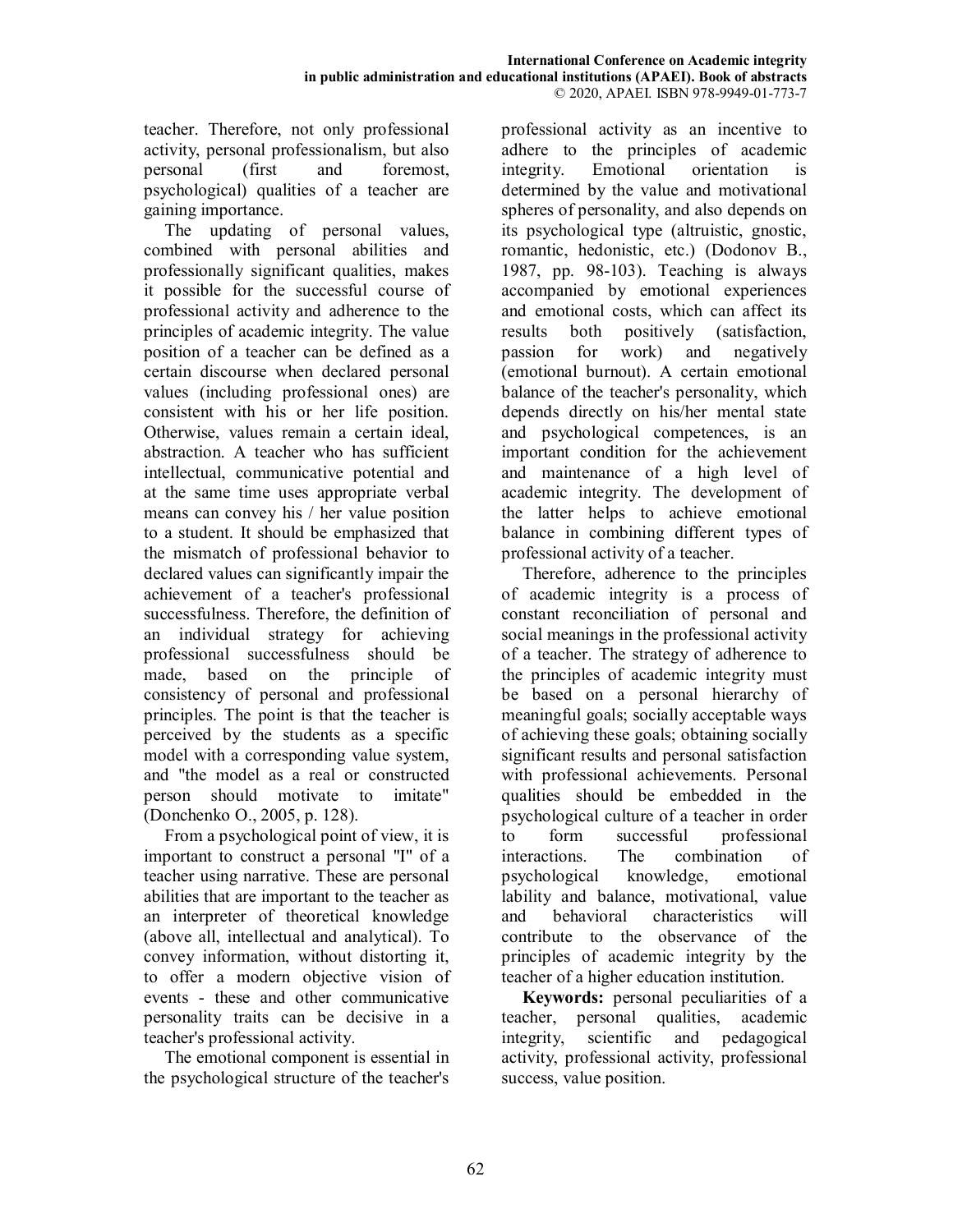#### **International Conference on Academic integrity**

**in public administration and educational institutions (APAEI). Book of abstracts**  © 2020, APAEI. ISBN 978-9949-01-773-7

#### *References:*

*1. Radosavlevych, D. and Synhaevskaia, Y. (2016), "Studying the professional orientation of university teachers as a factor in the success of their activities", Application of new technologies in management ANTiM-2016, 5 th International Conference, Belgrade, Volume 2, pp. 367-374.* 

*2. Boudreau, J. W. Boswell, W. R. and Judge, T. A. (2001), "Effects of personality on executive career success in the United States and Europe", Journal of Vocational Behavior, Vol. 58, pp. 53-81.* 

*3. Donchenko, O. (2005), "Violence, prohibition and role model as components of pedagogical consciousness", Cotsialna psykholohiia, № 6, pp. 120-132.* 

*4. Dodonov, B. (1987), V mire emotsiy [In the world of emotions], Politizdat Ukrainy, Kyiv, Ukraine, 140 p.*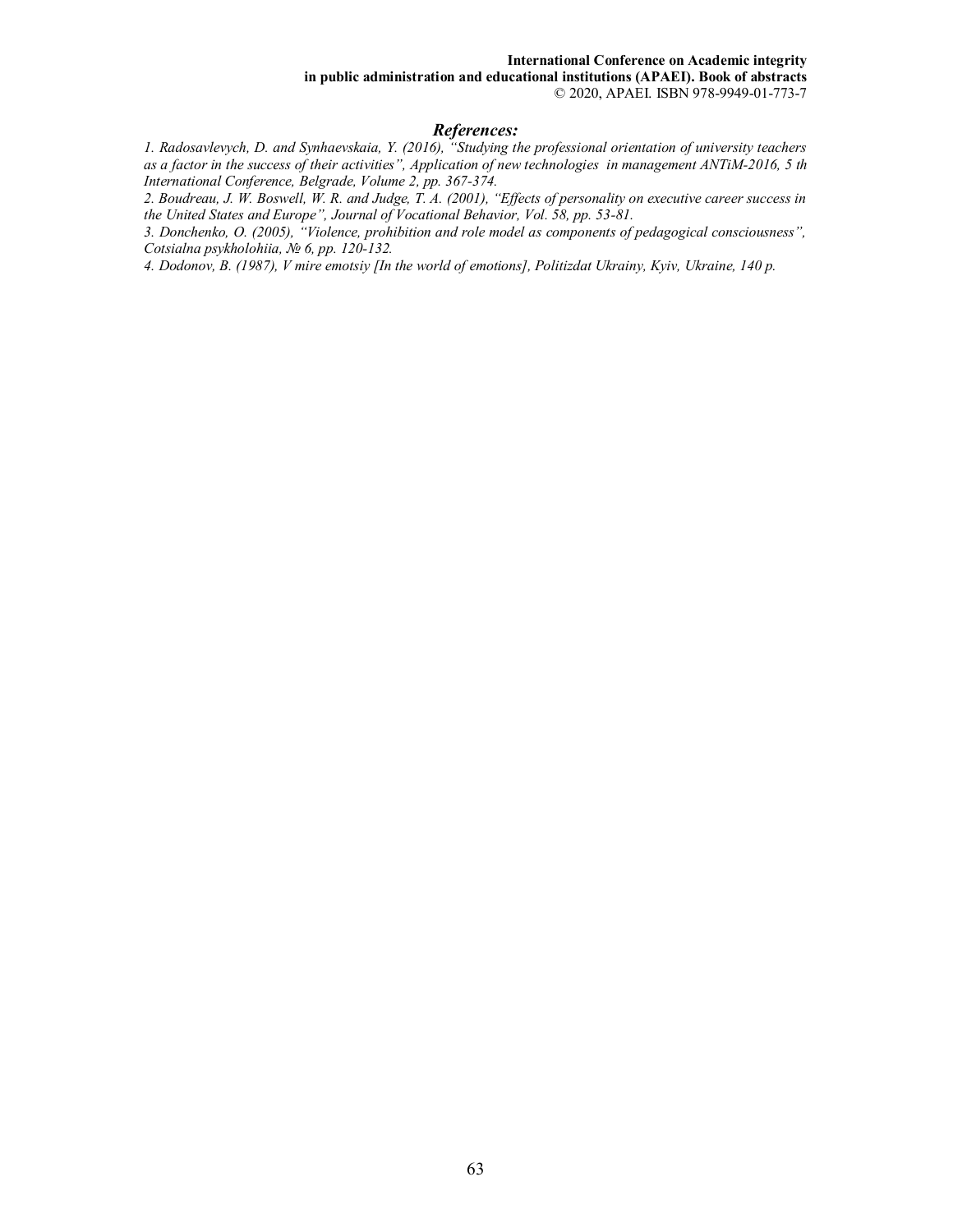## *Teslenko Vita<sup>1</sup> , Petrunko Olha<sup>2</sup>*

*1 postgraduate student, "KROK" University, Kyiv, Ukraine, ORCID: https://orcid.org/0000-0002- 8030-1246* 

*<sup>2</sup>Doctor of Science (Psychology), Professor of Psychology Department, "KROK" University, ORCID: https://orcid.org/0000-0001-9023-5265*

## **PERSONAL STUDENTS' RESOURCES AS AN ACADEMIC QUALITY INDICATOR IN A HIGHER EDUCATION SYSTEM**

**Abstract.** The phenomenon of academic integrity is considered as a factor in the optimal functioning of the higher education system in terms of psychological approach. The acquisition of personal resources by the students is an evidence of such functioning as a "result of the result" in the possibilities of expanding the framework of personal functioning.

To achieve the goal of studying the personal resource of the students as the optimal factor on the path to academic integrity, the following tasks were set: 1) to describe the results of the study of internal psychological resources of educational burnout of the students of the educational institutions from different forms of the ownership; 2) to determine the degree of conformity of the students with the characteristics of the personal resource; 3) to pay special attention to the resources of the eco-approach to prevent academic malpractice.

From the standpoint of a systemic approach, the very resourcefulness of the student body (the subjects of the educational process) as a «social system in a higher order» indicates its readiness for optimal learning activities and resistance to the many risks and temptations that sometimes push the students to save their resources and search for some surrogates, irresponsible and dishonest ways of learning. In particular, the students resort to such quasi-forms of learning as academic plagiarism, data fabrication, writing off, buying coursework and diploma papers, etc. that, in fact, serve as indicators of academic burnout and academic malfeasance. Academic malpractice is now considered to be one of the threats to the qualitative educational process, and the magnitude of this threat is increasing.

In our belief, based on the long experience of teaching, the personal resource as one of the most optimal factors in counteracting academic malpractice is the presence or absence of the student's personal structural and integral construct. The construction of a structural-integral construct will be useful for optimizing the learning process, since some differences in the effectiveness of the cognitive activity are possible in the group as a socialpsychological community (emotionalpsychological phenomenon). The state of the mental stress as a result of the students' comparison of learning outcomes is meant. There is a certain annoyance: "no motivation" → "resort to academic dishonesty" and self-stimulation in finding the right answers (solutions). In such narratives, a kind of content analysis of "illusion in illusion" is a non-productive story. The platform of current states changes in the context of planning and goal-setting notions as a substitute for "value-relevance" as a measure of the personal advancement in achieving certain goals. Correcting current states by constructing target priorities and managing the significance of certain spaces of selfrealization as a phenomenon of circular causality is fundamental: the discourse determines the behavior of the subject, the subject has the opportunity to make changes in the organization of some discourse [1]. The significance of the spaces of self-realization changes according to the personal change, which is achieved accordingly to the personal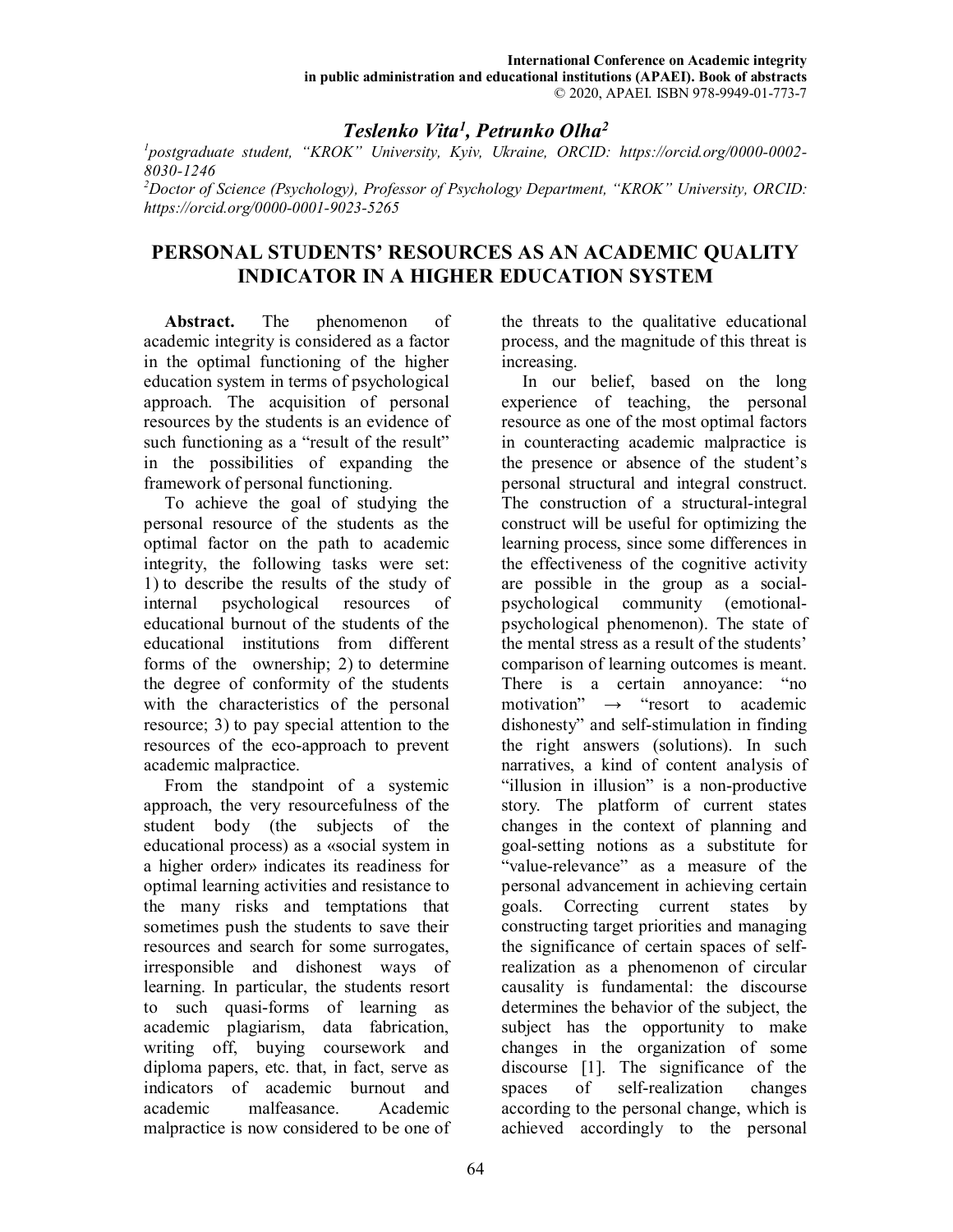values, in the hierarchy of which the personality presents itself in the form of self-presentation as a project aimed at a specific result. The acquisition of the personal resources is a dynamic process for the formation of a system of the affective, behavioral and cognitive competences.

Unfortunately, an empirical study with the participation of 50 students of public and private fourth-year higher education students (graduates of Bachelor of Psychological Specialties) showed the lack of this resource, which can be considered as the affective, behavioral and cognitive incompetence, as a whole, as well as the educational burnout. The following research methods were valid: 1) the method of diagnostics of the level of the professional burnout (according to V. Boyko); 2) the questionnaire "Style of behavioral self-regulation" (by V. Morosanova); 3) the psychological burnout questionnaire for teachers of Maslach Burnout Inventory (authors K. Maslach and S. Jackson; adaptation by N. Vodopianova); 4) the method "Diagnosis of the level of selfdevelopment and professional and pedagogical activity" (by L. Berezhnova); 5) the method of "Multidimensional scale of perfectionism" (by P. Hewitt and G. Flett in adaptation by I. Grachova); 6) the method "Determination of motivation of the professional activity" (by K. Zamfir; in modification by A. Rean); 7) the method "Test of life-orientation" (by D. Leontiev). Consequently, the direct training burnout was estimated using the techniques of V. Boyko and K. Maslach, which have a high level of correlation with each other  $(K = 0.79)$ . The statistical significance of differences in the obtained indicators was determined using Pearson's criterion.

The results of the study highlighted the students' problem – the "mode of problematizing behavior" as a way of mastering themselves. According to M. Fuko, the dynamics of self-relation is realized through restructuring the forms of self-relation and transformation of some actions and techniques [2].

The analysis of the results by V. Morosanova's method showed that the least developed in youth is the ability to model situational development and communication, which is quite justified due to the lack of certain experience, one can say, the unformed system of the ethical principles (academic virtue) that guide the promotion of sub elements of the educational process to quality education at all its levels on such fundamental principles as: 1) honesty; 2) trust; 3) fairness; 4) respect; 5) responsibility; 6) courage; 7) excellence and impact (according to The Center for Academic Integrity, 2015).

The analysis of the results by K. Zamfir's method in A. Rean's modification showed the nonlinear dependence of the indicators of the educational burnout on the age of the respondents and the length of their work, namely that the students' personal factor goes beyond the operational one: it is a matter of developing the professional orientation of the motivational-need sphere (values, ethical orientation, selfdevelopment ability), because, according to the eco-approach, the main principle of higher education policy now is to revise the admission criteria not so much on the basis of the exams but on the basis of the analysis of the induced motives and professional interests of the entrants as their personal achievements as a result.

It should also be emphasized that at the level of some tendencies, in private higher education institutions the educational burnout as a factor of academic dishonesty is somewhat higher, since the internal processes have been already present under V. Boyko's method.

That is, it is an identity crisis ("... an acute form of disorientation; a radical uncertainty about a person's position. The lack of a frame or horizon in which things may be of lasting importance" [3, p. 45]). In contrast, the sustainability of the ecoparadigm, taking into account the influence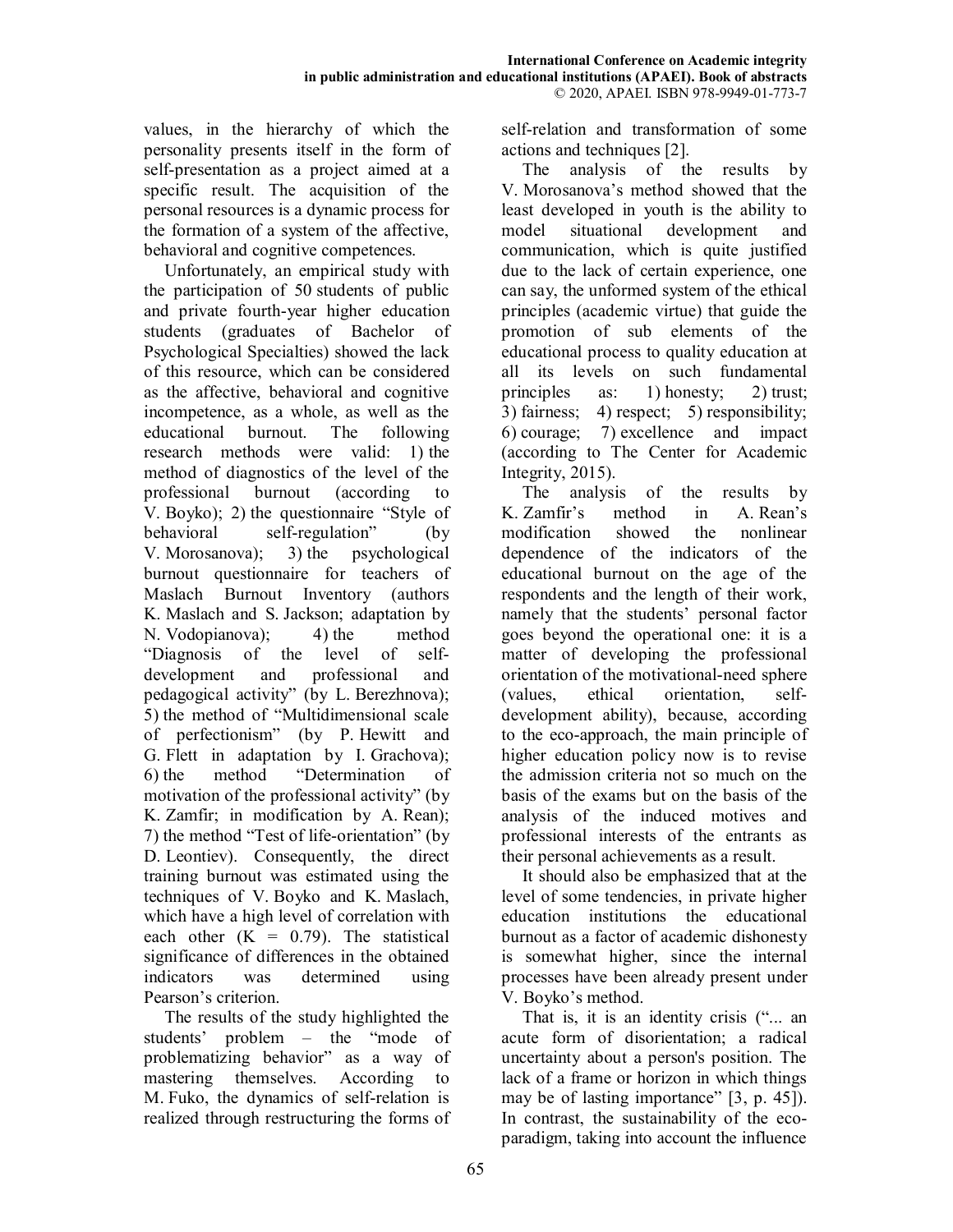of social factors, is manifested in: 1) the formation of the ability of the individual to correct self-management; 2) the formation of the personality's ability to draw the correct conclusions as a tool of the student in preventing academic dishonesty; 3) actualization and activation of resources for self-preservation of the individual in his / her focus on self-realization and selfidentity.

**Keywords:** psychological approach, academic integrity, teaching, student, education.

## *References:*

*1. Petrun'ko, O. V. Plyushch, A. N. and Kirilina, T. Yu. (2017), "Ideas about the future of students in Russia and Ukraine", Vestnik Permskogo universiteta. Filosofiya. Psihologiya. Sociologiya, №2, рр. 294-303. DOI : 10.17072/2078-7898/2017-2-294-303.* 

*2. Fuko, M. (1991), Hermenevtyka Subekta (Vyderzhky Yz Lektsyi V Kolle De Frans 1981 - 1982 Hh.) [Hermeneutics of the subject (excerpts from lectures at the College de France 1981 - 1982)], Sotsyo-Lohos, Moscow, Russia, pp. 284–311.* 

*3. Teilor, Ch. (2005), Dzherela sebe [Sources yourself], Dukh i litera, Kyiv, Ukraine, 696 p.*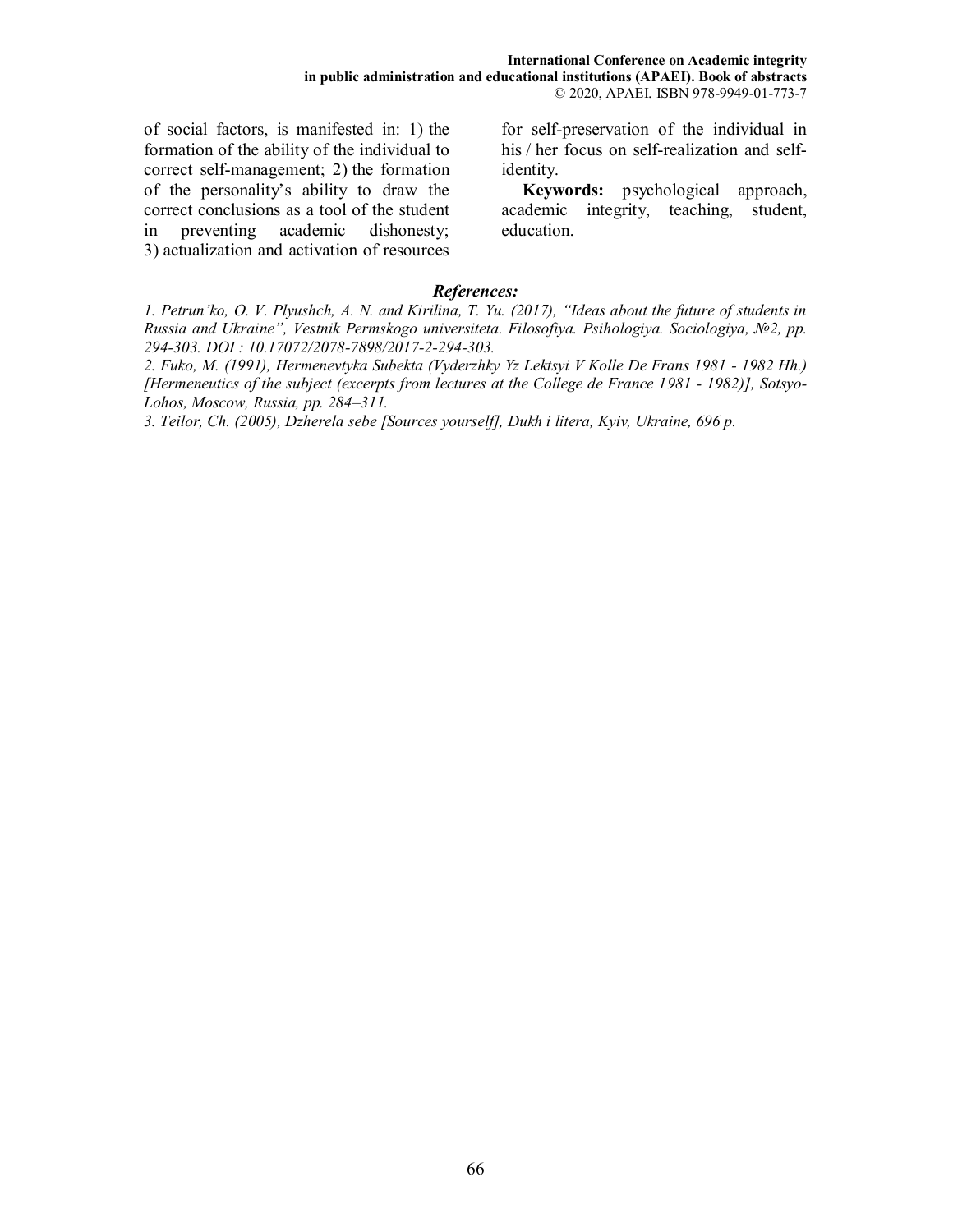**International Conference on Academic integrity in public administration and educational institutions (APAEI). Book of abstracts**  © 2020, APAEI. ISBN 978-9949-01-773-7

# **Section 3**  The Impact of Academic Integrity on the Internal Quality System in Schools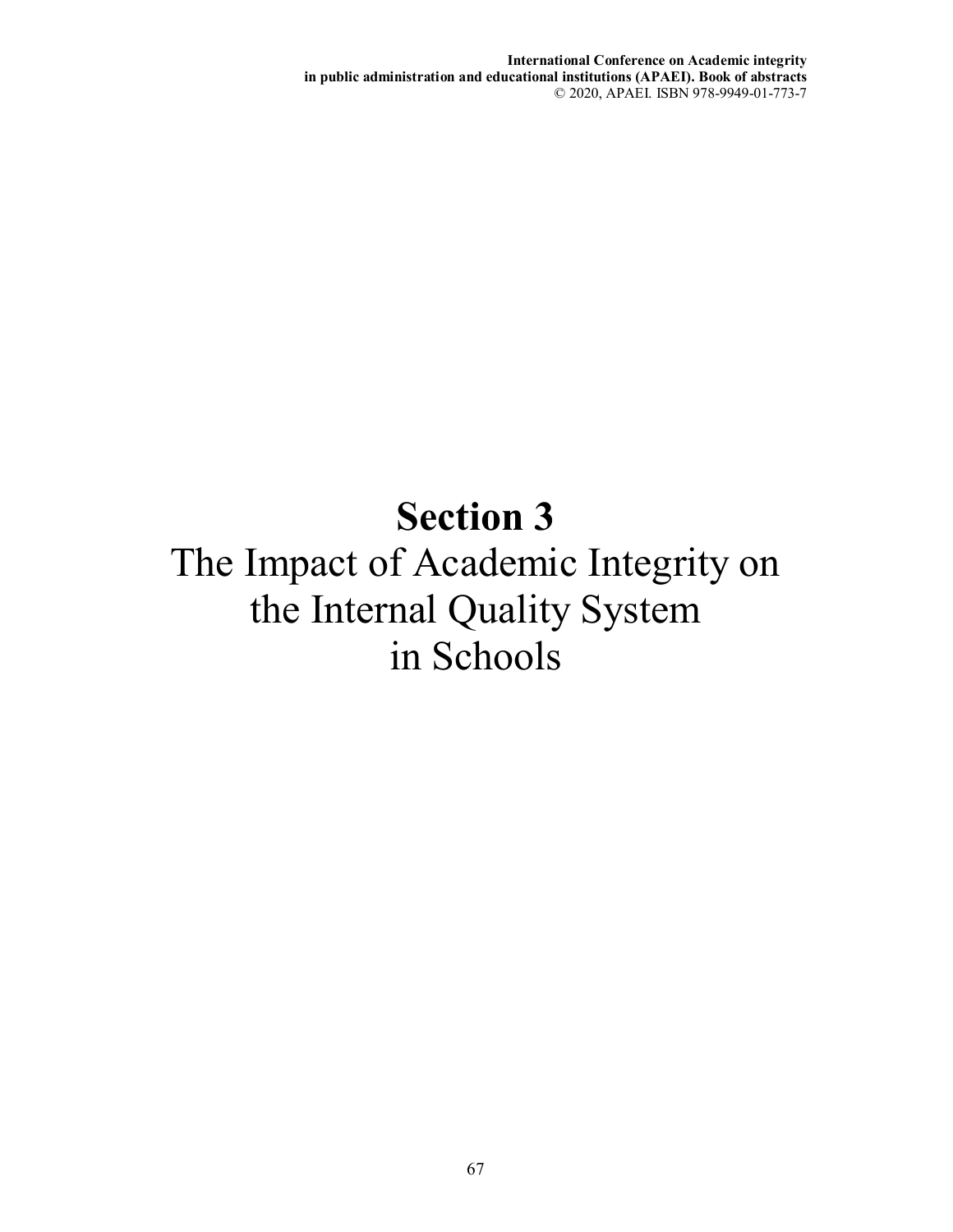## *Korinna Ludmyla<sup>1</sup>*

*Ph.D. (Pedagogical Sciences), Associate Professor, Director. Municipal Institution "Zhytomyr Regional Boarding School for Gifted Children" of Zhytomyr Regional Council, Zhytomyr, Ukraine* 

## **PROBLEMS OF INTRODUCTION OF ACADEMIC INTEGRITY IN A SCHOOL EDUCATIONAL ENVIRONMENT**

**Abstract.** The issues of academic integrity in today's context of wide and uncontrolled access to information resources are very relevant and timely. Intellectual ventures and plagiarism, copying and appropriation of ideas are not immediately diagnosable and detectable, they require special information programs, approaches and measures. However, even a bigger problem is the introduction of standards of academic integrity in the educational life, and ensuring strict observance of moral and ethical principles in science and education.

Academic integrity implies that all participants of the educational process (teachers, lectures, researchers, pupils, students) must adhere to the principles of honest work, cooperation and learning when studying and conducting research. This concept should become an integral element of the academic culture in domestic educational institutions and a condition for the intellectual development of Ukrainian society. Introduction of such integrity is taking place as part of the processes of implementing modern standards in education.

The project of promoting academic integrity started in Ukraine in 2016. In general, the definition of this term and its constituents is not debatable. The Law of Ukraine *On Education* explicitly states that academic integrity is a set of ethical principles and rules defined by law that shall guide participants of the educational process in studying, teaching and conducting scientific (creative) activities in order to ensure confidence and trust to learning outcomes and/ or scientific (creative) achievements [1]. And the International Center for Academic

Integrity clearly sets out its founding principles:

- honesty;
- trust;
- justice;
- respect;
- responsibility [2].

The Law specifies the main types of violations of academic integrity incuding academic plagiarism, self-plagiarism, fabrication, falsification, copying, cheating, bribery and biased evaluation (Art. 42 Law of Ukraine On Education) [1].

The requirements and principles of academic integrity apply to all participants of the educational process, including educational applicants (students when it comes to school education). For the students, the national legislation provides for independent performance of the tasks of current and final control, educational tasks, mandatory reference to the sources used, giving truthful and reliable information about the results of their own research, interviews, the methods used, compliance with the laws on copyright and related rights, etc. In our view, the violation of academic integrity is mainly connected with the fact that the national school does not yet pay much attention to how pupils should act in the course of their studies from the perspective of ethics, principles and norms of academic integrity, how to correctly formulate their opinion and conclusions, how to work with information sources and refer to them when using ideas and statements you borrow, etc.

As the experience of our Lyceum employees shows, the most common problem in violating the standards of academic integrity among the Lyceum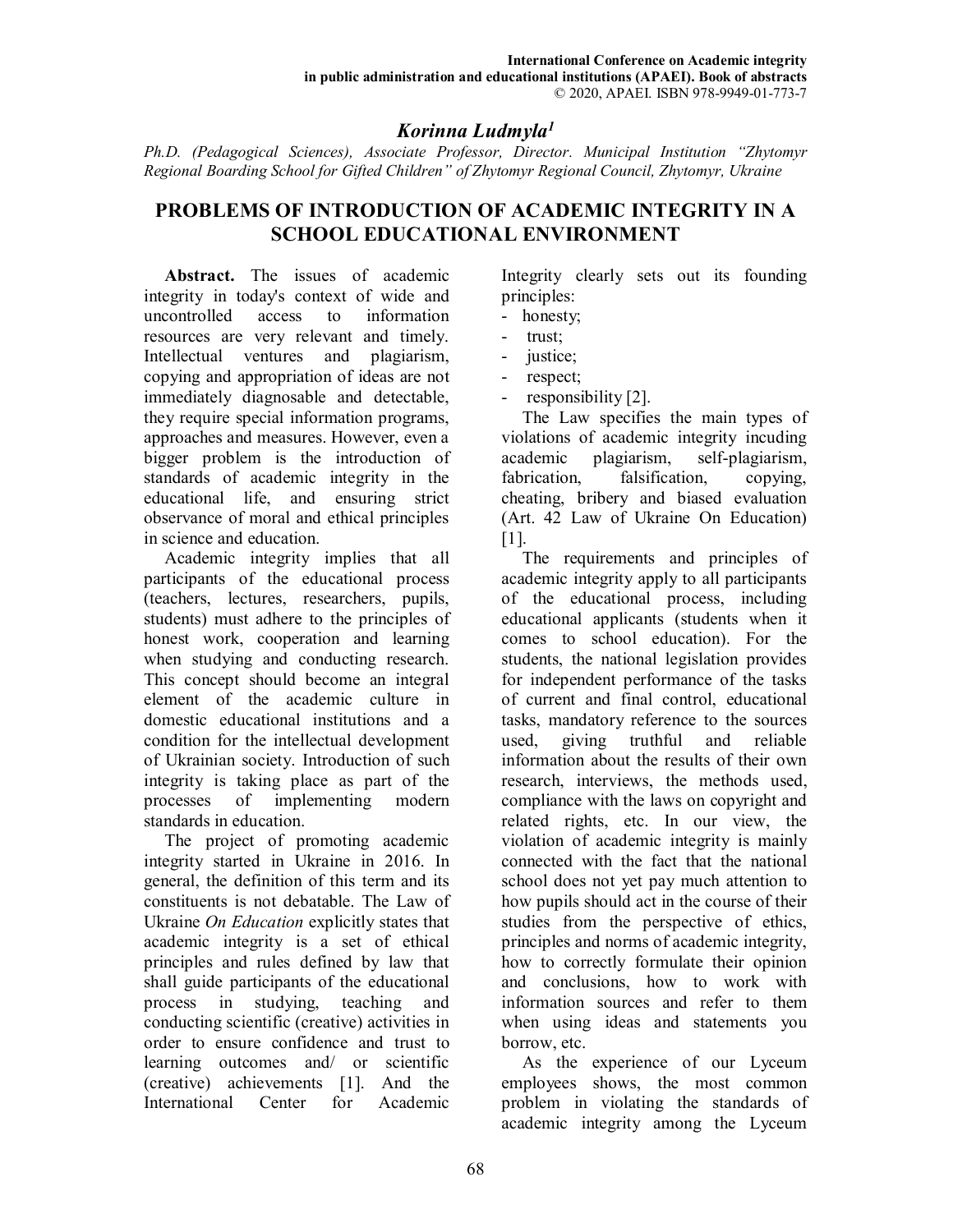students is copying. Copying is completing a task using other sources of information other than those allowed, other than one's own knowledge and skills, to obtain a better evaluation (grade) of learning outcomes [3]. This kind of unethical behavior of students is observed during the current and final control of knowledge, when fulfilling independent individual works, preparing reports, messages and researching "interesting facts" connected to the topic of the lesson, etc.

Most often copying is about answering questions and when performing tests using mobile phones with Internet access. At the same time, the responsibility for this situation lies not only with the students, the teachers, management of the educational institution, but also, in our opinion, with the parents. The parents should also point out to the necessity to get quality knowledge, skills and competences, to focus their children on professional achievements.

The Municipal Institution "Zhytomyr Regional Boarding School for Gifted Children" developed the Regulations on Academic Integrity and declared it to the public as required by law, established a special Commission to address academic malpractice and apply relevant sanctions, and set up a program for implementing academic integrity rules.

To widespread the rules of professional ethics, norms and principles of the major statements of academic integrity in our Lyceum the following is carried out:

- special classes are held devoted to the matter,

- meetings with parents are held where issues of academic integrity and dishonesty are highlighted;

- the psychologist and social worker of the Lyceum conduct interviews and surveys with a view to knowledge of academic standards and forms of malpractice among students,

- motivational arguments have been developed explaining why one should not copy; besides, pupils can be caught redhanded (when they are committing fraud),

- the newsletter on Academic Integrity is published,

- sittings of the Educational and Methodological Council are held to discuss the challenges of introducing academic integrity among the Lyceum staff, the issues of educating and motivating teachers to comply with ethical professional standards of academic integrity, the issues of encouraging productive activities of students, for example, by developing methodological recommendations regarding thematic assignments that incorporate questions like "What do you think about.., "What is your opinion about...", "Why do you think..." which allow to establish the level of awareness and understanding of the educational discipline,

- recommendations for using Bloom's Taxonomy when forming creative assignements have been developed (this system is based on the principle that the completion of a higher level task is possible only through mastering the relevant information of lower levels),

- information minutes are held at the Lyceum Library and other activities.

Thus, summing it up it should be noted that academic integrity is an integral part of the development of national society. Its implementation in Ukraine has a number of problems, such as lack of awareness of participants of the educational process, lack of due attention to the process by management of educational institutions and the educational community, lack of effective strategies and methods for forming test, creative, independent, exam assignments which would create significant difficulties for plagiarism or copying when completing them, low motivation of teachers to introduce innovative interactive methods of teaching and assessment, and low incentivation of students to receive knowledge. Studies show that the lack of training and motivation of both teachers and students to use necessary techniques for completion of tasks is a much more common reason for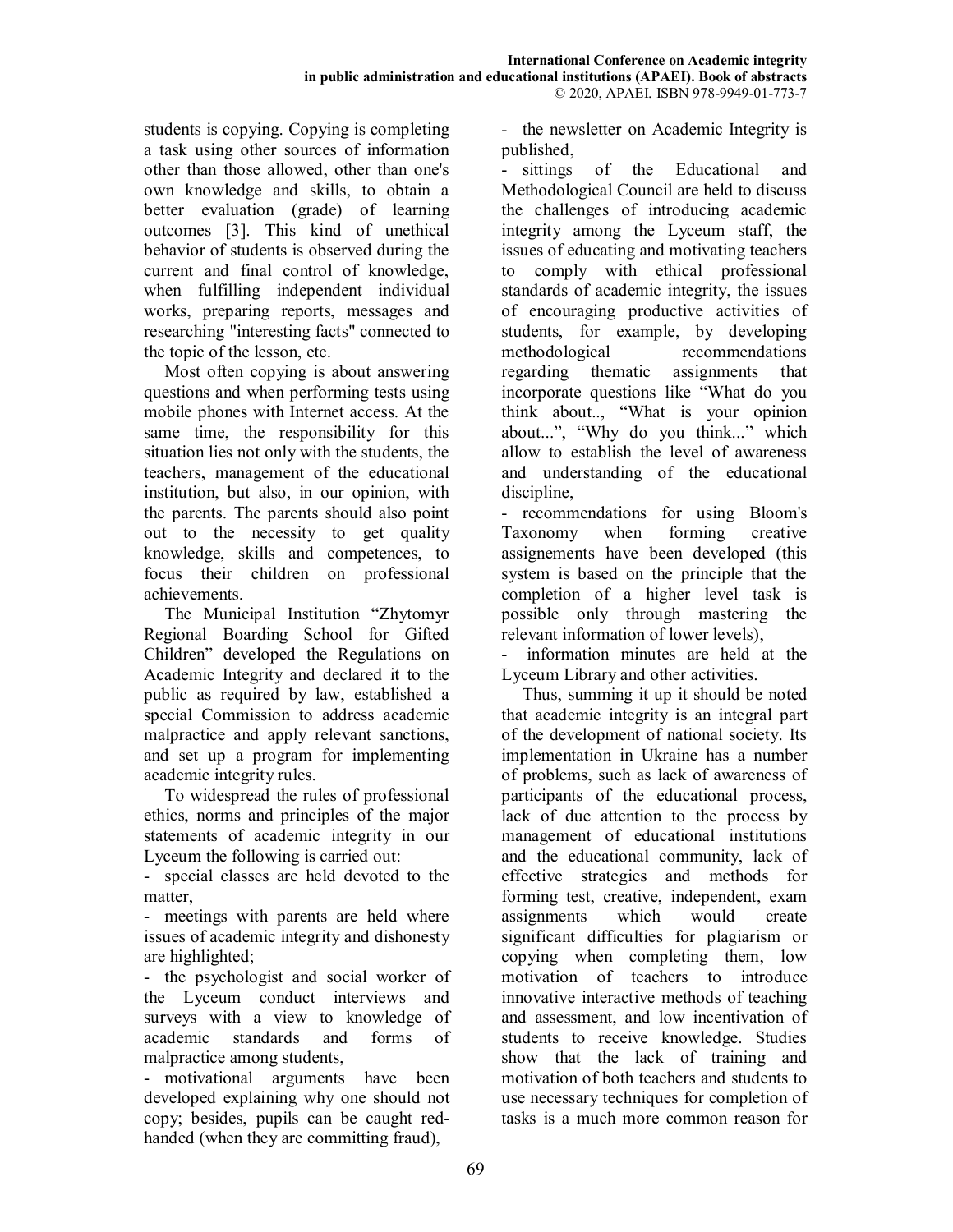copying and plagiarizing them than seeking to deceive [4].

We believe that one of the ways of solving the identified problems is introduction of the concept of academic integrity as part of professional development programs for pedagogical staff, promulgation of positive experience, methodical recommendations for creating quality educational tasks, holding round

tables on the issues of promoting and supporting academic integrity, etc. The rule "Teach first and then require" should work.

**Keywords:** academic integrity incuding academic plagiarism, self-plagiarism, fabrication, falsification, copying, cheating, bribery, biased evaluation, educational process.

#### *References:*

*1. The Verkhovna Rada of Ukraine (2017), The Law of Ukraine "On education", retrieved from: https://zakon.rada.gov.ua/laws/show/2145-19.* 

*2. Academic honesty as a basis for the university's sustainable development (2016), retrieved from: https://drive.google.com/file/d/ 0ByePGdGpHh6Wa1NoR3g4S1FaWVE/view.* 

*3. The official website of Ministry of Education and Science (2017), "Academic integrity", retrieved from: https://mon.gov.ua/storage/app/media/vishcha-osvita/2018/10/25/glyusariy.pdf.* 

*4. Nikolaiev, Ye. (2020), "How to promote the values of academic integrity in Ukrainian universities?", retrieved from: https://www.skeptic.in.ua/promoting-integrity/.*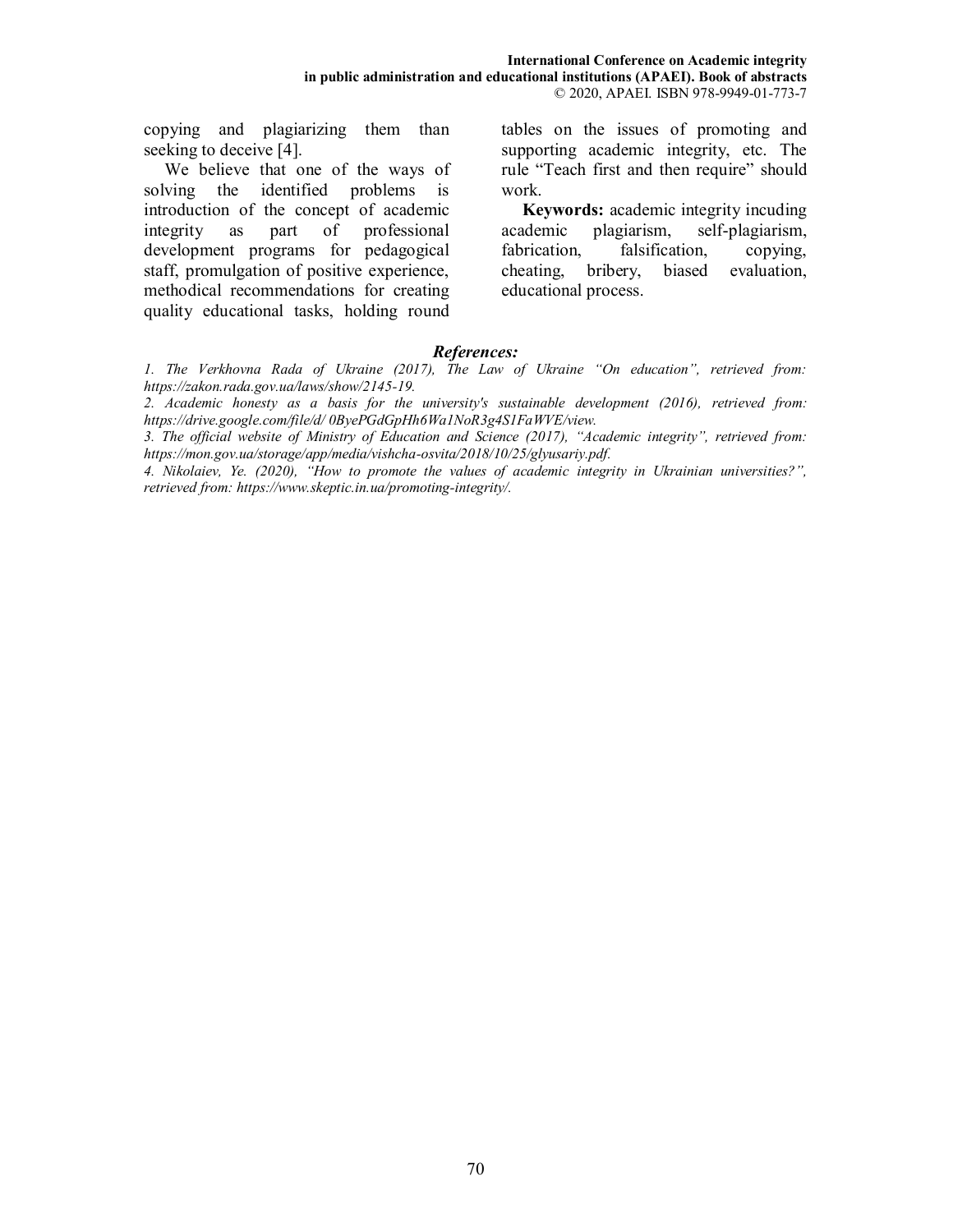## **Parashchenko Liudmyla<sup>1</sup>**

*<sup>1</sup>Doctor of Science in Public Administration, Associate Professor of the Management Technologies Department, KROK University, Director of Kyiv Business Lyceum, ORCID: https://orcid.org/0000- 0003-0613-2998* 

# **PROBLEMS OF STATE REGULATION OF ENSURING ACADEMIC INTEGRITY IN THE FIELD OF GENERAL SECONDARY EDUCATION**

**Abstract.** Until 2017 the issues related to academic integrity in education have not been regulated at the legislative level. For a long time, academic integrity in Ukrainian educational discourse served as a slogan rather than as the basis of activities of educational institutions. At the same time understanding that this phenomenon applies exclusively to the field of science and higher education has formed in the society.

Significant contributions to the institutionalization of academic integrity in Ukraine, including the study of principles, values, ethical standards, the formation of culture of integrity and its impact on the quality of education have been made by researchers under international projects and with the participation of a wide community of public activists of educational staff. One of the first and most important was the collective monograph "Academic Integrity as the Basis for Sustainable Development of the University" (2016) [1].

The major novelties for updating the educational legislation have been worked out on the basis of these scientific researches and results of active work of the academic environment.

For the first time in the Law of Ukraine *On Education* (2017) [2], Article 42, a new standard of "Academic Integrity" was introduced in the education system. The article defines the basic concepts in the field of academic integrity, the rules of its observance and the degree of responsibility for its violation. An extended glossary of the terms and concepts of Art. 42 "Academic Integrity" of the Law of Ukraine *On Education* has been created for a thorough interpretation [3]. However, one of the problems with the implementation of this article is that the mechanism of implementation of the principles of academic integrity and responsibility for its violation by applicants to higher education is insufficiently specified and should be implemented in the by-laws and regulations of a lower level as well as local acts of educational institutions. The absence of rules on legal liability for failure to comply with academic integrity for applicants to higher education makes it impossible to apply it, since legal liability cannot be established by by-laws and regulations of a lower level. Therefore, there is a need to improve the legal regulation of the institution of responsibility for applicants to higher education for violations of academic integrity.

Currently the phenomenon of academic integrity is actively researched and implemented in the practice of national education under international Strengthening Academic Integrity in Ukraine Project (SAIUP) implemented by the American Councils for International Education with the assistance of the Ministry of Education and Science of Ukraine and the support of the US Embassy in Ukraine. The project aims at using the joint experience of the US and Ukraine to develop and implement a fouryear action plan, the content of which is to educate students, teachers and administrators of Ukrainian educational institutions in terms of practical value and importance of academic integrity, provide resources and an action plan for their close involvement in strengthening academic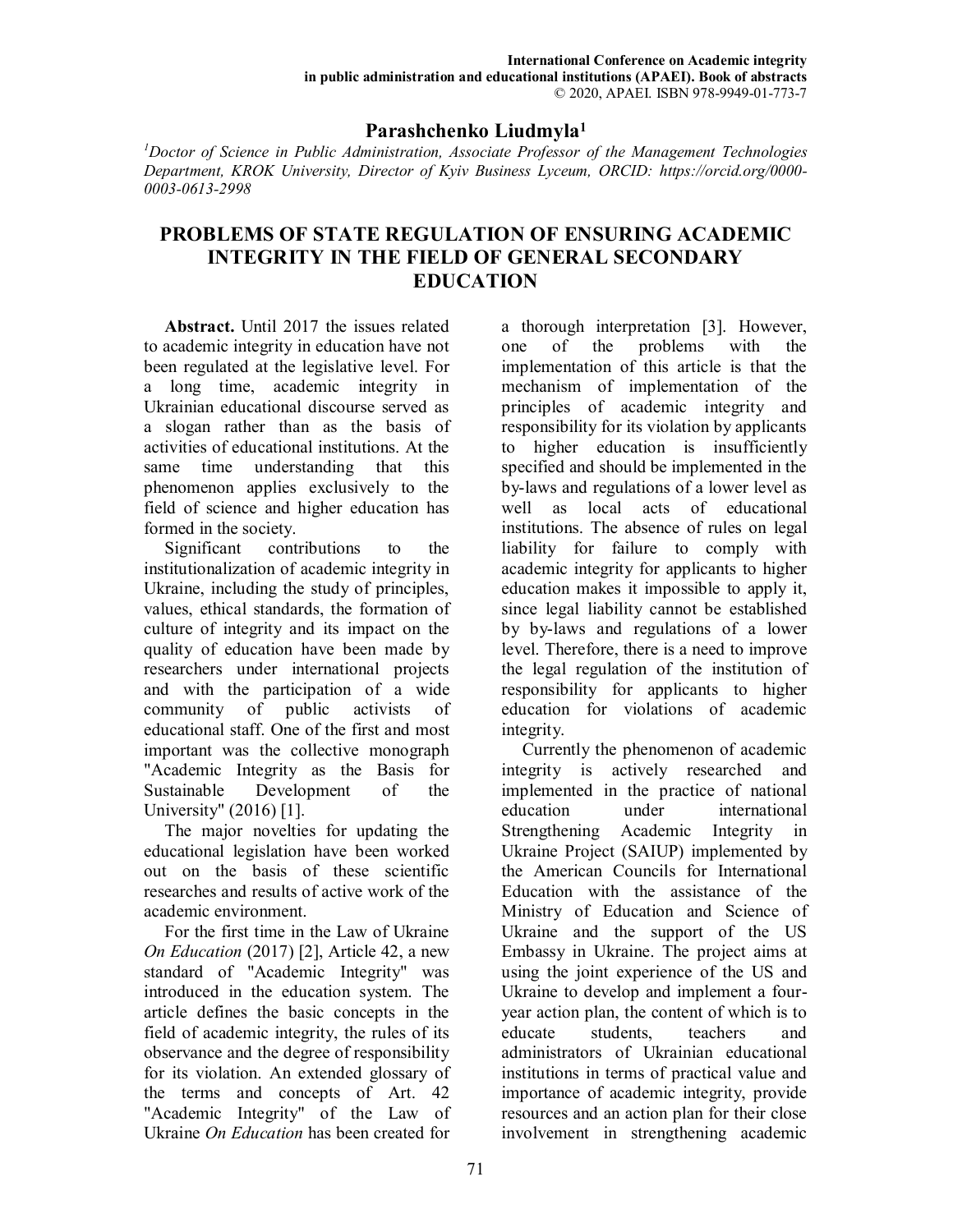integrity in the educational environment. Significant achievements posted on the website of the project help create a new academic culture based on trust, honesty, transparency, true learning, proper scientific work, implementation of systemic changes, which will become benefitial for all participants of the academic process including students and pupils, teachers and lectures, universities and schools [4]. The concepts of academic integrity were updated for general secondary education after the adoption of the Law *On Education*.

A separate study was conducted in 2018 as part of Strengthening Academic Integrity in Secondary Schools Project (SAISS) aimed at familiarizinge high school pupils and teachers with the basic principles of academic integrity, with the functioning of the academic integrity system and its introduction in Ukrainian educational institutions. The objective of the study is to identify the features of the educational process that affect the state of academic integrity in Ukrainian secondary education institutions of Ukraine. According to the interviews, teachers and parents are not familiar with the concept of academic integrity, and it is not discussed at schools. Teachers associated academic integrity more with higher than secondary education, and did not quite distinguish between academic malpractice and unethical behaviour. Among the forms of academic malpractice of pupilship, copying and cheating were often called by teachers, and biased evaluation was mentioned as a form of academic malpractice of teachership [5].

It should be noted that parents did not fully understand the concept of academic malpractice and what it has to do with studies of children at schools. Most of the respondents connected this concept in secondary education with teachers rather than with pupils. Among the forms of academic malpractice of pupils, parents often named copying and cheating, and parents most often referred to biased evaluation as a form of academic

malpractice of teachers; cheating connected with wants of teachers to attract pupils to attend additional classes for extra pay went second [6].

The aforementioned problematic issues have been taken into account when working on updating legislation on general secondary education.

The new Law *On Complete General Secondary Education*, adopted by the Verkhovna Rada on January 16, 2020, for the first time contains a rule on the obligation to ensure academic integrity in the field of general secondary education. Article 43 states that every participant of the educational process shall be bound to observe academic integrity. The violations of academic integrity in the general secondary education system include academic plagiarism, fabrication, falsification, copying, fraud, bribery, biased evaluation, as defined by the Law of Ukraine *On Education*, as well as such forms of fraud as:

providing assistance to pupils during their final assessment (semester and annual ones), state final certification, external independent assessment, not provided for by the conditions and / or procedures for their completion by teaching staff and other persons;

using not allowed additional materials and / or technical means by the student during control activities;

- undergoing through a procedure for evaluating learning outcomes instead of other persons;

biased evaluation of the competence of teaching staff during certification. [7].

It is important that Art. 43 gives details about responsibility of pedagogical staff in respect of whom there has been a finding of violation of academic integrity and of the general secondary education applicants.

In particular, teachers are not allowed to be involved in procedures and events of ensuring and improving the education quality, pupil olympiads and other contests; may not be admitted to unscheduled attestation for the purpose of upgrading a qualification category or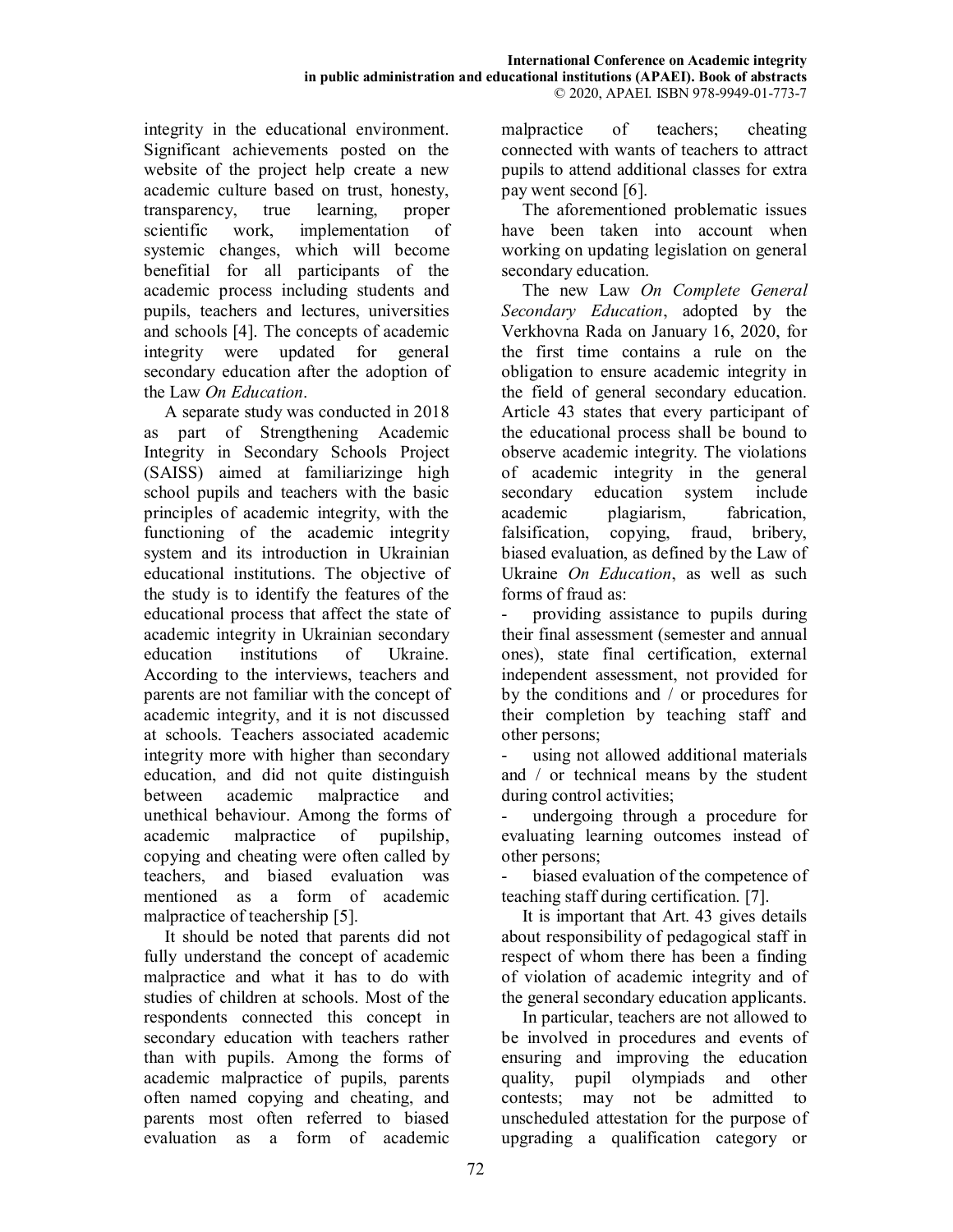conferring a pedagogical title; cannot receive any type of promotion and incentivation (bonuses, other incentive payments, awards, etc.) for one year; may be deprived of the pedagogical title. These are sufficient leverages for adherence to academic integrity standards.

The following types of academic responsibility may also be applied to pupils for violation of academic integrity: reprimand; re-taking the final assessment; re-taking the state final certification; retaking the relevant educational component of the educational program; deprivation of academic scholarship, award-winning places in pupil competitions, tournaments, olympiads, contests received with violation of academic integrity.

The law states that the types of academic responsibility applied to pupils and teaching staff should be proportionate to the violations committed. And the decision to bringing the guilty ones to academic responsibility may be appealed in accordance with the procedure stipulated by the regulation on internal quality assurance system of the educational institution. [7].

Therefore, the Regulation on quality assurance in the general secondary education institution should be supplemented and contain provisions in accordance with Article 43 of the Law.

Conclusions. At the legislative level, the regulation of the introduction of academic integrity in the school education system is ensured. The Law *On General Secondary*  *Education* establishes the obligation of pupils and teachers to adhere to academic integrity, defines the types of responsibility for the revealed facts of its violation. Heads in charge and other pedagogical staff of the educational establishment are responsible for ensuring the principles of academic integrity in the general secondary education institution.

The formation of academic culture in general and of academic integrity as its component is an important component of the transformation of the Ukrainian educational system, in particular of general secondary education. In recent years thanks to the cooperation of international and national experts and scholars, a database of methodological developments for different subjects of the educational process on the culture of academic integrity has been created. It needs to be popularized and disseminated.

Further research needs to be conducted on the problem of making amendments to the adopted laws on establishing the responsibility of institutions of higher and secondary education for violation of academic integrity, mechanisms of personal responsibility of the director of the general secondary education institution for forming a culture of academic integrity.

**Keywords:** personal peculiarities of a teacher, personal qualities, academic integrity, scientific and pedagogical activity, professional activity, professional success, value position.

#### **References:**

*<sup>1.</sup> Finikov, T. V. and Artiukhov, A. Ye. (2016), Akademichna chesnist yak osnova staloho rozvytku universytetu [Academic honesty as a basis for the university's sustainable development], Takson, Kyiv, Ukraine, 234 p.* 

*<sup>2.</sup> The Verkhovna Rada of Ukraine (2017), The Law of Ukraine "On education", retrieved from: https://zakon.rada.gov.ua/laws/show/2145-19.* 

*<sup>3.</sup> The official website of Ministry of Education and Science (2017), "Academic integrity", retrieved from: https://mon.gov.ua/storage/app/media/vishcha-osvita/2018/10/25/glyusariy.pdf.* 

*<sup>4.</sup> Academic Integrity Promotion Project in Ukraine (2020), retrieved from: https://saiup.org.ua/pro-proekt/.* 

*<sup>5.</sup> Zherobkina, T. and Kudelia, M. (2019), "Focus Report group interviews with teachers: academic integrity at school", retrieved from: https://drive.google.com/file/d/1wJR6WSFdvxdYXgY5sd9NcsT7LGwIojcp/view.* 

*<sup>6.</sup> Zherobkina, T. and Kudelia, M. (2019), "Report on the results of focus group interviews with parents of schoolchildren: academic integrity at school", retrieved from: https://drive.google.com/file/d/1O5LtqteqEevnErGOecEUg5Dt-kGU9R6r/view.*

*<sup>7.</sup> The Verkhovna Rada of Ukraine (2020), "On complete general secondary education", retrieved from: https://zakon.rada.gov.ua/laws/show/463-20/card3#Files.*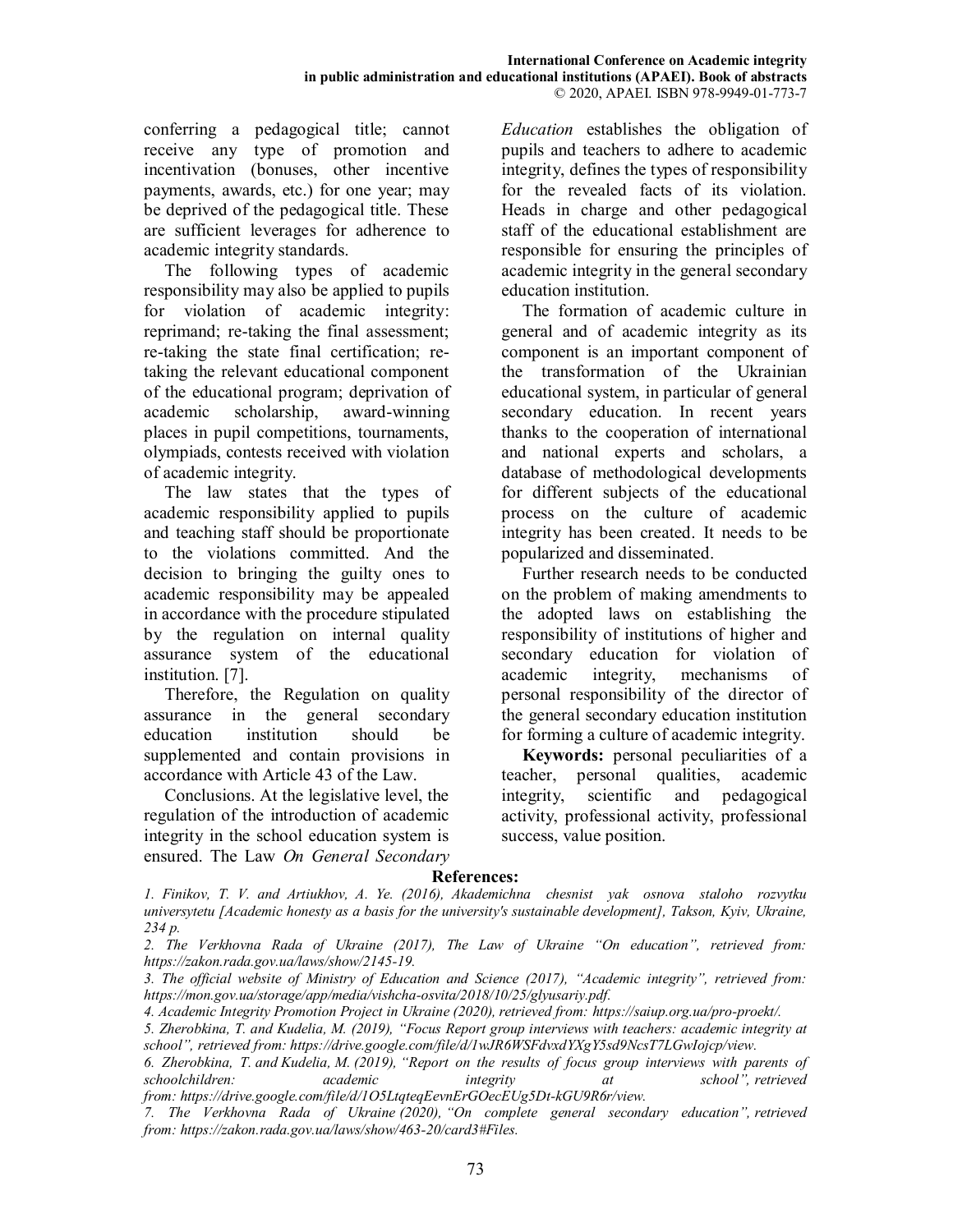### *Proskura Оksana<sup>1</sup>*

*1 director, Kyiv Gymnasium of Oriental Languages № 1, Kyiv, Ukraine* 

# **EDUCATIONAL PROCESS QUALITY AND QUALITY MANAGEMENT SYSTEMS - AN URGENT PROBLEM OF MODERN EDUCATION**

**Abstract.** XXI century with the economic processes globalization and social development, the interdependence of many spheres of human activity and the rapprochement of nations, peoples, states, challenges the education, which is forced to transform, reorient to the individual with its demands and needs, to the fundamental humanistic values and the new quality of teaching staff. "Education is the basis of the intellectual, spiritual, physical and cultural development of the individual, his successful socialization, economic wellbeing, the key to the development of a society united by common values, culture and the state", which is defined in the law of Ukraine "On Education" (2017) [1, p. 3].

Kyiv Gymnasium of Oriental Languages № 1 as an innovative establishment in Ukraine's general secondary education system, known both in Europe, in the English-speaking world, and in the countries of the East [3 p. 136].

One of the requirements of reforming the general secondary education system in Ukraine is the provision of quality education for education recipients. Solving this problem is important for improving the quality of school activities. Scientific development of monitoring the education quality in the educational establishment, disclosing its essence, theoretical substantiation of its tools and technologies of implementation is important in solving this problem.

There is not enough specific scientific research to reveal the technology of monitoring the quality of general secondary education at the educational establishment level.

Education quality assurance system is an urgent need in Ukraine nowadays.

The purposes of establishing and functioning of education quality assurance system in Ukraine are: guaranteeing the quality of education; building public confidence in the system and educational establishments, educational management authorities; continuous and consistent improvement of the education quality; assisting educational establishments and other entities in improving the quality of education  $[1, p. 43]$ .

The components of education quality assurance system are: quality assurance system in educational establishments (internal education quality assurance system); external education quality assurance system; quality assurance system in the activities of governing authorities and establishments which are providing external education quality assurance [1, p. 43].

Education quality assurance is one of leading tasks defined in the Kyiv Gymnasium of Oriental Languages № 1 development strategy for 2019/2020, the regulation on academic integrity of pedagogical workers and students of the Kyiv Gymnasium of Oriental Languages  $N_2$  1, the regulation on education and educational activities quality assurance system in Kyiv Gymnasium of Oriental Languages No 1.

Quality of education is a requirement of the State Standard for Primary Education, the State Standard for basic and complete secondary education. The quality of education depends on the quality of the educational process, which is a reflection of the professional competence of the teaching staff, the state of the materialtechnical base of the educational establishment, psychological and pedagogical comfort, democratic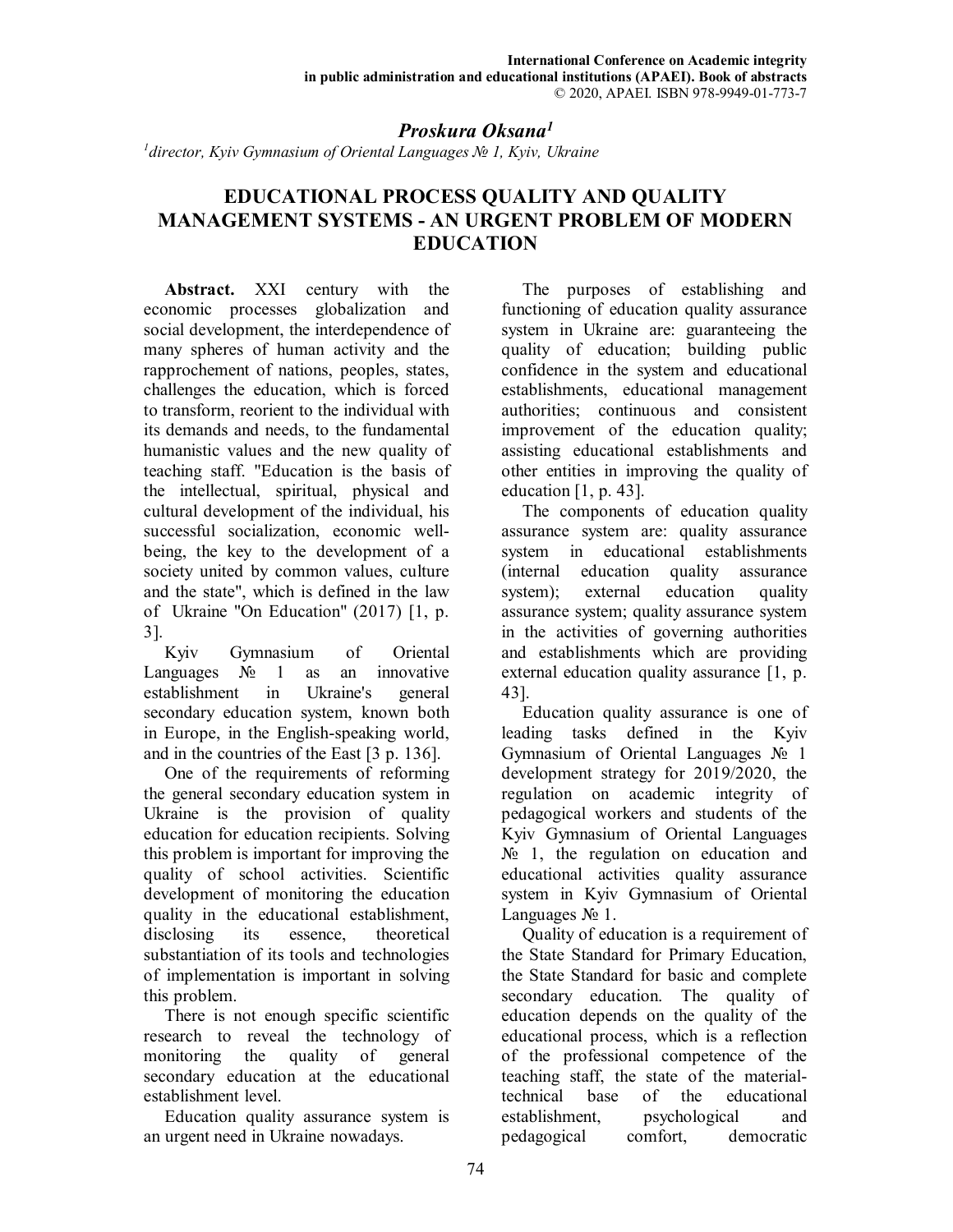management of the educational process on the basis of educational diplomacy, modern management in education, etc. [4, p. 223].

The technological aspect of education quality assurance in gymnasium is an important component, which modern student education quality management implies.

Studying Ukrainian and 2 foreign languages (one of the Eastern languages - Chinese, Japanese, Arabic, Persian, Hindi, Turkish, Korean and English as a second foreign language) from grades 1 to 11 also led to determining the levels of quality assurance of foreign language education. The teaching of oriental languages quality standard is defined in the author's educational programs approved by the Ministry of Education and Science of Ukraine.

The main aspects of the educational process, which characterize effectiveness, determine the relevance of education to the requirements of time and quality of the educational process, and improving the quality of the educational process is possible provided that: pedagogical process is organized on the monitoring research basis to study the influence of the teachers managerial and students actions algorithms on the improvement of education process quality; system of social and psychological support for students and teachers is created; comfortable conditions and freedom of choice for full selfrealization of teachers and students are created. By applying monitoring research in practice, we significantly increase the effectiveness of each pedagogical process participant activity and educational establishment as a whole, namely: improvement of educational establishment administration management activity, methodical work structure, educational work system, work with gifted children; development and approbation of teacher's professional competence development management model, teacher's research training system model, and the model of pedagogical team certification in the

experimental work conditions; continuous education and upbringing of students system assistance, development of an innovative pedagogical team activity model, conscious personality upbringing model, students culture formation system improvement [2, p. 5]. By using these innovative models, educational monitoring makes it possible to track the dynamics of educational quality indicators and to direct the activities of the gymnasium to ra result which combines the educational establishment capabilities with state requirements and provides quality education for students.

In the process of education quality management, education quality model has been developed and is constantly improving in the educational establishment, which is aimed at ensuring the future result of pedagogical system activity. It is used as a feedback mechanism and a way of correcting deviations from planned outputs, and includes as a part of the model of educational activity and education levels of students, which are using the indicators obtained in previous studies.

Monitoring model is the mechanism of education quality management in gymnasium. Monitoring refers to a set of procedures for observing formative assessments, transformations of a managed object, and directing these transformations to obtain specified parameters (for example, compliance with State Standard of primary education).

If the object of management while ensuring educational quality in gymnasium is the student's educational activity, then to establish its level, we perform factor criterion modeling, which creates a standard (model) of the student's educational activity.

For student's educational activity state evaluation, we use the method of peer review according to criteria (high level, sufficient level, average level, low level). The experts are: the teacher (class teacher, teacher of extended day group), the student himself, the deputy director of educational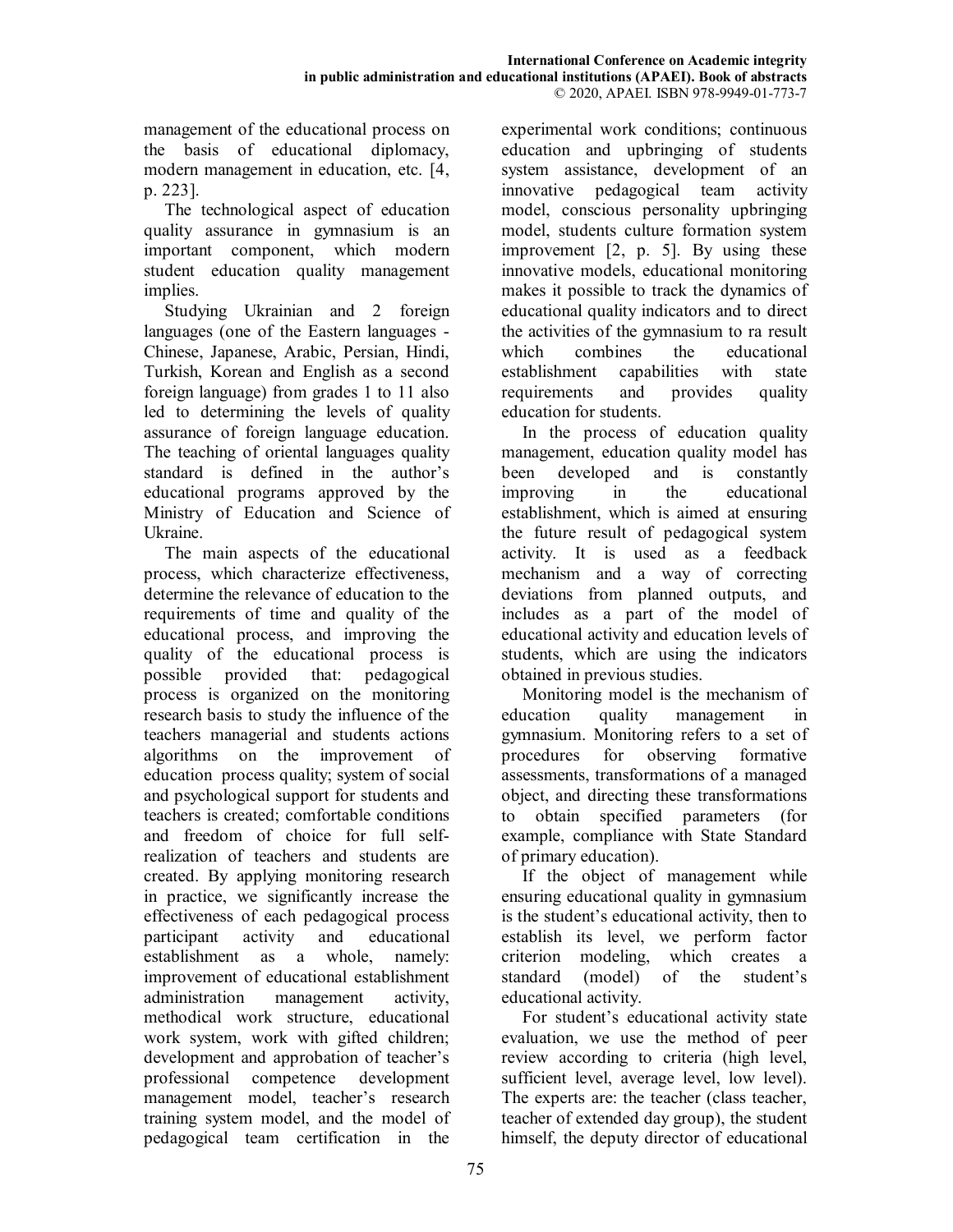work, the head of methodical department, parents of students etc.

Qualimetric management model for the quantitative characterization of the quality of education in the gymnasium, methods of using the model of innovative activity of the teacher, methods of administrative monitoring, conducted periodically with the involvement of teachers, students, parents of students in the management of high school, contribute to the

establishment of a modern system of quality management education and quality of education competency approach. It is important to include the self-analysis of these processes in the annual work plan of the Kyiv Gymnasium of Oriental Languages № 1.

**Keywords:** academic integrity, educational process quality, quality management systems, school education.

#### *References:*

*1. The Verkhovna Rada of Ukraine (2017), The Law of Ukraine "On education", retrieved from: https://zakon.rada.gov.ua/laws/show/2145-19.* 

*2. Kravchenko, H. Yu. and Ryabova, Z. V. (2013), Yakistʹ osvity v navchalʹnomu zakladi [The quality of education in the school], Ranok, Kharkiv, Ukraine, 176 p.* 

*3. Proskura, O. (2018), Litopys suchasnoyi nauky osvity y nauky Ukrayiny. Naukovi shkoly, avtorsʹki systemy y Kontseptsiyi [Chronicle of modern science education and science of Ukraine. Scientific schools, copyright systems and concepts], Alʹfa Vita, Kyiv, Ukraine, 136 p.* 

*4. Proskura, O. (2019), "Educational Diplomacy: Recognizing the Innovation of the Pedagogical System for the Education of Ukraine in the 21st Century", materialy Pershoyi mizhnarodnoyi naukovo praktychnoyi Internet konferentsyy [materials of the First International Scientific Practical Internet Conference], Osvita KHKHI stolittya: teoriya, praktyka, perspektyvy [Education of the 21st Century: Theory, Practice, Perspectives], Feniks, Kyiv, Ukraine, pp. 222-225.* 

*5. Proskura, O. (2019), "Management of pilot experimental work as innovative changes in pedagogical system of Kyiv Oriental Languages Secondary School № 1", Dvanadtsiata vseukrainska naukovo-praktychna konferentsiia [Twelfth All-Ukrainian Scientific and Practical Conference], Ukraina, ukrainska mova, svit KhKhI stolittia v dialozi kulturno/movnykh, moralno/hromadianskykh tsinnostei osobystosti ta pedahohichnykh system [Ukraine, the Ukrainian language, the world of the 21st century in the dialogue of cultural / linguistic, moral / civic values of personality and pedagogical systems], Kyiv, Ukraine, retrieved from: https://lib.iitta.gov.ua/717965/.*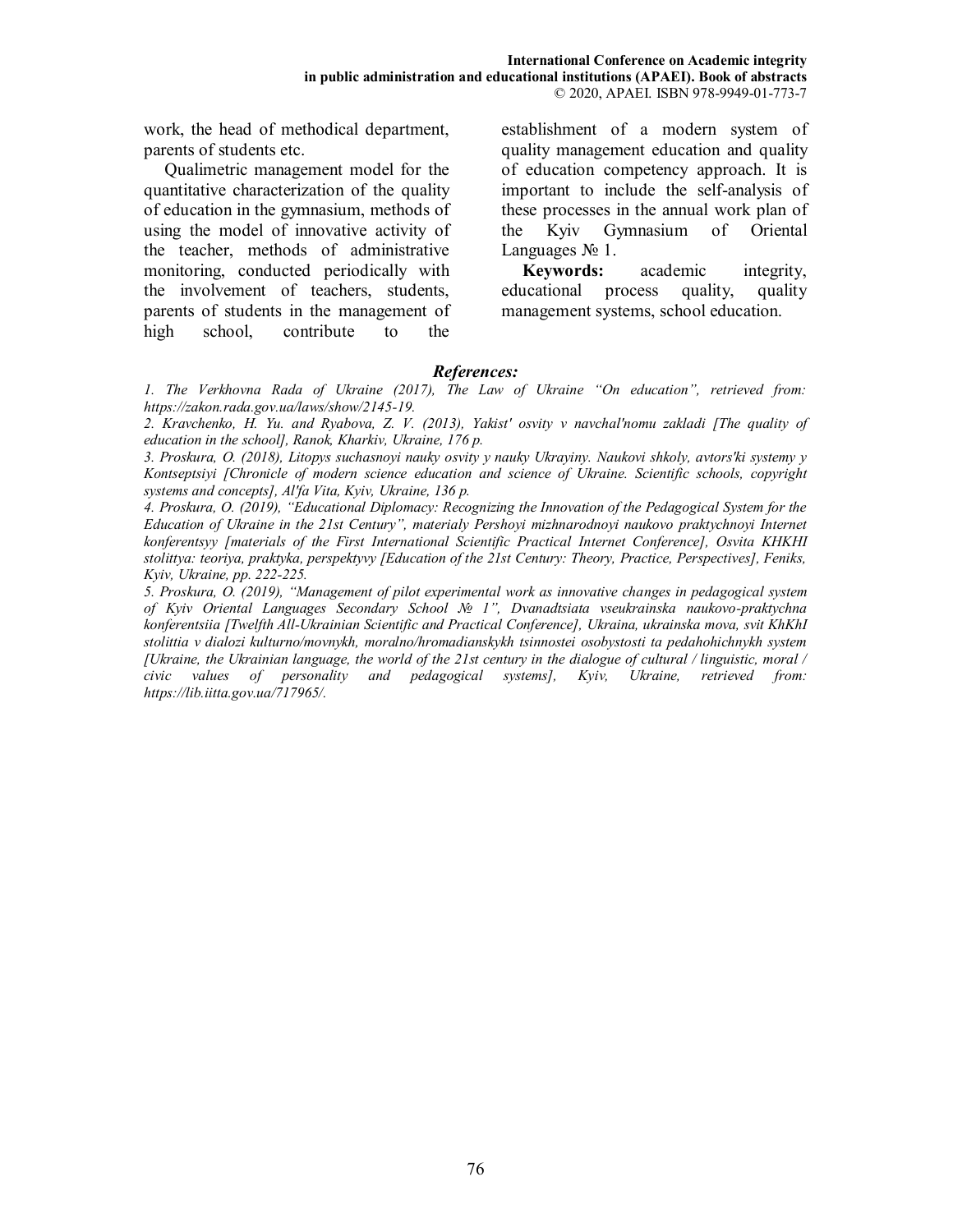## *Savchenko Myhaylo<sup>1</sup>*

*1 deputy director of educational and methodical work, Kyiv Gymnasium of Oriental Languages № 1, Kyiv, Ukraine* 

# **ACADEMIC INTEGRITY AS TEAHER'S PROFESSIONAL COMPETENCE REFLECTION**

**Abstract.** The implementation of a humanistic, innovative paradigm in the education system of Ukraine has created an urgent need both for the pedagogical staff professional competence development and for the new requirements to the results of the educational process.

The professional development of the general secondary educational system pedagogical employee is considered as a powerful formation and professional activity subject development process, namely, certain properties in the conditions of continuous professional education, selfeducation, self-upbringing and professional activity in accordance with the requirements of the present.

Researcher V.V. Rybalka identifies such important conditions of professional development as mastering following components of work and professional activity: stimulating, orienting, goalshaping (programming), producing, affirming [1, p.733].

The main structural elements of pedagogical competence are theoretical sectoral, psychological, pedagogical knowledge, practical skills, personal teacher's qualities.

In today's realities, the problem of the teacher's professional competence is combined with many pedagogical problems related to the formation of the socially responsible teacher's personality, his pedagogical skill, adherence to high professional standards in all spheres of activity of the educational establishment (scientific, educational, upbringing) and depends on the maintenance of special relationships between pedagogical staff and educators in the pedagogical system of educational activity and education quality assurance.

The Law of Ukraine "On Education" states that "Education in Ukraine is a state priority that ensures innovative, social, economic and cultural development of society" [2, p.9].

In modern scientific literature, we can find different characteristics of pedagogical staff professional competence development [4, p.66-78].

A.K. Markova examines a teacher's professional competence through procedural performance indicators [4, p.69]. To the first researcher includes three blocks: pedagogical activity, pedagogical communication and personality of the teacher. To the second: education and training, education and upbringing.

Analysis of existing approaches to determining professional competence identified such interpretation of the concept of teacher's professional competence: as personality traits manifested in the ability to professional activity, as a unity of teacher's theoretical and practical readiness to engage in professional activity and as the ability to effectively and efficiently solve standard and problematic situations arising in professional activity [4, p.70].

However, in modern scientific studies there is practically no works available on the role of pedagogical staff academic integrity as a functional obligation, which influences the formation of a favorable educational environment, effective educational process organization on the objective and impartial assessment of learning outcomes, control over the adherence of academic achievement etc.

Article 42 of the Law of Ukraine "On Education" defines the notion of academic virtue as a set of ethical principles and rules defined by law that should be guided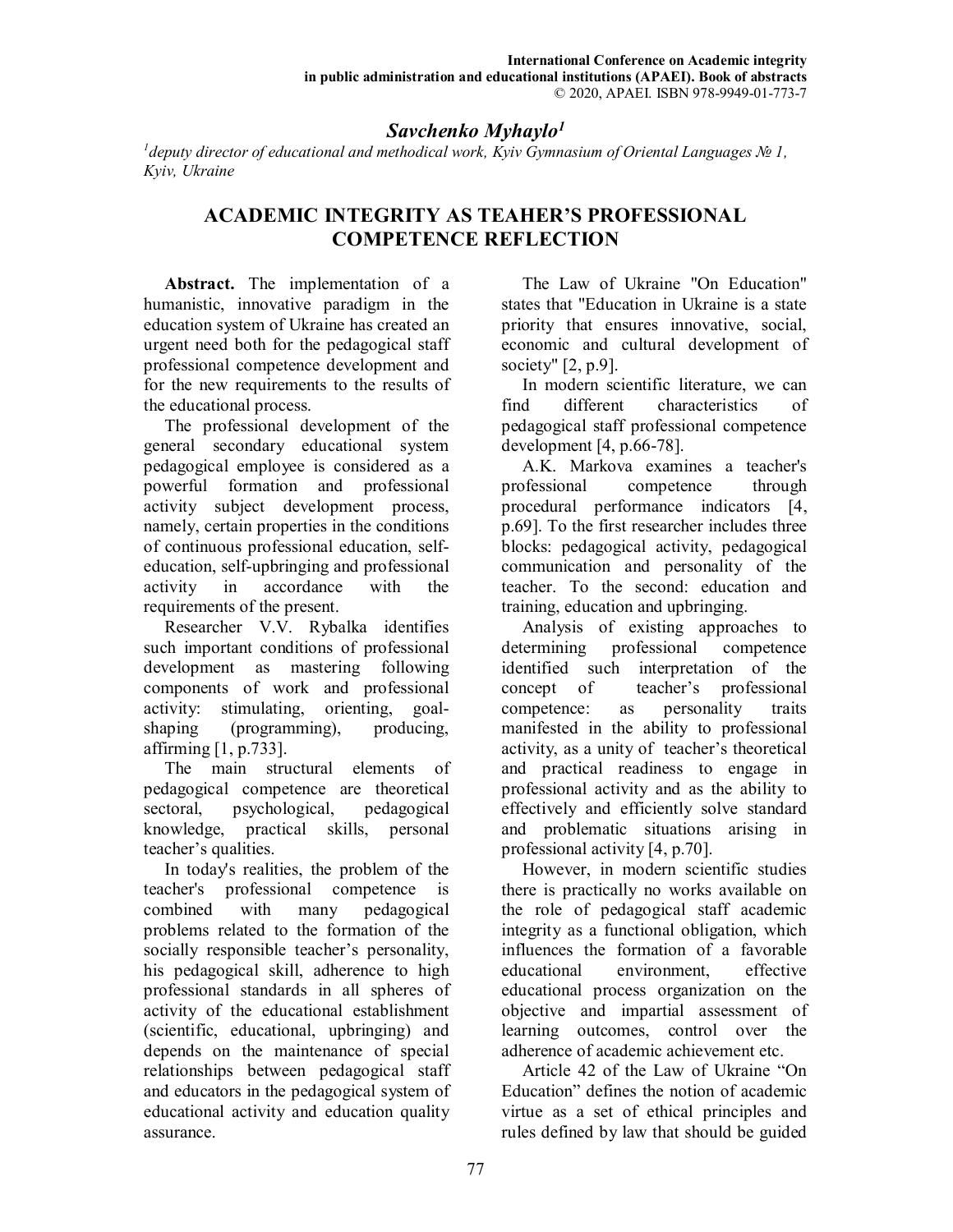by the educational process participants during training in order to trust the learning outcomes [2, p.44].

The following, developed in Kyiv Gymnasium of Oriental Languages № 1, documents, such as the Strategy for the development of the Kyiv Gymnasium of Oriental Languages № 1 for 2019/2023, the Regulations on academic integrity of pedagogical staff and students of the Kyiv Gymnasium of Oriental Languages № 1, the Regulations on the educational activities and education quality assurance system emphasize the role of the following principles in ensuring academic integrity:

• democracy;

• legality;

• social justice, priority of human and citizen's rights and freedoms;

• equality of all participants in the educational process;

• guaranteeing the rights and freedoms of the individual;

• openness and transparency of the educational process;

• professionalism and competence;

• partnership and mutual assistance;

• respect and mutual trust;

• responsibility for violation of academic integrity.

Successful personal development and professional growth of a teacher is impossible without an understanding of adherence to academic integrity for the quality of general secondary education in Ukraine, integration of national education into European and world educational spaces.

The teacher's capacity for academic integrity is not only a duty, but a professionally significant personal quality, which should become an important criterion for high professionalism, an indicator of the education quality, its practical target, outpost of successful innovation processes in the system of general secondary education, in the New Ukrainian school.

According to this purpose, the gymnasium specifies the main tasks of teacher's professional competence

formation and development, including: creation of modern conditions for the development of teacher's professional competence, formation of their professional mobility, scientific, methodical, didactic support of pedagogical activity, development of social activity and social skills, etc.

The results of the completed nationwide level experimental work on the theme "Realization of innovative model of cultural/linguistic and moral/civic values of students development" (2012/2019). During the experiment, 120 scientific and methodological works were developed and published. Teacher's researches were published at international, nationwide scientific and practical conferences on current problems of modern education, published in the Electronic Library of the National Academy of Pedagogical Sciences of Ukraine [3, p.75].

The acquired academic integrity of pedagogical staff and students is regarded not only as a norm, but also as a component of the moral and civic values of the individual. To ensure the academic integrity of educational process participants in the gymnasium such actions are performed: coordination of all educational process participants actions (pedagogical staff through the pedagogical council, methodical council, gymnasium methodical departments of teachers, educational seminars, workshops, trainings, round tables, monitoring studies); introduction of a social and managerial support system for teachers and students as a part of the modern model of managing the professional competence of teachers, building a modern didactic basis for the student's education model (choice of pedagogical techniques: the level of teacher's professional competence, optimization of educational materials, optimization of teaching materials; forms of educational process for quality education).

**Keywords:** academic integrity, professional development, school education, stimulating, orienting, goal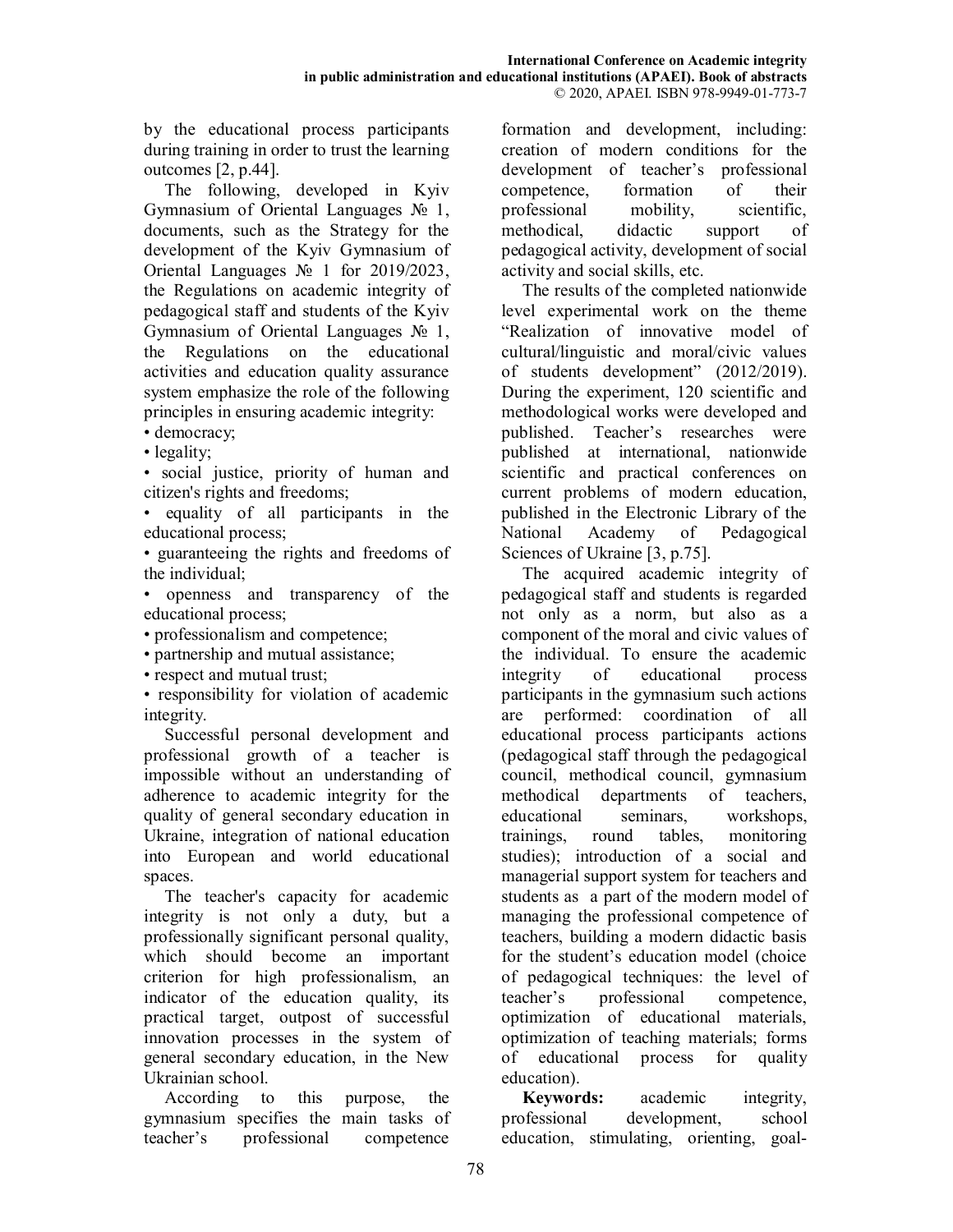shaping (programming), producing, affirming.

# *References:*

*1. Encyclopedia of Education (2008), retrieved from: http://www.library.univ.kiev.ua/ukr/elcat/new/detail.php3?doc\_id=1205134.* 

*2. The Verkhovna Rada of Ukraine (2017), The Law of Ukraine "On education", retrieved from: https://zakon.rada.gov.ua/laws/show/2145-19.* 

*3. Kyzenko, V. and Savchenko, M. (2019), "Implementation of an innovative model for the development of students' cultural / linguistic and moral / civic values in the context of experiential, experimental work", Ukrainskyi pedahohichnyi zhurnal, №3, pp. 72-84.* 

*4. Semenyuk, N. F. (2017), "Scientific and methodological support for the development of the professional competence of the teacher", Zavuch. Use dlya roboty (Vyd. Hrupa «Osnova»), №17/18, рр. 66-78.*